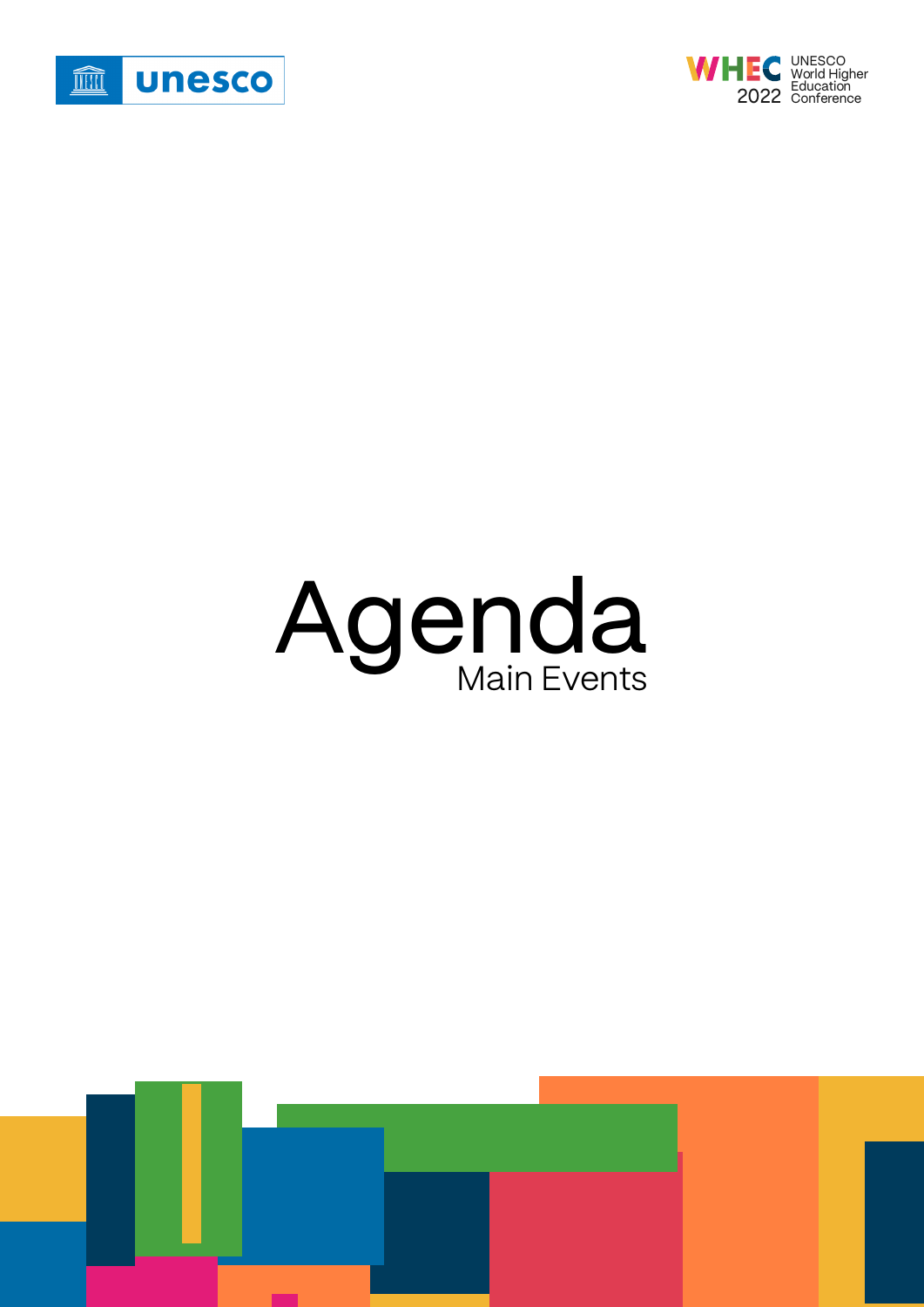

# Round Table

# Internationalization of higher education in MENA in the post-pandemic context: mobility of knowledge for skills development

(Center for Mediterranean Integration and Qatar Foundation)

The main objective of this session is to highlight the importance and specificities of the Middle East and North Africa (MENA) region in terms of internationalization of higher education, in order to put the region at the heart of the discussions when it comes to this specific topic. Indeed, the MENA region today lags behind but has a great potential for deeper internationalization in the post-pandemic context, notably through the mobility of knowledge. This session will also underline the roles of internationalization and mobility of knowledge in enhancing both the quality of education and the pertinence and diversity of skills acquired through higher education.

| Day/Hour: 5/18/2022 - 10:15 - 11:45 |                                                                                                                                                                          | Venue: Caixa Forum, Caixa 1                                                                                                                       |  |
|-------------------------------------|--------------------------------------------------------------------------------------------------------------------------------------------------------------------------|---------------------------------------------------------------------------------------------------------------------------------------------------|--|
| <b>WHEC Themes:</b>                 | supérieur / Impacto de Covid-19 en la educación superior                                                                                                                 | 1. Impact of Covid-19 on higher education / Impact de Covid-19 sur l'enseignement                                                                 |  |
|                                     | educación superior y los ODS                                                                                                                                             | 2. Higher education and the SDGs / L'enseignement supérieur et les ODD / La                                                                       |  |
|                                     | Calidad y pertinencia de los programas                                                                                                                                   | 4. Quality and relevance of programmes / Qualité et pertinence des programmes /                                                                   |  |
|                                     |                                                                                                                                                                          | 5. Academic mobility in higher education / La mobilité académique dans<br>l'enseignement supérieur / Movilidad académica en la enseñanza superior |  |
|                                     | 7. Financing higher education / Financement de l'enseignement supérieur /<br>Financiación de la enseñanza superior;                                                      |                                                                                                                                                   |  |
|                                     | 9. International cooperation to enhance synergies / La coopération internationale<br>pour renforcer les synergies / Cooperación internacional para mejorar las sinergias |                                                                                                                                                   |  |
|                                     | de la enseñanza superior                                                                                                                                                 | 10. The futures of higher education / L'avenir de l'enseignement supérieur / El futuro                                                            |  |
| Participants:                       | Moderator<br>Giulia Marchesini<br>gmarchesini@cmi.unops.org                                                                                                              | Center for Mediterranean Integration (CMI) / UNOPS,<br>Human Capital Senior Programme Manager                                                     |  |
|                                     | Speaker<br>Blanca Moreno-Dodson<br>bmorenododson@cmi.unops.org                                                                                                           | Center for Mediterranean Integration (CMI) / UNOPS,<br><b>Director</b>                                                                            |  |
|                                     | Speaker<br>Francisco Marmolejo<br>fmarmolejo@qf.org.qa                                                                                                                   | Qatar Foundation,<br>President of Higher Education and Education<br>Advisor                                                                       |  |
|                                     | Online Speaker<br>Amine Bensaid<br>L.Elhamdani@aui.ma                                                                                                                    | Akhawayn University,<br>President                                                                                                                 |  |
|                                     | Speaker<br>Dorra Ben Alaya<br>d.benalaya@gmail.com                                                                                                                       | University Tunis el Manar,<br>Professor; socio-psychologist                                                                                       |  |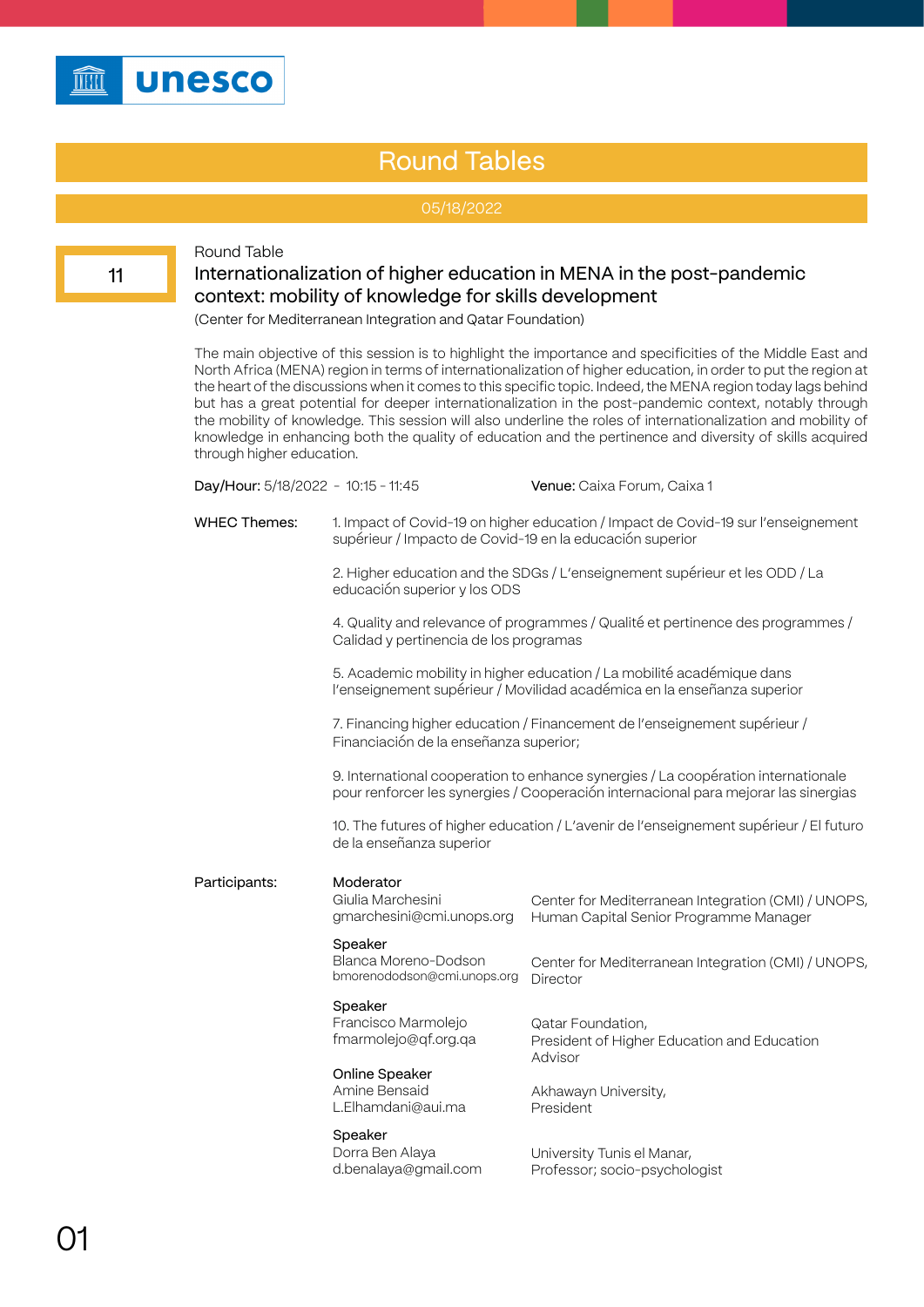

Zine Labidine Gheboulid.2486918G@student.gla.ac.uk

EUROSUD program, Erasmus Mundus Student

# Round Table Youth Skills Training throughout Higher Technical Education in Africa

(China Fund in Trust - CFIT)

With the support of the China Funds-in-Trust: Higher Technical Education in Africa for a Technical and Innovative Workforce, the session engages key stakeholders, including youth, higher education institutions, employers, policymakers, and development agencies in discussing the development of mutually beneficial partnerships that enhance youth skills development. Particular attention will be given to examining technological-driven solutions to skills training in higher technical education and sharing best practices in enhancing employability and youth empowerment via university-industry collaboration.

| Day/Hour: 5/18/2022 - 10:15 - 11:45 |                                                                                                                                                                           | <b>Venue:</b> Fira, Fira Room 8                                                                              |
|-------------------------------------|---------------------------------------------------------------------------------------------------------------------------------------------------------------------------|--------------------------------------------------------------------------------------------------------------|
| <b>WHEC Themes:</b>                 | 2. Higher education and the SDGs / L'enseignement supérieur et les ODD / La<br>educación superior y los ODS.                                                              |                                                                                                              |
|                                     | 9. International cooperation to enhance synergies / La coopération internationale<br>pour renforcer les synergies / Cooperación internacional para mejorar las sinergias. |                                                                                                              |
|                                     | 10. The futures of higher education / L'avenir de l'enseignement supérieur / El futuro<br>de la enseñanza superior;                                                       |                                                                                                              |
| Participants:                       | Moderator<br>Qingling Kong<br>q.kong@unesco.org                                                                                                                           | UNESCO Section of Higher Education,<br>Associate Project Officer                                             |
|                                     | Speaker<br>Shamim Nabuuma Kaliisa<br>nabuuma001@gmail.com                                                                                                                 | Child Artificial Intelligence Lab,<br>Founder                                                                |
|                                     | Speaker<br>Chukwuemeka Godwin<br>Nwangele<br>chukwuemeka.nwangele@keble.ox.ac.uk                                                                                          | University of Oxford,<br>DPhil Engineering sciences/ Entrepreneur                                            |
|                                     | Speaker<br>Xiaoping YU<br>xi.yu.cn@unesco-delegations.org Counsellor                                                                                                      | Chinese Permanent Delegation to UNESCO,                                                                      |
|                                     | Speaker<br>Maki Katsuno-Hayashikawa<br>m.hayashikawa@unesco.org                                                                                                           | UNESCO, Division of Education 2030,<br>Director                                                              |
|                                     | Speaker<br>Roberta Malee Bassetm.<br>rbassett@worldbank.org                                                                                                               | World Bank. Global Lead for Tertiary Education and<br>Senior Education Specialist                            |
|                                     | Speaker<br>Dorothy Okello<br>dorothy.okello@mak.ac.ug                                                                                                                     | Makerere University,<br>Dean of the School of Engineering                                                    |
|                                     | Speaker<br>Oliver Sagna<br>Olivier.SAGNA@mesri.gouv.sn                                                                                                                    | Ministry of Higher Education, Research and<br>Innovation in Senegal. Director of Studies and<br>Cooperation. |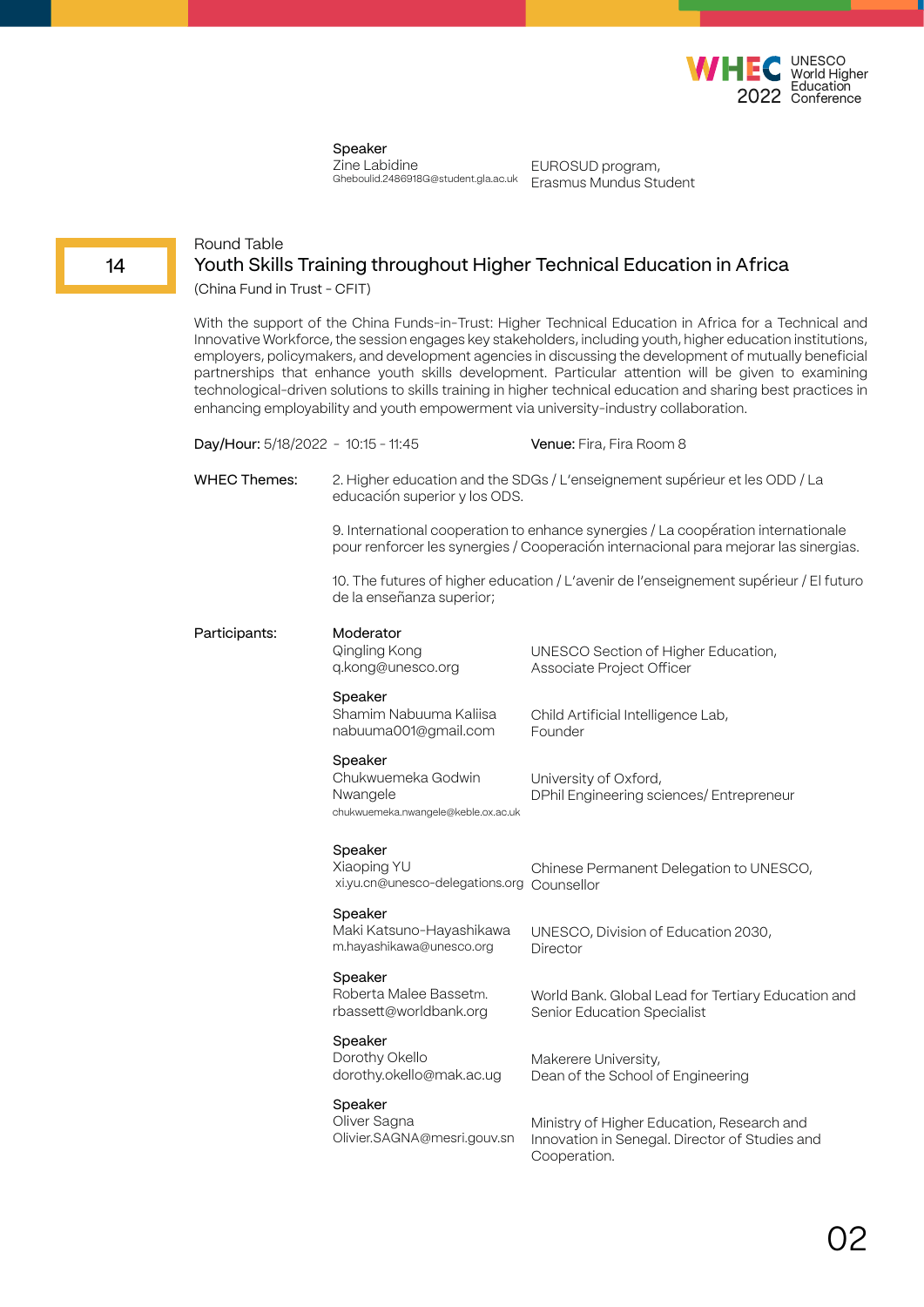

## Global Citizenship in Higher Education

(Maastricht University, Adecco Group, International Education Association of South Africa, Universitas Padjadjaran, Universidad de La Sabana)

Global citizenship education (GCEd) can take on different forms depending on whether neoliberal, humanist, critical, neoconservative or postcolonial orientations are made salient. Contested as it may be, GCEd can offer teachers in higher education a hospitable framework for a world-centered education that prioritizes global competence, social responsibility and transformative engagement. This roundtable gives a taste of how global citizenship can inspire teaching and learning in higher education across the world. Five panelists will briefly present their perspective on the topic after which the audience joins in the exchange of good practices, challenges and questions to inspire future GCEd.

| Day/Hour: 5/18/2022 - 10:15 - 11:45 |                                                                             | Venue: Fira, Fira Antara                                                                                                                                                  |
|-------------------------------------|-----------------------------------------------------------------------------|---------------------------------------------------------------------------------------------------------------------------------------------------------------------------|
| <b>WHEC Themes:</b>                 | educación superior y los ODS.                                               | 2. Higher education and the SDGs / L'enseignement supérieur et les ODD / La                                                                                               |
|                                     | Inclusión en la enseñanza superior.                                         | 3. Inclusion in higher education / L'inclusion dans l'enseignement supérieur /                                                                                            |
|                                     |                                                                             | 9. International cooperation to enhance synergies / La coopération internationale<br>pour renforcer les synergies / Cooperación internacional para mejorar las sinergias. |
|                                     | de la enseñanza superior.                                                   | 10. The futures of higher education / L'avenir de l'enseignement supérieur / El futuro                                                                                    |
| Participants:                       | Moderator<br>Herco Fonteijn<br>h.fonteijn@maastrichtuniversity.nl           | Maastricht University,<br>Associate Professor                                                                                                                             |
|                                     | Speaker<br>Samia Chasi<br>samia@ieasa.studysa.org                           | International Education Association of South Africa,<br>Manager Strategic Initiatives, Partnership<br>Development and Research.                                           |
|                                     | Speaker<br>Herco Fonteijn<br>h.fonteijn@maastrichtuniversity.nl             | Maastricht University,<br>Associate Professor                                                                                                                             |
|                                     | Online Speaker<br>Aulia Iskandarsyah<br>a.iskandarsyah@unpad.ac.id          | Universitas Padjadjaran,<br>Associate Professor/Director of Human Resources                                                                                               |
|                                     | Online Speaker<br>Francisco Lamus Lemus<br>francisco.lamus@unisabana.edu.co | Universidad de La Sabana,<br>Associate Professor                                                                                                                          |
|                                     | Speaker<br>Karin Reiter<br>Karin.reiter@adeccogroup.com                     | Adecco Group,<br>Global Head of ESG/Sustainability                                                                                                                        |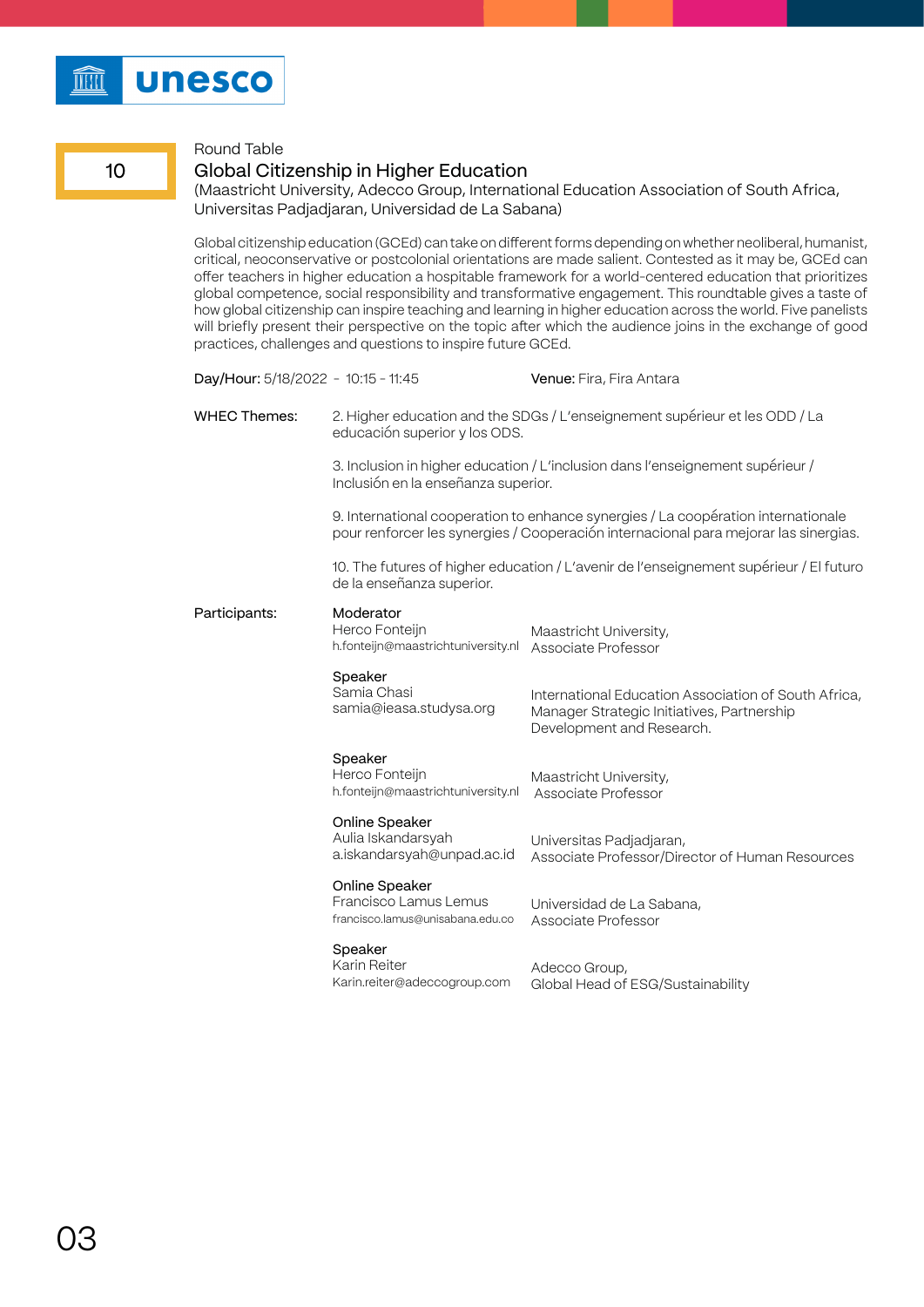

# Coping with Catastrophe through Collaboration: Reflections from the WUN Consortium 'Education in a Warming World'

(Worldwide University Network and University College Dublin)

In response to the intensification of the environmental problems, growing numbers of higher education institutes are declaring climate emergencies and making public commitments to contribute to the realisation of global social and ecological goals, and many dedicated individuals in the sector are already working to drive meaningful action. But how can we ensure that aspirational declarations and positive individual actions translate into sustainable and transformative change? The Worldwide Universities Network (WUN) Education in a Warming World research consortium is dedicated to trying to solve this puzzle. This panel will reflect on the learnings, activities and outputs from our collaborative efforts, and present findings from our report Tertiary Education in a Warming World, a compilation of research, practical examples, and reflections from our own experience of advancing pro-environmental agendas at the Tertiary Level. We will also provide examples of how this international collaboration strengthened our individual efforts to promote sustainability agendas in our own universities, and reflect on the benefits of transdisciplinary sustainabilityfocused collaborations, the unanticipated outcomes of this collaborative work, and the challenges we have faced.

Day/Hour: 5/18/2022 - 10:15 - 11:45 Venue: Fira, Fira Room 4

2. Higher education and the SDGs / L'enseignement supérieur et les ODD / La educación superior y los ODS. WHEC Themes:

> 9. International cooperation to enhance synergies / La coopération internationale pour renforcer les synergies / Cooperación internacional para mejorar las sinergias.

| Participants: | Moderator<br>Orla Kelly<br>orla.kelly1@ucd.ie                             | University College Dublin<br>Assistant Professor   |
|---------------|---------------------------------------------------------------------------|----------------------------------------------------|
|               | Speaker<br>Orla Kelly<br>orla.kelly1@ucd.ie                               | University College Dublin<br>Assistant Professor   |
|               | Speaker<br>Maud Huynen<br>M.Huynen@maastrichtuniversity.nl                | Maastricht University<br>Associate Professor       |
|               | Online Speaker<br><b>Pim Martens</b><br>P.Martens@maastrichtuniversity.nl | Maastricht University<br>Professor                 |
|               | Online Speaker<br>Sam Illingworth<br>s.illingworth@napier.ac.uk           | Edinburgh Napier University<br>Associate Professor |

# 12

Round Table

# TEG Round Table Theme 1: Impact of COVID-19 in Higher Education

Since 2020, the outbreak of the COVID-19 pandemic has affected Higher Education (HED). Teaching and student learning were forced to go online, which produced significant changes in the learning experience, teaching quality, research and knowledge transfer and university governance. While becoming more familiar in adopting virtual tools, many HED systems (particularly in less developed systems) have suffered from insufficient support. Teaching, learning and research in the Global South have faced tremendous challenges, intensifying the digital divide across the globe. This roundtable brings leading scholars to critically reflect on this theme, giving special attention to promoting international collaboration to achieve 'Education for All.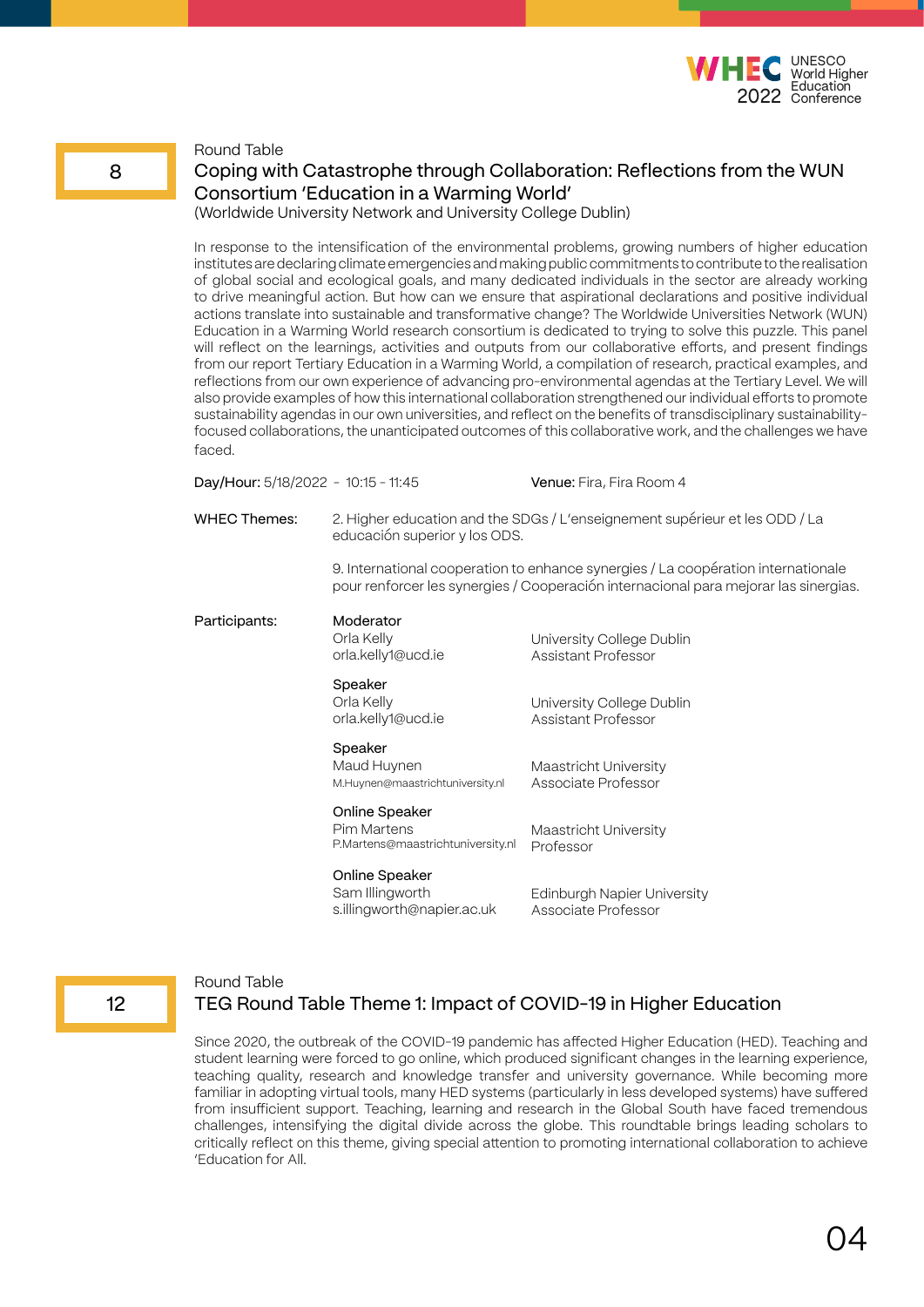# **unesco**

| Day/Hour: 5/18/2022 - 10:15 - 11:45 |                                                           | <b>Venue:</b> Fira, Auditorio Fira                                                                             |
|-------------------------------------|-----------------------------------------------------------|----------------------------------------------------------------------------------------------------------------|
| <b>WHEC Themes:</b>                 | supérieur / Impacto de Covid-19 en la educación superior; | 1. Impact of Covid-19 on higher education / Impact de Covid-19 sur l'enseignement                              |
| Participants:                       | Moderator<br>Ka Ho Mok<br>kahomok@ln.edu.hk               | Lingnan University, Hong Kong SAR, China,<br>Ka Ho Mok                                                         |
|                                     | Speaker<br>Roberta J. Cordano<br>president@gallaudet.edu  | Gallaudet University, USA<br>President                                                                         |
|                                     | Speaker<br>Jandhyala BG Tilak<br>jtilak2017@gmail.com     | National University of Educational Planning &<br>Administration, India. Former Professor & Vice<br>Chancellor. |
|                                     | Speaker<br>Ariel Fiszbein<br>afiszbein@thedialogue.org    | Inter-American Dialogue,<br><b>Education Program Director</b>                                                  |
|                                     | Speaker<br>Emma Sabzalieva<br>e.sabzalieva@unesco.org     | UNESCO Instituto de Educación Superior en<br>América Latina y el Caribe (IESALC). Senior Policy<br>Analist.    |

# 7

# Round Table Let's Code: ¿Hablas el lenguaje del futuro? (Fundación Princesa de Girona)

Aprender a programar es aprender a pensar, puesto que el pensamiento computacional permite ejercitar otras capacidades que nos sirve para todos los ámbitos de nuestra vida, como mejorar el razonamiento lógico formal, el pensamiento crítico, potenciar la habilidad para la resolución problemas y nuestra creatividad. Code.org es el principal proveedor de formación de ciencias de la computación en Estados Unidos y sus contenidos son usados por décimos de millones de niños y por dos millones de profesores de todo el mundo. Está presente en más de 180 países y traducidos a más de 67 idiomas. En esta sesión, se explicará la metodología de éxito contrastado de Code.org por blogs, que facilita el aprendizaje asimilando conceptos a través de pedidos visuales que representen acciones individuales que se combinen con otros blogs para construir una secuencia lógica.

| Day/Hour: 5/18/2022 - 10:15 - 11:45 |                                                                                                                                                                           | <b>Venue:</b> Caixa Forum, Caixa 2                                |  |
|-------------------------------------|---------------------------------------------------------------------------------------------------------------------------------------------------------------------------|-------------------------------------------------------------------|--|
| <b>WHEC Themes:</b>                 | 2. Higher education and the SDGs / L'enseignement supérieur et les ODD / La<br>educación superior y los ODS.                                                              |                                                                   |  |
|                                     | 3. Inclusion in higher education / L'inclusion dans l'enseignement supérieur /<br>Inclusión en la enseñanza superior.                                                     |                                                                   |  |
|                                     | 4. Quality and relevance of programmes / Qualité et pertinence des programmes /<br>Calidad y pertinencia de los programas.                                                |                                                                   |  |
|                                     | 9. International cooperation to enhance synergies / La coopération internationale<br>pour renforcer les synergies / Cooperación internacional para mejorar las sinergias. |                                                                   |  |
|                                     | 10. The futures of higher education / L'avenir de l'enseignement supérieur / El futuro<br>de la enseñanza superior.                                                       |                                                                   |  |
| Participants:                       | Moderator<br>Sandra Camós<br>scamos@fpdgi.org                                                                                                                             | Fundación Princesa de Girona<br>Directora de Proyectos Educativos |  |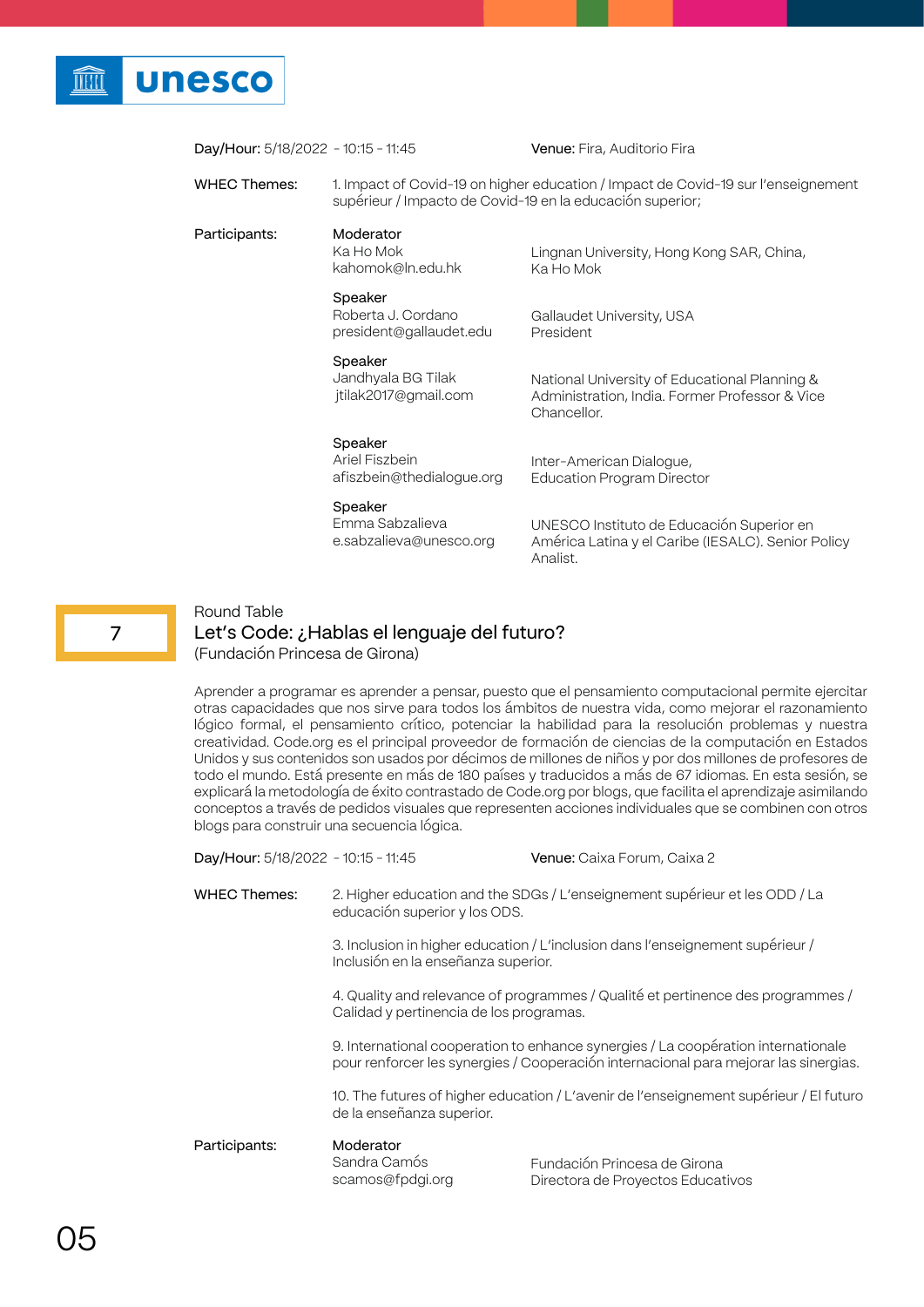

Speaker Mirian Tejada miriantejada12@gmail.com

Speaker Anne Morley erey@deloitte.es

Speaker Pat Yongpradit erey@deloitte.es

Generación Docentes Participant

Ciber Deloitte Senior Manager

> Code.org carolina.gc@code.org

Speaker Arancha Martínez amartinez@it-willbe.org

Premiada FPdGi

It will be

Speaker Cristina Valle de Vicente cristinavdevicente@gmail.com

Generación Docentes Participant

# Round Table Flexible learning pathways in higher education - what is the way forward? (UNESCO IIEP)

The rapid worldwide expansion of enrolment in higher education (HE) has led to greater diversity among students, with more first-generation learners, HE returnees, and disadvantaged groups. Flexible learning pathways (FLPs) can help HE systems adapt to diverse learners' needs, offering them a greater choice and removing barriers to their access and progression in HE. By bringing evidence from IIEP's research on "SDG-4 Planning for Flexible Learning Pathways in Higher Education" on national policies and institutional practices (http://www.iiep.unesco.org/en/our-expertise/flexible-learning-pathways-higher-education), the roundtable will allow the sharing of best practices for designing flexible learning pathways. It will address issues related to policies and practices for alternative access (e.g. RPL), flexible delivery (e.g. digitalization, MOOCs, micro-credentials), and the role of governance mechanisms to support flexibility.

| MOOCs, micro-credentials), and the role of governance mechanisms to support flexibility. |                                                                                                                                                |                                                                                |
|------------------------------------------------------------------------------------------|------------------------------------------------------------------------------------------------------------------------------------------------|--------------------------------------------------------------------------------|
| Day/Hour: 5/18/2022 - 10:15 - 11:45                                                      |                                                                                                                                                | <b>Venue:</b> Fira, Fira Room 3                                                |
| <b>WHEC Themes:</b>                                                                      | 0. The futures of higher education / L'avenir de l'enseignement supérieur / El futuro<br>de la enseñanza superior.                             |                                                                                |
|                                                                                          | 1. Impact of Covid-19 on higher education / Impact de Covid-19 sur l'enseignement<br>supérieur / Impacto de Covid-19 en la educación superior. |                                                                                |
|                                                                                          | 2. Higher education and the SDGs / L'enseignement supérieur et les ODD / La<br>educación superior y los ODS.                                   |                                                                                |
| Inclusión en la enseñanza superior.                                                      |                                                                                                                                                | 3. Inclusion in higher education / L'inclusion dans l'enseignement supérieur / |
|                                                                                          | 6. Higher education governance / Gouvernance de l'enseignement supérieur /<br>Gobernanza de la enseñanza superior.                             |                                                                                |
| Participants:                                                                            | Moderator<br>Dr. Jamil Salmi<br>jsalmi@tertiaryeducation.org                                                                                   | Tertiary Education,<br>Global higher education specialist                      |

Speaker Michaela Martin m.martin@iiep.unesco.org UNESCO IIEP, Team Leader R&D a.i

#### Speaker

Prof John Brennan john.brennan45@gmail.com Open University, Emeritus Professor of Sustainability Education at the Centre for Sustainable Futures.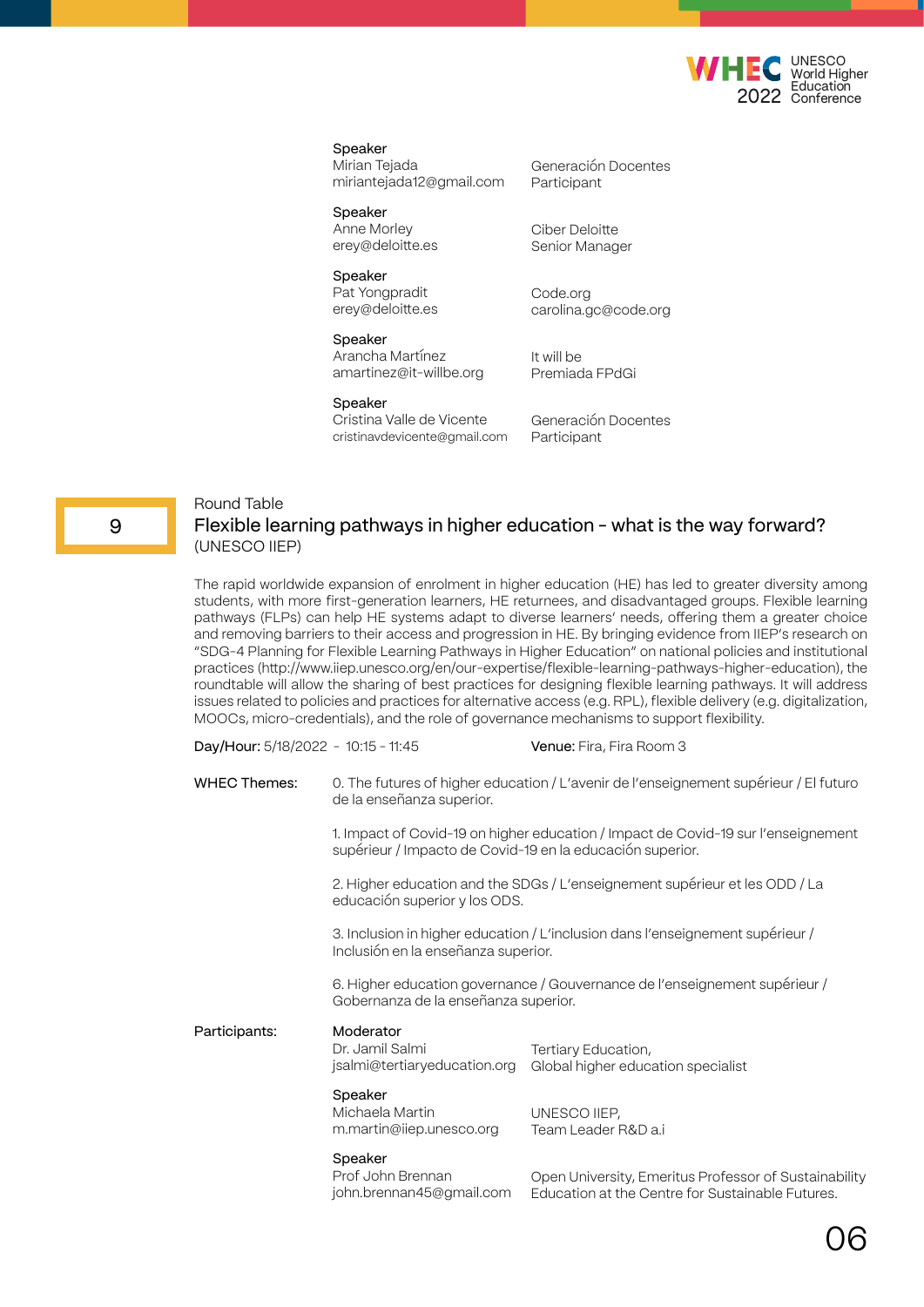

Dr. Garima Malik garimamalik@niepa.ac.in National Institute for Educational Planning, India. Assistant Professor.

#### Speaker

Torunn Gjelsvik gjelsvik@icde.org International Council for Open and Distance Education.Secretary General.

#### Round Table

13

# TEG Round Table Theme 9: International cooperation to enhance synergie (IESALC)

The panel will discuss the need for a paradigm shift in international cooperation in higher education (HE). This includes a renewed commitment to global collaboration in support of HE as a common good as well as an urgent and permanent dialogue to increase coordination among donors away from siloed initiatives, improve and harmonize the information provided to facilitate accountability and evidence-based decisionmaking, better consider the particular needs of recipient countries, promote long-term interventions focused on building sector-wide capacities, and enhance South-South and triangular cooperation.

| Day/Hour: 5/18/2022 - 10:15 - 11:45 |                                                            | <b>Venue:</b> Fira, Fira Room 6                                                                                                                                           |
|-------------------------------------|------------------------------------------------------------|---------------------------------------------------------------------------------------------------------------------------------------------------------------------------|
| WHEC Themes:                        |                                                            | 9. International cooperation to enhance synergies / La coopération internationale<br>pour renforcer les synergies / Cooperación internacional para mejorar las sinergias. |
| Participants:                       | Moderator<br>Francesc Pedró<br>f.pedro@unesco.org          | UNESCO IESALC,<br><b>Director</b>                                                                                                                                         |
|                                     | Speaker<br>Deirdre Lennan<br>Deirdre.LENNAN@ec.europa.eu   | European Commission                                                                                                                                                       |
|                                     | Speaker<br>Pam Fredman<br>pam@gu.se                        | International Association of Universities,<br>President                                                                                                                   |
|                                     | Speaker<br>Jimmy Perczyk<br>iaime.perczvk@educacion.eob.ar | Argentina,<br>Ministry of Education                                                                                                                                       |
|                                     | Speaker<br>Amadou TCHAMBOU<br>atchambou@uemoa.int          | West African Economic and Monetary Union,<br>Directeur of Higher Education, UEMOA                                                                                         |
|                                     | Speaker<br>Stephen Kiama<br>vc@uonbi.ac.ke                 | University of Nairobi (Kenya),<br>Vice-Chancellor                                                                                                                         |
|                                     |                                                            |                                                                                                                                                                           |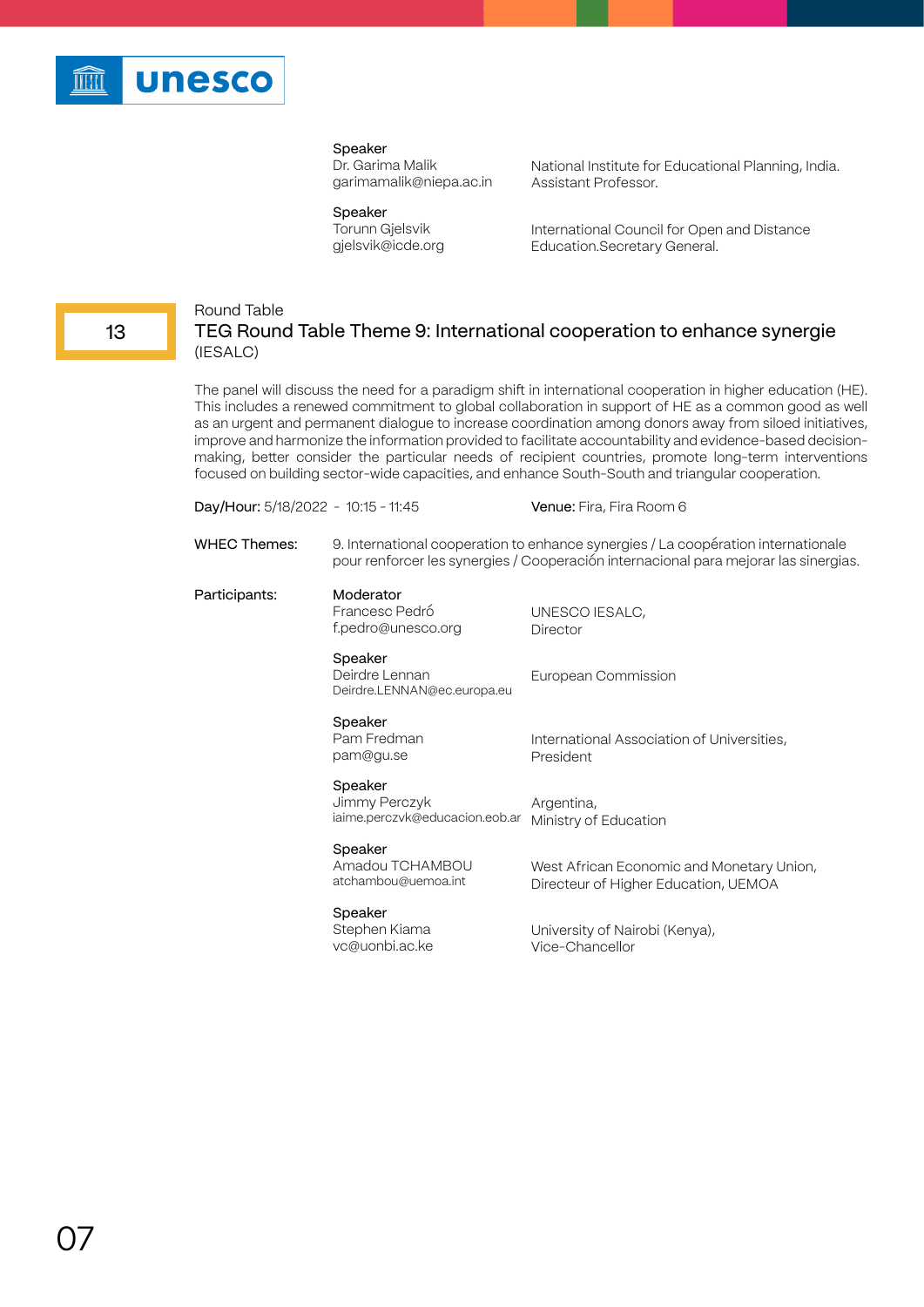

# Addressing equity processes with international accrediting organization (CHEA/CIQG)

National policies to promote equity and inclusion in higher education have generally focused on eliminating financial barriers and supporting access and success of traditionally under-represented students through better academic preparation, increased information and motivation, reformed admission criteria, and strong retention programs. Until the last decade, quality assurance and enhancement considerations have not played a significant role in this area. But in recent years, accreditation agencies have begun to pay more attention to the diversity and inclusion agenda in the United States and other parts of the world. This panel will discuss progress in making quality assurance part of the equity promotion agenda at the national and institutional level. It will present the results of an international survey of how quality assurance agencies integrate diversity and inclusion criteria as a way of guiding and supporting higher education institutions in addressing disparities without compromising the quality and relevance of their programs. The panel will also try to assess the challenges involved in this new direction pursued by quality assurance and accreditation agencies.

| Day/Hour: 5/18/2022 - 14:30 - 16:00 |                                                          | <b>Venue:</b> Fira, Fira Room 8                                                                       |
|-------------------------------------|----------------------------------------------------------|-------------------------------------------------------------------------------------------------------|
| WHEC Themes:                        | Inclusión en la enseñanza superior;                      | 3. Inclusion in higher education / L'inclusion dans l'enseignement supérieur /                        |
| Participants:                       | Moderator<br>Cynthia Jackson-Hammond<br>hammond@chea.org | Council for Higher Education Accreditation (CHEA),<br>President                                       |
|                                     | Speaker<br>Jamil Salmi<br>jsalmi@tertiaryeducation.org   | Global Tertiary Education,<br>Expert/Consultant                                                       |
|                                     | Speaker<br>Nadia Badrawi<br>nadia@badrawi.com            | Arab Network for Quality Assurance in Higher,<br>Education (ANQAHE)<br>President                      |
|                                     | Speaker<br>Carolyn Campbell<br>ccampbell2025@outlook.com | The Observatory on Borderless Higher Education,<br>Senior Consultant and Board Member                 |
|                                     | Speaker<br>Michelle Claville<br>claville@chea.org        | Council for Higher Education Accreditation (CHEA),<br>Vice President for Research and Policy Analysis |

#### Round Table

25

# Humanitarian-development nexus: Policy and advocacy for inclusion of refugees in national higher education systems

The session positions higher education for refugees in the humanitarian/development nexus as a powerful yet mostly untapped engine for 'humanizing higher education': driving national development objectives aligned to SDGs and localizing higher education responses to emergencies. Panelists will deliver concise evidence-backed messages about how refugee higher education occupies space in global policy dialogue, what gaps remain, how to make connections to national development objectives and development funding, global inequality, and emphasis on the implications of data gaps. Then, the panel investigates distinct initiatives in Australia, Malaysia, Indonesia, Turkey, UK and USA offering inclusive access to higher education, and provides a platform for sharing future projections for national, international responses and collaboration models. Panel presentations reflect on joint papers addressing a range of issues critical to inclusive higher education.

Day/Hour: 5/18/2022 - 14:30 - 16:00 Venue: Fira, Fira Antara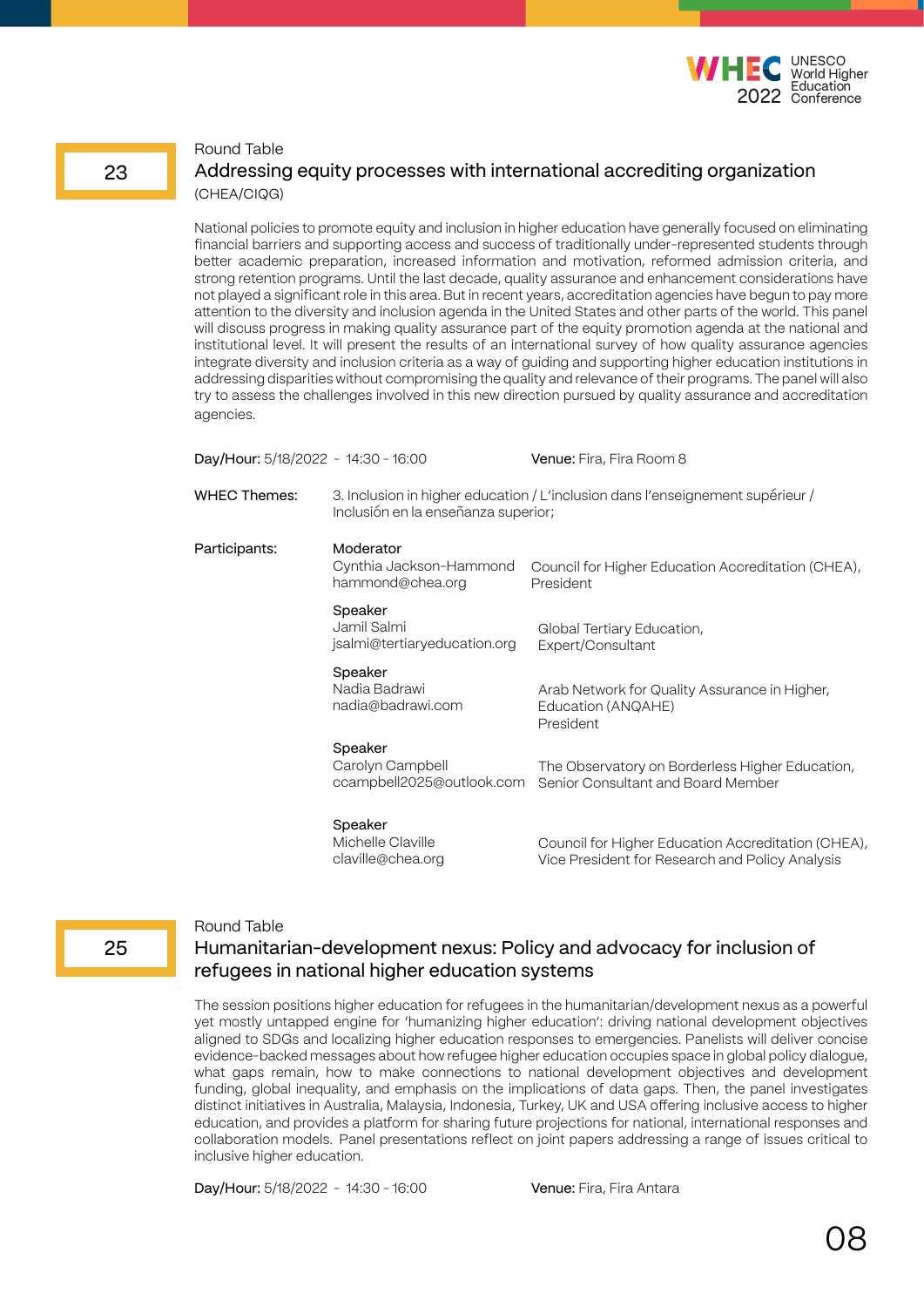

| <b>WHEC Themes:</b> | 1. Impact of Covid-19 on higher education / Impact de Covid-19 sur l'enseignement<br>supérieur / Impacto de Covid-19 en la educación superior. |                                                                                                                                                                           |  |
|---------------------|------------------------------------------------------------------------------------------------------------------------------------------------|---------------------------------------------------------------------------------------------------------------------------------------------------------------------------|--|
|                     | educación superior y los ODS.                                                                                                                  | 2. Higher education and the SDGs / L'enseignement supérieur et les ODD / La                                                                                               |  |
|                     | Inclusión en la enseñanza superior.                                                                                                            | 3. Inclusion in higher education / L'inclusion dans l'enseignement supérieur /                                                                                            |  |
|                     | Calidad y pertinencia de los programas.                                                                                                        | 4. Quality and relevance of programmes / Qualité et pertinence des programmes /                                                                                           |  |
|                     | 6. Higher education governance / Gouvernance de l'enseignement supérieur /<br>Gobernanza de la enseñanza superior.                             |                                                                                                                                                                           |  |
|                     | Financiación de la enseñanza superior.                                                                                                         | 7. Financing higher education / Financement de l'enseignement supérieur /                                                                                                 |  |
|                     | Producción de datos y conocimientos.                                                                                                           | 8. Data and knowledge production / Production de données et de connaissances /                                                                                            |  |
|                     |                                                                                                                                                | 9. International cooperation to enhance synergies / La coopération internationale<br>pour renforcer les synergies / Cooperación internacional para mejorar las sinergias. |  |
| Participants:       | Moderator<br>Gavin Brockett                                                                                                                    | Wilfrid Laurier University. Associate Professor,<br>History and Religion and Culture                                                                                      |  |
|                     | Speaker<br>Roberta Malee Bassett                                                                                                               | World Bank,<br>Global Lead on Tertiary Education                                                                                                                          |  |
|                     | Speaker<br>Duncan Ross                                                                                                                         | Data and Analytics Director,<br>Times Higher Education                                                                                                                    |  |
|                     | Speaker<br>Maki Katsuno-Hayashikawa<br>m.katsuno-hayashikawa@unesco.org                                                                        | UNESCO Division for Education 2030,<br>Director                                                                                                                           |  |
|                     | Speaker<br>Tariq Al Gurg                                                                                                                       | Dubai Cares<br>CEO                                                                                                                                                        |  |
|                     | Speaker<br>Manal Stulgaitis<br>stulgait@unhcr.org                                                                                              | UNHCR,<br><b>Education Officer</b>                                                                                                                                        |  |
|                     | Speaker<br>Gul Inanc                                                                                                                           | Centre for Asia Pacific Refugee Studies,<br>Co-director (plus Founder of University of Auckland-<br>Opening Universities for Refugees)                                    |  |
|                     | Speaker<br>Rebecca Murray                                                                                                                      | University of Sheffield and Universities of Sanctuary<br>Steering Group, Steering Group Representative                                                                    |  |
|                     | Speaker<br>Siobhan Coskeran                                                                                                                    | Access to University Coordinator,<br><b>Student Action for Refugees</b>                                                                                                   |  |
|                     | Speaker<br>Dan Webb                                                                                                                            | Refugee Education UK,<br><b>Higher Education Coordinator</b>                                                                                                              |  |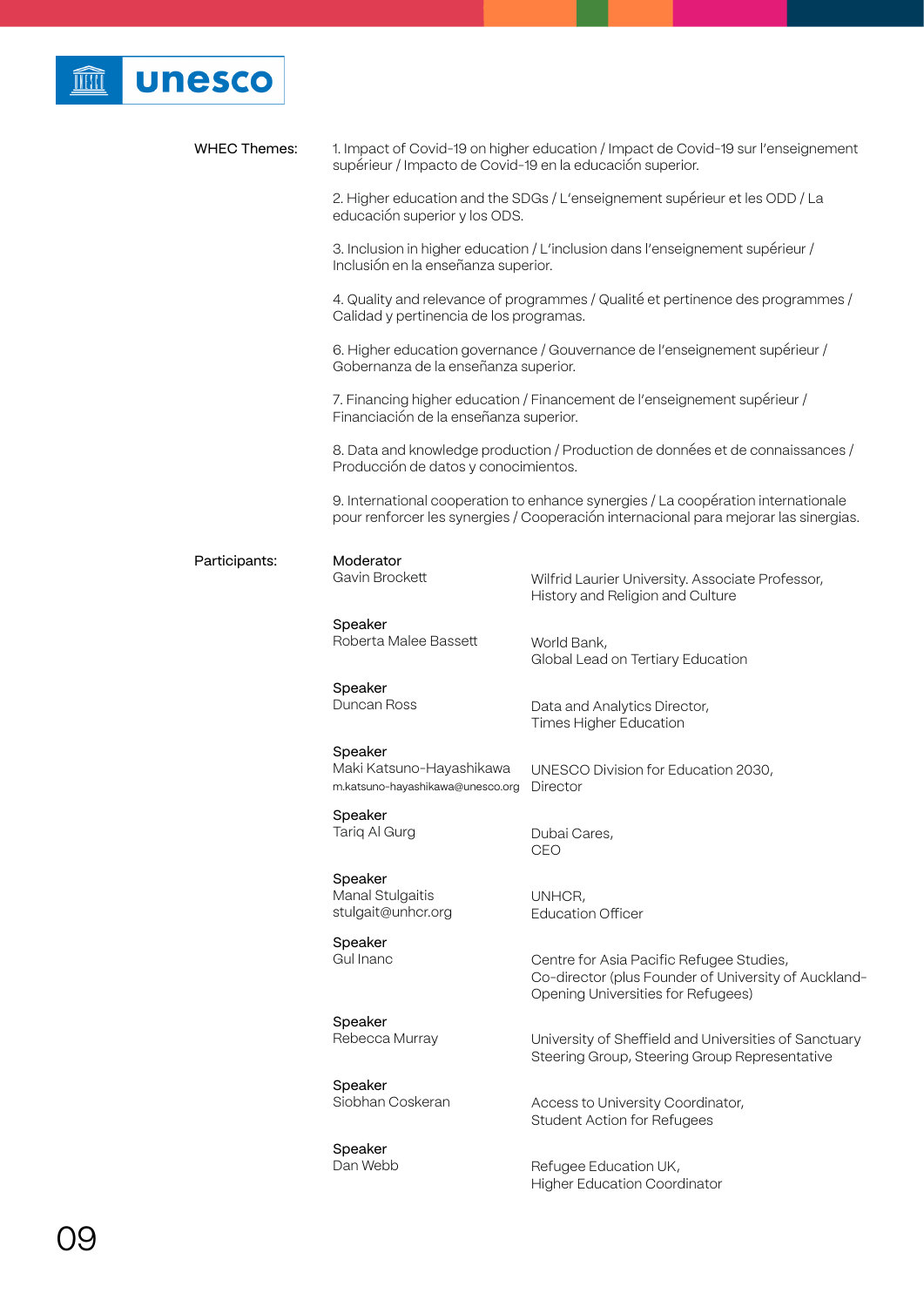

Speaker Adrian Little

University of Melbourne, International Welcoming Universities of Australia, Pro VC

Speaker Armagan Erdogan

Beykoz University, Higher Education Studies

Speaker Raymon Burton

One Refugee, Executive Director

# Round Table

# Round Table- How can higher education institutions (HEIs) be transformed into lifelong learning institutions? (UIL)

Coping with the environmental, scientific, and technological changes impacting our societies and shaping the future accordingly requires creative and innovative policy responses. The Sustainable Development Goals (SDGs) call on countries to "promote lifelong learning opportunities for all", thus establishing lifelong learning as central for achieving a sustainable future. Turning higher education institutions (HEIs) into lifelong learning institutions is key to realizing this goal. HEIs are in a unique position to shape societies through their expertise in knowledge production, skills development, and exchange. This roundtable will focus on the specific aspects the transformation into lifelong learning institutions entails.

| Day/Hour: 5/18/2022 - 14:30 - 16:00 |                                                                                                                                                | Venue: Fira, Fira Room 3                                                                                             |  |
|-------------------------------------|------------------------------------------------------------------------------------------------------------------------------------------------|----------------------------------------------------------------------------------------------------------------------|--|
| <b>WHEC Themes:</b>                 | 1. Impact of Covid-19 on higher education / Impact de Covid-19 sur l'enseignement<br>supérieur / Impacto de Covid-19 en la educación superior. |                                                                                                                      |  |
|                                     | 2. Higher education and the SDGs / L'enseignement supérieur et les ODD / La<br>educación superior y los ODS.                                   |                                                                                                                      |  |
|                                     | 3. Inclusion in higher education / L'inclusion dans l'enseignement supérieur /<br>Inclusión en la enseñanza superior.                          |                                                                                                                      |  |
|                                     | 4. Quality and relevance of programmes / Qualité et pertinence des programmes /<br>Calidad y pertinencia de los programas.                     |                                                                                                                      |  |
|                                     | de la enseñanza superior.                                                                                                                      | 10. The futures of higher education / L'avenir de l'enseignement supérieur / El futuro                               |  |
| Participants:                       | Moderator<br>Mr David Atchoarena<br>uil-dir@unesco.org                                                                                         | UNESCO Institute for Lifelong Learning (UIL),<br>Director                                                            |  |
|                                     | Online Speaker<br>Mr Wei Jia<br>jiaw@sou.edu.cn                                                                                                | Shanghai Open University,<br>President                                                                               |  |
|                                     | Speaker<br>Mr Budd Hall<br>bhall@uvic.ca                                                                                                       | University of Victoria, UNESCO Chair in Community<br>Based Research and Social Responsibility in Higher<br>Education |  |
|                                     | Speaker<br>Ms Edna Bonilla Serna<br>ebonilla@educacionbogota.gov.co                                                                            | City of Bogotà, Secretary of Education                                                                               |  |
|                                     | Speaker<br>Mr Michael Gaebel<br>michael.gaebel@eua.eu                                                                                          | European Universities Association (EUA),<br>Director Higher Education Policy Unit                                    |  |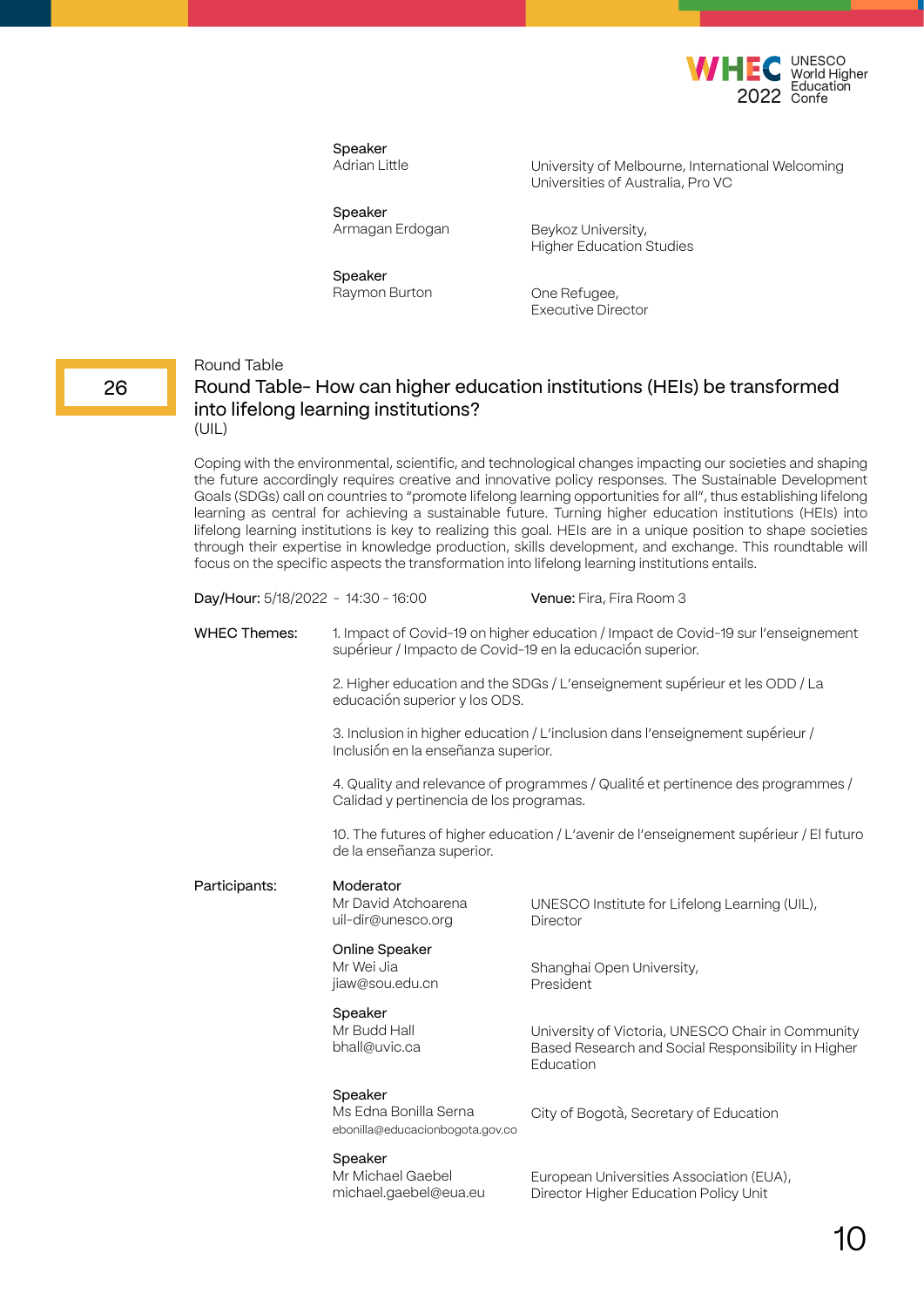

27

# Navigating digital disruption in higher education: Insights for the journey (MIT)

As higher education institutions enact their digital futures, we explore lessons emerging from the journey itself. Members of the MIT Abdul Latif Jameel World Education Lab are forging varied pathways to the digital futures they are choosing for their students and society, selecting different sequences, emphases, and combinations of virtual and online teaching, organizing, and interacting with communities they serve. What can we learn from the paths themselves? Are there common themes in every digital transformation? What knowledge or guidance is most needed? Join our inclusive discussion featuring the experience of MIT and its J-WEL members from across the world.

| Day/Hour: 5/18/2022 - 14:30 - 16:00 |                                                                                                                                                                           | Venue: Caixa Forum, Auditorio Caixa                                                                                                          |
|-------------------------------------|---------------------------------------------------------------------------------------------------------------------------------------------------------------------------|----------------------------------------------------------------------------------------------------------------------------------------------|
| <b>WHEC Themes:</b>                 | 1. Impact of Covid-19 on higher education / Impact de Covid-19 sur l'enseignement<br>supérieur / Impacto de Covid-19 en la educación superior.                            |                                                                                                                                              |
|                                     | 3. Inclusion in higher education / L'inclusion dans l'enseignement supérieur /<br>Inclusión en la enseñanza superior.                                                     |                                                                                                                                              |
|                                     | 4. Quality and relevance of programmes / Qualité et pertinence des programmes /<br>Calidad y pertinencia de los programas.                                                |                                                                                                                                              |
|                                     | 9. International cooperation to enhance synergies / La coopération internationale<br>pour renforcer les synergies / Cooperación internacional para mejorar las sinergias. |                                                                                                                                              |
|                                     | 10. The futures of higher education / L'avenir de l'enseignement supérieur / El futuro<br>de la enseñanza superior.                                                       |                                                                                                                                              |
| Participants:                       | Moderator<br>Anjali Sastry<br>sastry@mit.edu                                                                                                                              | MIT J-WEL: Massachusetts Institute of Technology<br>Abdul Latif Jameel World Education Lab. Senior<br>Strategist and Director of Membership. |
|                                     | Moderator<br>Dr. M. S. Vijay Kumar<br>sastry@mit.edu                                                                                                                      | MIT J-WEL: Massachusetts Institute of Technology<br>Abdul Latif Jameel World Education Lab. Executive                                        |

#### Round Table

# TEG Round Table Theme 10: Reimagining the Futures of Higher Education

director, J-WEL.

Our humanity and planet are under threat. Urgent action, taken together, is needed to change course and reimagine our futures. Reimagining our Futures Together, the Sahle-Work Commission report on the Futures of Education, asserts that higher education is essential to changing course and shaping more just, inclusive, and sustainable futures. But to transform the future, we must reimagine the futures of higher education within a new social contract for education. Thinking about these futures is vital because it encourages us to visualize unknown possibilities, considering, 'What should we continue doing? What should we abandon? And what should we creatively reimagine?

| Day/Hour: 5/18/2022 - 14:30 - 16:00 |                                                                                                                                                | Venue: Fira, Auditorio Fira                                                     |
|-------------------------------------|------------------------------------------------------------------------------------------------------------------------------------------------|---------------------------------------------------------------------------------|
| <b>WHEC Themes:</b>                 | 1. Impact of Covid-19 on higher education / Impact de Covid-19 sur l'enseignement<br>supérieur / Impacto de Covid-19 en la educación superior. |                                                                                 |
|                                     | educación superior y los ODS.                                                                                                                  | 2. Higher education and the SDGs / L'enseignement supérieur et les ODD / La     |
|                                     | Inclusión en la enseñanza superior.                                                                                                            | 3. Inclusion in higher education / L'inclusion dans l'enseignement supérieur /  |
|                                     |                                                                                                                                                | 4. Quality and relevance of programmes / Qualité et pertinence des programmes / |
|                                     |                                                                                                                                                |                                                                                 |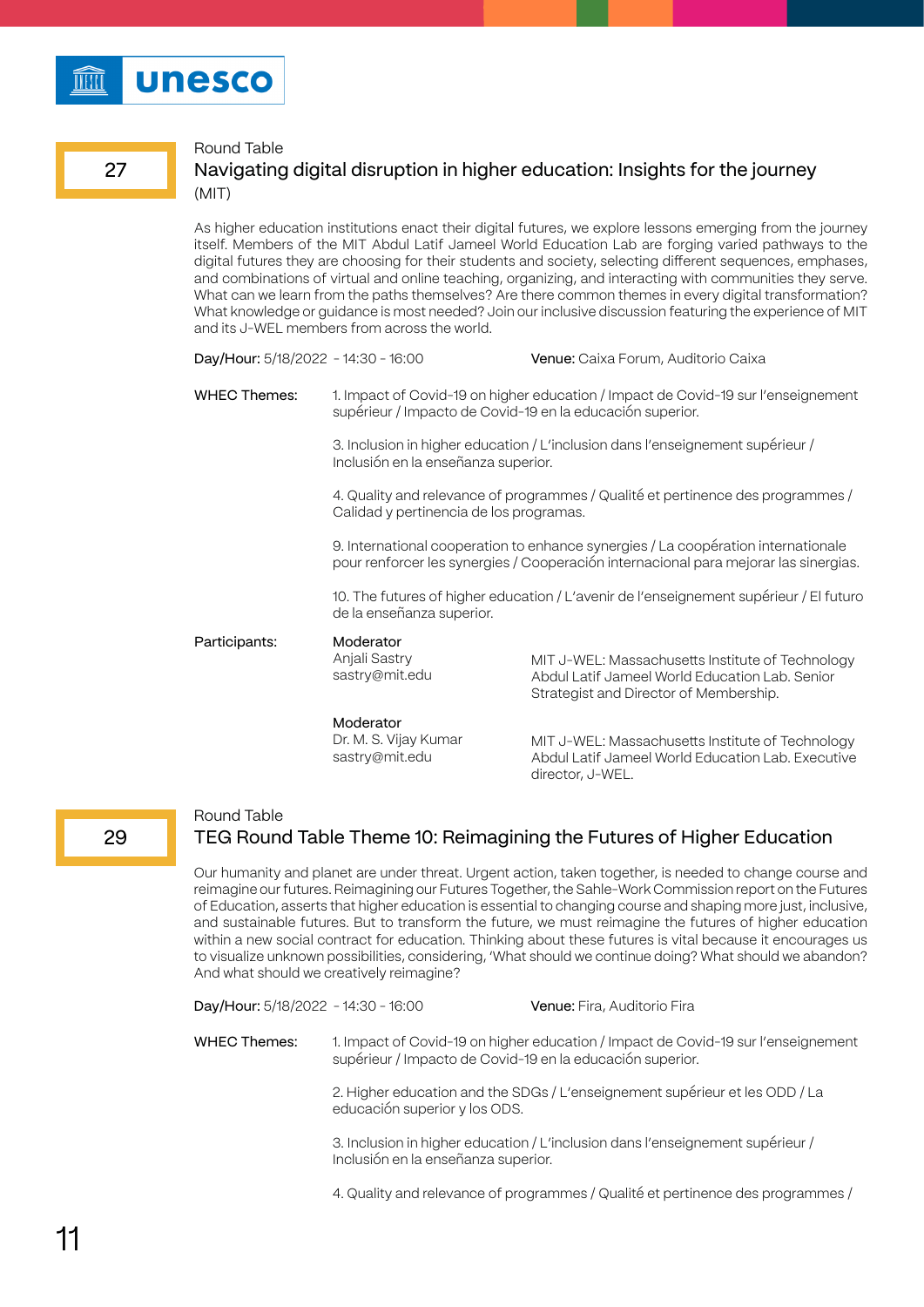

Calidad y pertinencia de los programas.

5. Academic mobility in higher education / La mobilité académique dans l'enseignement supérieur / Movilidad académica en la enseñanza superior.

6. Higher education governance / Gouvernance de l'enseignement supérieur / Gobernanza de la enseñanza superior.

7. Financing higher education / Financement de l'enseignement supérieur / Financiación de la enseñanza superior.

8. Data and knowledge production / Production de données et de connaissances / Producción de datos y conocimientos.

9. International cooperation to enhance synergies / La coopération internationale pour renforcer les synergies / Cooperación internacional para mejorar las sinergias.

10. The futures of higher education / L'avenir de l'enseignement supérieur / El futuro de la enseñanza superior.

Participants:

Moderator Sobhi Tawil s.tawil@unesco.org

Moderator Francesc Pedró f.pedro@unesco.org

Speaker Stefania Giannini s.giannini@unesco.org

Online Speaker Sahle - Work Zewde

Speaker António Nóvoa novoa@reitoria.ulisboa.pt

Speaker Hilligje Van't Land h.vantland@iau-aiu.net

Speaker Yume Yamaguchi yamaguchi@unu.edu

Speaker Sebastian Berger sebastian@globalstudentforum.org

Speaker Mpine Makoe qakisme@unisa.ac.za

Speaker Keri Facer keri.facer@bristol.ac.uk

Speaker Dzulkifli Abdul Razak dzulrazak@iium.edu.my Future of Learning and Innovation, UNESCO. Director.

IESALC, Director.

UNESCO, Assistant Director General of Education.

Federal Democratic Republic of Ethiopia, President

University of Lisbon, Honorary Rector and Professor of Education

International Association of Universities, Secretary-General.

Institute for the Advanced Study of Sustainability, UN University. Director.

Global Student Forum, Executive Director

College of Education, University of South Africa, Dean.

University of Bristol, Professor of Educational & Social Futures

International Islamic University Malaysia, Rector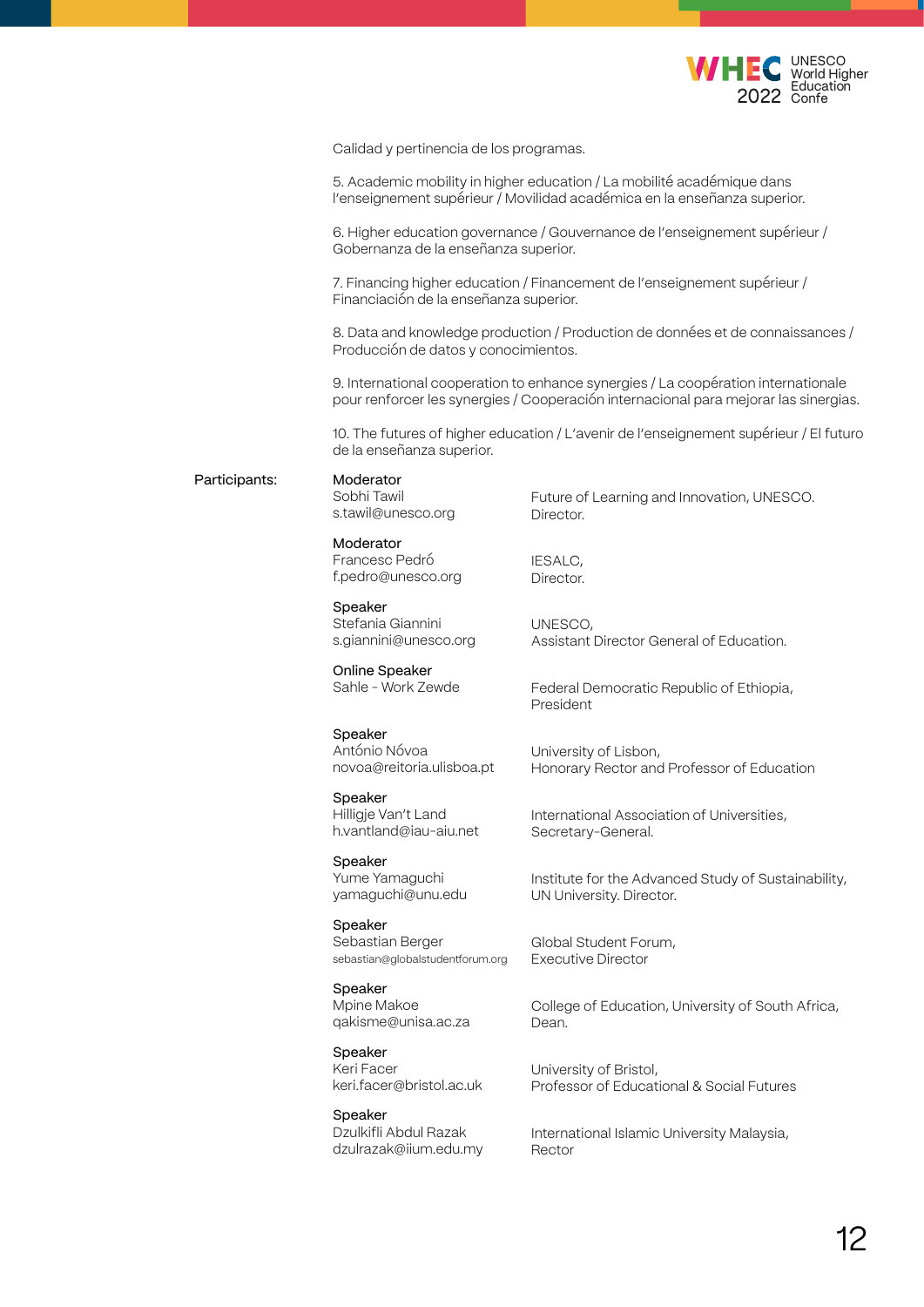# 24

# In the frontlines: The impact of Covid-19 on higher education workers (Education International & IESALC)

Covid-19 has brought about the largest worldwide disruption to education in history. Accelerated changes and exacerbated inequalities in the sector have significantly impacted students and staff alike. Even before the pandemic, higher education systems struggled with reduced budgets and deteriorating working conditions. This panel is the first part of a global conversation on the future of the workforce in higher education. It will discuss the short-, medium- and long-term consequences of the pandemic on teachers, researchers, and other higher education personnel and possible implications for the future of the profession.

| Day/Hour: 5/18/2022 - 14:30 - 16:00 |                                                           | <b>Venue:</b> Fira, Fira Room 6                                                             |
|-------------------------------------|-----------------------------------------------------------|---------------------------------------------------------------------------------------------|
| WHEC Themes:                        | supérieur / Impacto de Covid-19 en la educación superior; | 1. Impact of Covid-19 on higher education / Impact de Covid-19 sur l'enseignement           |
| Participants:                       | Moderator<br>David Edwards<br>david.edwards@ei-ie.org.    | Education International,<br>General Secretary                                               |
|                                     | Speaker<br>Susan Hopgood<br>susan.hopgood@ei-ie.org       | Education International<br>President                                                        |
|                                     | Speaker<br>David Robinson<br>robinson@caut.ca             | Canadian Association of University Teachers.<br>Executive director.                         |
|                                     | Speaker<br>Grace Nyongesa<br>geenyongesa@yahoo.com        | Universities' Academic Staff Union,<br>National Chairperson.                                |
|                                     | Speaker<br>Karina Batthyány<br>kbatthyany@clacso.edu.ar   | <b>CLACSO</b><br><b>Executive Director</b>                                                  |
|                                     | Speaker<br>Ka Ho Mok<br>kahomok@ln.edu.hk                 | Lingnan University, Hong Kong SAR, China<br>Vice-President and Lam Man Tsan Chair Professor |

45

# Round Table Exploring international aid for higher education: current trends and future

of Comparative Policy.

(IESALC)

talks

US\$5.2 billion were given in 2019 as international aid for higher education, and UNESCO IESALC is presenting the first ever report in which the details of this aid are analysed. From an exploratory approach, this analysis includes: who are the main donors and recipients, what type of aid is given, how it has changed over time, etc. After a brief presentation of the main findings, a series of representatives from donor agencies will discuss the results and reflect on the actions going forward.

| Day/Hour: 5/18/2022 - 16:15 - 17:30 |                                        | <b>Venue:</b> Fira, Fira Room 8                                                                                                                                           |
|-------------------------------------|----------------------------------------|---------------------------------------------------------------------------------------------------------------------------------------------------------------------------|
| <b>WHEC Themes:</b>                 |                                        | 5. Academic mobility in higher education / La mobilité académique dans<br>l'enseignement supérieur / Movilidad académica en la enseñanza superior.                        |
|                                     | Financiación de la enseñanza superior. | 7. Financing higher education / Financement de l'enseignement supérieur /                                                                                                 |
|                                     |                                        | 9. International cooperation to enhance synergies / La coopération internationale<br>pour renforcer les synergies / Cooperación internacional para mejorar las sinergias. |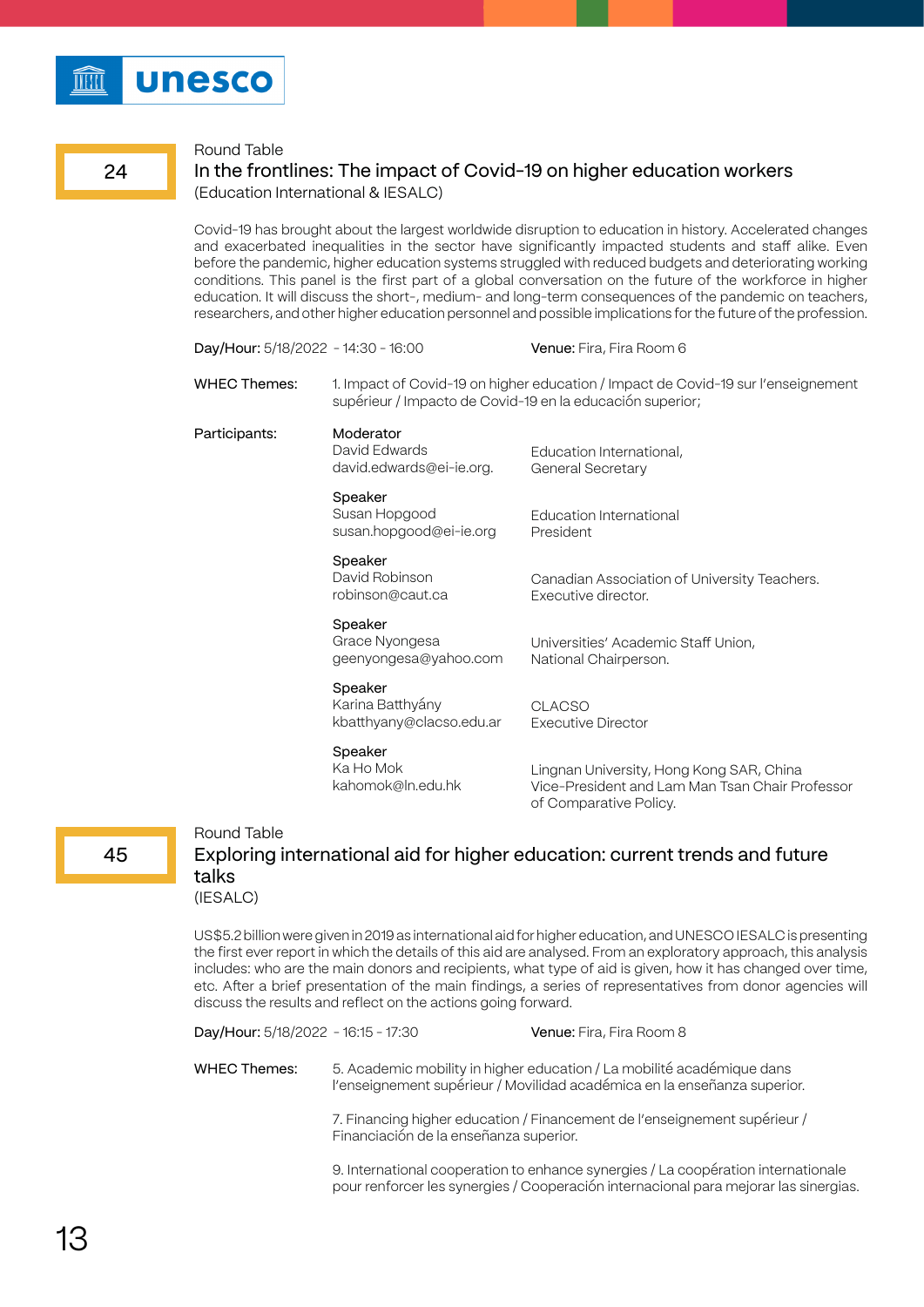

#### Participants:

Victoria Galán-Muros v.galan@unesco.org

Moderator

UNESCO IESALC, Jefa de Investigación y Análisis

Deputy Secretary General

DAAD,

Speaker Michael Harms harms@daad.de

Speaker Hilde Elin Haaland-Kramer hilde.haaland-kramer@hkdir.no

Speaker Mark Vlek de Coningh mvlekdeconingh@nuffic.nl Norwegian Ministry of Higher Education and Skills, Head of Unit

NUFFIC, Team Leader Partnerships and Programmes

#### Speaker Joanna Newman joanna.newman@acu.ac.uk

Association of Commonwealth Universities, Chief Executive & Secretary General

# Round Table

# New Skillsets for Leadership Education: The role of Management Schools in driving societal impact

(PRME United Nations Global Compact)

Business schools have a huge responsibility for educating a new kind of leader with a holistic skillset to address complex global problems, achieve the SDGs and deliver societal impact. This panel will discuss the need and challenges of reforming pedagogical approaches at business and leadership schools. We engage high level representatives from business schools, UN management education initiatives as well as education-oriented foundations and students to discuss best practices and current projects that are developing pedagogical training for faculty to stimulate the needed change and generate the future leaders the world urgently needs.

| Day/Hour: 5/18/2022 - 16:15 - 17:30 |                                                                                                                                                | Venue: Fira, Fira Room 3                                                                                                                                    |
|-------------------------------------|------------------------------------------------------------------------------------------------------------------------------------------------|-------------------------------------------------------------------------------------------------------------------------------------------------------------|
| WHEC Themes:                        | 1. Impact of Covid-19 on higher education / Impact de Covid-19 sur l'enseignement<br>supérieur / Impacto de Covid-19 en la educación superior. |                                                                                                                                                             |
|                                     | educación superior y los ODS.                                                                                                                  | 2. Higher education and the SDGs / L'enseignement supérieur et les ODD / La                                                                                 |
|                                     | Inclusión en la enseñanza superior.                                                                                                            | 3. Inclusion in higher education / L'inclusion dans l'enseignement supérieur /                                                                              |
|                                     | 6. Higher education governance / Gouvernance de l'enseignement supérieur /<br>Gobernanza de la enseñanza superior.                             |                                                                                                                                                             |
|                                     | de la enseñanza superior.                                                                                                                      | 10. The futures of higher education / L'avenir de l'enseignement supérieur / El futuro                                                                      |
| Participants:                       | Moderator<br>Dr. Mette Morsing<br>morsing@unglobalcomplact.org                                                                                 | UN Global Compact<br>Head, PRME Principles for Responsible<br>Management Education.                                                                         |
|                                     | Speaker<br>John Goodwin<br>john.goodwin@lego.com                                                                                               | PRME (i5) Advisory Board and LEGO House,<br>Chair (of PRME (i5) Advisory Board); Chair (of<br>LEGO House Advisory Board); former CEO of LEGO<br>Foundation) |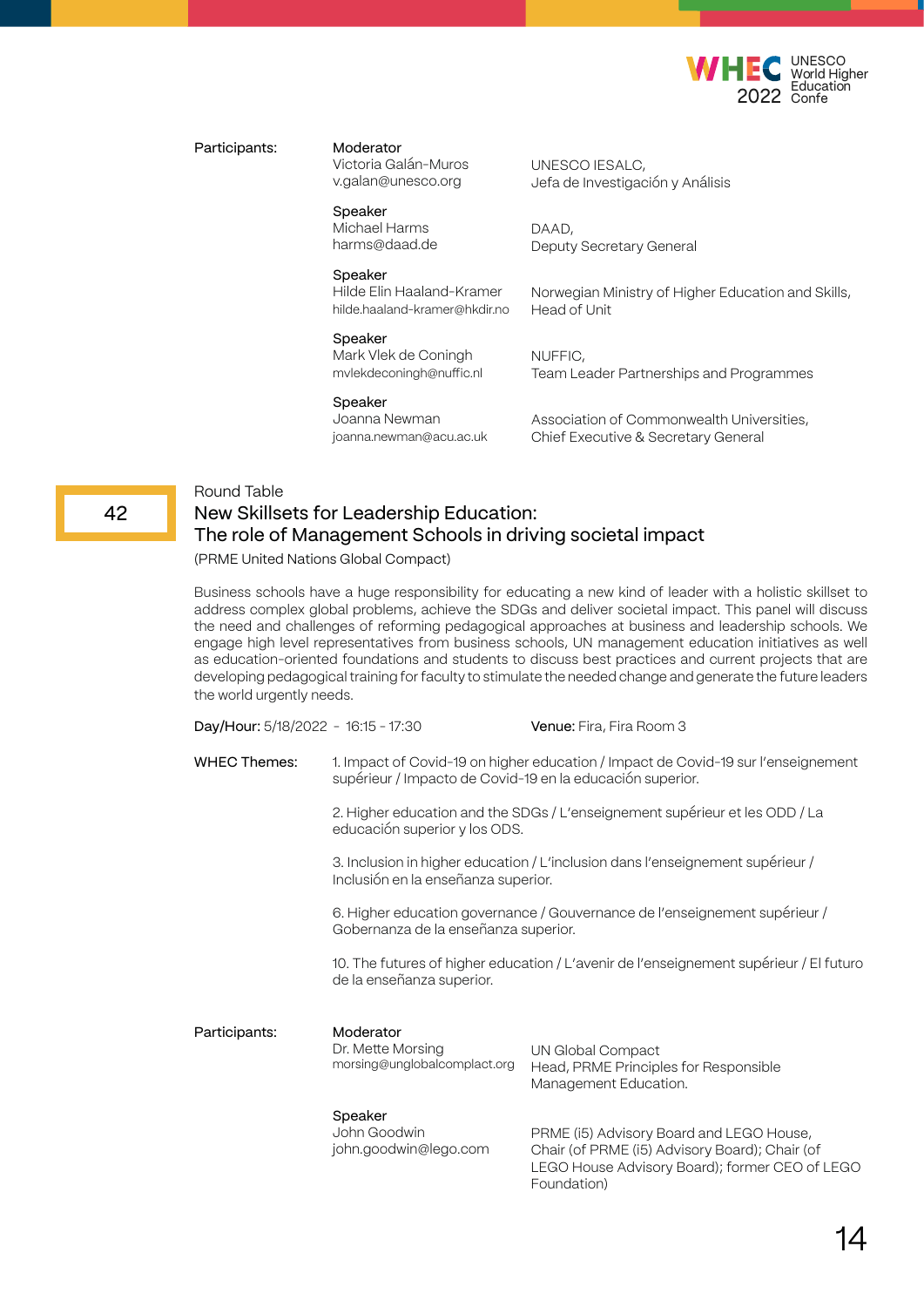

Soumitra Dutta sd599@cornell.edu

Saïd Business School, University of Oxford (Professor and Former Founding Dean, SC Johnson College of Business, Cornell University), Dean-elect

# Speaker

Daniel Traça danieltraca@novasbe.pt Nova School of Business and Economics (Nova SBE), Dean and Professor of Economics

#### Speaker

Laura Nestares lauranestaresacerete@gmail.com President Oikos Chapter, Barcelona, ESADE,

#### Speaker

Charmian Love charmian@heliotropy.com Nature&Co, Global Director of Advocacy

## Round Table

An Indigenous Perspectives Circle on the future of Higher Education (Canadian National Commission/UNESCO Chair in Community Based Research and Social Responsibility in Higher Education)

In these times of decolonization of knowledge and reconciliation between Indigenous and non-Indigenous peoples, higher education can play a leading role in partnering and supporting Indigenous communities as they address the damages to their lives, lands and relationships nationally and globally. Indigenous ways of knowing, being and learning have been systematically excluded from the world's higher education institutions. We now know that it is beneficial to all learners and can help restore our relationship with the land and life that surrounds us. This circle will be organized respecting Indigenous protocols.

We will hear from Indigenous higher education and community leaders, Elders, students and thought leaders on the following: recovery, reclamation, revitalization and maintenance of Indigenous Languages; building bridges of understanding and collaboration between Indigenous ways of being, knowing and the Eurowestern world and culture that higher education is situated in at this time; Indigenous higher education institutions and their right to accredit graduates from their institutions; and discontinuing the colonizing process in higher education to attract and serve Indigenous learners in all disciplines, especially STEM.

| Day/Hour: 5/18/2022 - 16:15 - 17:30 |                                                                | <b>Venue:</b> Fira, Fira Room 6                                                                                                        |
|-------------------------------------|----------------------------------------------------------------|----------------------------------------------------------------------------------------------------------------------------------------|
| WHEC Themes:                        | Inclusión en la enseñanza superior.                            | 3. Inclusion in higher education / L'inclusion dans l'enseignement supérieur /                                                         |
| Participants:                       | Moderator<br>Dr. Lorna Wanosts Williams<br>lornawil@uvic.ca    | University of Victoria,<br>Professor Emerita of Indigenous Education                                                                   |
|                                     | Online Speaker<br>Dr. Marie Battiste,<br>marie_battiste@cbu.ca | Cape Breton University (Canada),<br>Mi'kmaw scholar of the Potlotek First Nation &<br>Special Advisory (Cape Breton U.)                |
|                                     | Speaker<br>Dr. Elmer Guy<br>eguy@navajotech.edu                | Navajo Technical University (USA) & World<br>Indigenous Higher Education Council (WIHEC),<br>President (University) & Co-chair (WIHEC) |
|                                     | Speaker<br>Dr. Laurie Robinson<br>Laurie.Robinson@iaesc.ca     | Indigenous Advanced Education and Skills Council<br>in Ontario (Canada). Executive Director                                            |
|                                     | Speaker<br>Dr. Sonajharia Minz<br>sona.minz@gmail.com          | Sido Kanhu Murmu University, Dumka, (India)<br>Vice-Chandellor & Indian academician and an<br>adivasi activist from Chotanagpur.       |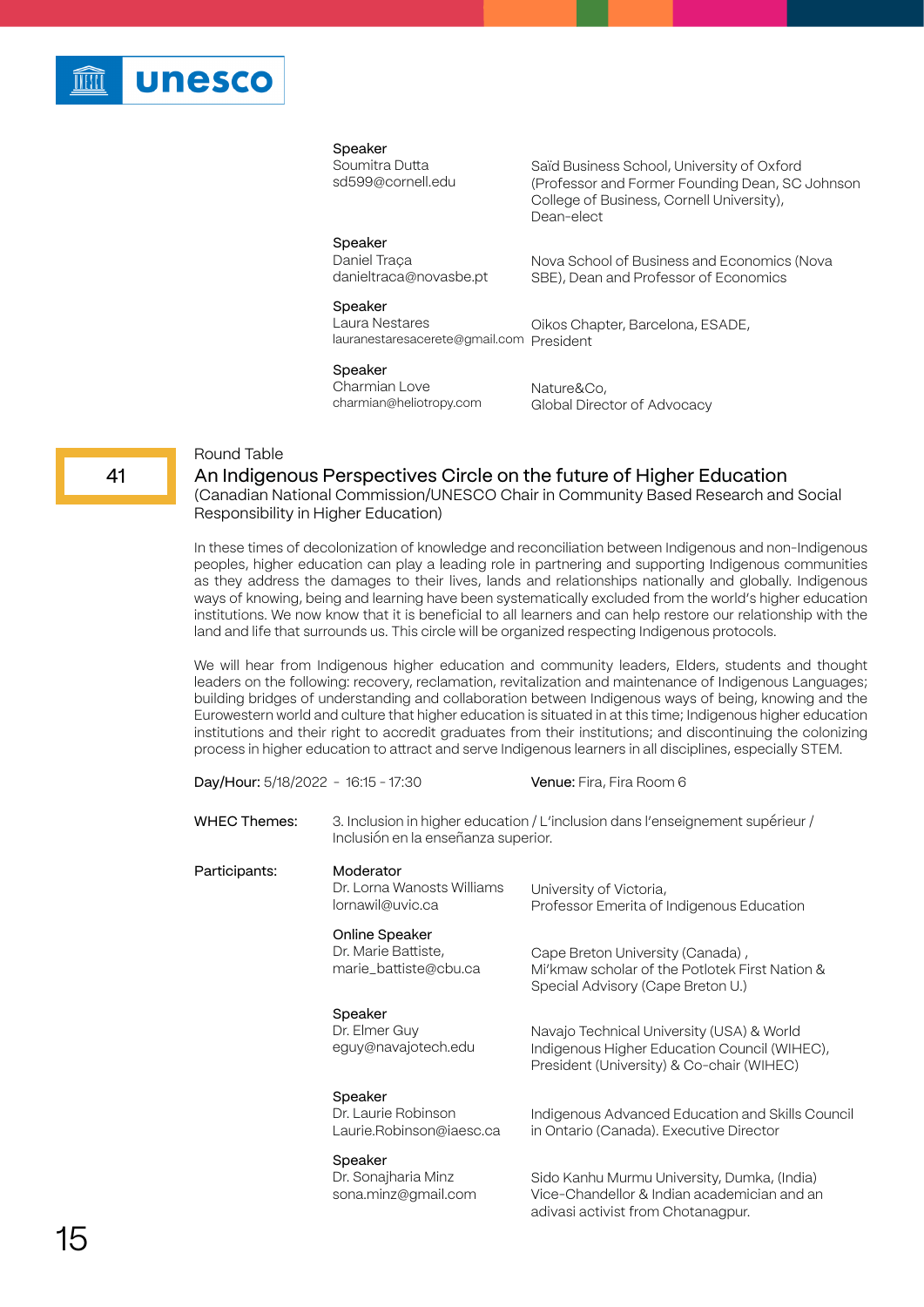

Dr. Elisabeth Kaine Elisabeth\_Kaine@uqac.ca Huron-Wendat First Nations, UNESCO Chair in the Transmission of First People's Culture to Foster Well-Being and Empowerment (Quebec, Canada)

Speaker Katelynne Herchak katelynne.e.herchak@outlook.com

University of Victoria, UNA-Canada & VIDEA, Innu Masters degree student, Junior Project Officer (UNA-Canada) and Indigenous Governance Officer (VIDEA)

# Round Table

# Protecting students in cross-border higher education: what next? OECD-UNESCO Guidelines for Quality Provision in Cross-Border Higher Education (OECD and UNESCO)

The 2005 OECD-UNESCO Guidelines for Quality Provision in Cross-Border Higher Education set out to protect students from rogue higher education providers and promote quality in higher education programmes delivered across borders. Although cross-border higher education has expanded and diversified in the last 16 years, the Guidelines have – at least partially – fallen into disuse. This session explores what steps might be taken – and by whom - to translate the goals of the Guidelines into practice in today's landscape of international higher education.

| Day/Hour: 5/18/2022 - 16:15 - 17:30 |                                                                       | Venue: Fira, Fira Room 5                                                                                                                                                 |
|-------------------------------------|-----------------------------------------------------------------------|--------------------------------------------------------------------------------------------------------------------------------------------------------------------------|
| <b>WHEC Themes:</b>                 | Calidad y pertinencia de los programas.                               | 4. Quality and relevance of programmes / Qualité et pertinence des programmes /                                                                                          |
|                                     |                                                                       | 5. Academic mobility in higher education / La mobilité académique dans<br>l'enseignement supérieur / Movilidad académica en la enseñanza superior.                       |
|                                     |                                                                       | 9. International cooperation to enhance synergies / La coopération internationale<br>pour renforcer les synergies / Cooperación internacional para mejorar las sinergias |
| Participants:                       | Moderator<br>Simon Roy<br>simon.roy@oecd.org                          | Organisation for Economic Cooperation and<br>Development (OECD), Lead Analyst, Higher<br><b>Education Policy Team</b>                                                    |
|                                     | Speaker<br>Dr Achim Hopbach<br>achim_hopbach@yahoo.com                | Higher Education Consultant for UNESCO                                                                                                                                   |
|                                     | Speaker<br>Dr Thomas Weko<br>Thomas.weko@oecd.org                     | Organisation for Economic Cooperation and<br>Development (OECD), Team Lead, Higher Education<br>Policy Team                                                              |
|                                     | Speaker<br>Angela Lambkin<br>alambkin@qqi.ie                          | Quality and Qualifications Ireland (QQI), Team Lead,<br>Head, Qualifications Information and Learning<br>Opportunities Unit                                              |
|                                     | Speaker<br>Dr. Susanna Karakhanyan<br>susanna.karakhanyan@adek.gov.ae | International Network for Quality Assurance<br>Agencies (INQAAHE), Immediate Past President                                                                              |
|                                     | Speaker<br>Qingling Kong<br>g.kong@unesco.org                         | UNESCO, Associate Project Officer, UNESCO<br>Section for Higher Education                                                                                                |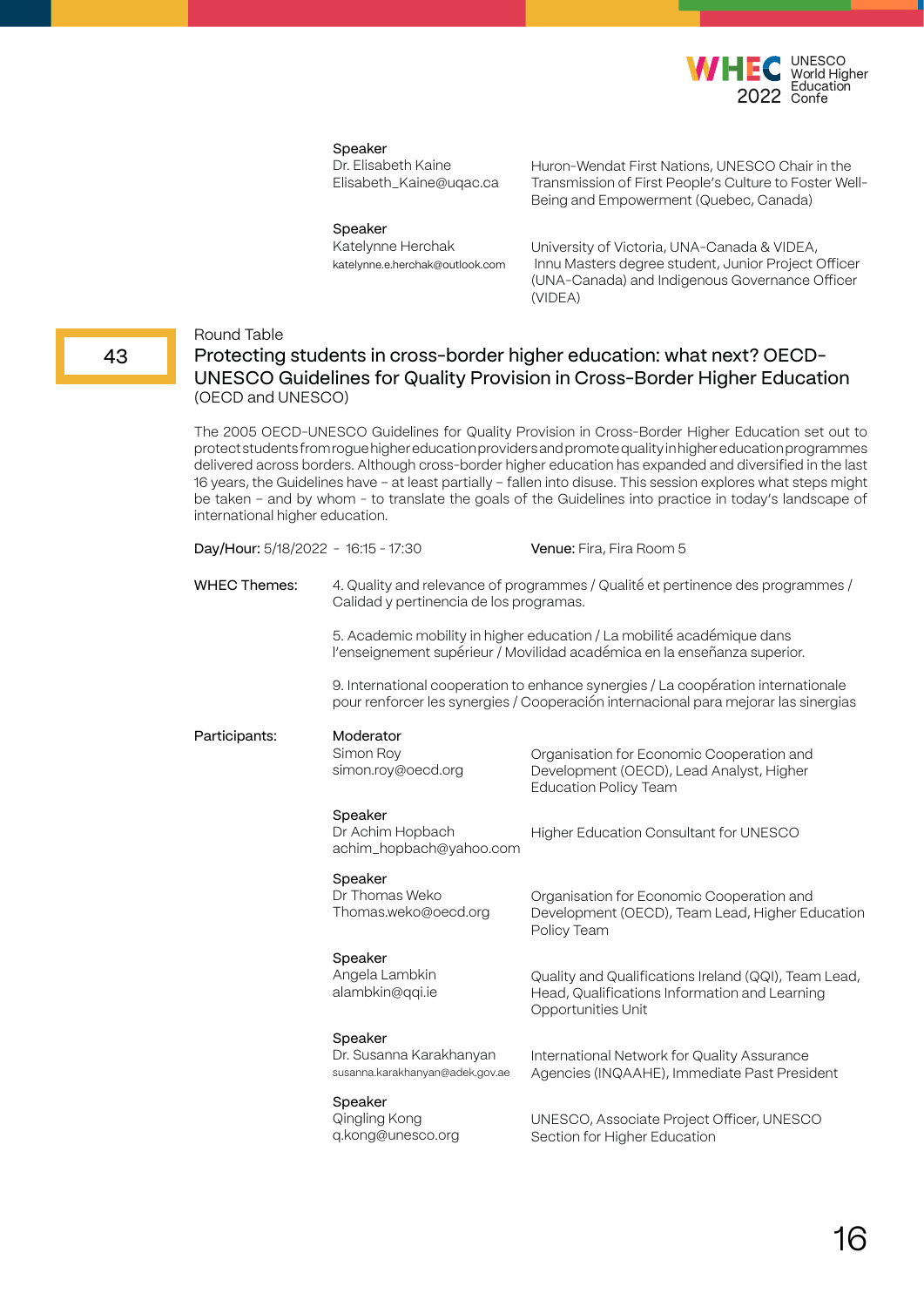

45

# Exploring international aid for higher education: current trends and future talks

(IESALC)

US\$5.2 billion were given in 2019 as international aid for higher education, and UNESCO IESALC is presenting the first ever report in which the details of this aid are analysed. From an exploratory approach, this analysis includes: who are the main donors and recipients, what type of aid is given, how it has changed over time, etc. After a brief presentation of the main findings, a series of representatives from donor agencies will discuss the results and reflect on the actions going forward.

| Day/Hour: 5/18/2022 - 16:15 - 17:30 |                                                                                                                                                                           | Venue: Fira, Fira Room 8                                                                                                                           |
|-------------------------------------|---------------------------------------------------------------------------------------------------------------------------------------------------------------------------|----------------------------------------------------------------------------------------------------------------------------------------------------|
| <b>WHEC Themes:</b>                 | 9. International cooperation to enhance synergies / La coopération internationale<br>pour renforcer les synergies / Cooperación internacional para mejorar las sinergias. |                                                                                                                                                    |
|                                     |                                                                                                                                                                           | 5. Academic mobility in higher education / La mobilité académique dans<br>l'enseignement supérieur / Movilidad académica en la enseñanza superior. |
|                                     | Financiación de la enseñanza superior.                                                                                                                                    | 7. Financing higher education / Financement de l'enseignement supérieur /                                                                          |
| Participants:                       | Moderator<br>Victoria Galán-Muros<br>v.galan@unesco.org                                                                                                                   | UNESCO IESALC<br>Jefa de Investigación y Análisis                                                                                                  |
|                                     | Speaker<br>Michael Harms<br>harms@daad.de                                                                                                                                 | <b>DAAD</b><br>Deputy Secretary General                                                                                                            |
|                                     | Speaker<br>Hilde Elin Haaland-Kramer<br>hilde.haaland-kramer@hkdir.no                                                                                                     | Norwegian Ministry of Higher Education and Skills<br>Head of Unit                                                                                  |
|                                     | Speaker<br>Mark Vlek de Coningh<br>mvlekdeconingh@nuffic.nl                                                                                                               | <b>NUFFIC</b><br>Team Leader Partnerships and Programmes                                                                                           |

55

# Round Table

# Equitable Access and Success in Higher Education: the roadmap to 2030 (World Access to Higher Education Network)

Inequalities in access and success in higher education (HE) are pervasive - no country can claim to have created equal opportunities for those from minority or disadvantaged majority groups to benefit from HE. These inequalities will worsen post-Covid-19 without concerted, collaborative action. This session brings together leading speakers from across the world to map out how to drive equitable access and success forward. It will launch major new research from over 80 countries proposing what an equity roadmap to 2030 looks like, as well the first global organisation focused exclusively on HE equity: the World Access to Higher Education Network (WAHEN).

Day/Hour: 5/19/2022 - 09:30 - 11:00 Venue: Fira, Fira Room 4

1. Impact of Covid-19 on higher education / Impact de Covid-19 sur l'enseignement supérieur / Impacto de Covid-19 en la educación superior. WHEC Themes:

> 2. Higher education and the SDGs / L'enseignement supérieur et les ODD / La educación superior y los ODS.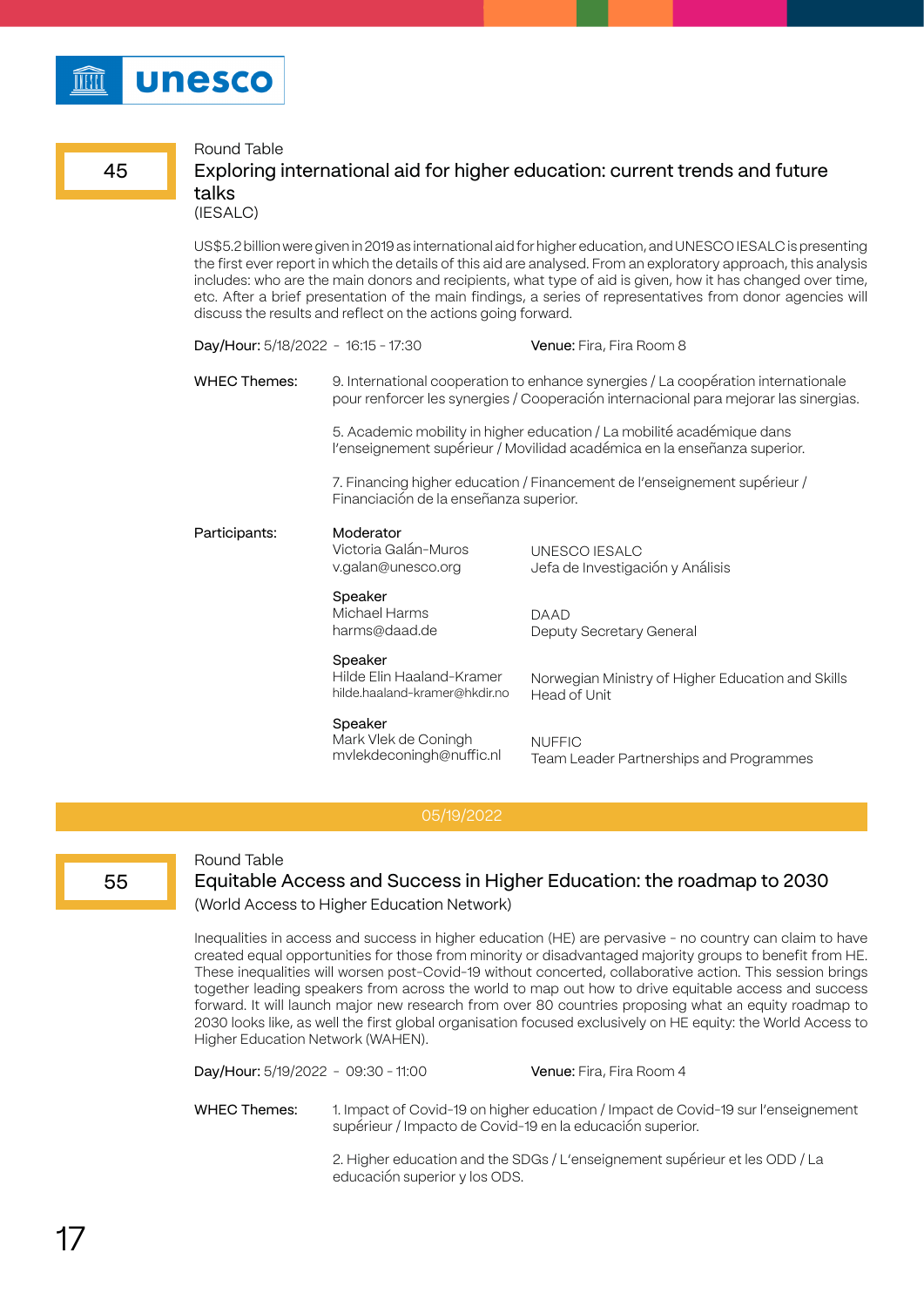

3. Inclusion in higher education / L'inclusion dans l'enseignement supérieur / Inclusión en la enseñanza superior.

9. International cooperation to enhance synergies / La coopération internationale pour renforcer les synergies / Cooperación internacional para mejorar las sinergias.

10. The futures of higher education / L'avenir de l'enseignement supérieur / El futuro de la enseñanza superior.

| Participants: | Moderator<br>Graeme Atherton<br>graeme.atherton@uwl.ac.uk                            | World Access to Higher Education Network<br>(WAHEN) and National Education Opportunities<br>Network (NEON) UK. Director (and Professor) |
|---------------|--------------------------------------------------------------------------------------|-----------------------------------------------------------------------------------------------------------------------------------------|
|               | Speaker<br>Jamil Salmi<br>isalmi@tertiaryeducation.org                               | Global Tertiary Education Consultant                                                                                                    |
|               | Speaker<br><b>Courtney Brown</b><br>cbrown@luminafoundation.org                      | Lumina Foundation,<br>Vice President, Impact and Planning                                                                               |
|               | Speaker<br>Arturo Cherbowski Lask<br>acherbowski@santander.com.mx Executive Director | Santander Universities,                                                                                                                 |

# Round Table

# Universidad y ecosistema educativo

(FPCEE Blanquerna - Universitat Ramon Llull)

Esta mesa redonda es sobre la dimensión relacional de la universidad, la promoción de su capital social y el cuidado del ecosistema educativo interno y externo. La Universidad debe conectarse más y mejor con los distintos agentes del ecosistema educativo puesto que la transformación e innovación en educación se configura cada vez más como un proceso de colaboración entre múltiples actores. La sesión debatirá sobre un modelo de Universidad que conecta materias, disciplinas, profesiones y necesidades del territorio a través de una política de cultivo e incremento del capital social de la institución. A lo largo del debate se compartirán experiencias como Universidad 360, el proyecto EdVoluciona o EduHUB.

| Day/Hour: 5/19/2022 - 09:30 - 11:00 |                                                             | Venue: Caixa Forum, Caixa 2                                                                                                               |
|-------------------------------------|-------------------------------------------------------------|-------------------------------------------------------------------------------------------------------------------------------------------|
| <b>WHEC Themes:</b>                 | Calidad y pertinencia de los programas.                     | 4. Quality and relevance of programmes / Qualité et pertinence des programmes /                                                           |
|                                     | de la enseñanza superior.                                   | 10. The futures of higher education / L'avenir de l'enseignement supérieur / El futuro                                                    |
| Participants:                       | Moderator<br>Carme Flores                                   | FPCEE Blanquerna-Universitat Ramon Llull,<br>carmefm@blanquerna.url.edu Directora del Grado en Educación Primaria                         |
|                                     | Speaker<br>Moisès Esteban-Guitart<br>moises.esteban@udg.edu | Universitat de Girona, Catedrático de Universidad<br>del Departamento de Psicología, Director del<br>Instituto de Investigación Educativa |
|                                     | Speaker<br>Jordi Collet,<br>jordi.collet@uvic.cat           | Universitat de Vic-UCC, Profesor titular de<br>sociologia de la educación, Vicerector de<br>Investigación y Transferencia de Conocimiento |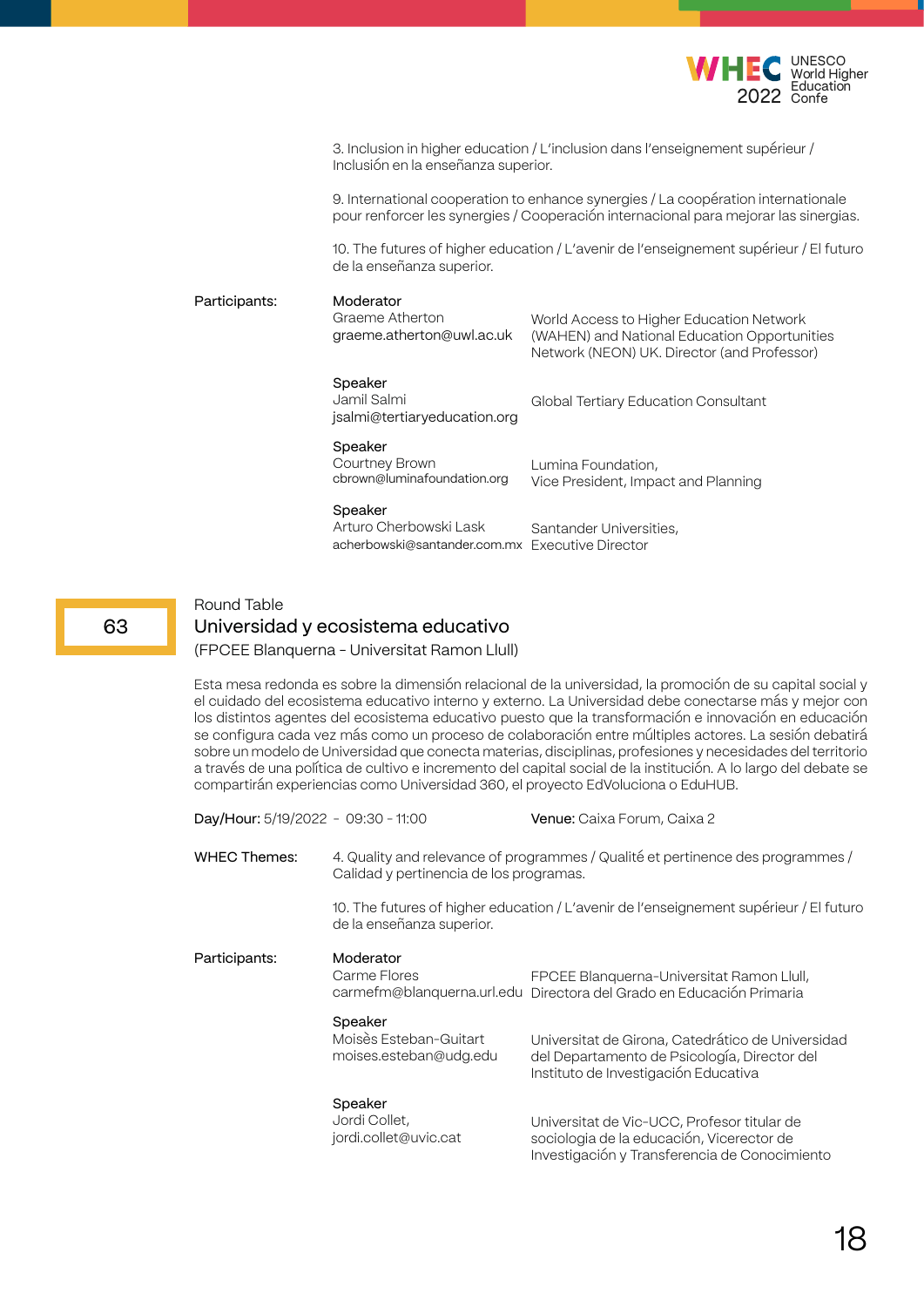

Manel Jiménez-Morales, manel.jimenez@upf.edu

Universitat de Vic-UCC, Profesor titular de sociologia de la educación, Vicerector de Investigación y Transferencia de Conocimiento

#### Speaker

Mireia Civís Mireiacz@blanquerna.url.edu

FPCEE Blanquerna-URL, Profesora titular, Coordinadora de Redes, Alianzas y Entornos

# Round Table

# Transformative Change Makers in Higher Education

(University of Victoria/Association of Commonwealth Universities)

While transformative change in higher education (HE) institutions is often thought to be quite challenging, some even say impossible, our roundtable brings together exceptional leaders that have shown us that transformative change is not only possible, but also necessary if we are to address rising student expectations, inequities, racism, decolonization, environmental sustainability, advancing technologies, digital innovations, and other global challenges. Drawing on their experiences, these leaders in higher education will address questions such as: why transformative change in HE is necessary? What mechanisms will allow for that change? And what skills and support are necessary to lead transformative change? This event is hosted by the Association of Commonwealth Universities and the University of Victoria in Canada.

| Day/Hour: 5/19/2022 - 09:30 - 11:00 |                                                                                                                       | Venue: Fira, Fira Room 8                                                                          |
|-------------------------------------|-----------------------------------------------------------------------------------------------------------------------|---------------------------------------------------------------------------------------------------|
| <b>WHEC Themes:</b>                 | 2. Higher education and the SDGs / L'enseignement supérieur et les ODD / La<br>educación superior y los ODS.          |                                                                                                   |
|                                     | 3. Inclusion in higher education / L'inclusion dans l'enseignement supérieur /<br>Inclusión en la enseñanza superior. |                                                                                                   |
|                                     | de la enseñanza superior.                                                                                             | 10. The futures of higher education / L'avenir de l'enseignement supérieur / El futuro            |
| Participants:                       | Moderator<br>Joanna Newman<br>Joanna.Newman@acu.ac.uk                                                                 | Association of Commonwealth Universities, London,<br>UK, CEO                                      |
|                                     | Speaker<br>Kevin Hall,<br>pres@uvic.ca                                                                                | University of Victoria, Victoria, BC, Canada<br>President and Vice Chancellor                     |
|                                     | Speaker<br>Julian Skyrme<br>julian@manchester.ac.uk                                                                   | University of Manchester,<br>Founding Director of Social Responsibility                           |
|                                     | Speaker<br>Prof. Cheryl de la Ray<br>pdube@uwc.ac.za                                                                  | University of Western Cape, South Africa,<br>Deputy Vice-Chancellor                               |
|                                     | Speaker<br>Dr. Dzulkifli Abdul Razak,<br>dzulrazak@gmail.com                                                          | International Islamic University in Malaysia,<br>President; and former President of International |
|                                     | Speaker<br>Debbie Wasden,<br>deborahpmayer@gmail.com                                                                  | Association of Universities.<br>Burning Glass Institute,<br>Senior Fellow                         |
|                                     |                                                                                                                       |                                                                                                   |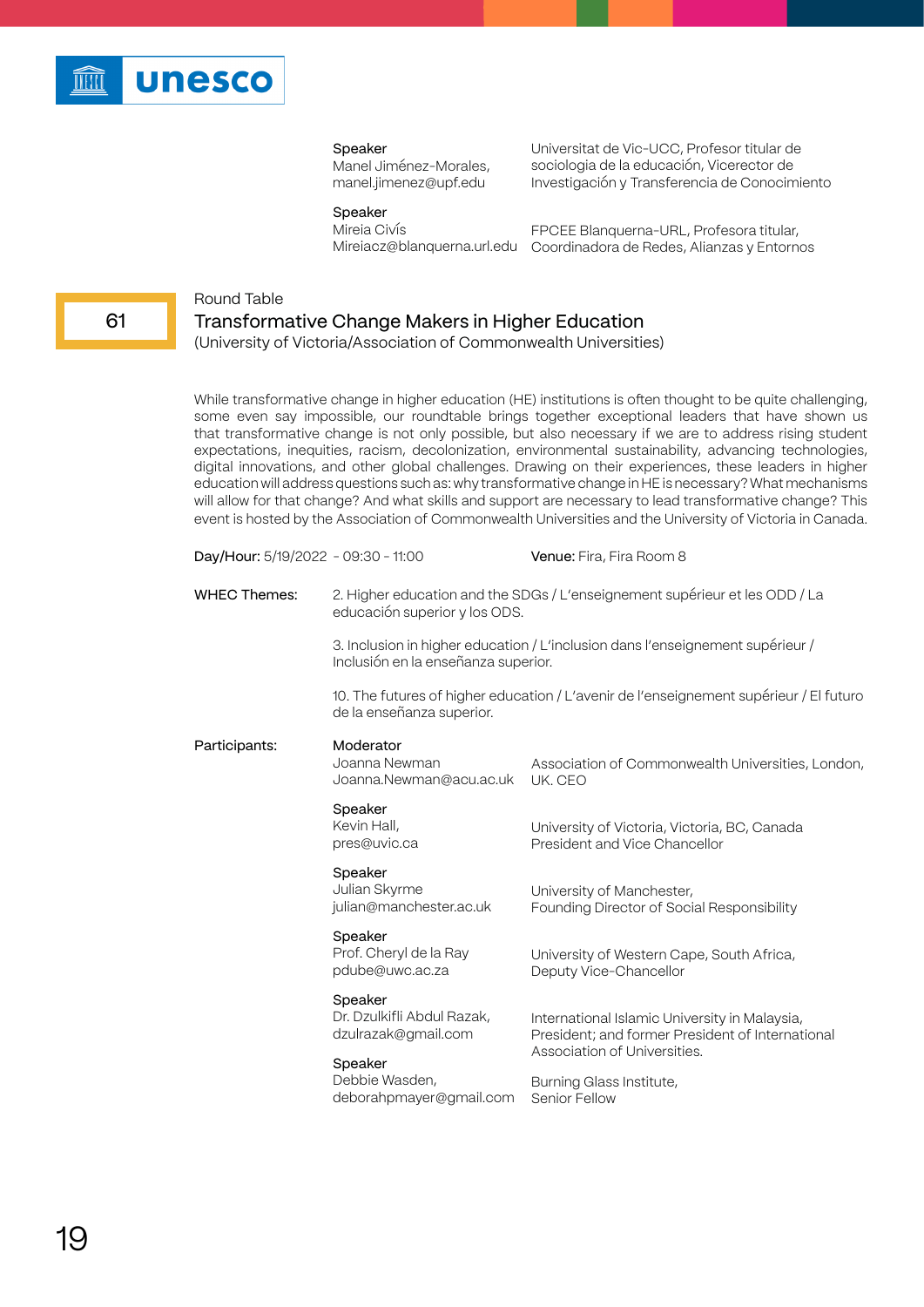

60

# TEG Round Table Theme 4: Quality and Relevance of Programmes in Higher Education

The quality and relevance of programmes will be explored with panelists coming from diverse regions: Africa, the Middle East, Europe, Northern America, and Latin America. They will share their experiences in identifying issues with and promoting relevance and quality of programmes. The focus will be on the lessons learnt, best practices, comprehensive policies and other possible solutions to enhance quality and relevance of programmes, and linked with recognition of credentials. An interactive exchange with the stakeholders on the panel will ensure diversity of views. The audience will be invited to actively participate in the discussion, thus contributing to its success.

| Day/Hour: 5/19/2022 - 09:30 - 11:00 |                                                                  | <b>Venue:</b> Fira, Fira Room 6                                                                                                      |
|-------------------------------------|------------------------------------------------------------------|--------------------------------------------------------------------------------------------------------------------------------------|
| <b>WHEC Themes:</b>                 | Calidad y pertinencia de los programas;                          | 4. Quality and relevance of programmes / Qualité et pertinence des programmes /                                                      |
| Participants:                       | Speaker<br>José Luis Guzmán<br>jl.guzman-martell@unesco.org      | UNESCO, HED Section,<br>Education Associate Expert.                                                                                  |
|                                     | Speaker<br>Susanna Karakhanyan<br>president@inqaahe.org          | Abu Dhabi Department of Education and Knowledge<br>(ADEK). HE Policy & Regulation Director &<br>Immediate past President of INQAAHE. |
|                                     | Speaker<br>Maria Victoria Angulo<br>mvangulo@mineducacion.gov.co | Ministerio Educacion Colombia,<br>Ministra                                                                                           |
|                                     | Speaker<br>Cynthia Jackson-Hammon<br>hammond@chea.org            | Council for Higher Education Accreditation, USA<br>President                                                                         |
|                                     | Speaker<br>Wondwosen Tamra                                       | St. Mary's University (SMU), Ethiopia.<br>President                                                                                  |
|                                     | Speaker<br>Oscar Sala<br>osala@mobileworldcapital.com            | Mobile World Capital Barcelona,<br>The Collider Director                                                                             |
|                                     | Speaker<br>Bjorn Stensaker,<br>bjorn.stensaker@iped.uio.no       | Education University of Oslo, Norway<br>Vice-Director                                                                                |

# Round Table

59

TEG Round Table Theme 2: SDGs and Higher Education. The universities we need for the future we want. Official launch of the UNESCO report, "Knowledge-driven actions: Transforming higher education for sustainability" (UNESCO / University of Bergen)

How can universities facilitate knowledge development and strategies that can generate the deep-going social, economic and environmental transformations called for in the United Nations 2030 Agenda? The report of the Global Independent Expert Group on the Universities and the 2030 Agenda, "Knowledgedriven actions: Transforming higher education for global sustainability," calls for a radical shift in current development paradigms and directs attention to the systemic barriers that have hindered transformation so far. This event will officially launch the report by facilitating a discussion among higher education leaders and stakeholders who will discuss challenges and possibilities for moving towards these transformations in practice.

Day/Hour: 5/19/2022 - 09:30 - 11:00 Venue: Fira, Auditorio Fira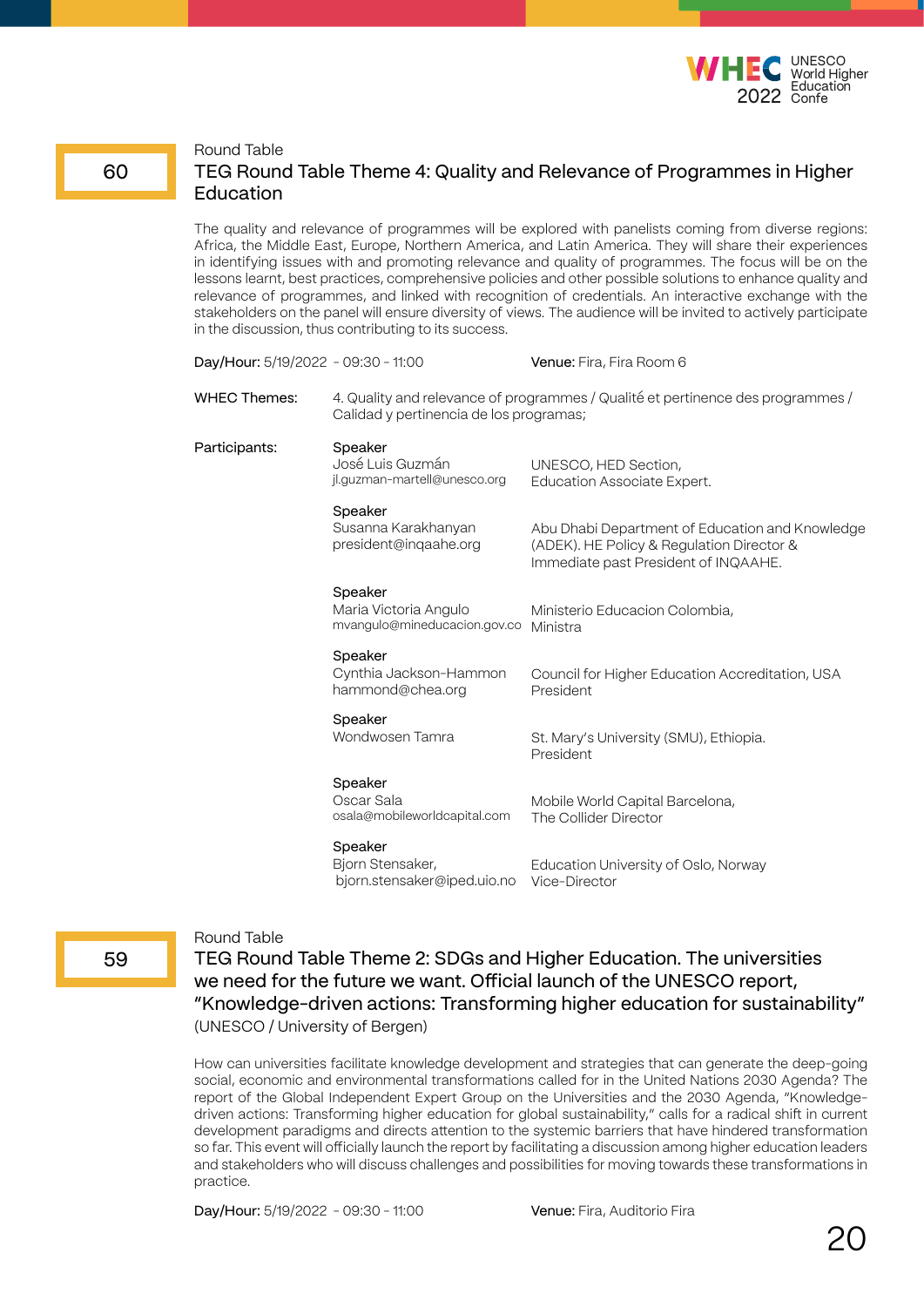

| <b>WHEC Themes:</b> | 2. Higher education and the SDGs / L'enseignement supérieur et les ODD / La<br>educación superior y los ODS.          |                                                                                                                                                                                                                                |
|---------------------|-----------------------------------------------------------------------------------------------------------------------|--------------------------------------------------------------------------------------------------------------------------------------------------------------------------------------------------------------------------------|
|                     | 3. Inclusion in higher education / L'inclusion dans l'enseignement supérieur /<br>Inclusión en la enseñanza superior. |                                                                                                                                                                                                                                |
|                     | de la enseñanza superior.                                                                                             | 10. The futures of higher education / L'avenir de l'enseignement supérieur / El futuro                                                                                                                                         |
| Participants:       | Moderator<br>Melody Brown Burkins                                                                                     | Dartmouth. Director, Institute of Arctic Studies;<br>melody.b.burkins@dartmouth.edu Senior Associate Director, John Sloan Dickey<br>Center for International Understanding; and Adjunct<br>Professor of Environmental Studies. |
|                     | Speaker<br>Peter Wells<br>p.wells@unesco.org                                                                          | UNESCO,<br>Chief of Higher Education                                                                                                                                                                                           |
|                     | Speaker<br>Margareth Hagen<br>margareth.hagen@uib.no                                                                  | University of Bergen,<br>Rector                                                                                                                                                                                                |
|                     | Speaker<br>Oddmund Løkensgard Hoel<br>stig.arne.skjerven@mfa.no                                                       | Norwegian Ministry of Education and Research,<br><b>State Secretary</b>                                                                                                                                                        |
|                     | Speaker<br>Sylvia Schmelkes,<br>schmelkes@gmail.com                                                                   | Universidad Iberoamericana in Mexico City,<br>Sociologist, educational researcher, and Academic<br>Provost & EGU2030 Co-Chair                                                                                                  |
|                     | Speaker<br>Dag Olav Hessen,<br>d.o.hessen@mn.uio.no                                                                   | University of Oslo. Professor in Biosciences &<br>head of the Centre of Biogeochemistry in the<br>Anthropocene & EGU2030 Co-Chair.                                                                                             |
|                     | Speaker<br>Jose Frantz,<br>jfrantz@uwc.ac.za                                                                          | Research and Innovation, University of the Western<br>Cape (South Africa). Deputy Vice-Chancellor.                                                                                                                             |
|                     | Speaker<br>Budd E Hall,<br>bhall@uvic.ca                                                                              | Centre for Global Studies, University of Victoria<br>(Canada)/UNESCO Chair in Community-Based<br>Research and Social Responsibility in Higher<br>Education. Associate Fellow, Project Lead.                                    |
|                     | Speaker<br>Francisco Marmolejo<br>fmarmolejo@qf.org.qa                                                                | <b>Qatar Foundation.</b><br>President of Higher Education                                                                                                                                                                      |
|                     | Speaker<br>Sofia Bermudez<br>sbermudez@oajnu.org                                                                      | Argentine Youth Organization for the United Nations<br>(OAJNU) (Argentina). International Relations student,<br>member of SDG4 Youth Network.                                                                                  |
|                     | Speaker<br>Joan Subirats Humet<br>mvictoria.sanchez@universidades.gob.es                                              | Ministery of Universities of the Government of Spain.                                                                                                                                                                          |
|                     |                                                                                                                       |                                                                                                                                                                                                                                |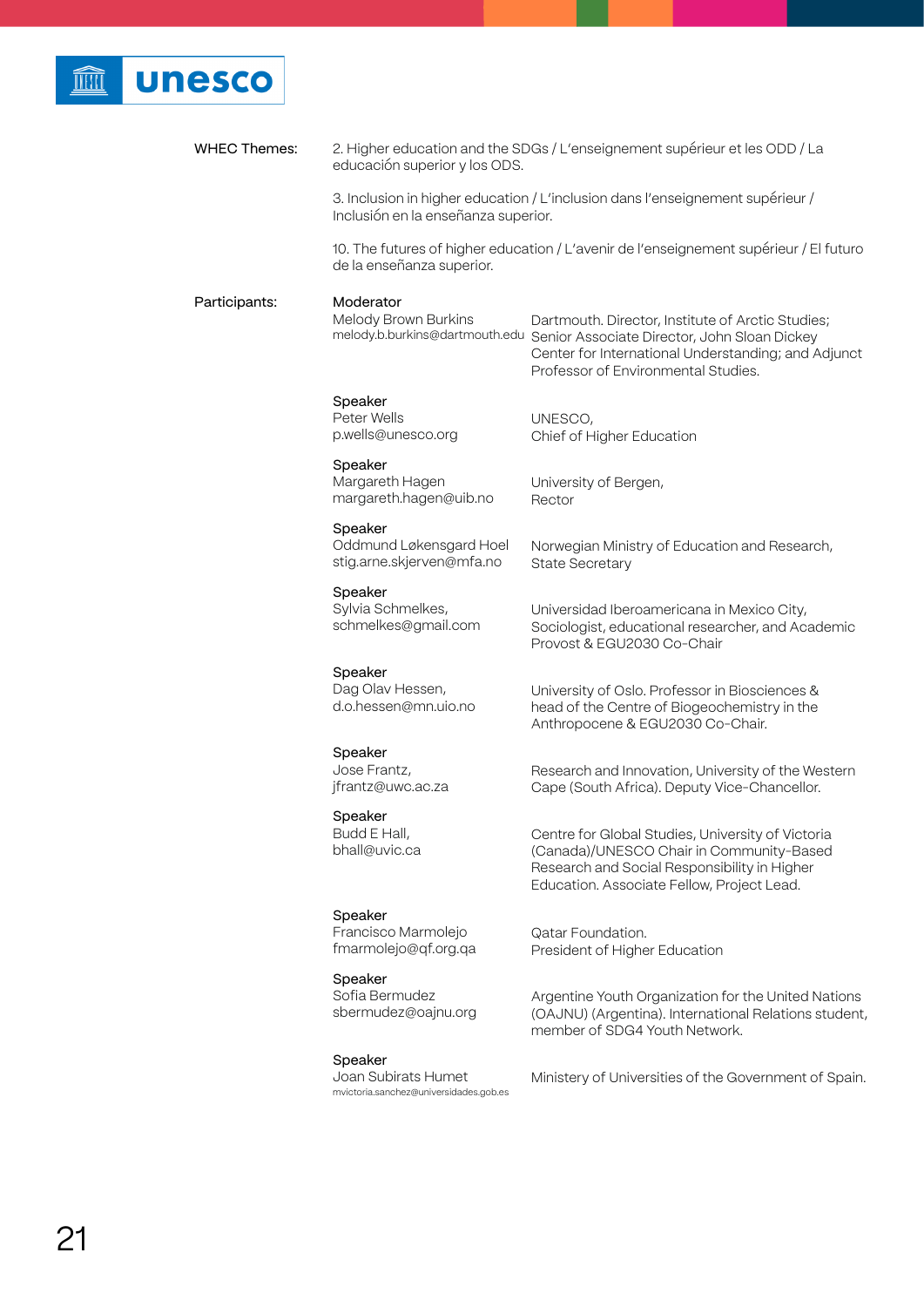

56

# Higher education teachers: reinventing the future of the profession (UNESCO PLS & ILO)

The purpose of the panel is to the discuss the impact that COVID-19 has had on higher education institutions and on the work of teachers, and the transformations needed concerning their status and professional development, in line with UNESCO's 1997 Recommendation on Higher Education Teaching Personnel. The reflexions of this panel will contribute to the work of UNESCO and the CEART in rethinking the future of the teaching profession

| Day/Hour: 5/19/2022 - 09:30 - 11:00 |                                                               | Venue: Caixa Forum, Auditorio Caixa                                                                                                                  |
|-------------------------------------|---------------------------------------------------------------|------------------------------------------------------------------------------------------------------------------------------------------------------|
| <b>WHEC Themes:</b>                 | supérieur / Impacto de Covid-19 en la educación superior.     | 1. Impact of Covid-19 on higher education / Impact de Covid-19 sur l'enseignement                                                                    |
|                                     | de la enseñanza superior.                                     | 10. The futures of higher education / L'avenir de l'enseignement supérieur / El futuro                                                               |
| Participants:                       | Moderator<br>Carlos Vargas Tamez<br>c.vargas-tamez@unesco.org | UNESCO & International Taskforce on Teachers<br>for Education 2030. Chief of Section for Teacher<br>Development & Head of the Secretariat of the TTF |
|                                     | Speaker<br>Susan Hopwood                                      | Education International,<br>President                                                                                                                |
|                                     | Speaker<br>Glenford Howe                                      | Universities of the West Indies, Montserrat,<br><b>CEART Member.</b>                                                                                 |
|                                     | Speaker<br>Wondwoset Tamrat                                   | St Mary's University, Ethiopia<br>President                                                                                                          |
|                                     | Speaker<br>Keisha Thorpe                                      | International High School, Langley Park, USA.<br>Teacher & Global Teacher Prize winner 2021                                                          |
|                                     | Speaker<br>Oliver Liang                                       | ILO,<br>$\mathbf{a}$ is the set of $\mathbf{a}$ is the set of $\mathbf{a}$ is the set of $\mathbf{a}$ is the set of $\mathbf{a}$                     |

Head of the Private and Public Services Sectors Unit

# 64

# Round Table What would it take to ensure access to higher education for all? (IESALC)

Participation in higher education around the world has increased exponentially since the second half of the twentieth century. Since 2000, the global gross enrolment rate has almost doubled from 19% to 38% and in some regions the increase has been even sharper. Yet wide disparities in access continue to exist, as do barriers to successful completion of studies for those students who make it into higher education. Building on a series of regional and thematic consultation meetings on the right to higher education convened by UNESCO's International Institute for Higher Education in Latin America & the Caribbean with UNESCO partners during April and May 2022, this ministerial level plenary brings together senior government officials from all world regions to discuss what it would take to ensure access to higher education for all.

Day/Hour: 5/19/2022 - 09:30 - 11:00 Venue: Fira, Fira Antara

WHEC Themes:

1. Impact of Covid-19 on higher education / Impact de Covid-19 sur l'enseignement supérieur / Impacto de Covid-19 en la educación superior.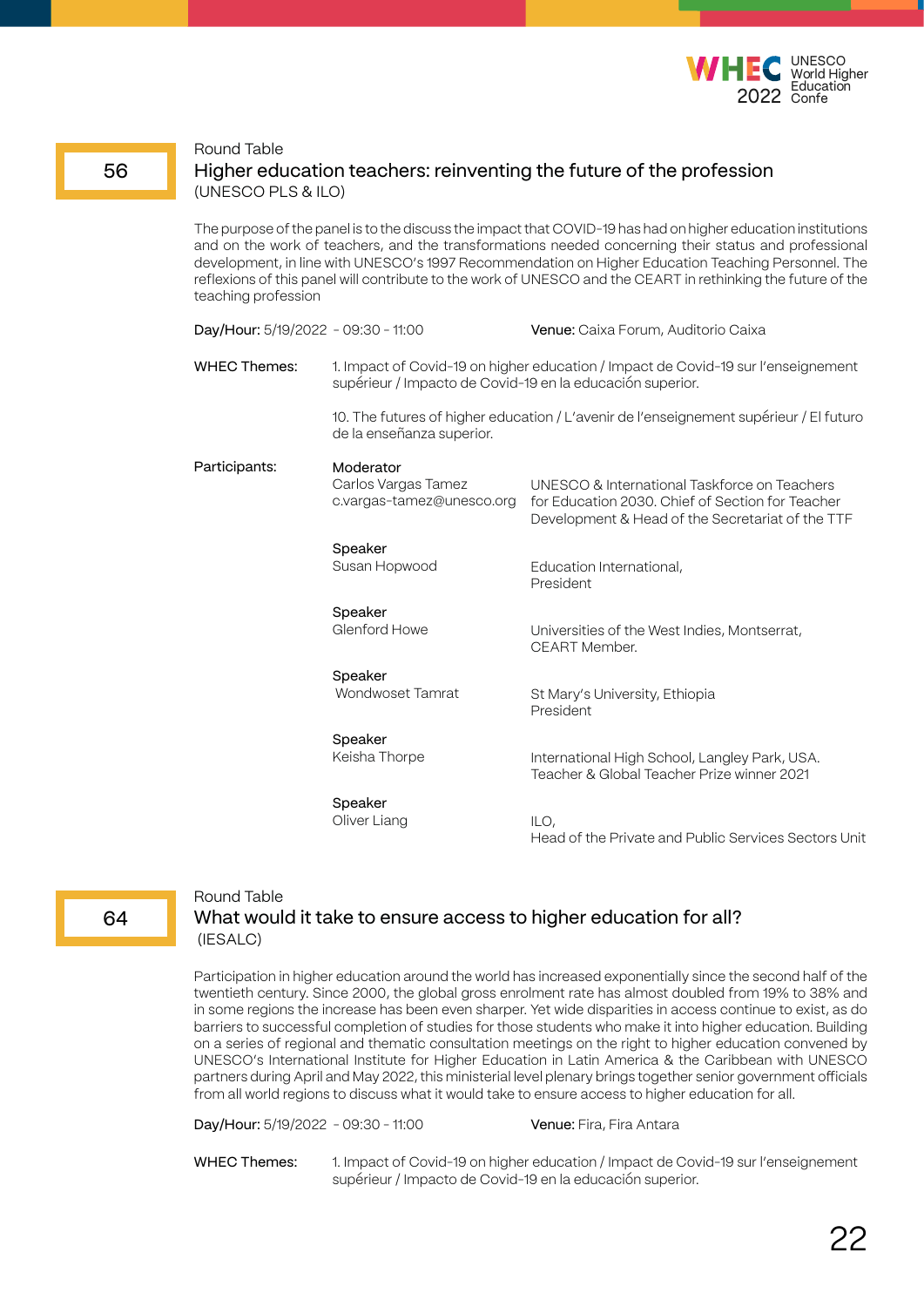| <b>unesco</b> |                                                                                                                                                                           |                                                                                                                       |
|---------------|---------------------------------------------------------------------------------------------------------------------------------------------------------------------------|-----------------------------------------------------------------------------------------------------------------------|
|               |                                                                                                                                                                           |                                                                                                                       |
|               |                                                                                                                                                                           | 2. Higher education and the SDGs / L'enseignement supérieur et les ODD / La<br>educación superior y los ODS.          |
|               |                                                                                                                                                                           | 3. Inclusion in higher education / L'inclusion dans l'enseignement supérieur /<br>Inclusión en la enseñanza superior. |
|               | 4. Quality and relevance of programmes / Qualité et pertinence des programmes /<br>Calidad y pertinencia de los programas.                                                |                                                                                                                       |
|               | 5. Academic mobility in higher education / La mobilité académique dans<br>l'enseignement supérieur / Movilidad académica en la enseñanza superior.                        |                                                                                                                       |
|               | 6. Higher education governance / Gouvernance de l'enseignement supérieur /<br>Gobernanza de la enseñanza superior.                                                        |                                                                                                                       |
|               | 7. Financing higher education / Financement de l'enseignement supérieur /<br>Financiación de la enseñanza superior.                                                       |                                                                                                                       |
|               | 8. Data and knowledge production / Production de données et de connaissances /<br>Producción de datos y conocimientos.                                                    |                                                                                                                       |
|               | 9. International cooperation to enhance synergies / La coopération internationale<br>pour renforcer les synergies / Cooperación internacional para mejorar las sinergias. |                                                                                                                       |
|               | 10. The futures of higher education / L'avenir de l'enseignement supérieur / El futuro<br>de la enseñanza superior.                                                       |                                                                                                                       |
| Participants: | Moderator<br>Francesc Pedró<br>f.pedro@unesco.org                                                                                                                         |                                                                                                                       |

# 62

# Round Table Transforming the futures of higher education (IESALC)

What are your hopes and concerns for higher education? How could higher education contribute to better futures for all as we collectively recover, reimagine, and revitalise education? At this interactive session, delegates will learn about what higher education experts, members of public around the world, and youth had to say during a multi-phased project on the futures of higher education led by UNESCO's International Institute for Higher Education. Continuing the creative and participatory process that has imbued this imaginative project, delegates will also make their voices heard as we work together to plan how to transform the futures of higher education.

| Day/Hour: 5/19/2022 - 09:30 - 11:00 |                                                         | <b>Venue:</b> Caixa Forum, Caixa 1                                                     |
|-------------------------------------|---------------------------------------------------------|----------------------------------------------------------------------------------------|
| <b>WHEC Themes:</b>                 | de la enseñanza superior.                               | 10. The futures of higher education / L'avenir de l'enseignement supérieur / El futuro |
| Participants:                       | Moderator<br>Emma Sabzalieva<br>e.sabzalieva@unesco.org | UNESCO - IESALC<br>Senior Policy Analyst                                               |
|                                     | Moderator<br>Dana Abdrasheva<br>d.abdrasheva@unesco.org | UNESCO - IESALC<br>Policy Analyst                                                      |
|                                     | Moderator<br>Eglis Chacon<br>e.chacon@unesco.org        | UNESCO - IESALC<br>Policy Analyst                                                      |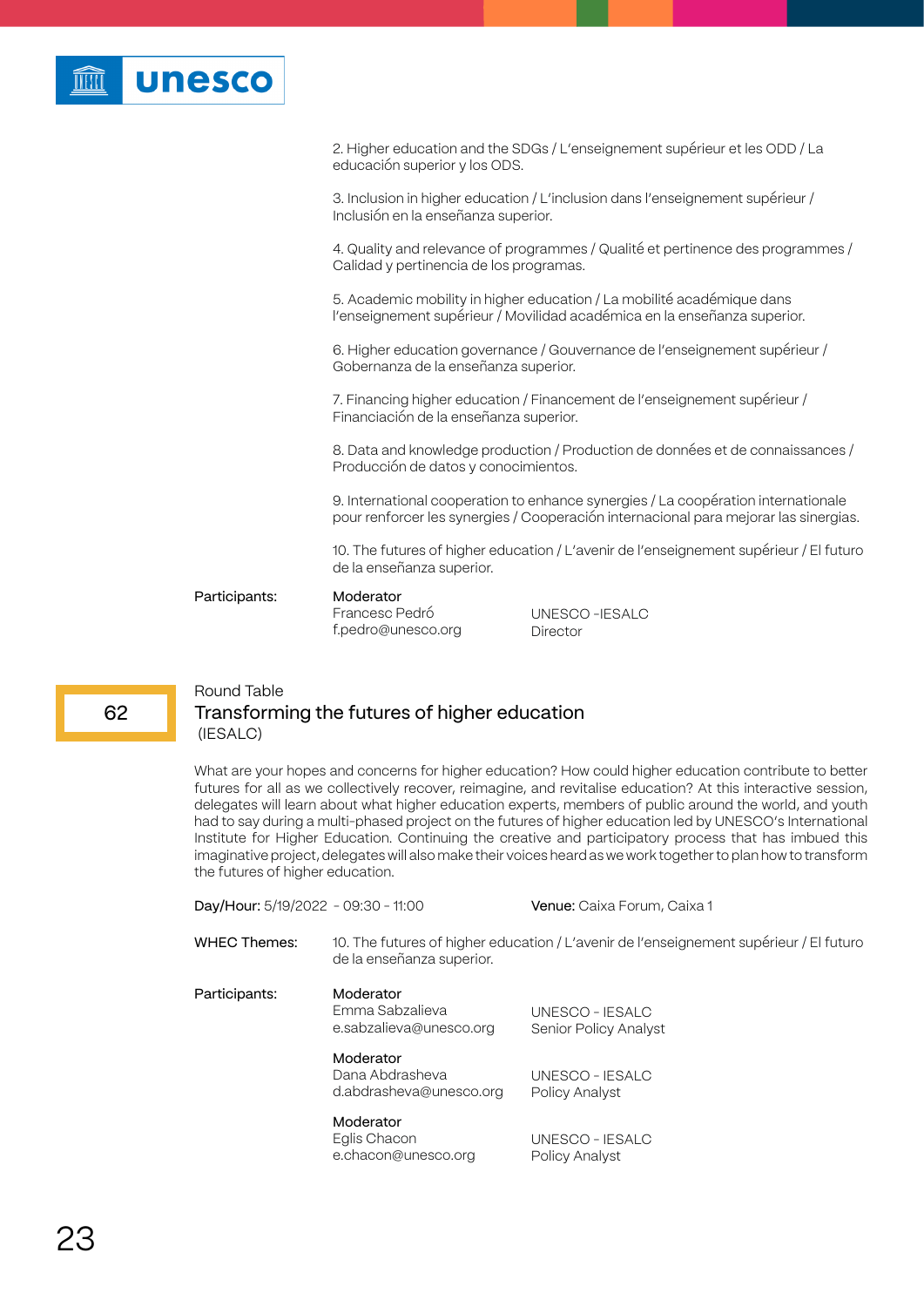

#### Moderator Bosen Lily Liu

b.liu@unesco.org

UNESCO - IESALC Policy Analyst

Moderator

Luz Gamarra Caballero l.gamarra@unesco.org

UNESCO - IESALC Policy Analyst

# Round Table

57

# The European Strategy for Universities and implementation through Erasmus+

(European Commission, Directorate-General for Education, Youth, Sport and Culture)

This Roundtable will discuss on the future of higher education, focusing on the European Strategy for Universities that was co-created by the higher education stakeholders, the European Commission and the EU Member States. In particular, we will give insights into how deeper long-term transnational cooperation between higher education institutions – such as within the European Universities alliances – can act as a catalyst for further innovation and strengthen the role of universities in meeting the challenges of the green and digital transition. Finally, we will look into the diversity of new possibilities and opportunities within the Erasmus+ programme 2021-2027 that offer support to higher education institutions, students and staff in reaching the objectives of the European Strategy for Universities.

| Day/Hour: 5/19/2022 - 09:30 - 11:00 |                                                                                                                                                                           | Venue: Fira, Fira Room 5                                                               |  |
|-------------------------------------|---------------------------------------------------------------------------------------------------------------------------------------------------------------------------|----------------------------------------------------------------------------------------|--|
| <b>WHEC Themes:</b>                 | 2. Higher education and the SDGs / L'enseignement supérieur et les ODD / La<br>educación superior y los ODS.                                                              |                                                                                        |  |
|                                     | 3. Inclusion in higher education / L'inclusion dans l'enseignement supérieur /<br>Inclusión en la enseñanza superior.                                                     |                                                                                        |  |
|                                     | Calidad y pertinencia de los programas.                                                                                                                                   | 4. Quality and relevance of programmes / Qualité et pertinence des programmes /        |  |
|                                     | 6. Higher education governance / Gouvernance de l'enseignement supérieur /<br>Gobernanza de la enseñanza superior.                                                        |                                                                                        |  |
|                                     | 9. International cooperation to enhance synergies / La coopération internationale<br>pour renforcer les synergies / Cooperación internacional para mejorar las sinergias. |                                                                                        |  |
| de la enseñanza superior.           |                                                                                                                                                                           | 10. The futures of higher education / L'avenir de l'enseignement supérieur / El futuro |  |
| Participants:                       | Moderator & Speaker<br>Tine Delva<br>tine.delva@ec.europa.eu                                                                                                              | European Commission                                                                    |  |
|                                     | Moderator & Speaker<br>Nadia Manzoni<br>nadia.manzoni@ec.europa.eu                                                                                                        | European Commission                                                                    |  |
|                                     | Speaker<br>Juan Rayon Gonzalez<br>president@esn.org                                                                                                                       | Erasmus Student Network,<br>President                                                  |  |
|                                     | Speaker<br>Meritxell Chaves<br>mchaves@ub.edu                                                                                                                             | CHARM European University,<br>Alliance Manager                                         |  |
|                                     |                                                                                                                                                                           |                                                                                        |  |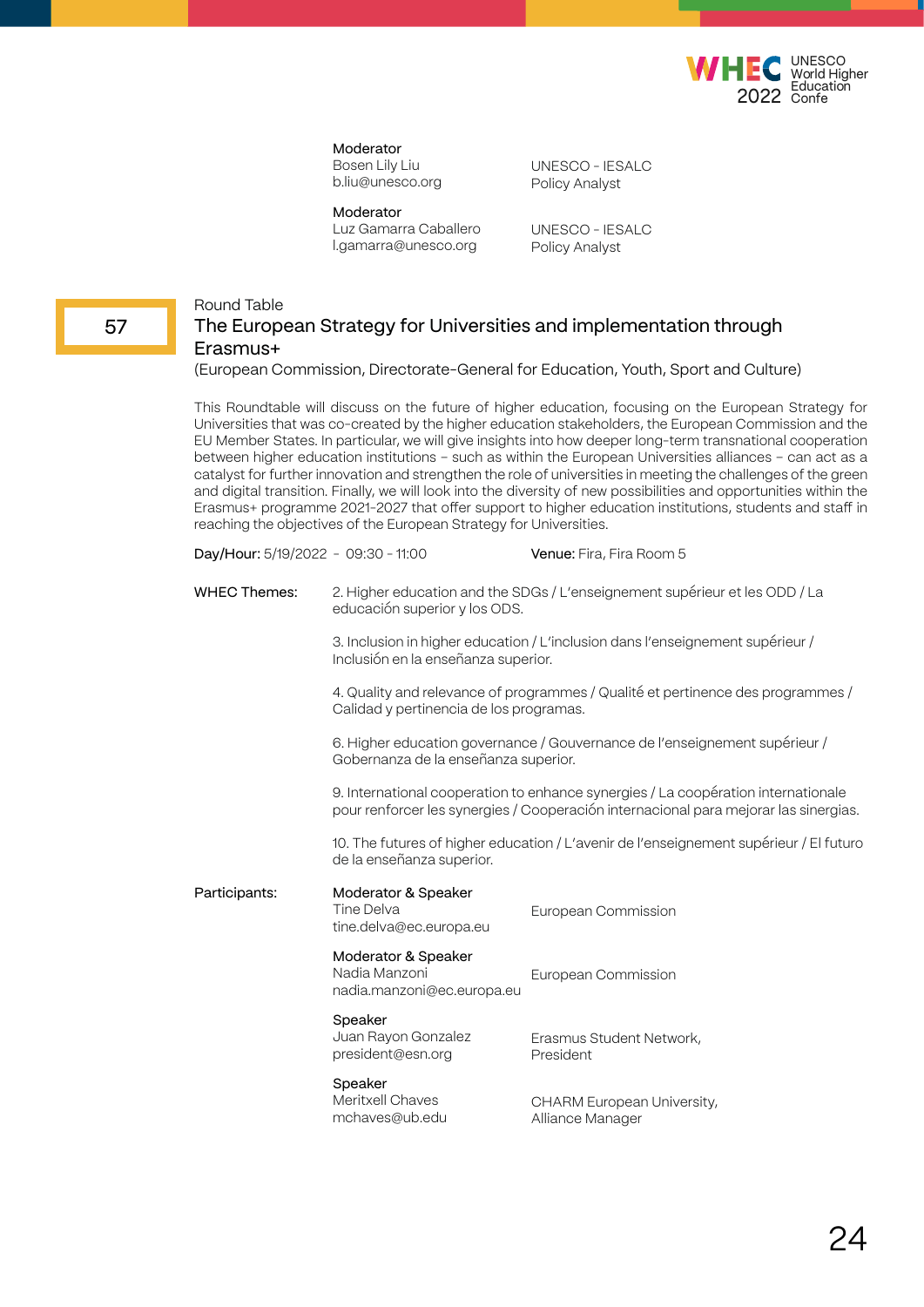

64

# Round Table What would it take to ensure access to higher education for all? (IESALC)

| Day/Hour: 5/19/2022 - 09:30 - 11:00 |                                      | <b>Venue:</b> Caixa Forum, Fira Antara                                                      |
|-------------------------------------|--------------------------------------|---------------------------------------------------------------------------------------------|
| <b>WHEC Themes:</b>                 | de la enseñanza superior.            | 10. The futures of higher education / L'avenir de l'enseignement supérieur / El futuro      |
| Participants:                       | Speaker<br>Verónica Figueroa Huencho | Ministerio de Educación de Chile<br>Subsecretaria de Educación Superior                     |
|                                     | Speaker<br>Ibrahim Hassan            | Maldives<br>Minister of Higher Education                                                    |
|                                     | Speaker<br>Diaka Sidibe              | Recherche Scientifique et de l'Innovation, Guinée.<br>Ministère de l'Enseignement Supérieur |

#### Round Table

58

# El Espacio Iberoamericano del Conocimiento en los futuros de la educación superior

(SEGIB & CUIB)

El debate y la reflexión global sobre el futuro de la educación superior ha de ser sensible a las diferentes realidades, la diversidad y las distintas miradas que conviven en el mundo y cada una de las regiones del planeta. La expresión "futuros" de la educación superior pretende hacer explícita esa variedad, y también apunta a horizontes deseables que no tienen necesariamente que ser los mismos, pero sí responder a las legítimas aspiraciones de las sociedades. La mesa redonda pretende ofrecer una mirada iberoamericana hacia el futuro y el desarrollo sostenible desde una educación superior socialmente comprometida.

Day/Hour: 5/19/2022 - 09:30 - 11:00

Venue: Caixa Forum, Fira Room 3

9. International cooperation to enhance synergies / La coopération internationale pour renforcer les synergies / Cooperación internacional para mejorar las sinergias. WHEC Themes:

> 10. The futures of higher education / L'avenir de l'enseignement supérieur / El futuro de la enseñanza superior.

Moderator Félix García Lausín fglausin@segib.org Speaker Jaime Perczyk marina.larrea@educacion.gob.ar Speaker Franklin García Fermín amerejo@mescyt.gob.do Speaker Luciano Concheiro Bórquez enrique.ku@nube.sep.gob.mx Subsecretario de Educación Superior Secretaría General Iberoamericana. Director Coordinador del Espacio Iberoamericano del Conocimiento Argentina, Ministro de Educación República Dominicana, Ministro de Educación Superior Ciencia y Tecnología Mexico, Participants: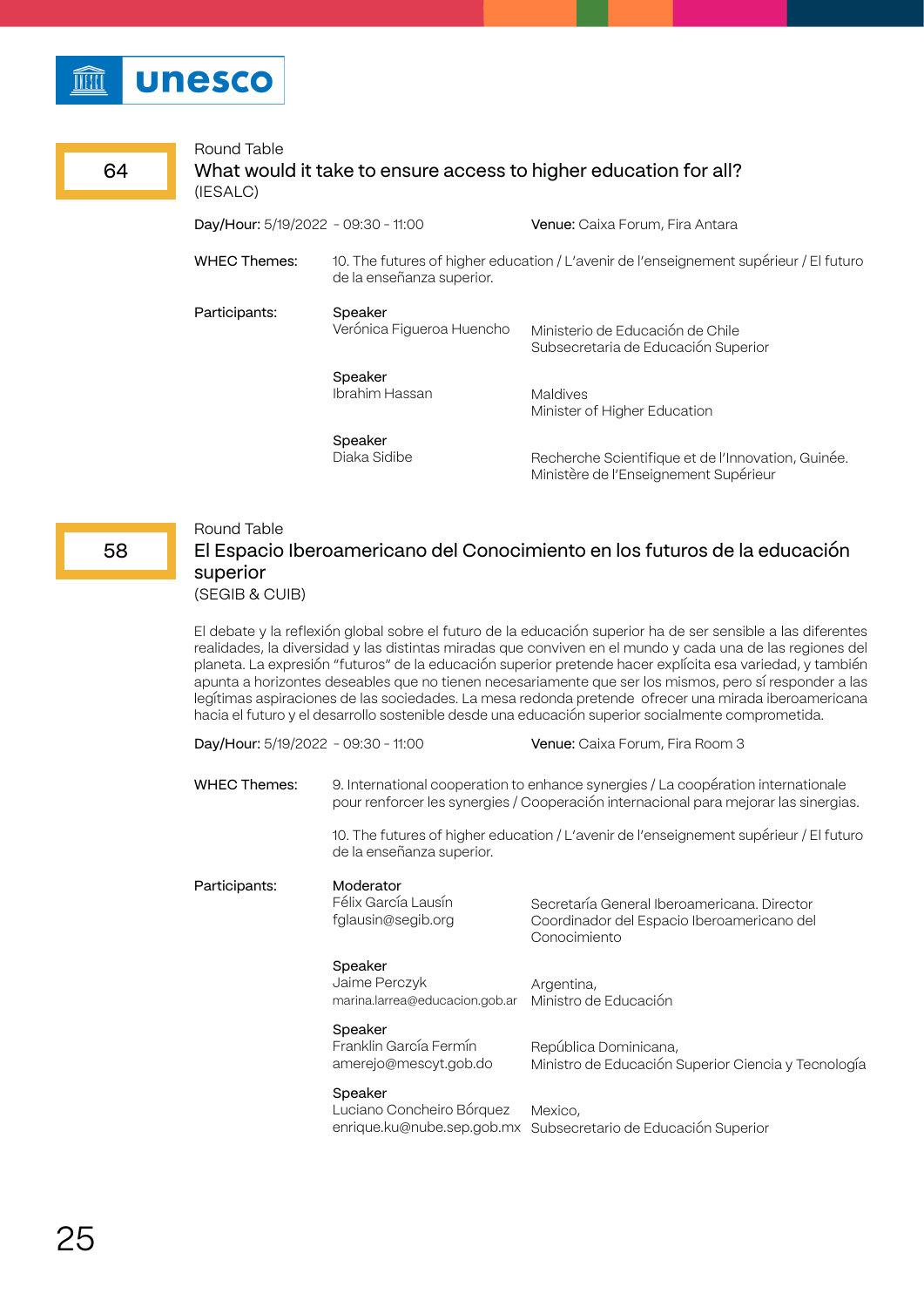

Dolly Montoya Castaño amjaramillo@unal.edu.co Unión de Universidades de América Latina y el Caribe (UDUAL). Presidenta

Speaker

Miriam Nikado, maruchy@mes.gob.cu Universidad de la Habana, Rectora

# Round Table

TEG Round Table Theme 2: SDGs and Higher Education. The universities we need for the future we want. Official launch of the UNESCO report, "Knowledge-driven actions: Transforming higher education for sustainability" (UNESCO / University of Bergen)

Day/Hour: 5/19/2022 - 09:30 - 11:00 Venue: Fira, Audit Fira

Participants:

Stefania Giannini

Moderator

UNESCO Assistant Director General for Education

# Round Table

# Diagnóstico de la Universidad Iberoamericana: + Digital + Internacional (OEI)

En esta mesa redonda la OEI presentará el informe "Diagnóstico pospandemia COVID-19 de la Educación Superior y Ciencia en Iberoamérica" realizado junto a la CAF con motivo de la Conferencia. Este informe es fruto de un proceso de diálogo muy participativo con muy diversos actores del sistema universitario de la región y por ello en la mesa redonda participan 7 ponentes además del moderador, el Secretario General de la OEI.

Day/Hour: 5/19/2022 - 11:15 - 12:45 Venue: Fira, Fira Room 3

1. Impact of Covid-19 on higher education / Impact de Covid-19 sur l'enseignement supérieur / Impacto de Covid-19 en la educación superior. WHEC Themes:

> 2. Higher education and the SDGs / L'enseignement supérieur et les ODD / La educación superior y los ODS.

3. Inclusion in higher education / L'inclusion dans l'enseignement supérieur / Inclusión en la enseñanza superior.

4. Quality and relevance of programmes / Qualité et pertinence des programmes / Calidad y pertinencia de los programas.

5. Academic mobility in higher education / La mobilité académique dans l'enseignement supérieur / Movilidad académica en la enseñanza superior.

6. Higher education governance / Gouvernance de l'enseignement supérieur / Gobernanza de la enseñanza superior.

9. International cooperation to enhance synergies / La coopération internationale pour renforcer les synergies / Cooperación internacional para mejorar las sinergias.

10. The futures of higher education / L'avenir de l'enseignement supérieur / El futuro de la enseñanza superior.

#### **Moderator** Mariano Jabonero mariano.jabonero@oei.int Participants:

Organización de Estados Iberoamericanos para la Educación, la Ciencia y la Cultura (OEI). Secretario General

73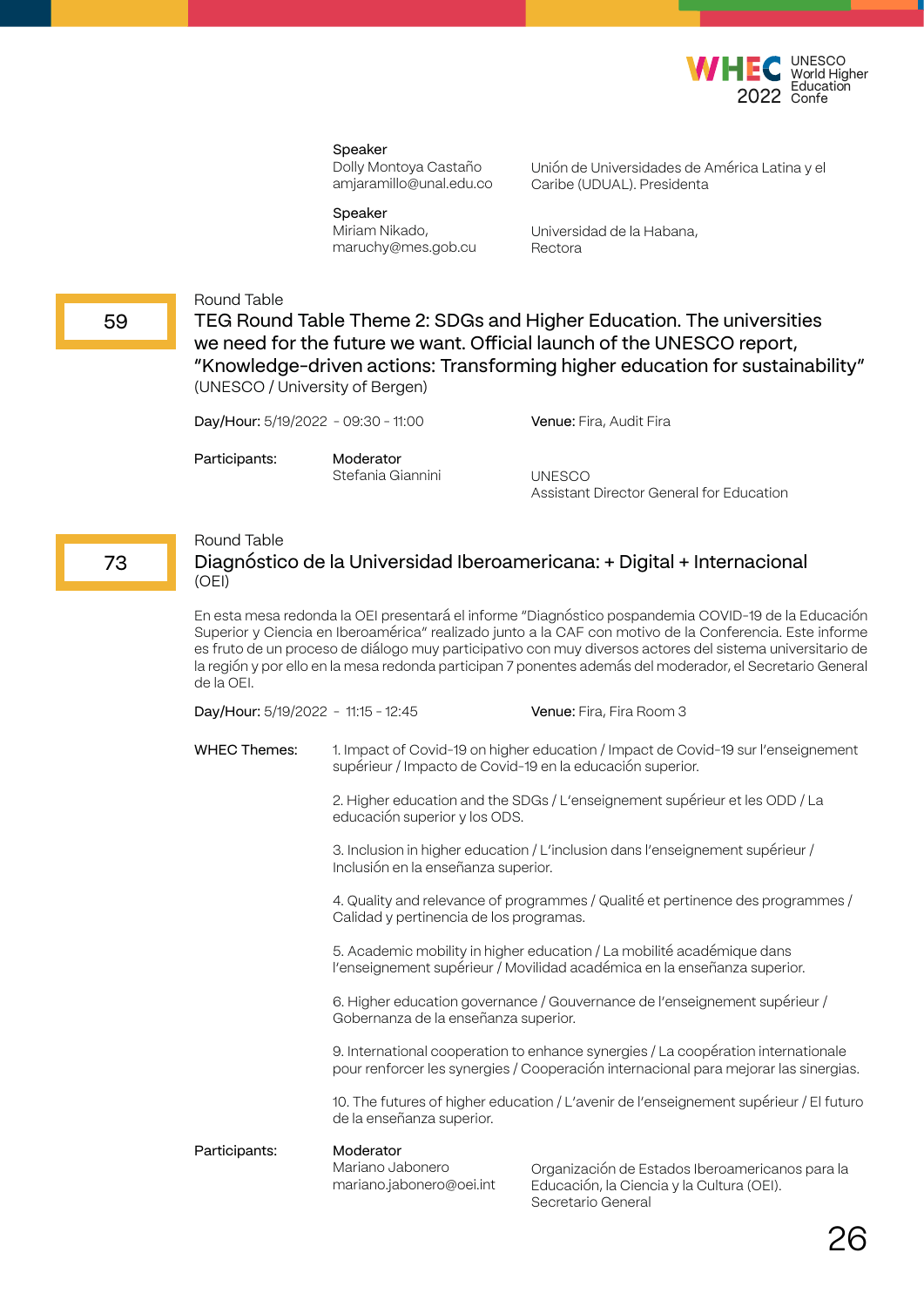

Mónica Marquina mmarquina@untref.edu.ar

#### Speaker

Walter Lendor wlendor@unphu.edu.do

#### Speaker

Otto Granados Roldán otto.granados@oei.int

#### Speaker

Pablo Bartol

Universidad Tres de Febrero (UNTREF) Investigadora

Universidad Nacional Pedro Henríquez Ureña (UNPHU), Vicerrector de Desarrollo Institucional, Aseguramiento de la Calidad y Proyectos.

Organización de Estados Iberoamericanos para la Educación, la Ciencia y la Cultura (OEI), Presidente del Consejo Asesor

Speaker Odile Camilo

pbartol@caf.com

Gerente de desarrollo social

CAF Banco de Desarrollo de América Latina,

o.camilo@unibe.edu.do Universidad Iberoamericana (UNIBE), Rectora

Rector

# Speaker

Secilio Espinal secilioespinal@pucmm.edu.do

# Speaker

Julio Sánchez julio.sanchez@intec.edu.do Instituto Tecnológico de Santo Domingo (INTEC), Rector

Pontificia Universidad Católica Madre y Maestra,

# Round Table

# From employability to job creation. How to create effective universitybusiness ecosystems in Africa?

(DAAD/NUFFIC)

The workshop will highlight the potential of international university co-operation to enhance employability and the creation of jobs. It will bring together higher education leaders and managers of start-ups and will focus on: (a) Why are entrepreneurial orientation and supporting job creation key new roles of African Universities? (b) What are the decisive factors of effective university-business ecosystems? (c) How can universities increase entrepreneurial orientation within study programmes and support start-up companies? (d) How can micro-finance institutions foster their sustainability? (e) How to support scaling-up – including international ties of universities and their graduates?

| Day/Hour: 5/19/2022 - 11:15 - 12:45                  |                                                                                                                            | Venue: Fira, Fira Room 5                                                                                                                                                  |  |
|------------------------------------------------------|----------------------------------------------------------------------------------------------------------------------------|---------------------------------------------------------------------------------------------------------------------------------------------------------------------------|--|
| <b>WHEC Themes:</b><br>educación superior y los ODS. |                                                                                                                            | 2. Higher education and the SDGs / L'enseignement supérieur et les ODD / La                                                                                               |  |
|                                                      | 4. Quality and relevance of programmes / Qualité et pertinence des programmes /<br>Calidad y pertinencia de los programas. |                                                                                                                                                                           |  |
|                                                      |                                                                                                                            | 9. International cooperation to enhance synergies / La coopération internationale<br>pour renforcer les synergies / Cooperación internacional para mejorar las sinergias. |  |
|                                                      | 10. The futures of higher education / L'avenir de l'enseignement supérieur / El futuro<br>de la enseñanza superior.        |                                                                                                                                                                           |  |
| Participants:                                        | Moderator<br>Christoph Hansert<br>hansert@daad.de                                                                          | German Academic Exchange Service (DAAD)<br>Head of Division, Development Co-operation and<br><b>Transnational Programmes</b>                                              |  |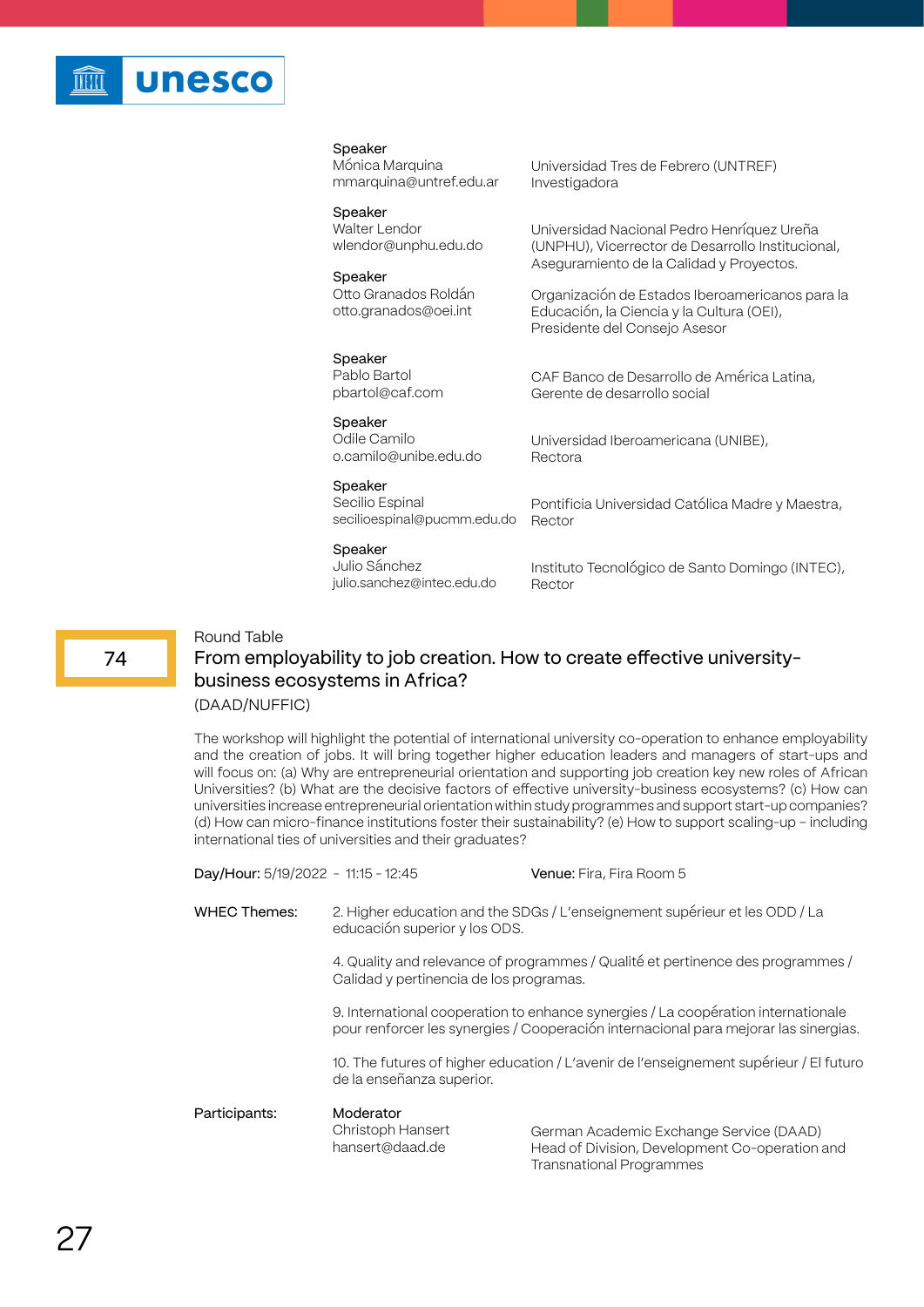

| Moderator<br>Mark Vlek de Coningh<br>mvlekdeconingh@nuffic.nl       | NUFFIC, the Dutch organisation for<br>internationalisation in education, Team Leader,<br>Partnerships & Programme                                          |
|---------------------------------------------------------------------|------------------------------------------------------------------------------------------------------------------------------------------------------------|
| Speaker<br>Olesula Oyewole<br>oyewoleb@aau.org                      | Association of African Universities (Ghana/Nigeria)<br>Secretary General (& Professor)                                                                     |
| Speaker<br>Professor Jürgen Bode<br>juergen.bode@h-brs.de           | Bonn-Rhein-Sieg, University of Applied Sciences<br>(H-BRS) (Germany), Vice President for International<br>Affairs and Diversity                            |
| Online Speaker<br>Bridget Ama Eshun<br>amaeshun16@gmail.com         | Delsoy Milk Drink Limited (Ghana)<br>CEO                                                                                                                   |
| Speaker<br>Farshida Zafar<br>zafar@eur.nl                           | Erasmus University Rotterda (The Netherlands)<br>Director of ErasmusX Innovation Lab                                                                       |
| Speaker<br>Alvira Fisher                                            | Independent Consultant (Former Director of<br>alviraheleenfisher@gmail.com Stellenbosch University Launch Lab at Stellenbosch<br>University, South Africa) |
| Online Speaker<br>Patrick Shamba Bakangela<br>bakengela@hotmail.com | Université Protestante au Congo (DRC), Director,<br>Congolese German Centre for Microfinance (CCAM)<br>(& Professor)                                       |

# Round Table New approaches to the right to Higher Education (IESALC & PLS/EDP)

This high-profile roundtable is being organized in light of the reinvigorated efforts by UNESCO to place the right to higher education at the heart of the evolving right to education agenda. The roundtable will bring together world renowned experts and organizational partners with a shared commitment to elevating the right to higher education. The roundtable will also mark the launch of two new UNESCO reports that lay the groundwork for new approaches to the right to higher education: a conceptual paper, The Right to Higher Education: A Social Justice Perspective, and a policy paper, The Right to Higher Education: Unpacking the International Normative Framework in Light of Current Trends and Challenges.

| Day/Hour: 5/19/2022 - 11:15 - 12:45 | Venue: Fira, Fira Room 6 |
|-------------------------------------|--------------------------|
|                                     |                          |

2. Higher education and the SDGs / L'enseignement supérieur et les ODD / La educación superior y los ODS. WHEC Themes:

> 3. Inclusion in higher education / L'inclusion dans l'enseignement supérieur / Inclusión en la enseñanza superior.

4. Quality and relevance of programmes / Qualité et pertinence des programmes / Calidad y pertinencia de los programas.

6. Higher education governance / Gouvernance de l'enseignement supérieur / Gobernanza de la enseñanza superior.

7. Financing higher education / Financement de l'enseignement supérieur / Financiación de la enseñanza superior.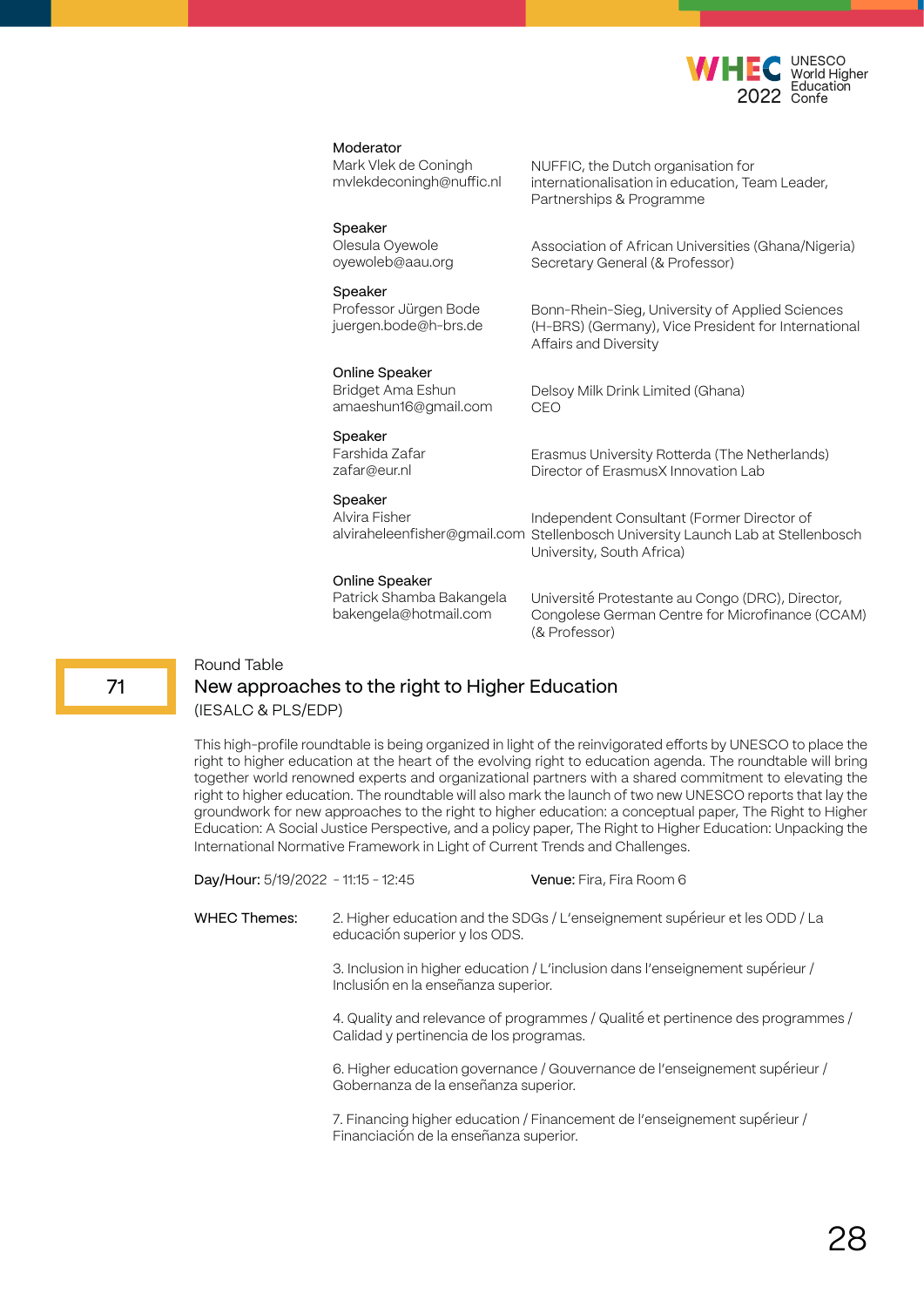

Participants:

| Moderator<br>Emma Sabzalieva,<br>e.sabzalieva@unesco.org            | UNESCO IESALC                                                      |
|---------------------------------------------------------------------|--------------------------------------------------------------------|
| Moderator<br>Rolla Moumne,<br>r.moumne@unesco.org                   | <b>UNESCO</b>                                                      |
| Moderator<br>Sharlene Bianchi,<br>s.bianchi@unesco.org              | <b>UNESCO</b>                                                      |
| Speaker<br>Delphine Dorsi,<br>delphine.dorsi@right-to-education.org | Right to Education Initiative,<br>Director                         |
| Speaker<br>Tristan McCowan,<br>t.mccowan@ucl.ac.uk                  | University College London,<br>Professor of International Education |
| Speaker<br>Mary Tupan-Wenno<br>mary@echo-net.nl                     | ECHO, Center for Diversity Policy,<br><b>Executive Director</b>    |
|                                                                     |                                                                    |

Speaker Laura Giannecchini laura@redclade.org

Latin American Campaign for the Right to Education, Institutional Development Coordinator

## Round Table

# TEG Round Table Theme 8: Data & Knowledge Production

While higher education institutions produce data regularly, international statistics on tertiary education are particularly weak, especially if compared to other educational levels. At the same time, there are diverse sources of data beyond official statistics, and changes already underway that create both major challenges and opportunities for producing sound and relevant data. This roundtable will address the current situation paying particular attention to identifying the challenges ahead, the currently existing institutional constraints and how to address them.

| Day/Hour: 5/19/2022 - 11:15 - 12:45 |                                                                                                                        | <b>Venue:</b> Fira, Auditorio Fira                                                                     |
|-------------------------------------|------------------------------------------------------------------------------------------------------------------------|--------------------------------------------------------------------------------------------------------|
| <b>WHEC Themes:</b>                 | 8. Data and knowledge production / Production de données et de connaissances /<br>Producción de datos y conocimientos; |                                                                                                        |
| Participants:                       | Moderator<br>Cesar Guadalupe<br>cguadalupe1602@gmail.com                                                               | Universidad del Pacífico, Peru. Chair, Department of<br>Social and Political Sciences; and WHEC TEG T8 |
|                                     | Moderator<br>Michaela Martin<br>m.martin@iiep.unesco.org                                                               | UNESCO/IIPE,<br>Programme Specialist                                                                   |
|                                     | Moderator<br><b>Badarch Dendev</b><br>jl.guzman-martell@unesco.org                                                     | Ministry of Education and Science, Mongolia.<br>Adviser to the Minister                                |
|                                     | Moderator<br>Jonathan Williams<br>jwilliams@higheredstrategy.com                                                       | Higher Education Strategy Associates (HESA),<br>Canada. Vice President and Director of Research.       |
|                                     | Moderator<br>Andrea Detmer<br>andreadetmer@gmail.com                                                                   | Section for Higher Education, Division for Education<br>2030, UNESCO. Education Associate Expert.      |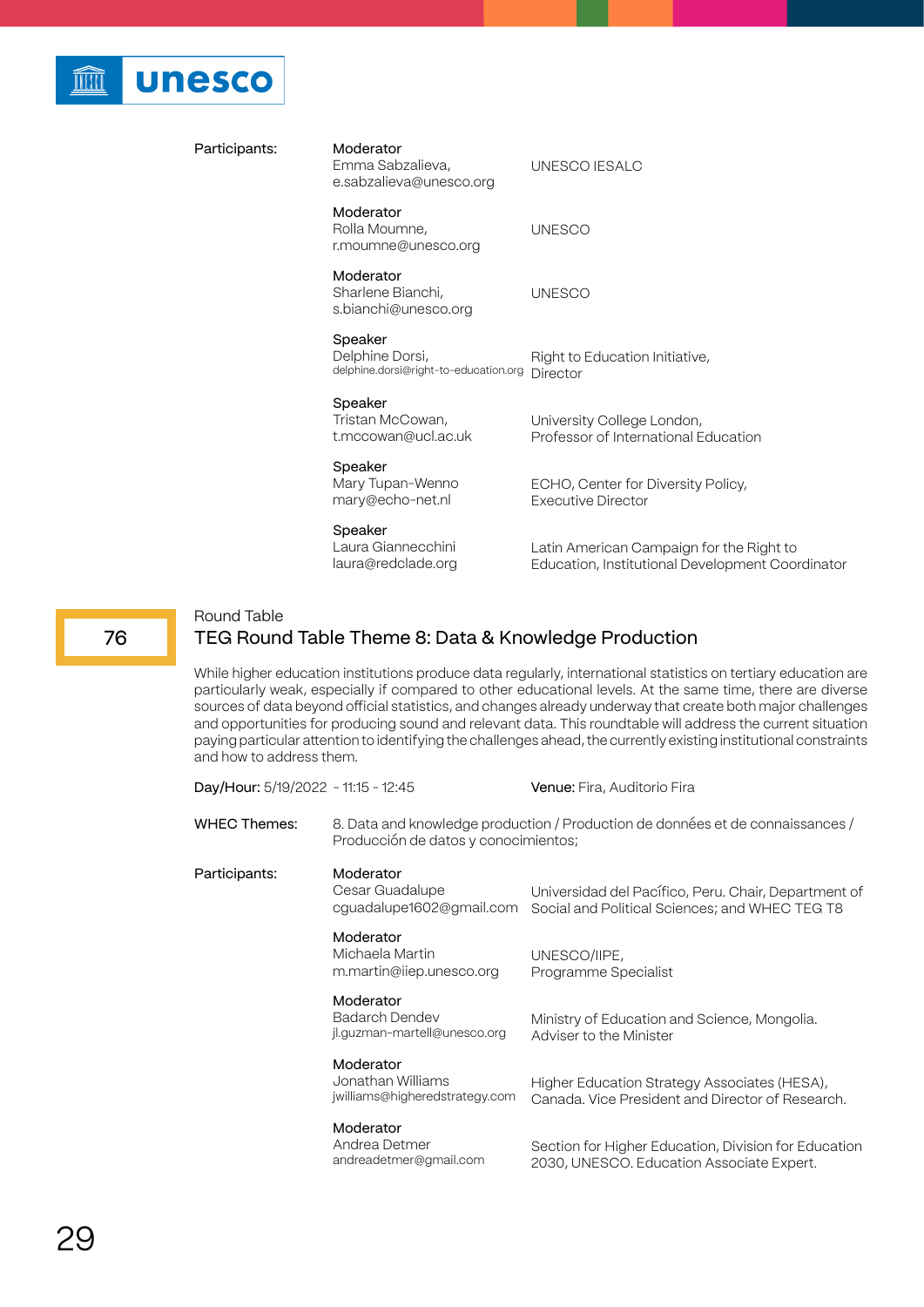

# 72

# Co-construction of Knowledge and Research for Sustainable futures (UNESCO Futures of Education)

This Round Table explores the contested futures of knowledge and research by considering the potential of collaborative research partnerships, co-design and co-creation of research and evidence, and examining related power dynamics and assumptions. It looks at the futures of the knowledge commons, with attention to the 'decolonization' of knowledge. Participants discuss processes of legitimization and delegitimization of different knowledges, including science, Indigenous and local knowledges. Referring to the Sahle-Work Commission report's call to research, participants share perspectives on how challenges for equitable partnerships, such as funding processes, gender equality, language issues, engrained assumptions, and power imbalances could be addressed.

| Day/Hour: 5/19/2022 - 11:15 - 12:45 |                                                                                                                                                                                                                                 | <b>Venue:</b> Fira, Fira Antara                                                                                                                                           |  |
|-------------------------------------|---------------------------------------------------------------------------------------------------------------------------------------------------------------------------------------------------------------------------------|---------------------------------------------------------------------------------------------------------------------------------------------------------------------------|--|
| <b>WHEC Themes:</b>                 | 1. Impact of Covid-19 on higher education / Impact de Covid-19 sur l'enseignement<br>supérieur / Impacto de Covid-19 en la educación superior.                                                                                  |                                                                                                                                                                           |  |
|                                     | 2. Higher education and the SDGs / L'enseignement supérieur et les ODD / La<br>educación superior y los ODS;10. The futures of higher education / L'avenir de<br>l'enseignement supérieur / El futuro de la enseñanza superior. |                                                                                                                                                                           |  |
|                                     | 3. Inclusion in higher education / L'inclusion dans l'enseignement supérieur /<br>Inclusión en la enseñanza superior.                                                                                                           |                                                                                                                                                                           |  |
|                                     |                                                                                                                                                                                                                                 | 5. Academic mobility in higher education / La mobilité académique dans<br>l'enseignement supérieur / Movilidad académica en la enseñanza superior.                        |  |
|                                     | Producción de datos y conocimientos.                                                                                                                                                                                            | 8. Data and knowledge production / Production de données et de connaissances /                                                                                            |  |
|                                     |                                                                                                                                                                                                                                 | 9. International cooperation to enhance synergies / La coopération internationale<br>pour renforcer les synergies / Cooperación internacional para mejorar las sinergias. |  |
| Participants:                       | Moderator<br>Leon Tikly<br>leon.tikly@unesco.org                                                                                                                                                                                | University of Bristol, UK. UNESCO Chair on Inclusive<br>and Quality Education for all.                                                                                    |  |
|                                     | Speaker<br>Keith Holmes<br>k.holmes@unesco.org                                                                                                                                                                                  | UNESCO, FLI Section.<br>Programme Specialist.                                                                                                                             |  |
|                                     | Speaker<br>Prachi Srivastava<br>prachi.srivastava@uwo.ca                                                                                                                                                                        | Faculty of Education, University of Western Ontario,<br>Canada. Associate Professor (Education & Global<br>Development).                                                  |  |
|                                     | Speaker<br>Vainola Makan<br>vainolamakan@gmail.com                                                                                                                                                                              | South Africa. Gender Transformation and<br>Sustainability Consultant, Project Lead in Co-<br>created Community Research.                                                  |  |
|                                     | Speaker<br>Catherine Odora-Hoppers<br>cohoppers@gmail.com                                                                                                                                                                       | Gulu University (Uganda). Founder, Global Institute<br>of Applied Governance in Science, Knowledge<br>Systems and Innovations.                                            |  |
|                                     | Speaker<br>Joel Samoff<br>joel.samoff@stanford.edu                                                                                                                                                                              | Stanford University, USA, and University of<br>Johannesburg, South Africa. Adjunct Professor.                                                                             |  |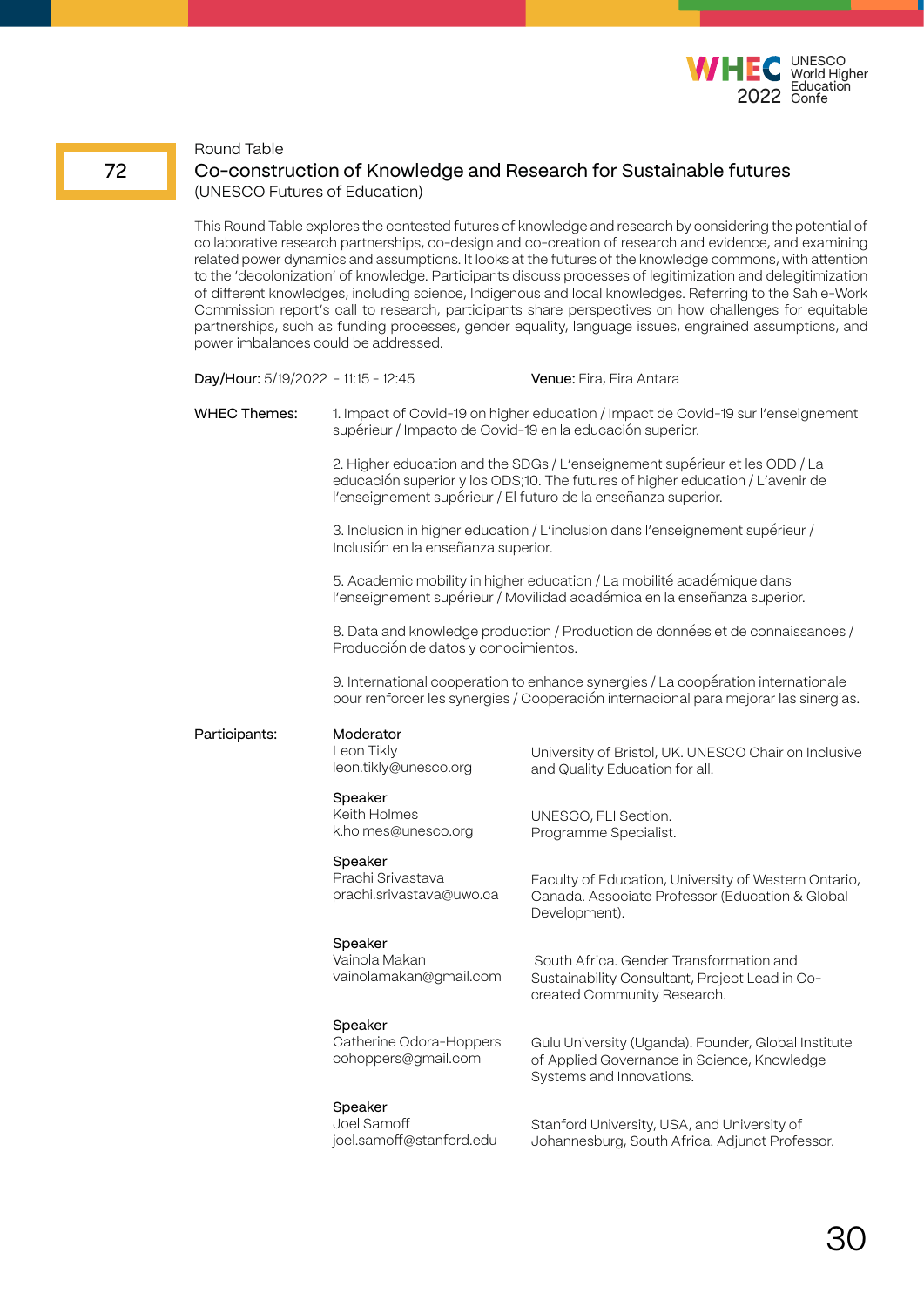

# The Future of Higher Education

(Mobile World Capital Barcelona Foundation)

This session will present the main conclusions of the report prepared by Mobile World Capital Barcelona and EDT Partners. The session will feature the participation of a varied panel of experts linked to the higher education sector from public administration, industry, university or knowledge platforms who will analyze trends that will mark the future of the sector.

Day/Hour: 5/19/2022 - 11:15 - 12:45 Venue: Fira, Fira Room 8

# Round Table

#### 91

77

# Role of Open Universities in Transforming Higher Education

(UNESCO IITE and Commonwealth of Learning)

Open Universities (OUs) have traditionally opened up access to quality higher education at lower costs. Despite the fact that there is no 'significant difference' in learning outcomes between distance and campus learning, open and distance learning (ODL) is still perceived as second choice. The huge demand for higher education and the transition to blended and online modes of higher education delivery will require a shift from bricks to clicks and force traditional institutions to learn from OUs to ensure sustainability and scalability, which has become particularly important for providing remote learning during the COVID-19 pandemic.

| Day/Hour: 5/19/2022 - 14:30 - 16:00 |                                                           | Venue: Fira, Fira Room 3                                                                                                      |
|-------------------------------------|-----------------------------------------------------------|-------------------------------------------------------------------------------------------------------------------------------|
| WHEC Themes:                        | supérieur / Impacto de Covid-19 en la educación superior; | 1. Impact of Covid-19 on higher education / Impact de Covid-19 sur l'enseignement                                             |
|                                     | educación superior y los ODS.                             | 2. Higher education and the SDGs / L'enseignement supérieur et les ODD / La                                                   |
| Participants:                       | Moderator<br>Prof Asha Kanwar<br>akanwar@col.org          | Commonwealth of Learning,<br>President and CEO                                                                                |
|                                     | Online Speaker<br>Tao Zhan<br>t.zhan@unesco.org           | UNESCO Institute for Information Technologies in<br>Education,<br><b>Director</b>                                             |
|                                     | Online Speaker<br>Wang Hong<br>wh@sou.edu.cn              | Shanghai Open University,<br>Vice-President                                                                                   |
|                                     | Online Speaker<br>Santosh Panda<br>spanda.ignou@gmail.com | Indira Gandhi National Open University,<br>Professor                                                                          |
|                                     | Speaker<br>Joseph Duart<br>jduart@uoc.edu                 | European Distance and E-Learning Network (EDEN)<br>- and Open University of Catalonia,<br>Vice-President (EDEN) and Professor |
|                                     | Online Speaker<br>Abdalla Adamu<br>auadamu@yahoo.com      | Bayero University, Kano, Nigeria,<br>Professor                                                                                |
|                                     | Online Speaker<br>Veronica McKay<br>mckayvi@gmail.com     | UNISA, South Africa,<br>Professor                                                                                             |
|                                     |                                                           |                                                                                                                               |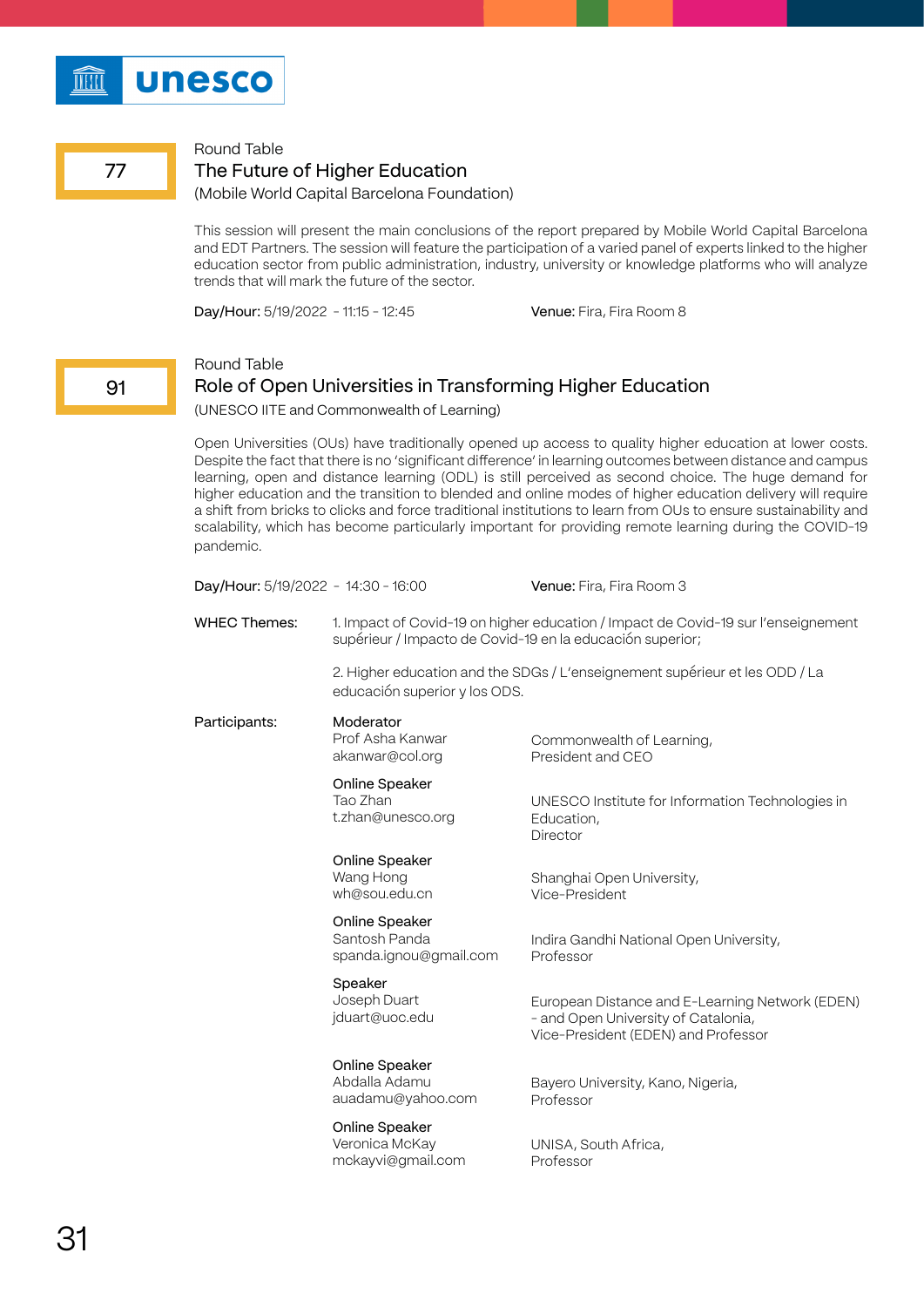

# Innovations and proposals for inter-regional cooperation on Open Science from the perspective of universities

(EU-LAC Foundation and OBREAL Global)

Open Science is a key tool "to make multilingual scientific knowledge openly available, accessible and reusable for everyone" (UNESCO Recommendation on Open Science) and to promote inclusive academic cooperation and policy-making in science and research. With this roundtable, the EU-LAC Foundation and OBREAL Global aim to facilitate a space to generate dialogue between distinguished speakers from Africa, Asia, Europe, and Latin America and the Caribbean to share innovative experiences and approaches to Open Science and to identify venues to strengthen cooperation in Open Science between Higher Education institutions and their associations from different world regions.

| Day/Hour: 5/19/2022 - 14:30 - 16:00                                                                                                                                       | <b>Venue:</b> Fira, Fira Room 8                                                                                                                                                                                                                      |  |  |
|---------------------------------------------------------------------------------------------------------------------------------------------------------------------------|------------------------------------------------------------------------------------------------------------------------------------------------------------------------------------------------------------------------------------------------------|--|--|
| educación superior y los ODS.                                                                                                                                             | 2. Higher education and the SDGs / L'enseignement supérieur et les ODD / La                                                                                                                                                                          |  |  |
| 3. Inclusion in higher education / L'inclusion dans l'enseignement supérieur /<br>Inclusión en la enseñanza superior.                                                     |                                                                                                                                                                                                                                                      |  |  |
| 8. Data and knowledge production / Production de données et de connaissances /<br>Producción de datos y conocimientos.                                                    |                                                                                                                                                                                                                                                      |  |  |
| 9. International cooperation to enhance synergies / La coopération internationale<br>pour renforcer les synergies / Cooperación internacional para mejorar las sinergias. |                                                                                                                                                                                                                                                      |  |  |
| de la enseñanza superior;                                                                                                                                                 | 10. The futures of higher education / L'avenir de l'enseignement supérieur / El futuro                                                                                                                                                               |  |  |
| Moderator<br>Dr Adrián Bonilla<br>abonilla@eulacfoundation.org Executive Director                                                                                         | EU-LAC Foundation,                                                                                                                                                                                                                                   |  |  |
| Moderator<br>Prof. Ramon Torrent<br>rtorrent@ub.edu                                                                                                                       | OBREAL Global,<br>President                                                                                                                                                                                                                          |  |  |
| Speaker<br>Prof. Michael Murphy<br>president@eua.eu                                                                                                                       | European University Association (EUA),<br>President                                                                                                                                                                                                  |  |  |
| Speaker<br>Dr Oscar Domínguez<br>direccionejecutiva@ascun.org.co                                                                                                          | Latin American and Caribbean Higher Education<br>Area (ENLACES); and Colombian Association of<br>Universities (ASCUN), President (ENLACES); and<br>Executive Director (ASCUN)                                                                        |  |  |
| Speaker<br>Prof. Olusola Oyewole<br>oyewoleb@aau.org                                                                                                                      | Association of African Universities (AAU)<br>Secretary General                                                                                                                                                                                       |  |  |
| Speaker<br>Dr Vidya Yeravdekar<br>dr-vidya@symbiosis.ac.in                                                                                                                | Federation of Indian Chambers of Commerce<br>and Industry (FICCI); and Symbiosis international<br>University, India. Secretary General. Head of<br>the Higher Education Section (FICCI); and Pro-<br>Chancellor (Symbiosis international University) |  |  |
|                                                                                                                                                                           |                                                                                                                                                                                                                                                      |  |  |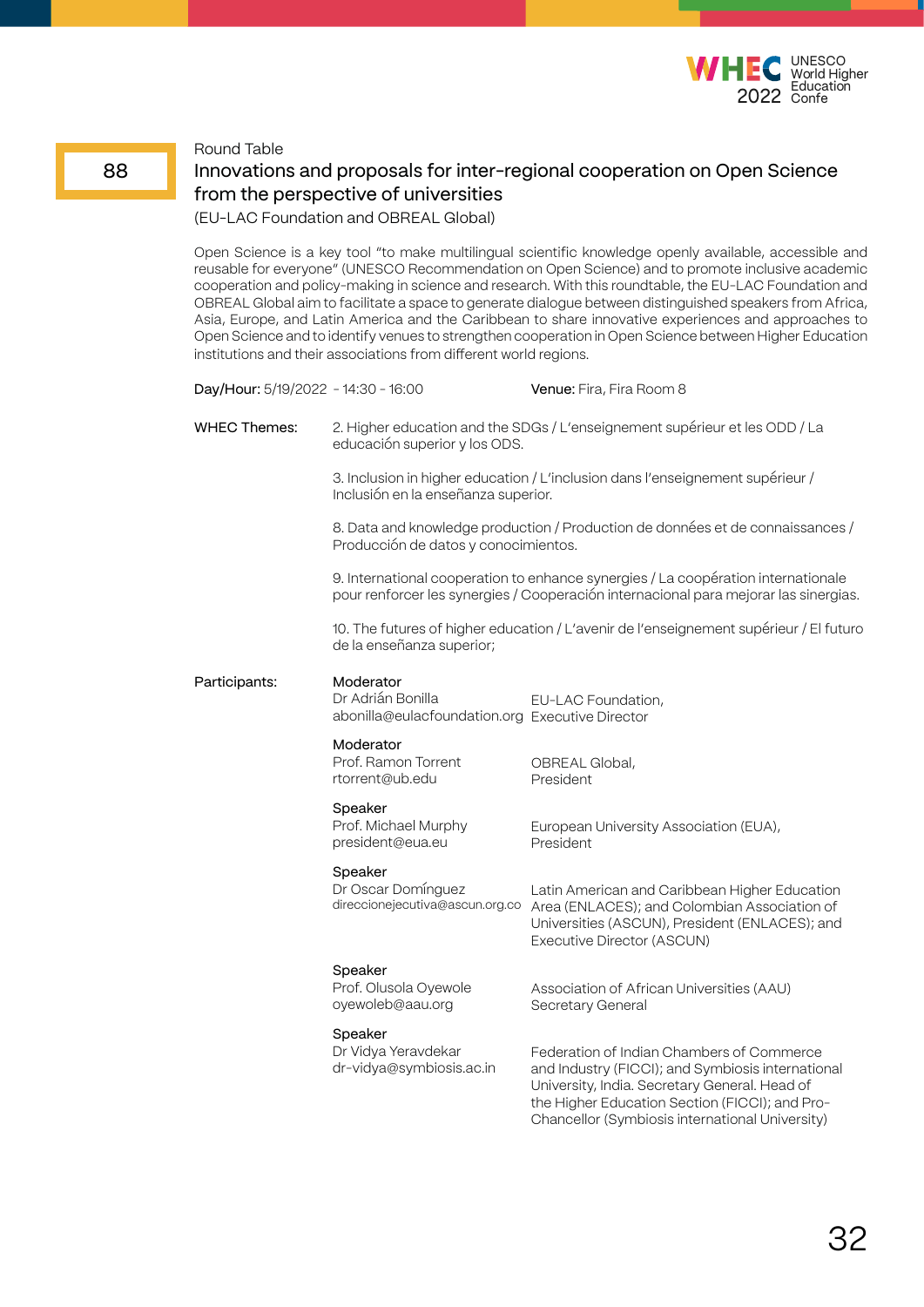# 90

# Reimagining the Futures of Higher Education: Scenario development workshop

(UNESCO Futures of Education)

This hands-on learning session introduces participants to scenario development methodologies for Reimagining the Futures of Higher Education that could be adapted to and applied in different contexts, based on a common good lens and a social justice framework. Participants will be asked (1) How would you like communities to look in 2050 – what type of social and economic activities will be taking place in these communities? (2) How could higher education contribute to better futures for all in 2050? Examples of desirable scenarios previously developed for WHEC2022 through consultations, focus groups and a scenario development workshop will elaborated upon.

| Day/Hour: 5/19/2022 - 14:30 - 16:00 |                                                   | <b>Venue:</b> Fira, Fira Room 4                                                        |
|-------------------------------------|---------------------------------------------------|----------------------------------------------------------------------------------------|
| WHEC Themes:                        | de la enseñanza superior.                         | 10. The futures of higher education / L'avenir de l'enseignement supérieur / El futuro |
| Participants:                       | Moderator<br>Mpine Makoe<br>gakisme@unisa.ac.za   | College of Education, University of South Africa<br>Dean                               |
|                                     | Speaker<br>Keri Facer<br>keri.facer@bristol.ac.uk | University of Bristol,<br>Professor of Educational & Social Futures                    |

#### Round Table

# 89

Leading Universities into the Future - Finding Pathways to Transformation  $(IAI)$ 

Through its various missions, universities are powerful drivers of social transformation and development. Even when faced with limited financial resources, universities operate from a position of intellectual abundance, wielding tremendous influence. But are they doing enough? Can they do more, and if so, how? The question 'what kind of university for what kind of society' has received new urgency in light of major societal, environmental and technological change. There are a myriad of forces at play which are destabilising established patterns and assumptions, also in higher education. Universities must adapt to meet these challenges and contemplate how to transform themselves so that, in turn, they are able to be more transformative in effect- as called for in the recent UNESCO Futures of Education Report. In preparation also of the 16th IAU General Conference (UCD, Dublin, 25-28 Oct 2022) on "Relevance and Value of Higher Education to Future Society," this Round Table brings together university leaders from around the world to discuss some of the changes necessary for positive development.

Day/Hour: 5/19/2022 - 14:30 - 16:00 Venue: Fira, Fira Antara

2. Higher education and the SDGs / L'enseignement supérieur et les ODD / La educación superior y los ODS. WHEC Themes:

> 3. Inclusion in higher education / L'inclusion dans l'enseignement supérieur / Inclusión en la enseñanza superior.

4. Quality and relevance of programmes / Qualité et pertinence des programmes / Calidad y pertinencia de los programas.

6. Higher education governance / Gouvernance de l'enseignement supérieur / Gobernanza de la enseñanza superior.

9. International cooperation to enhance synergies / La coopération internationale pour renforcer les synergies / Cooperación internacional para mejorar las sinergias.

10. The futures of higher education / L'avenir de l'enseignement supérieur / El futuro de la enseñanza superior.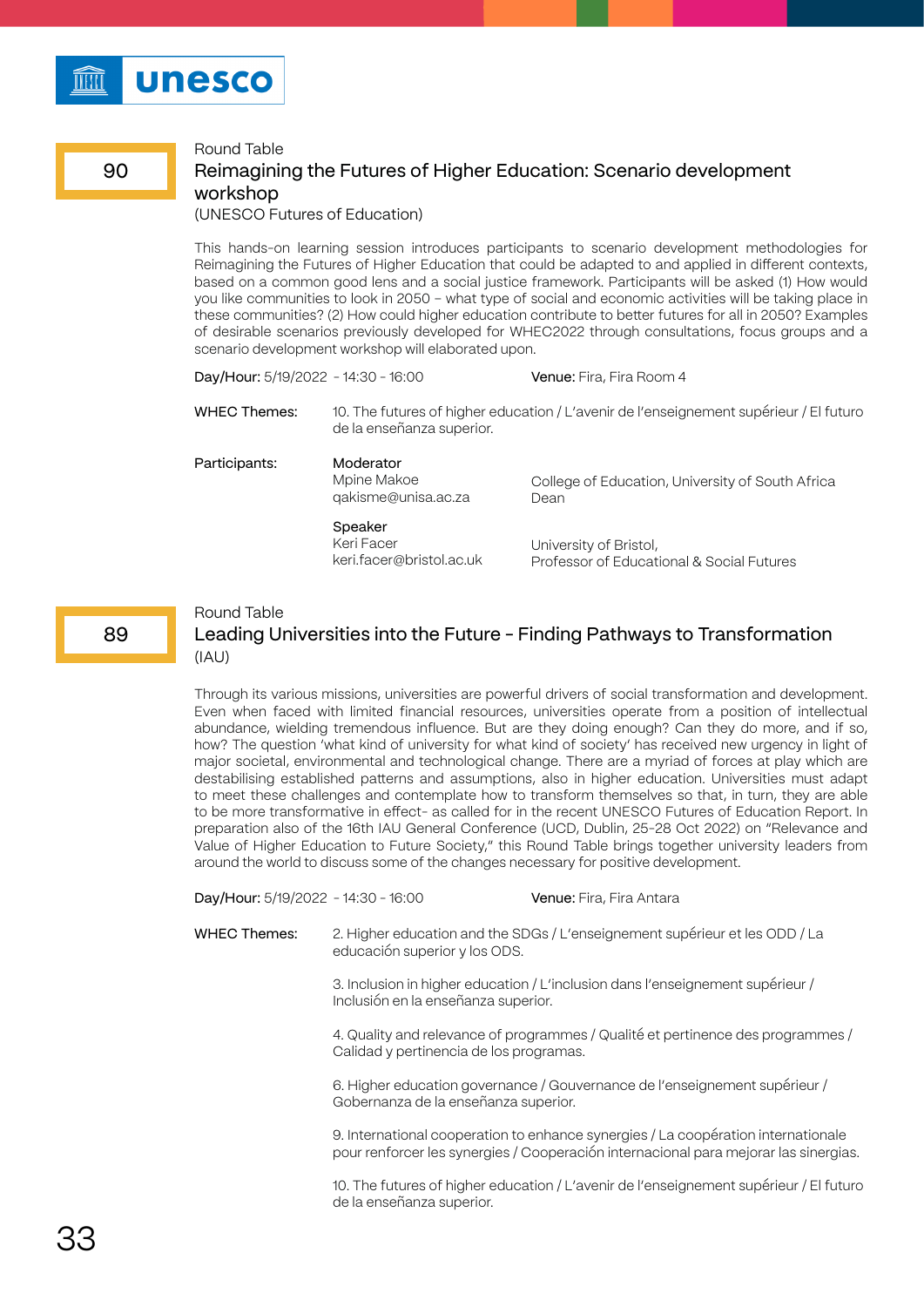

## Participants:

Pam Fredman pam@gu.se

Online Speaker Andrew Deeks

Puleng LenkaBula LenkaBulaP@unisa.ac.za

Moderator

Speaker Patrick Deane deanep@queensu.ca International Association of Universities, President

Queen's University President

Murdoch University President

University of South Africa Principal and Vice Chancellor

#### Speaker

Speaker

Roberto Semerena Escalante Unión de Universidades de América Latina y el semerena@unam.mx Caribe (UDUAL). Secretary General.

Andrew.Deeks@murdoch.edu.au

## Speaker

Inga Žalėnienė izaleniene@mruni.eu Mykolas Romeris University **Rector** 

## Round Table

93

# TEG Round Table Theme 5: Academic Mobility in Higher Education

International student mobility has grown at an unprecedented rate over the last two decades, opening up opportunities but also widening inequalities. At the same time, distance learning and other forms of cross-border higher education are contributing to a rise in virtual academic mobility, with all the challenges that new forms of provision present for regulators and quality assurance. In a post-Covid-19 world, can a hybrid mix of high-quality virtual student mobility and cross-border provision enable more environmentally sustainable and socially equitable forms of internationalization? This roundtable brings together academics, students and policy makers to discuss the possibilities and challenges ahead.

| Day/Hour: 5/19/2022 - 14:30 - 16:00 |                                                              | <b>Venue:</b> Fira, Auditorio Fira                                                                                                                 |
|-------------------------------------|--------------------------------------------------------------|----------------------------------------------------------------------------------------------------------------------------------------------------|
| WHEC Themes:                        |                                                              | 5. Academic mobility in higher education / La mobilité académique dans<br>l'enseignement supérieur / Movilidad académica en la enseñanza superior; |
| Participants:                       | Moderator<br>David Mills<br>david.mills@education.ox.ac.uk   | Oxford Centre for Global Higher Education &<br>University of Oxford, UK. Oxford Centre for Global<br>Higher Education & University of Oxford, UK   |
|                                     | Speaker<br>Michael Harms<br>harms@daad.de                    | German Academic Exchange Service (DAAD),<br>Deputy Secretary General                                                                               |
|                                     | Speaker<br>Ethel Agnes Pascua-Valenzuela<br>ethel@seameo.org | Southeast Asian Ministers of Education Organization<br>Secretariat (SEAMEO Secretariat), Thailand. Director                                        |
|                                     | Speaker<br>Daniela Ramos<br>l.daniramos@gmail.com            | University of Barcelona, Spain<br>PhD Student, Education and Society                                                                               |
|                                     | Speaker<br>Chika Sehoole<br>chika.sehoole@up.ac.za           | University of Pretoria, South Africa. Board Member,<br>African Network for Internationalisation & Faculty of<br>Education Dean.                    |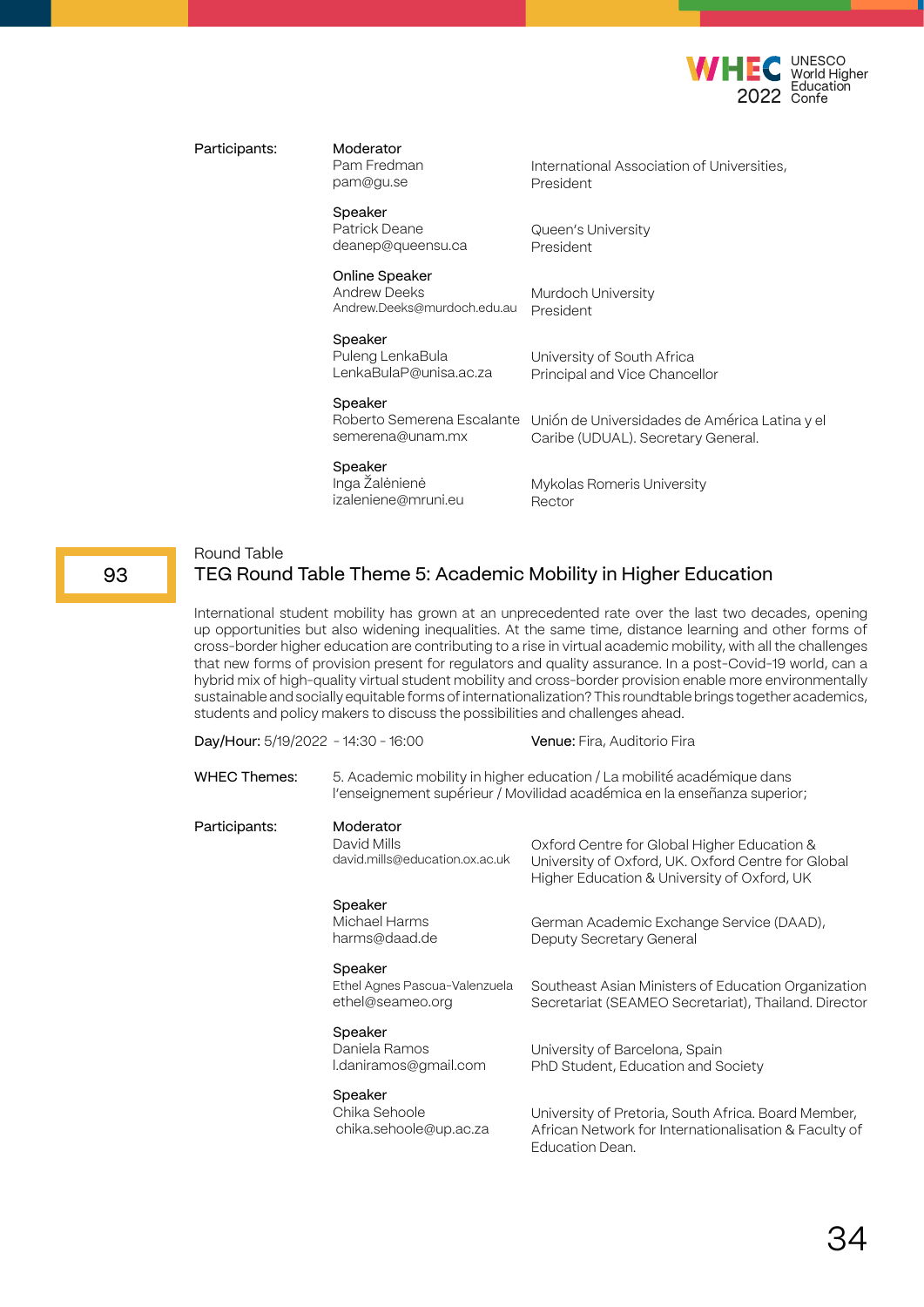

# 87

# Equity and inclusion in higher education: Multiple actors for a shared vision (GEM Report and International Network of Educational Institutes)

As part of the Global Education Monitoring (GEM) Report's mandate to compile, synthesize and analyze the latest and most important themes in international education, the 2020 edition on inclusion and the 2021/22 edition on non-state actors have reviewed a wide range of issues relevant to equity and inclusion in higher education. The International Network of Educational Institutes (INEI) brings together the top educationfocused institutions from around the world. The mission of INEI is to meaningfully impact education locally and globally by shaping policy decisions, research, and interventions. Consequently, the network plays a crucial peer learning role in shaping educational policies, practices, research, and interventions to uphold SDG 4 and commitments to provide inclusive and equitable quality education and lifelong learning opportunities for all. The session will benefit from lessons and insights from the vantage point of leading international institutions in higher education. The dialogue will showcase initiatives undertaken by key stakeholders at the national, regional, and international level to safeguard higher education against commercial interests and strengthen education as a global public good in the post-pandemic world.

| Day/Hour: 5/19/2022 - 14:30 - 16:00 |                                                                                                                                                | Venue: Fira, Fira Room 6                                                                                                                                                  |  |
|-------------------------------------|------------------------------------------------------------------------------------------------------------------------------------------------|---------------------------------------------------------------------------------------------------------------------------------------------------------------------------|--|
| <b>WHEC Themes:</b>                 | 1. Impact of Covid-19 on higher education / Impact de Covid-19 sur l'enseignement<br>supérieur / Impacto de Covid-19 en la educación superior. |                                                                                                                                                                           |  |
|                                     | 2. Higher education and the SDGs / L'enseignement supérieur et les ODD / La<br>educación superior y los ODS.                                   |                                                                                                                                                                           |  |
|                                     | 3. Inclusion in higher education / L'inclusion dans l'enseignement supérieur /<br>Inclusión en la enseñanza superior.                          |                                                                                                                                                                           |  |
|                                     | 4. Quality and relevance of programmes / Qualité et pertinence des programmes /<br>Calidad y pertinencia de los programas.                     |                                                                                                                                                                           |  |
|                                     | 6. Higher education governance / Gouvernance de l'enseignement supérieur /<br>Gobernanza de la enseñanza superior.                             |                                                                                                                                                                           |  |
|                                     | Financiación de la enseñanza superior.                                                                                                         | 7. Financing higher education / Financement de l'enseignement supérieur /                                                                                                 |  |
|                                     |                                                                                                                                                | 9. International cooperation to enhance synergies / La coopération internationale<br>pour renforcer les synergies / Cooperación internacional para mejorar las sinergias. |  |
| Participants:                       | Moderator<br>Jamil Salmi<br>jsalmi@tertiaryeducation.org                                                                                       | Global Tertiary Education<br>Expert                                                                                                                                       |  |
| Participants:                       | Speaker<br>Manos Antoninis<br>m.antoninis@unesco.org                                                                                           | UNESCO, GEM Report<br>Director                                                                                                                                            |  |
|                                     | Online Speaker<br>Lynn Ang                                                                                                                     | IOE, University College London's Faculty of<br>Education and Society. Pro-Director and Vice-Dean<br>Research.                                                             |  |
|                                     | Online Speaker<br>Elizabeth Buckner<br>elizabeth.buckner@utoronto.ca                                                                           | OISE, University of Toronto (Canada),<br><b>Assistant Professor</b>                                                                                                       |  |
|                                     | Speaker<br>Tristan McCowan<br>t.mccowan@ucl.ac.uk                                                                                              | IOE, UCL's Faculty of Education and Society.<br>Professor of International Education.                                                                                     |  |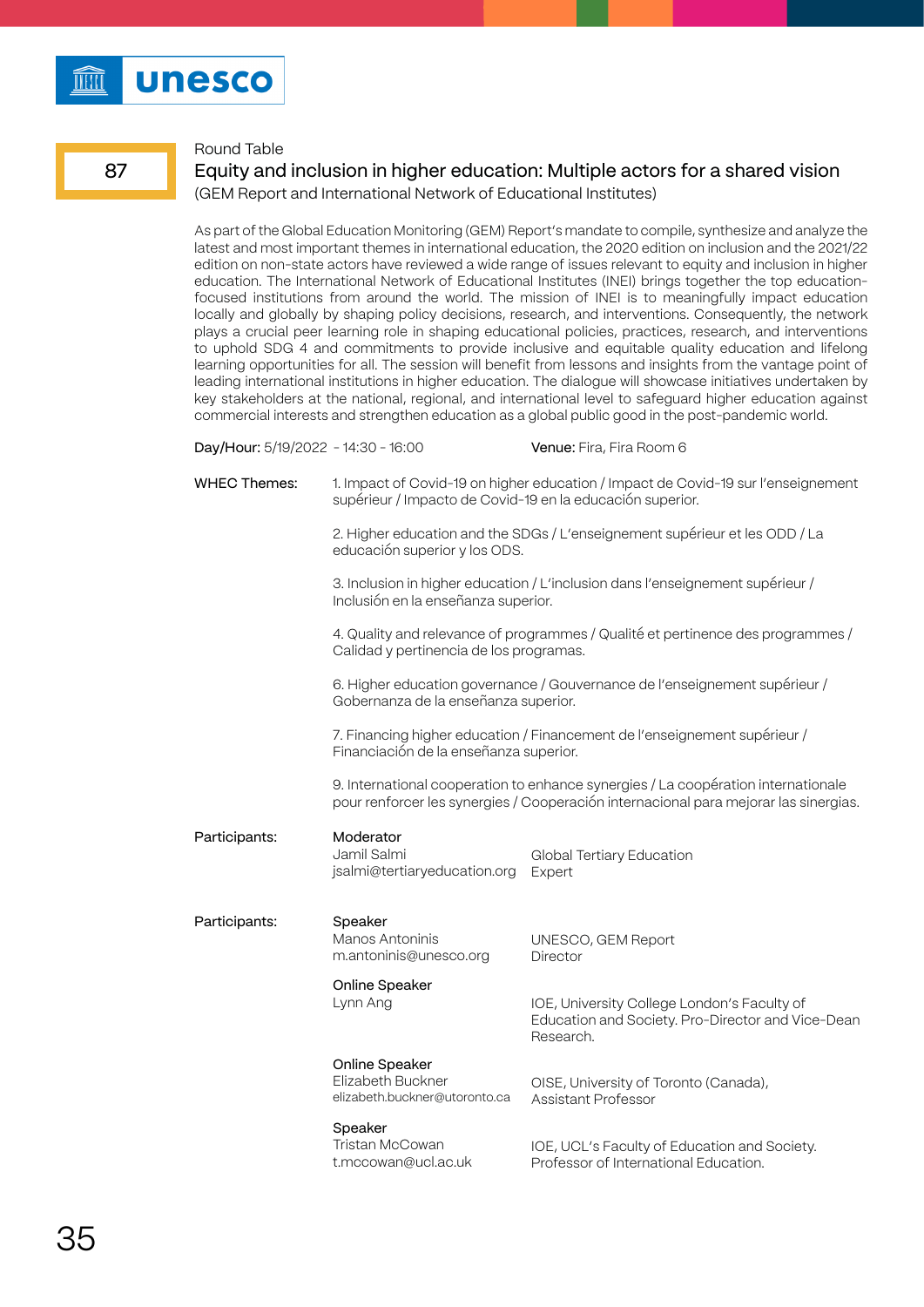

Emmanuel Sigalas emmanuel.SIGALAS@ec.europa.eu Eurydice network European Education and Culture Executive Agency (EACEA).

#### Speaker

Martina Darmanin martina.darmanin@esu-online.org President European Students Union,

#### Speaker

Father Harold Castilla hcastilla@uniminuto.edu UNIMINUTO, Colombia.

#### Round Table

## Setting the terms: the future of work in higher education (Education International & IESALC)

Covid-19 has brought about the largest worldwide disruption to education in history. Accelerated changes and exacerbated inequalities in the sector have significantly impacted students and staff alike. Even before the pandemic, higher education systems struggled with reduced budgets and deteriorating working conditions. This panel is the first part of a global conversation on the future of the workforce in higher education. It will discuss the short-, medium- and long-term consequences of the pandemic on teachers, researchers, and other higher education personnel and possible implications for the future of the profession.

| Day/Hour: 5/19/2022 - 14:30 - 16:00 |                                                                                    | Venue: Caixa Forum, Caixa 2                                                                                                                                                        |
|-------------------------------------|------------------------------------------------------------------------------------|------------------------------------------------------------------------------------------------------------------------------------------------------------------------------------|
| <b>WHEC Themes:</b>                 | de la enseñanza superior.                                                          | 10. The futures of higher education / L'avenir de l'enseignement supérieur / El futuro                                                                                             |
| Participants:                       | Moderator<br>David Edwards<br>david.edwards@ei-ie.org.                             | Education International,<br>General Secretary                                                                                                                                      |
|                                     | Speaker<br>Yamile Socolovsky<br>yamilesocolovsky@gmail.com International Secretary | Federación Nacional de Docentes Universitarios,                                                                                                                                    |
|                                     | Speaker<br>Rob Copeland<br>rcopeland@ucu.org.uk                                    | HERSC   University and College Union. Chair of<br>the EI-ETUCE's Higher Education and Research<br>Standing Committee (HERSC), and Policy Officer,<br>University and College Union. |
|                                     | Speaker<br>Zaharom Nain<br>zaharom.nain@nottingham.edu.my                          | Malaysian Academic Movement<br>President                                                                                                                                           |
|                                     | Speaker<br>Pam Fredman<br>pam@gu.se                                                | International Association of Universities,<br>President                                                                                                                            |
|                                     | Speaker<br>Fernando Leon<br>fernando.leongarcia@cetys.mx                           | CETYS University (Mexico)   International<br>Association of University Presidents (IAUP)<br>President. Rector (CETYS University) ; President<br>(IAUP)                             |
|                                     |                                                                                    |                                                                                                                                                                                    |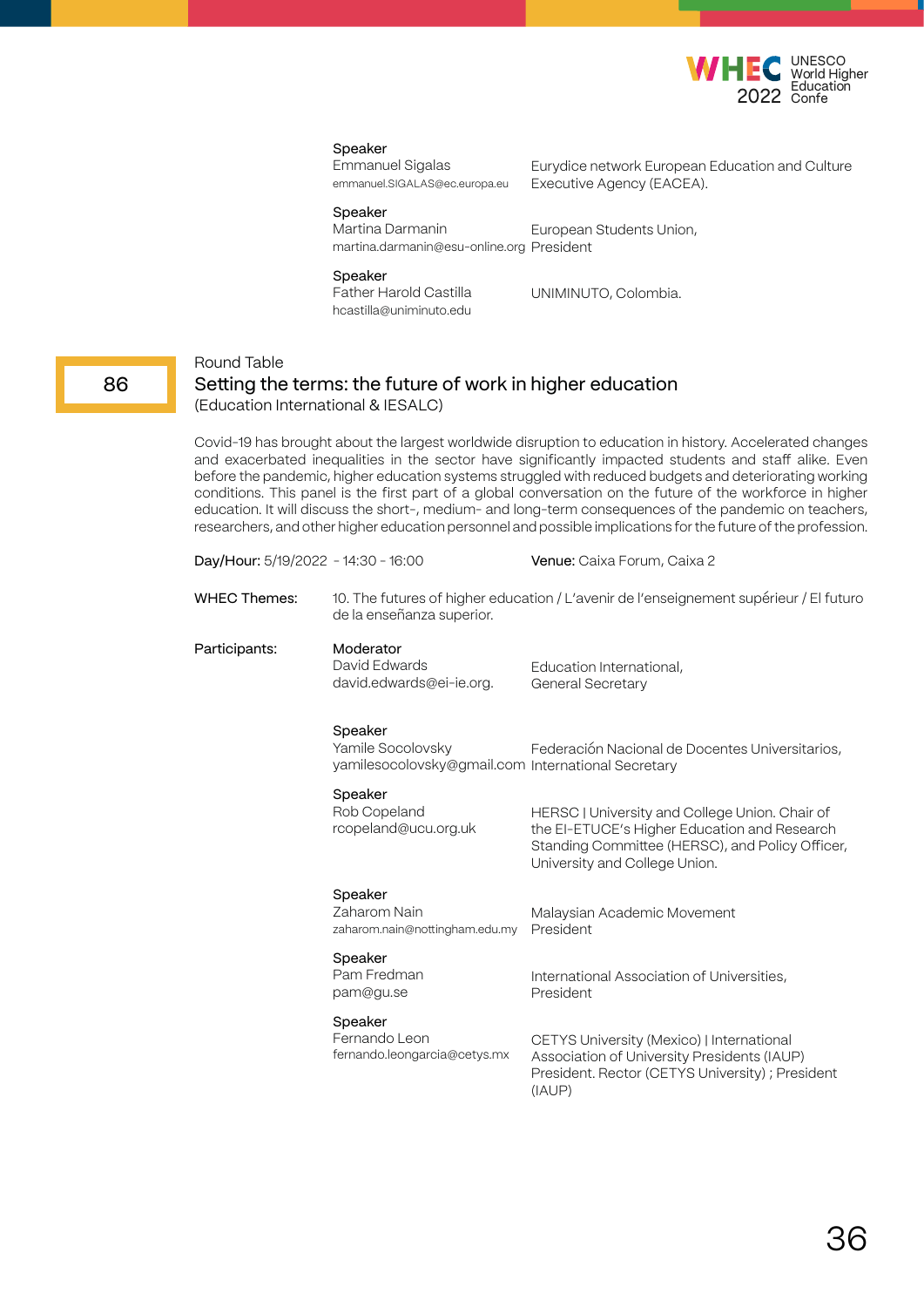#### Round Table

94

# TEG Round Table Theme 7: Financing Higher Education (IESALC)

The demand for higher education has nothing but increased in the recent decades and is expected to continue to do so in the foreseeable future, propelled by demographic growth and an ever more knowledgebased economy. In order to realize the human capital potential of countries and to establish the foundation of their development, higher education systems worldwide will require considerable funding in order to increase their overall capacity, quality and equity. The panel will discuss the challenges that financing higher education faces particularly in the Global South to enforce the right to higher education.

| Day/Hour: 5/19/2022 - 14:30 - 16:00 |                                                                       | <b>Venue:</b> Caixa Forum, Auditori Caixa                                                    |
|-------------------------------------|-----------------------------------------------------------------------|----------------------------------------------------------------------------------------------|
| WHEC Themes:                        | Financiación de la enseñanza superior.                                | 7. Financing higher education / Financement de l'enseignement supérieur /                    |
| Participants:                       | Moderator<br>Francesc Pedró<br>f.pedro@unesco.org                     | UNESCO IESALC,<br><b>Director</b>                                                            |
|                                     | Speaker<br>Damtew Teferra,<br>damtew.teferra@bc.edu                   | University of Kwazulu-Natal (Souht Africa),<br>Professor of Higher Education                 |
|                                     | Speaker<br>Roberta Malee Bassett,<br>rbassett@worldbank.org           | World Bank. Global Lead for Tertiary Education and<br>Senior Education Specialist            |
|                                     | Speaker<br>Verónica Figueroa Huencho,<br>veronica.figueroa@mineduc.cl | Ministerio de Educación, Chile.<br>Subsecretaria de Educación Superior                       |
|                                     | Speaker<br>Khaled Abdel Ghaffar,<br>Khaledabdelghaffar1@gmail.com     | Ministry of Higher Education and Scientific<br>Research, Egypt.                              |
|                                     | Speaker<br>Muhindo Butondo Nzagi<br>butontonzangi@gmail.com           | Ministère de L'Enseignement Superieur et<br>Universitaire, Republique Democratique de Congo. |

# Round Table

105

Quality in online, open and distance Higher Education Across borders: -A multi-sectoral, cross country policy dialogue (ICDE and Hamdan Bin Mohammed Smart University)

This round table will explore how higher education institutions can benefit from a freely available and internationally developed benchmarking framework to improve the quality of technology- enhanced education. The panel will establish a better shared understanding of quality dimensions and indicators that particularly reflect online, open, and distance higher education in various world regions. The goal is to inform and engage various stakeholders such as policymakers and quality assurance agencies in the benchmarking framework, that allows participating universities to use comparative analysis for evaluating their performance across critical dimensions relevant to online, open, distance, and technology-enhanced higher education.

Day/Hour: 5/19/2022 - 16:15 - 17:30 Venue: Caixa Forum, Auditori Caixa

3. Inclusion in higher education / L'inclusion dans l'enseignement supérieur / Inclusión en la enseñanza superior. WHEC Themes:

> 4. Quality and relevance of programmes / Qualité et pertinence des programmes / Calidad y pertinencia de los programas.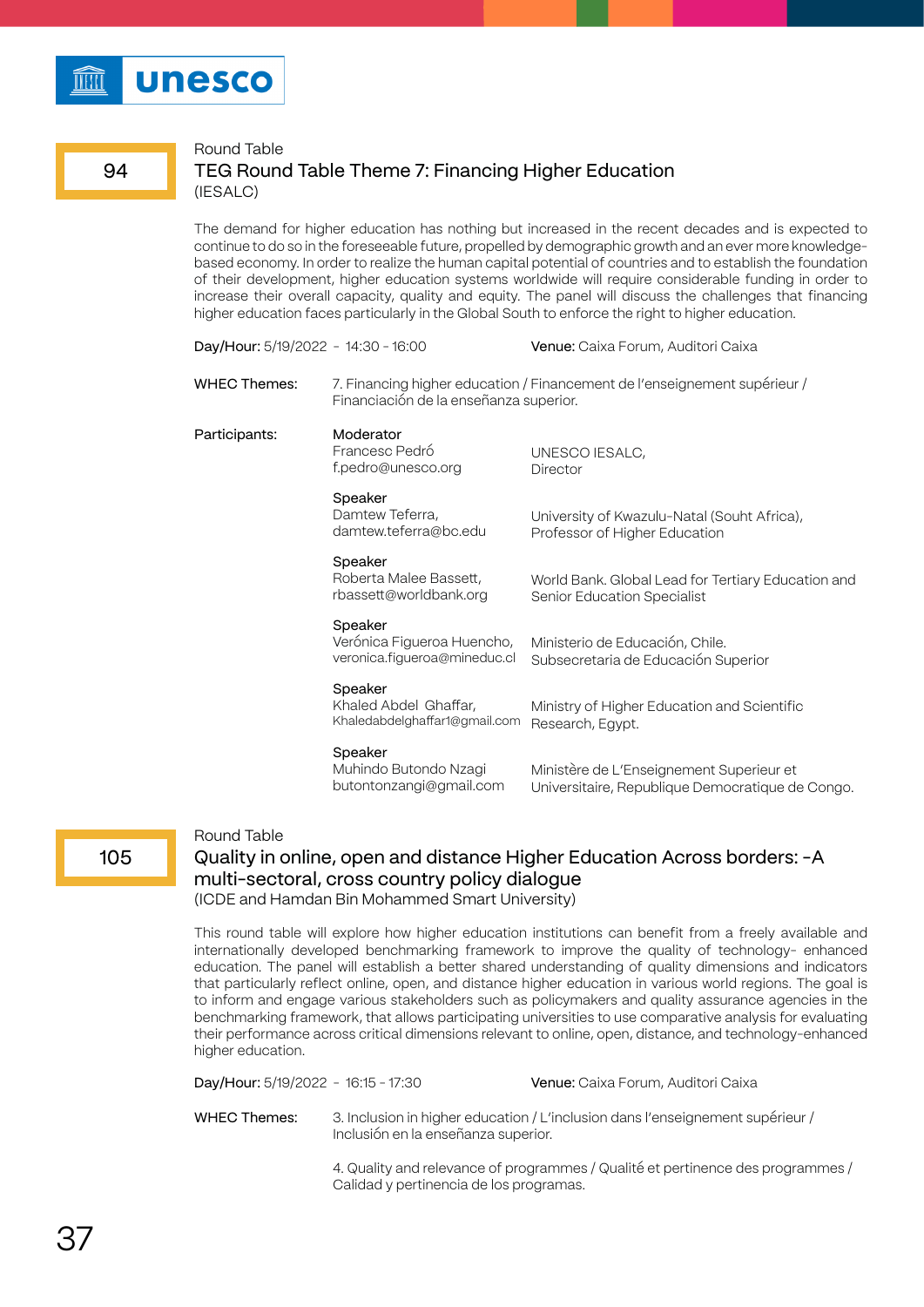

| 8. Data and knowledge production / Production de données et de connaissances / |  |
|--------------------------------------------------------------------------------|--|
| Producción de datos y conocimientos.                                           |  |

9. International cooperation to enhance synergies / La coopération internationale pour renforcer les synergies / Cooperación internacional para mejorar las sinergias.

10. The futures of higher education / L'avenir de l'enseignement supérieur / El futuro de la enseñanza superior.

| Moderator<br>Torunn Gjelsvik<br>gjelsvik@icde.org             | International Council for Open and Distance<br>Education - ICDE, Secretary General                   |
|---------------------------------------------------------------|------------------------------------------------------------------------------------------------------|
| Speaker<br>Prof. Asha Kanwar<br>akanwar@col.org               | Commonwealth of Learning (COL),<br>President and CEO                                                 |
| Speaker<br>Deb Adair<br>president@inqaahe.org                 | The International Network for Quality Assurance<br>Agencies in Higher Education (INQAAHE), President |
| Online Speaker<br>Dr. Mansoor Al-Awar<br>M.AlAwar@hbmsu.ac.ae | Hamdan Bin Mohammed Smart University (HBMSU)<br>Chancellor                                           |
| Speaker<br>George Ubachs<br>george.ubachs@eadtu.eu            | European Association of Distance Teaching<br>Universities (EADTU), Managing Director                 |
| Speaker<br>Prof. Hussein Baghirov<br>administration@wu.edu.az | Western Caspian University,<br>President                                                             |
|                                                               |                                                                                                      |

#### Round Table

## Round Table- How can higher education institutions (HEIs) be transformed into lifelong learning institutions? (UIL)

In addressing the challenges for sustainable development, higher education institutions have enormous potential to act as change agents because of their unique capacity and mission to advance knowledge, foster innovation and bring people together. While many universities continue to prioritize academic excellence and research, there is also increasing attention being paid to engaging in dialogues with society more broadly. The roundtable will focus on three concrete approaches that can be adopted by higher education institutions (HEIs) to respond to wider societal needs through lifelong learning: HEIs' role in learning city development, HEIs responding to the learning needs of ageing societies, and HEIs' community engagement. These themes will serve as reference points to initiate an interactive discussion about how higher education institutions can act as change agents for sustainable development, particularly following a lifelong learning approach.

| Day/Hour: 5/19/2022 - 16:15 - 17:30 |                                                           | Venue: Fira, Fira Antara                                                          |
|-------------------------------------|-----------------------------------------------------------|-----------------------------------------------------------------------------------|
| WHEC Themes:                        | supérieur / Impacto de Covid-19 en la educación superior. | 1. Impact of Covid-19 on higher education / Impact de Covid-19 sur l'enseignement |
|                                     | educación superior y los ODS.                             | 2. Higher education and the SDGs / L'enseignement supérieur et les ODD / La       |
|                                     | Inclusión en la enseñanza superior.                       | 3. Inclusion in higher education / L'inclusion dans l'enseignement supérieur /    |

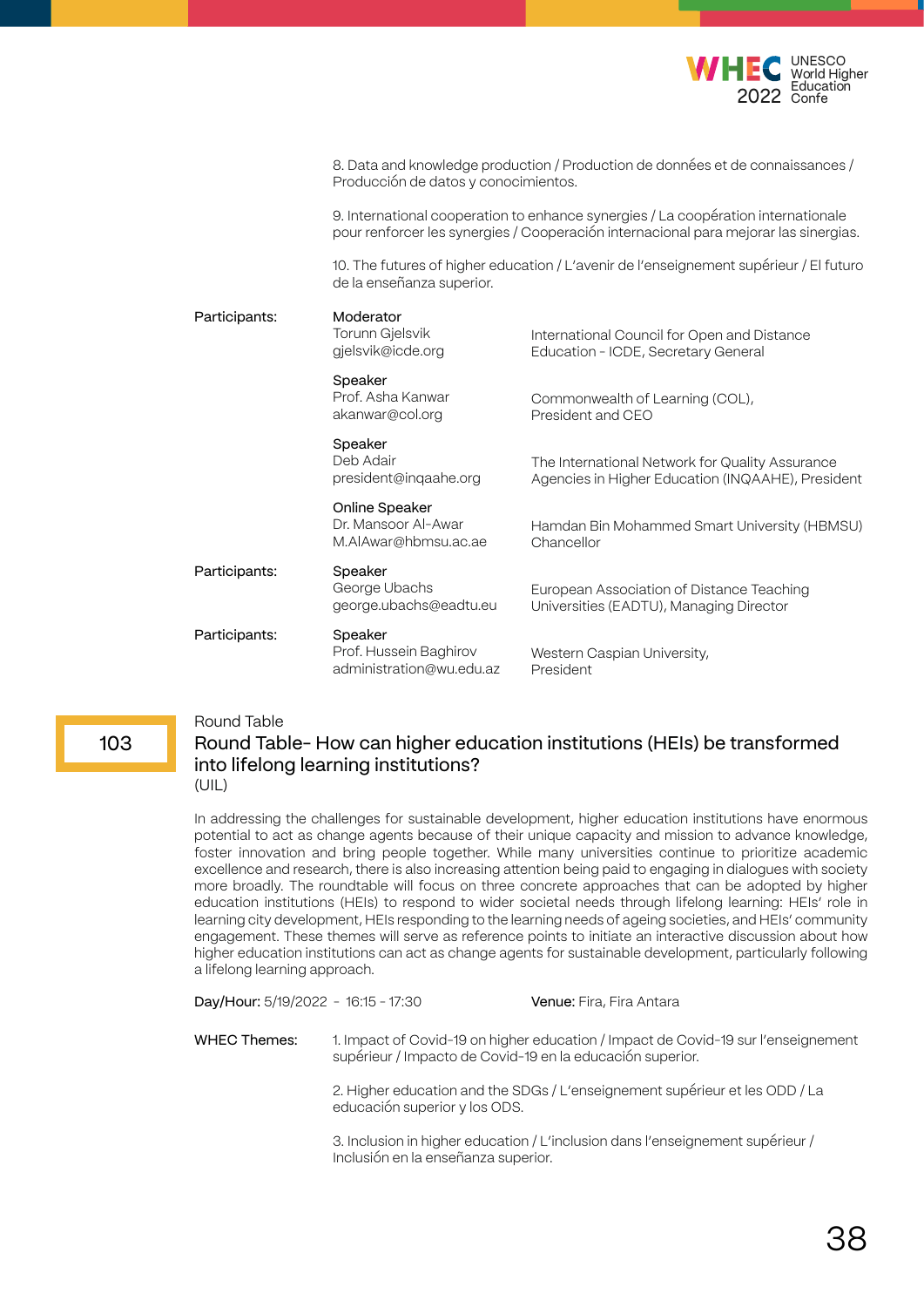

4. Quality and relevance of programmes / Qualité et pertinence des programmes / Calidad y pertinencia de los programas.

9. International cooperation to enhance synergies / La coopération internationale pour renforcer les synergies / Cooperación internacional para mejorar las sinergias.

10. The futures of higher education / L'avenir de l'enseignement supérieur / El futuro de la enseñanza superior.

| Participants: | Moderator<br>Mr Raúl Valdés Cotera<br>r.valdes-cotera@unesco.org | UNESCO Institute for Lifelong Learning (UIL),<br>Team leader 'Skills throughout life'                                                                                                                 |
|---------------|------------------------------------------------------------------|-------------------------------------------------------------------------------------------------------------------------------------------------------------------------------------------------------|
|               | Speaker<br>Mr Rajesh Tandon<br>rajesh.tandon@pria.org            | Society for Participatory Research in Asia (PRIA),<br>UNESCO Co-Chair on Community-Based Research<br>and Social Responsibility in Higher Education                                                    |
|               | Speaker<br>Mr George Ladaah Openjuru<br>george.openjuru@gmail.co | Gulu University (Uganda),<br>Vice-Chancellor                                                                                                                                                          |
|               | Online Speaker<br>Ms Maria Slowey<br>maria.slowey@dcu.ie         | Dublin City University, Professor and founding<br>Director of the Higher Education Research Centre                                                                                                    |
|               | Online Speaker<br>Mr Séamus Ó Tuama<br>sotuama@ucc.ie            | ASEM Education and Research Hub on Lifelong<br>Learning (ASEM LLL Hub); and Adult Continuing<br>Education (ACE), University College Cork (Ireland),<br>Chair (ASEM LLL Hub); Chair and Director (ACE) |
|               | Online Speaker<br>Mr Michael Fung<br>michaelfung@tec.mx          | Institute for the Future of Education at Tec de<br>Monterrey, Executive Director.                                                                                                                     |

# Round Table

# The next decade of higher education in Latin America and the Caribbean (IESALC)

This high-level roundtable is organised in the framework of UNESCO's efforts to build a roadmap for higher education through collective processes involving the main actors of higher education. In this way, the roundtable will bring together four strategic actors for Latin America and the Caribbean to discuss the challenges and opportunities of Higher Education for the next decade. The roundtable will also present the results of the strategic actions developed by UNESCO IESALC as part of the Latin America and the Caribbean Consultation for the World Higher Education Conference.

| Day/Hour: 5/19/2022 - 16:15 - 17:30 |                                                           | <b>Venue:</b> Fira, Fira Room 6                                                   |
|-------------------------------------|-----------------------------------------------------------|-----------------------------------------------------------------------------------|
| WHEC Themes:                        | supérieur / Impacto de Covid-19 en la educación superior. | 1. Impact of Covid-19 on higher education / Impact de Covid-19 sur l'enseignement |
|                                     | educación superior y los ODS.                             | 2. Higher education and the SDGs / L'enseignement supérieur et les ODD / La       |
|                                     | Inclusión en la enseñanza superior.                       | 3. Inclusion in higher education / L'inclusion dans l'enseignement supérieur /    |

4. Quality and relevance of programmes / Qualité et pertinence des programmes / Calidad y pertinencia de los programas.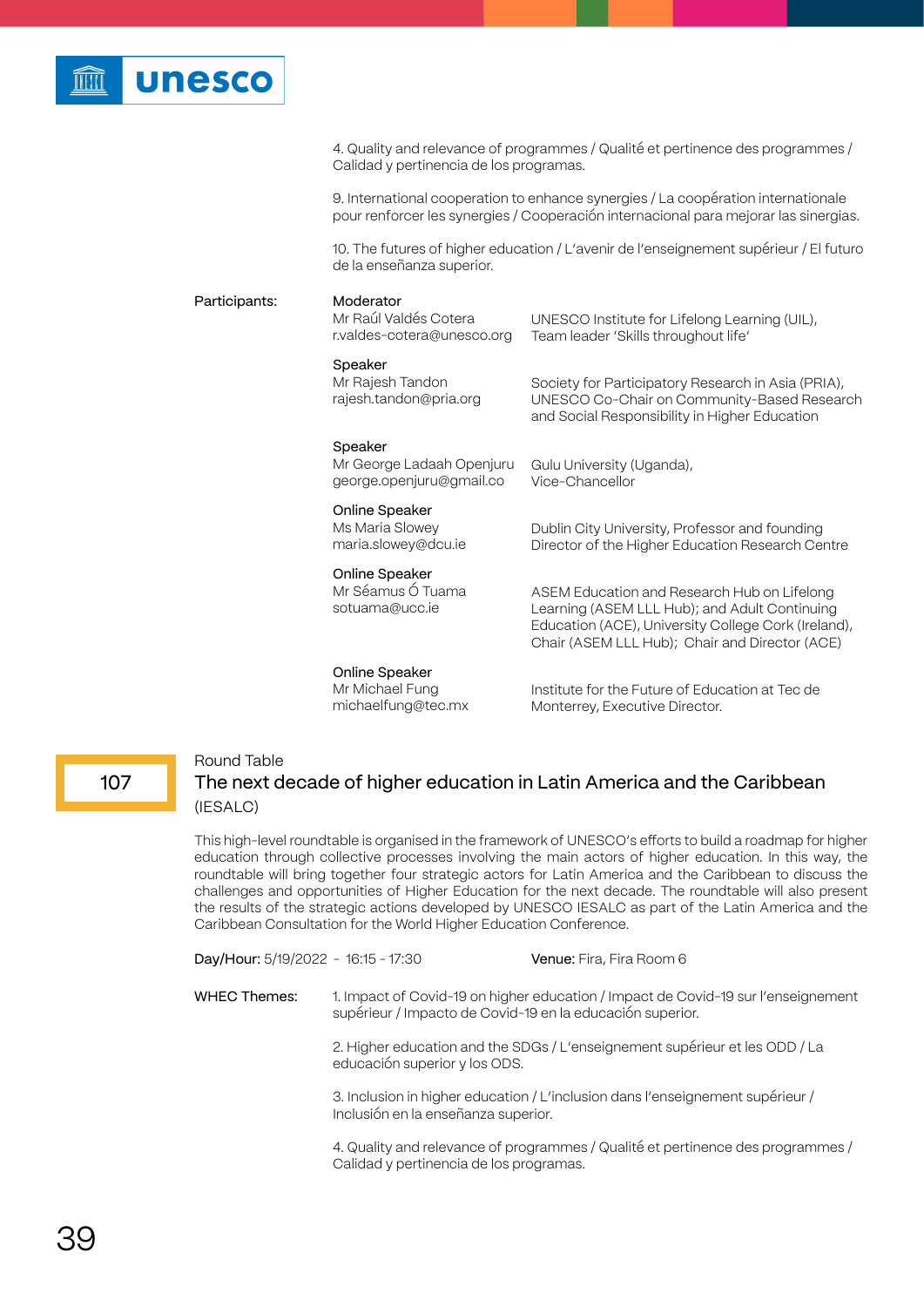

|               | 5. Academic mobility in higher education / La mobilité académique dans<br>l'enseignement supérieur / Movilidad académica en la enseñanza superior;6. Higher<br>education governance / Gouvernance de l'enseignement supérieur / Gobernanza<br>de la enseñanza superior. |                                                                                                                 |  |
|---------------|-------------------------------------------------------------------------------------------------------------------------------------------------------------------------------------------------------------------------------------------------------------------------|-----------------------------------------------------------------------------------------------------------------|--|
|               | 7. Financing higher education / Financement de l'enseignement supérieur /<br>Financiación de la enseñanza superior.                                                                                                                                                     |                                                                                                                 |  |
|               | 8. Data and knowledge production / Production de données et de connaissances /<br>Producción de datos y conocimientos.                                                                                                                                                  |                                                                                                                 |  |
|               | 9. International cooperation to enhance synergies / La coopération internationale<br>pour renforcer les synergies / Cooperación internacional para mejorar las sinergias.                                                                                               |                                                                                                                 |  |
|               | 10. The futures of higher education / L'avenir de l'enseignement supérieur / El futuro<br>de la enseñanza superior.                                                                                                                                                     |                                                                                                                 |  |
| Participants: | Moderator<br>Victoria Galán-Muros<br>v.galan@unesco.org                                                                                                                                                                                                                 | UNESCO IESALC,<br>Chief of Research and Analysis                                                                |  |
|               | Speaker<br>Ana Capilla<br>ana.capilla@oei.int                                                                                                                                                                                                                           | Ibero-American States Organisation,<br>Director of Higher Education and Science                                 |  |
|               | Speaker<br>Elena Arias Ortiz<br>eariasortiz@iadb.org                                                                                                                                                                                                                    | Interamerican Development Bank,<br>Senior Education Specialist                                                  |  |
|               | Speaker<br>Félix García Lausín<br>fglausin@segib.gob                                                                                                                                                                                                                    | Iberoamerican General Secretariat,<br>Coordinator of the Ibero-American Knowledge Area                          |  |
|               | Speaker<br>Arturo Cherbowski Lask<br>acherbowski@santander.com.mx  Executive Director                                                                                                                                                                                   | Santander Universities Mexico,                                                                                  |  |
|               | Speaker<br>Francesc Pedró<br>f.pedro@unesco.org                                                                                                                                                                                                                         | UNESCO International Institute for Higher Education<br>in Latin American and the Caribbean (IESALC)<br>Director |  |

## Round Table

104

# Protecting professors: banishing burnout and enhancing engagement (VIVIC/Circular HR de Fundación Chile)

Research has shown that university professors are under pressure. They experience increasing levels of exhaustion and burnout, and decreasing levels of energy and enthusiasm (work engagement). In this roundtable, we discuss the drivers of professors´ well-being, using data collected from universities around the globe. Results suggest new approaches for protecting professors – banishing burnout and enhancing engagement.

| Day/Hour: 5/19/2022 - 16:15 - 17:30 |                                                                                | Venue: Fira, Auditorio Fira                                                                                                                                       |
|-------------------------------------|--------------------------------------------------------------------------------|-------------------------------------------------------------------------------------------------------------------------------------------------------------------|
| WHEC Themes:                        | supérieur / Impacto de Covid-19 en la educación superior.                      | 1. Impact of Covid-19 on higher education / Impact de Covid-19 sur l'enseignement                                                                                 |
|                                     | Inclusión en la enseñanza superior.<br>Calidad y pertinencia de los programas. | 3. Inclusion in higher education / L'inclusion dans l'enseignement supérieur /<br>4. Quality and relevance of programmes / Qualité et pertinence des programmes / |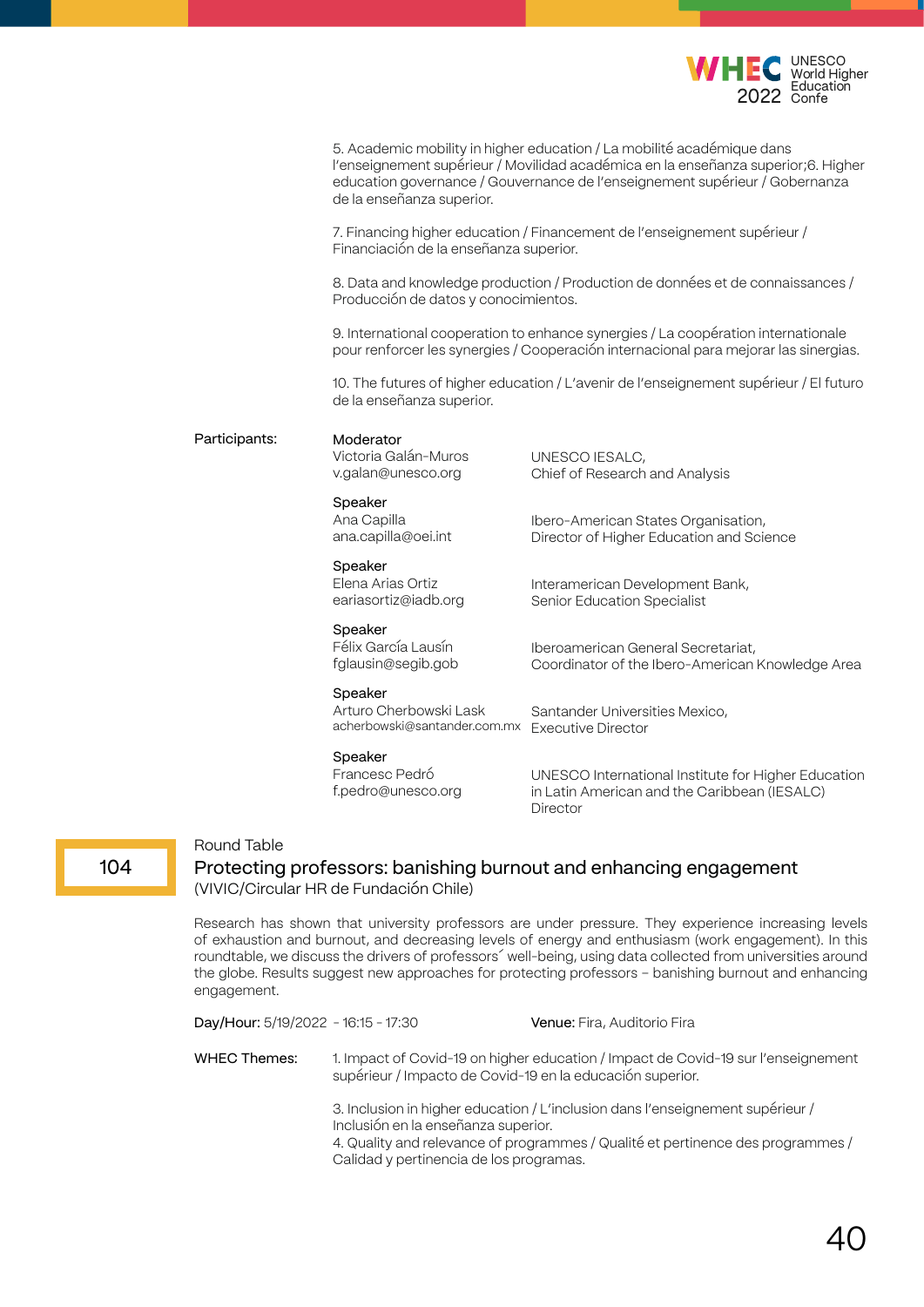

|               |                                                                                                                                                                           | 5. Academic mobility in higher education / La mobilité académique dans<br>l'enseignement supérieur / Movilidad académica en la enseñanza superior; |  |
|---------------|---------------------------------------------------------------------------------------------------------------------------------------------------------------------------|----------------------------------------------------------------------------------------------------------------------------------------------------|--|
|               | 6. Higher education governance / Gouvernance de l'enseignement supérieur /<br>Gobernanza de la enseñanza superior.                                                        |                                                                                                                                                    |  |
|               | 9. International cooperation to enhance synergies / La coopération internationale<br>pour renforcer les synergies / Cooperación internacional para mejorar las sinergias. |                                                                                                                                                    |  |
|               | de la enseñanza superior.                                                                                                                                                 | 10. The futures of higher education / L'avenir de l'enseignement supérieur / El futuro                                                             |  |
| Participants: | Moderator<br>Roberto Larraechea<br>roberto.larraechea@fch.cl                                                                                                              | Circular HR,<br>Operational Project Leader                                                                                                         |  |
|               | Speaker<br>Dr. Arnold Bakker<br>bakker@essb.eur.nl                                                                                                                        | Head of the Center of Excellence for Positive<br>Organizational Psychology. Erasmus University of<br>Rotterdam.                                    |  |
|               | Speaker<br>Olusola Bandele Oyewole<br>oyewoleb@gmail.com                                                                                                                  | Association of African Universities,<br>Secretary General                                                                                          |  |
|               | Speaker<br>Amr Salama                                                                                                                                                     | Association of Arab Universities,<br>Secretary General                                                                                             |  |
|               | Speaker<br>Hilligje Van't Land,<br>h.vantland@iau-aiu.net                                                                                                                 | International Association of Universities,<br>Secretary General                                                                                    |  |
|               | Speaker<br>Peter P. Laurel,                                                                                                                                               | Association of the Universities of Asia and the<br>Pacific, President                                                                              |  |
|               |                                                                                                                                                                           |                                                                                                                                                    |  |

# 106

Round Table

# TEG Round Table Theme 6: Governance in Higher Education

Panelists and the audience will propose ways for strengthening the governance of Higher Education Institutions (HEIs) in the context of emerging challenges related to the massification and commercialization of access to HEIs; increased accountability to stakeholders; globalization; changing geo-political environments; advancements in technology; a growing public sector and the social media; armed conflicts and wars; racism and tribalism; and emergencies such as the Covid-19 Pandemic. Because accommodating competing internal and external interests may mean loss of institutional autonomy, a key issue for discussion will be on how HEIs can best preserve an acceptable level of autonomy.

| Day/Hour: 5/19/2022 - 16:15 - 17:30 |                                                      | <b>Venue:</b> Fira, Fira Room 5                                                                                                                                                                                                                     |
|-------------------------------------|------------------------------------------------------|-----------------------------------------------------------------------------------------------------------------------------------------------------------------------------------------------------------------------------------------------------|
| WHEC Themes:                        | Gobernanza de la enseñanza superior.                 | 6. Higher education governance / Gouvernance de l'enseignement supérieur /                                                                                                                                                                          |
| Participants:                       | Moderator<br>Kilemi Mwiria<br>kilemimwiria@gmail.com | Africa Ltd & KNQA. Consultant, Kimkam Consultants<br>(Africa Ltd); Former Kenya's Assistant Minister<br>for Education and Higher Education, Science and<br>Technology; Former Chair of the Kenya National<br><b>Qualifications Authority (KNQA)</b> |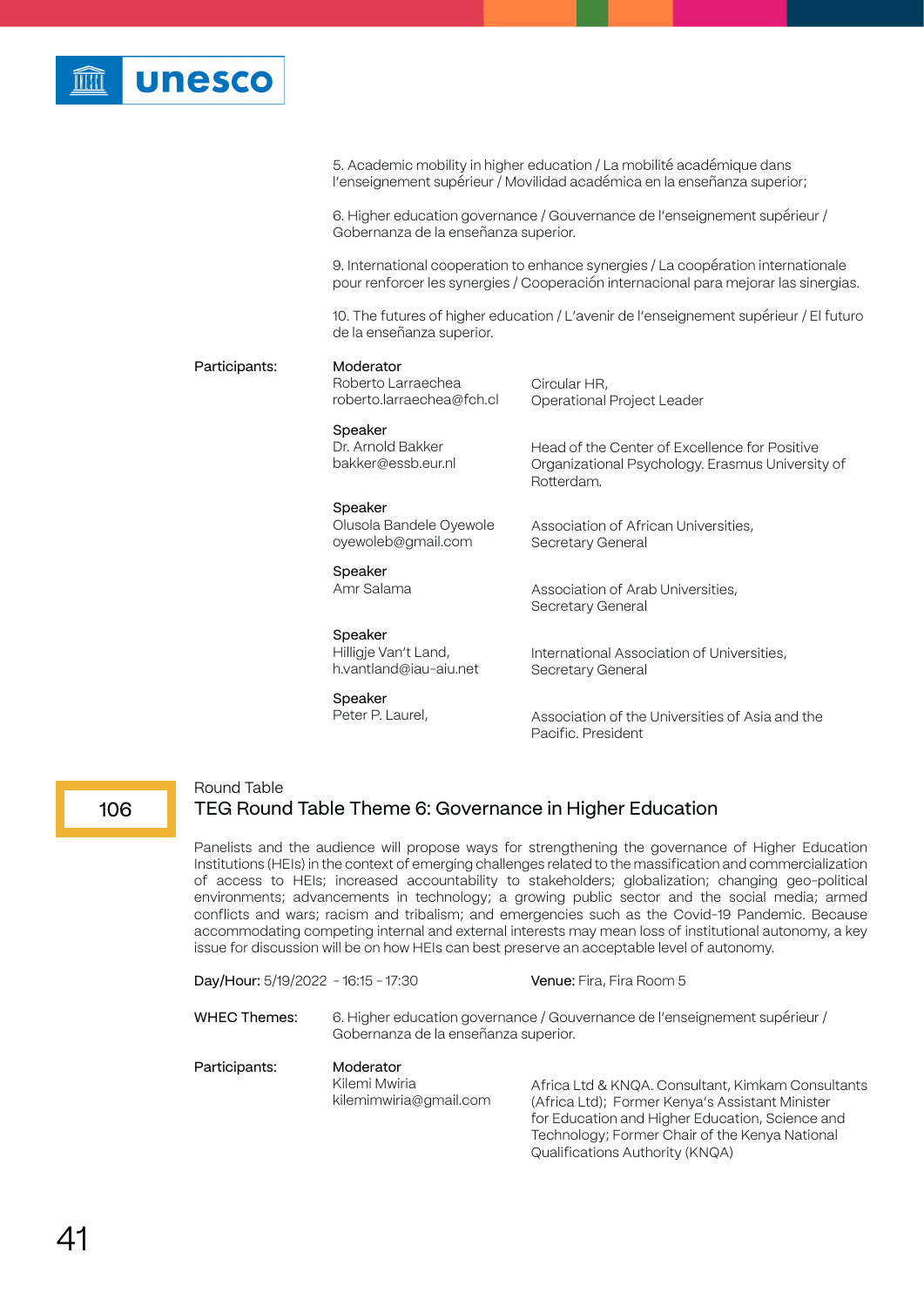

Flor Pablo Medina fpablo@congreso.gob.pe MoE Peru, Member of Congress of Peru | Former Minister of Education.

University of Helsinki, Finland

Speaker

Choltis Dhirathiti aun.executivedirector@gmail.com Executive Director ASEAN University Network,

Prof. Emer.

Speaker

Hannele Niemi hannele.niemi@helsinki.fi

Speaker

| Susanna Karakhanyan,            |
|---------------------------------|
| susanna.karakhanyan@adek.gov.ae |

Abu Dhabi Department of Education and Knowledge (ADEK). Higher Education Policy & Regulation Director (and Immediate Past President of INQAAHE, WHEC2022 TEG T4)

### Round Table

# Research in the spotlight. The pandemic changed the research landscape: what are opportunities and challenges for researchers? (Elsevier)

Science and its practice are undergoing rapid change, from how scientists collaborate and conduct research, to how it is disseminated and communicated. The pandemic appears to have accelerated some long-term shifts, spurring open science and data sharing with rapid evidence assessments, broadening access to research and virtual collaboration amongst researchers and corporate R&D, as well as interdisciplinary collaboration, which drove the extraordinary pace of innovation and breakthroughs. As the nature of scientific publication and collaboration evolves, the quantity of published science balloons, aided by new technologies. At the same time, the pandemic has had a profound impact on how research and researchers are viewed and valued – making it more complex and challenging to communicate their own research. What is the nature of open science, the role of curators and pre-prints, and opportunities and challenges for researchers as a result of this increased spotlight on research?

| Day/Hour: 5/19/2022 - 16:15 - 17:30 |                                                                | <b>Venue:</b> Fira, Fira Room 8                                                   |
|-------------------------------------|----------------------------------------------------------------|-----------------------------------------------------------------------------------|
| WHEC Themes:                        | supérieur / Impacto de Covid-19 en la educación superior.      | 1. Impact of Covid-19 on higher education / Impact de Covid-19 sur l'enseignement |
|                                     | Producción de datos y conocimientos.                           | 8. Data and knowledge production / Production de données et de connaissances /    |
| Participants:                       | Moderator<br>Tracey Brown, OBE<br>tbrown@senseaboutscience.org | Sense about Science<br>Director                                                   |
|                                     | Speaker<br>Prof. Yap Boum,<br>Yap.BOUM@epicentre.msf.org       | Epicentre - Médecins Sans Frontières<br>Regional Representative for Africa        |
|                                     | Speaker<br>Mercé Crosas,<br>mercecrosas@gencat.cat             | Government of Catalunya<br>Secretary of Open Government                           |
|                                     | Speaker<br>Adrian Mulligan,                                    | Elsevier,<br>Research Director, Customer Insight                                  |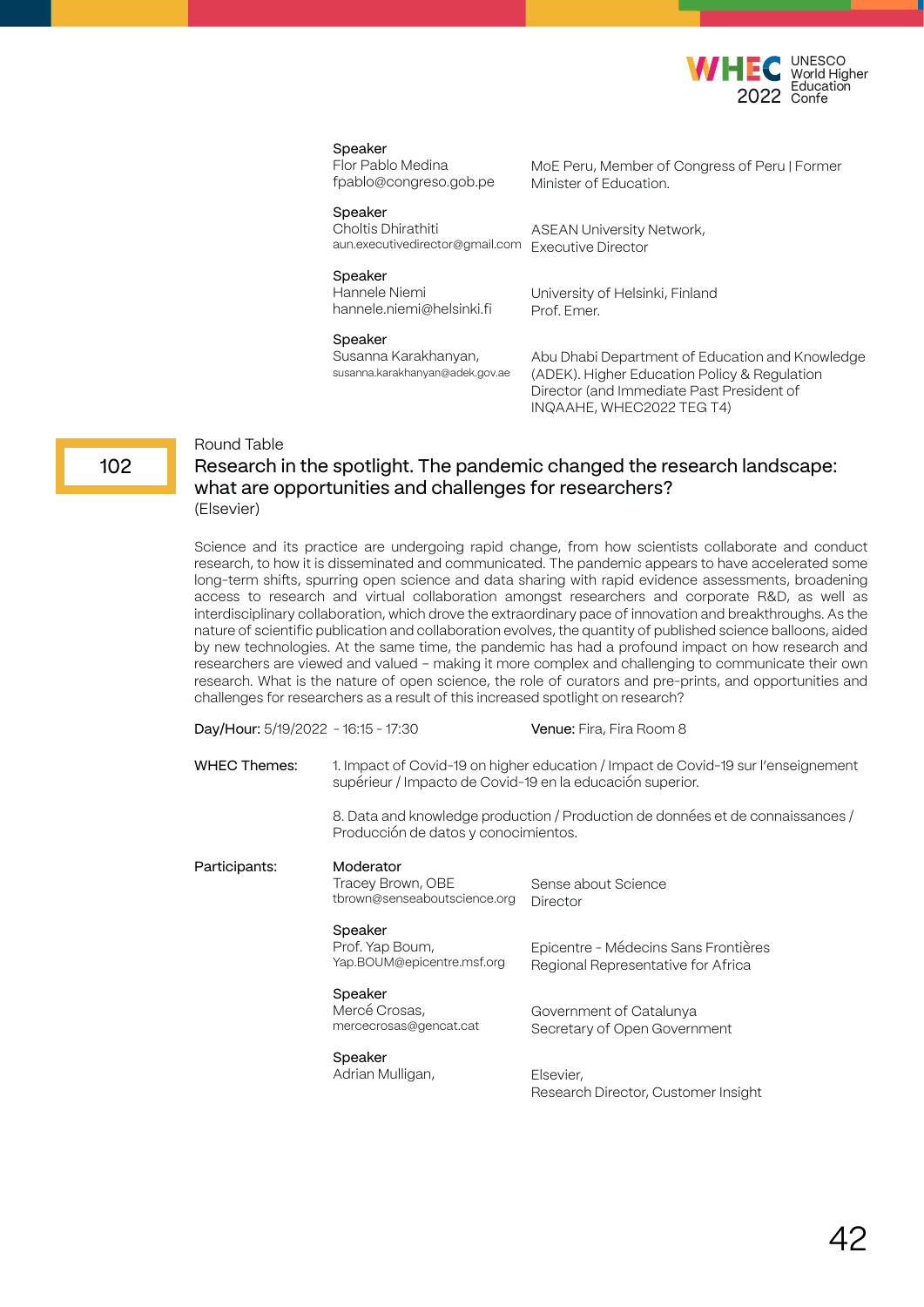

#### Round Table

# 108

# Universities for Impact: the role of universities as agents for positive impact and change in society

(RMIT Europe)

This roundtable will discuss the role of universities as agents of positive impact and social change with a key role in the achievement of the United Nations Sustainable Development Goals (SDGs) and the 2030 Agenda. The event will gather stakeholders from different areas of society, including industry, public administration, civil society and education, who will share their perspectives on how universities can apply the knowledge and innovation created as well as establish partnerships to respond to the main challenges our world faces today.

| Day/Hour: 5/19/2022 - 16:15 - 17:30 |                                                                                | <b>Venue:</b> Fira, Fira Room 4                                              |
|-------------------------------------|--------------------------------------------------------------------------------|------------------------------------------------------------------------------|
| <b>WHEC Themes:</b>                 | educación superior y los ODS.                                                  | 2. Higher education and the SDGs / L'enseignement supérieur et les ODD / La  |
| Participants:                       | Moderator<br>Marta Fernandez<br>marta.fernandez@rmit.edu.au Executive Director | <b>RMIT Europe</b>                                                           |
|                                     | Speaker<br>Jep Tarradas<br>jep_tarradas@hotmail.com                            | R&D Expert, Consultor and Mentor                                             |
|                                     | Speaker<br>Oriol Estela<br>oestela@pemb.cat                                    | Barcelona Metropolitan Strategic Plan Association,<br>General Coordinator    |
|                                     | Speaker<br>Mateu Hernández<br>mateu.hernandez@barcelonaglobal.org              | Barcelona Global<br>Director                                                 |
|                                     | Speaker<br>Margaret Ledwith<br>margaret.ledwith@rmit.edu.au                    | RMIT Activator. Head of Global Impact/Applied<br>Innovation and Co-Venturing |

# 104

## Round Table

Protecting professors: banishing burnout and enhancing engagement (VIVIC/Circular HR de Fundación Chile)

Day/Hour: 5/19/2022 - 16:15 - 17:30

Venue: Fira, Auditorio Fira

Participants:

Online Speaker Dr. Pankaj Mittal pankajugc@gmail.com

Association of Indian Universities Secretary General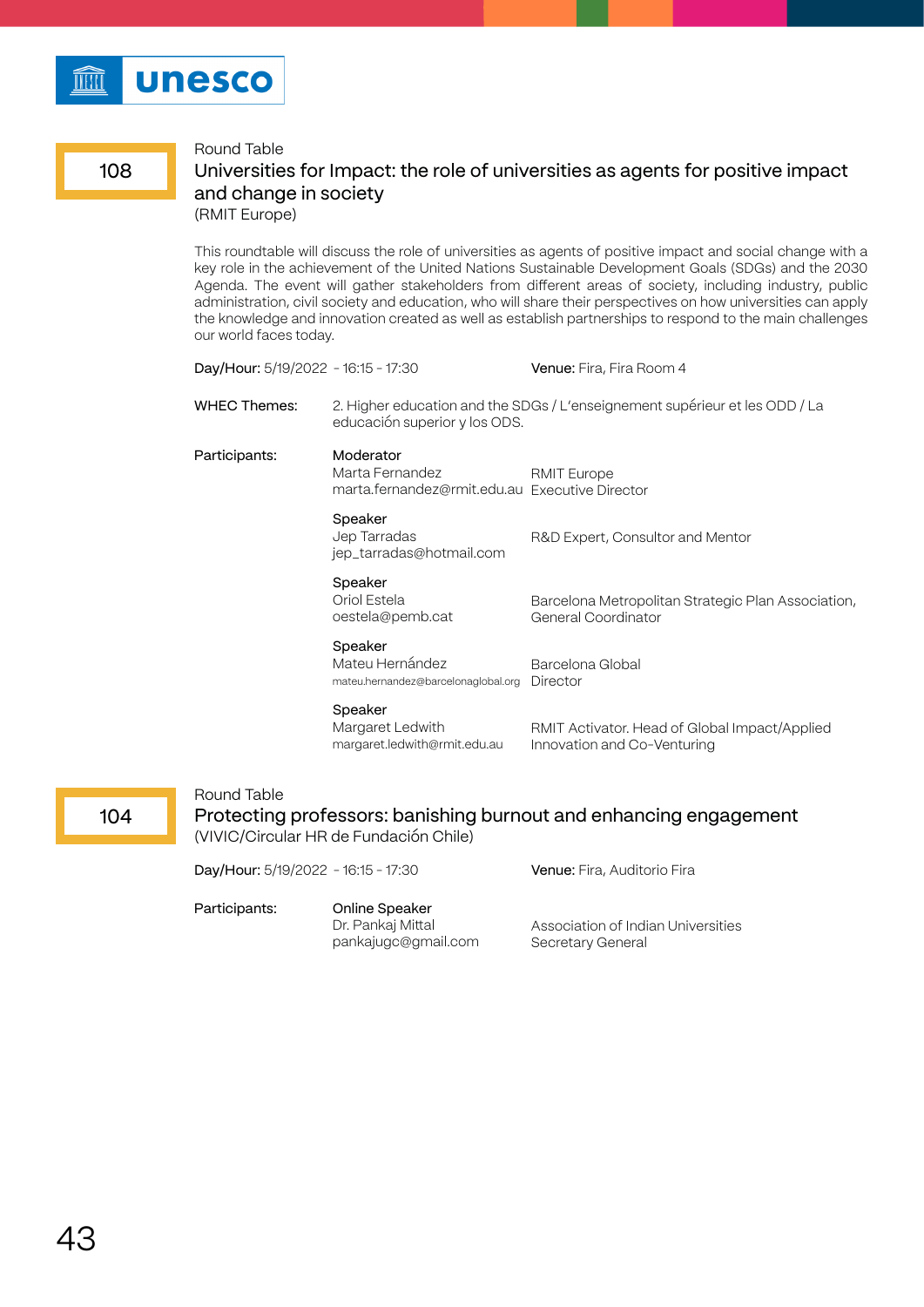

120

# Round Table Official Presentation of the Higher Education in the World Report 8 Special Issue.

(GUNi)

Entitled "New Visions for Higher Education Institutions towards 2030", the 8th edition of the GUNi Higher Education in the World Report series analyses the state of Higher Education in the world and seeks to respond to the need for Higher Education Institutions to transform themselves in the light of major global changes. With contributions from over 90 experts from all around the world, this report covers a wide range of topics, and it is hoped to be of interest to policymakers and other stakeholders. The Report will be officially launched and presented, in printed and online version, at the WHEC2022.

| Day/Hour: 5/20/2022 - 09:30 - 11:00 |                                                                                                              | Venue: Fira, Auditorio Fira                                                                                                                                               |
|-------------------------------------|--------------------------------------------------------------------------------------------------------------|---------------------------------------------------------------------------------------------------------------------------------------------------------------------------|
| WHEC Themes:                        | 2. Higher education and the SDGs / L'enseignement supérieur et les ODD / La<br>educación superior y los ODS. |                                                                                                                                                                           |
|                                     | de la enseñanza superior.                                                                                    | 10. The futures of higher education / L'avenir de l'enseignement supérieur / El futuro                                                                                    |
| Participants:                       | Moderator<br>Josep Maria Vilalta<br>jmvilalta@acup.cat                                                       | <b>GUNI &amp; ACUP,</b><br>Director and Executive Secretary                                                                                                               |
|                                     | Speaker<br>Vidya Yeravdekar<br>dr-vidya@symbiosis.ac.in                                                      | Symbiosis International University and Symbiosis<br>Society, Pro Chancellor and Principal Director.                                                                       |
|                                     | Speaker<br>Rajesh Tandon<br>rajesh.tandon@pria.org                                                           | Society for Participatory Research in Asia (PRIA) and<br>UNESCO Co-Chair in Community-based Research<br>& Social Responsibility in Higher Education.<br>Founder-President |
|                                     | Speaker<br>Laura Rumbley<br>rumbley@eaie.org                                                                 | European Association for International Education<br>(EAIE). Associate Director, Knowledge Development<br>and Research.                                                    |
|                                     | Speaker<br>Gemma Geis<br>conselleria.reu@gencat.cat                                                          | Government of Catalunya,<br>Minister of Research and Universities                                                                                                         |
|                                     | Speaker<br>Amanda Crowfoot<br>amanda.crowfoot@eua.eu                                                         | European Association of Universities,<br>Secretary General                                                                                                                |
|                                     | Speaker<br>Axel Didriksson<br>axeldidrik@gmail.com                                                           | Global Universitiy Network for Innovation<br>President for LAC                                                                                                            |
|                                     | Speaker<br>Jaume Puy<br>president@acup.cat                                                                   | Catalan Association of Public Universities - ACUP.<br>President.                                                                                                          |
|                                     | Speaker<br>Amr Ezzat Salama,<br>aesalama@aaru.edu.jo                                                         | Association of Arab Universities,<br>Secretary General.                                                                                                                   |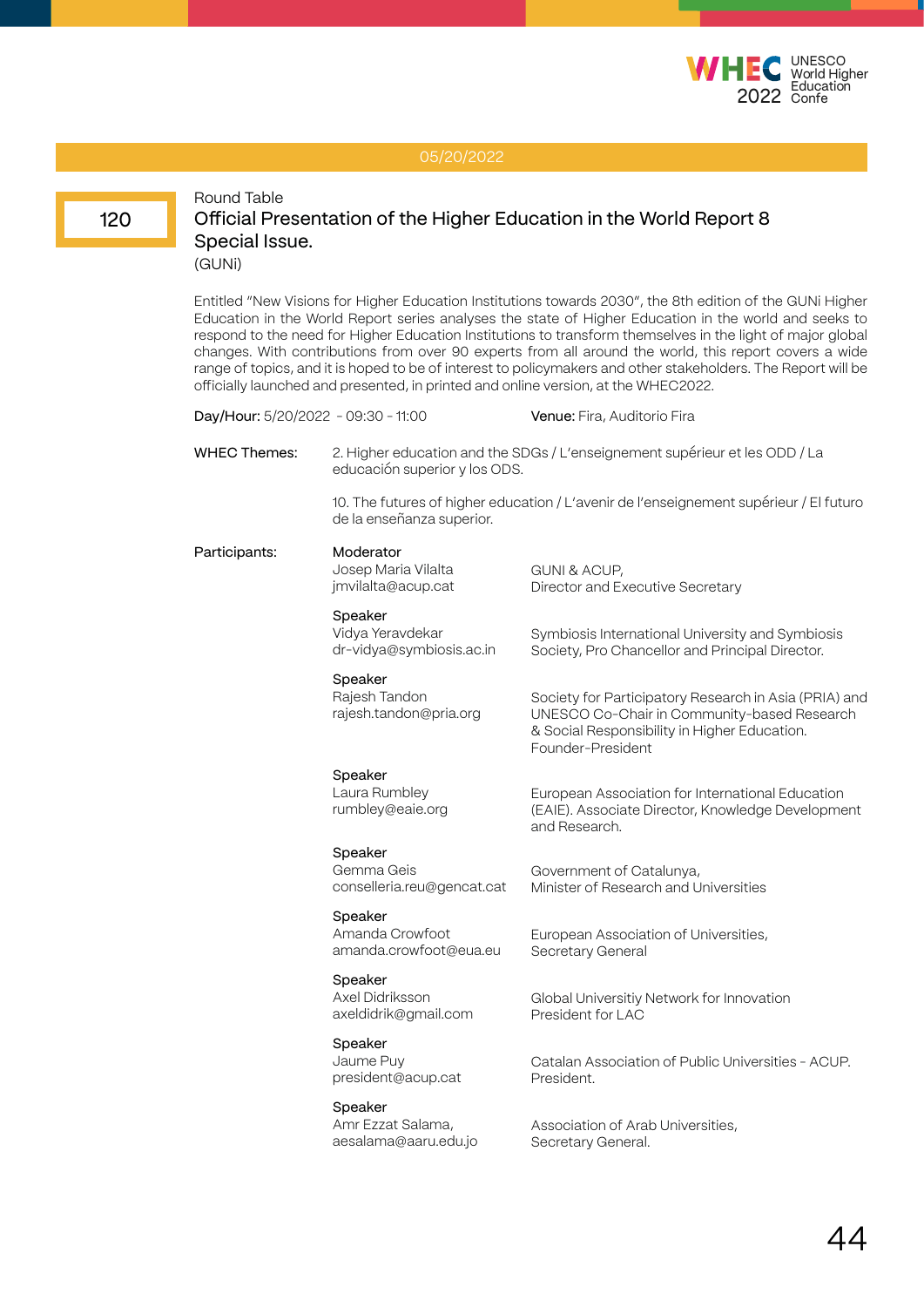

| Maki Katsuno-Hayashikawa<br>m.katsuno-hayashikawa@unesco.org   | UNESCO, Division Education 2030<br>Director                                                                            |
|----------------------------------------------------------------|------------------------------------------------------------------------------------------------------------------------|
| Speaker<br>F. Xavier Grau<br>francescxavier.grau@urv.cat       | URV / GenCat / GUNI. Ex secretari universitats i<br>recerca GenCat, ex director acadèmic GUNi                          |
| Speaker<br>Olusola Oyewole<br>secgen@aau.org                   | Association of African Universities<br>Secretary General                                                               |
| Speaker<br>Núria Vives Font<br>nuria.vives@fundaciolacaixa.org | Àrea d'Educació - Fundació la Caixa<br>Leadership for Learning Programme Leader                                        |
| Online Speaker<br>Arthur Levine<br>levine@woodrow.org          | Teachers College Columbia University and the<br>Woordrow Wilson National Fellowship Foundation.<br>President Emeritus. |

# 124

Round Table

# The International Institute of Online Education - Towards a Shared Future of Higher Education Digital Transformation

(UNESCO ICHEI, Ain Shams University (Egypt), University of Nairobi (Kenya), University of Engineering and Technology, Lahore (Pakistan))

ICHEI's Roundtable focuses on the consultative discussions of the International Institute of Online Education (IIOE). IIOE's global partner higher education institutions (HEIs), partner enterprises, policymakers, and international organizations will engage in discussions of IIOE's future development plan, and set agendas on the way forward as a global collaborative initiative driving and supporting higher education digital transformation. Issues regarding building higher education digital transformation ecosystem, collaborative research, and industry-academia cooperation will be discussed. IIOE was established by UNESCO-ICHEI with 15 leading HEIs in Africa and Asia, 8 IT enterprises in 2019 in Shenzhen, China.

| Day/Hour: 5/18/2022 - 09:30 - 11:00 |                                                                                                                                                | <b>Venue:</b> Fira, Fira Room 4                                                                                                                                           |
|-------------------------------------|------------------------------------------------------------------------------------------------------------------------------------------------|---------------------------------------------------------------------------------------------------------------------------------------------------------------------------|
| WHEC Themes:                        | 1. Impact of Covid-19 on higher education / Impact de Covid-19 sur l'enseignement<br>supérieur / Impacto de Covid-19 en la educación superior. |                                                                                                                                                                           |
|                                     | Calidad y pertinencia de los programas.                                                                                                        | 4. Quality and relevance of programmes / Qualité et pertinence des programmes /                                                                                           |
|                                     | Gobernanza de la enseñanza superior.                                                                                                           | 6. Higher education governance / Gouvernance de l'enseignement supérieur /                                                                                                |
|                                     | Financiación de la enseñanza superior.                                                                                                         | 7. Financing higher education / Financement de l'enseignement supérieur /                                                                                                 |
|                                     | 8. Data and knowledge production / Production de données et de connaissances /<br>Producción de datos y conocimientos.                         |                                                                                                                                                                           |
|                                     |                                                                                                                                                | 9. International cooperation to enhance synergies / La coopération internationale<br>pour renforcer les synergies / Cooperación internacional para mejorar las sinergias. |
|                                     | de la enseñanza superior.                                                                                                                      | 10. The futures of higher education / L'avenir de l'enseignement supérieur / El futuro                                                                                    |
| Participants:                       | Moderator<br>Ms. BI Xiaohan<br>bixh@ichei.org                                                                                                  | UNESCO-ICHEI,<br>Assistant Director & Chief of West Asia and Africa<br>Programme Office                                                                                   |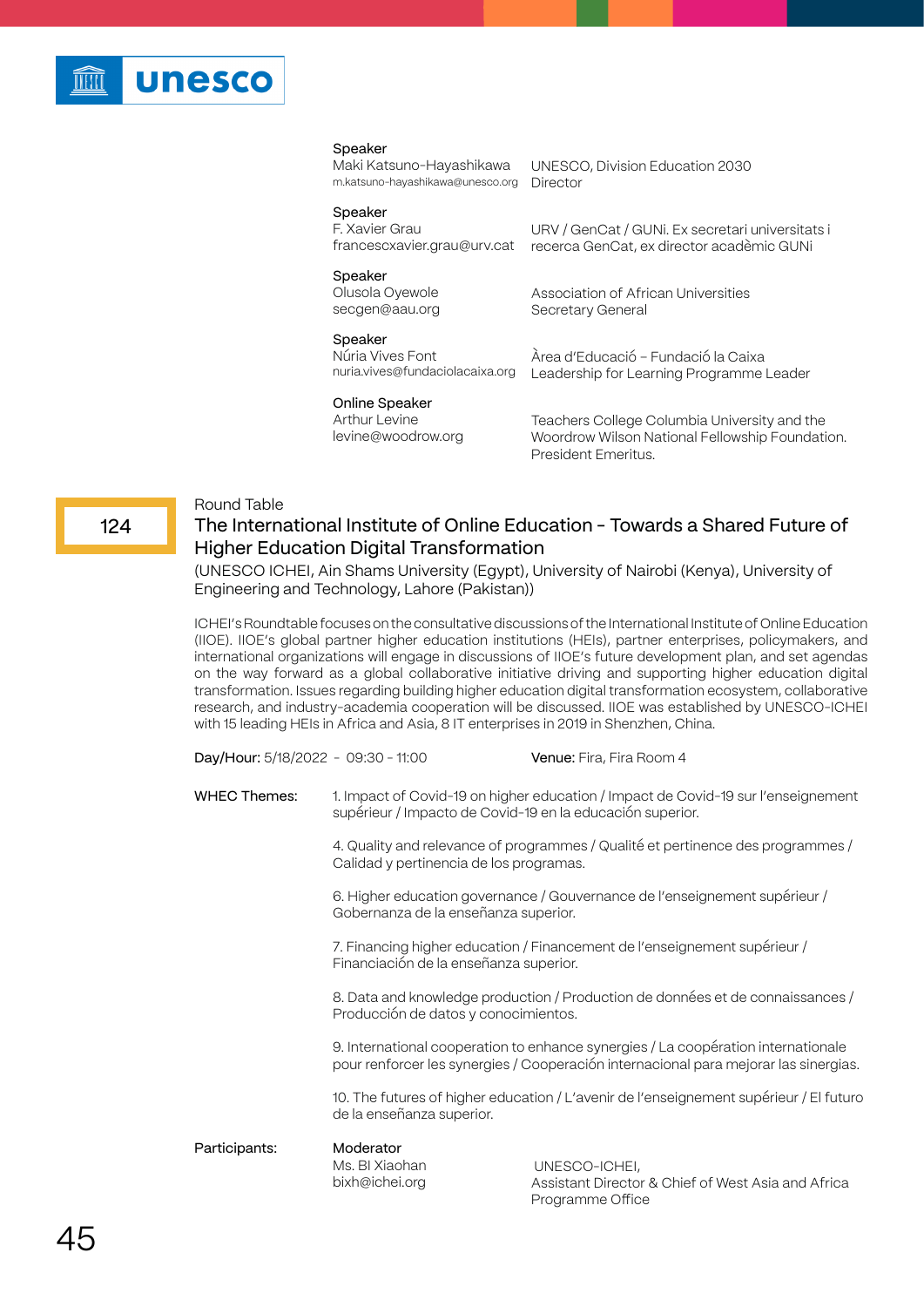

#### Moderator

Mr. LIM Cher Ping clim@eduhk.hk

Moderator Dr. FENG Siyuan

fengsy@ichei.org Moderator

Ms DUAN Xiaotong duanxt@ichei.org

Speaker

Prof. LI Ming lim@ichei.org

#### Speaker Prof. Stephen Kiama vc@uonbi.ac.ke

Speaker Dr. Francesc Pedró f.pedro@unesco.org

#### Speaker

Prof. Mahmoud Shawky president@asu.edu.eg

IIOE, Chief Expert (IIOE), and Chair Professor at the Education University of Hong Kong

UNESCO-ICHEI, Chief of Knowledge Production and Communication Centre & IIOE curriculum expert

UNESCO-ICHEI, Senior Programme Officer, Asia Pacific Programme Office

UNESCO-ICHEI Director

UNESCO-ICHEI Vice Chancellor

UNESCO IESALC Director

Ain Shams University (Egypt) President

#### Speaker

Dr. Mohd Roslan bin Sulaiman Universiti Putra Malaysia vc@upm.edu.my Vice Chancellor

# 119

## Round Table How can higher education accelerate climate action under the Paris Agreement? (United Nations University)

In 2021, UNU-IAS announced its commitment to creating a new specialised postgraduate programme, "Postgraduate Degree Programme Specialisation on the Paris Agreement" to be launched in Autumn 2023 in close collaboration with partners, governments, and leading universities. In this roundtable, leveraging the participation from multi-sectoral partners in the UNESCO World Higher Education Conference, UNU-IAS will present its educational initiatives to empower young leaders for climate actions under the Paris Agreement and consult member states and potential partners on the further development of the initiatives.

| Day/Hour: 5/20/2022 - 09:30 - 11:00 |                                                                                                              | <b>Venue:</b> Fira, Fira Room 8                                                                                                                                           |
|-------------------------------------|--------------------------------------------------------------------------------------------------------------|---------------------------------------------------------------------------------------------------------------------------------------------------------------------------|
| <b>WHEC Themes:</b>                 | 2. Higher education and the SDGs / L'enseignement supérieur et les ODD / La<br>educación superior y los ODS. |                                                                                                                                                                           |
|                                     |                                                                                                              | 9. International cooperation to enhance synergies / La coopération internationale<br>pour renforcer les synergies / Cooperación internacional para mejorar las sinergias. |
| Participants:                       | Moderator<br>Jonghwi Park<br>jonghwi.park@unu.edu                                                            | United Nations University-Institute for the Advanced<br>Study of Sustainability (UNU-IAS), Academic<br>Programme Officer                                                  |
|                                     | Online Speaker<br>Prof. Shinobu Yume<br>Yamaguchi<br>yamaguchi@unu.edu                                       | United Nations University-Institute for the Advanced<br>Study of Sustainability (UNU-IAS), Director                                                                       |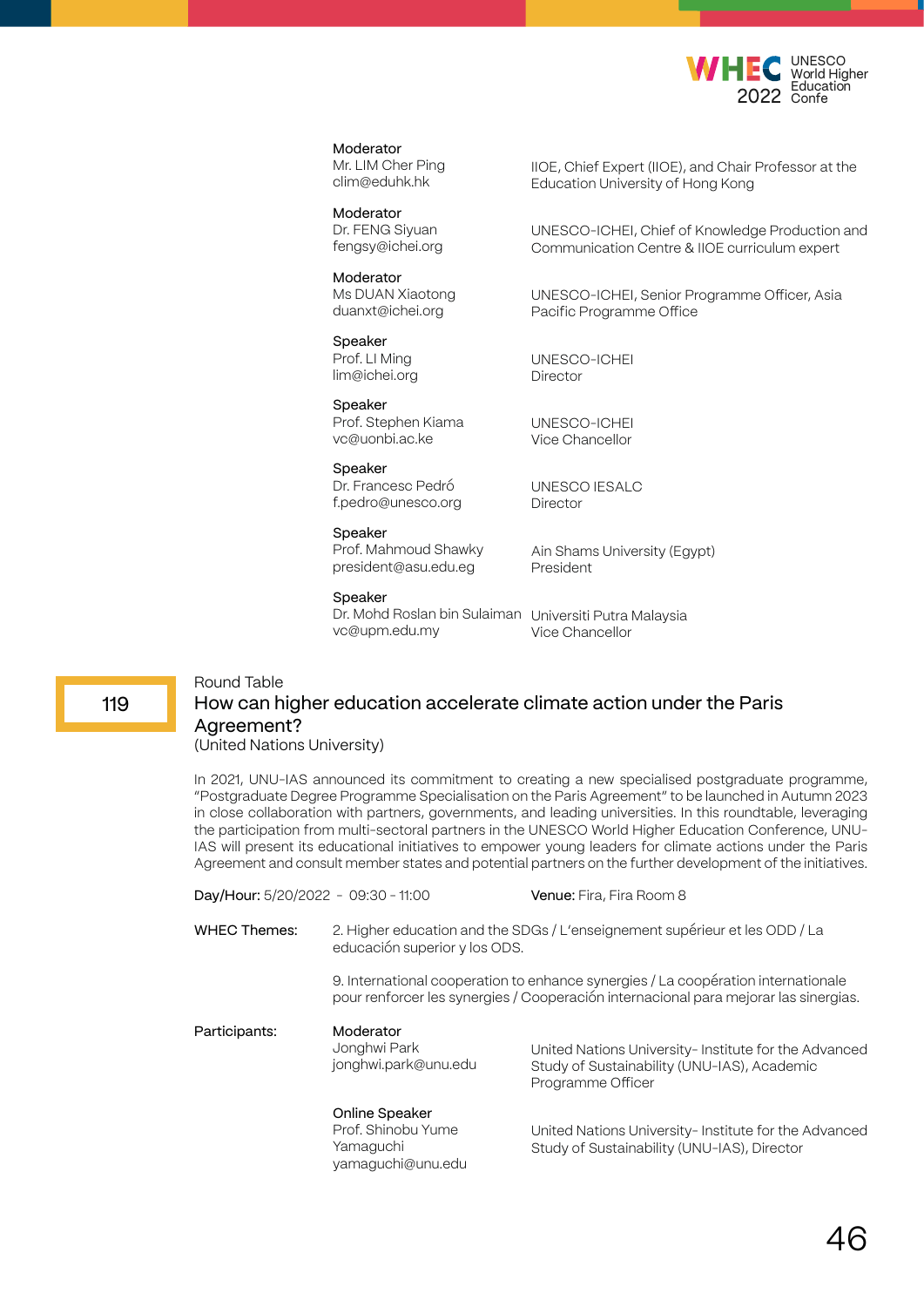

Akio Takemoto atakemoto@unu.edu

Online Speaker

Dr. Atsushi Sato atsushi.sato@murc.jp

#### Online Speaker

Dr. Won-Jung Byun wj.byun@unesco.org

Speaker Mr. Laurent Cortese aubourgm@afd.fr

United Nations University- Institute for the Advanced Study of Sustainability (UNU-IAS), Programme Head

Mitsubishi UFJ Research and Consulting Co., Ltd, Chief Analyst

UNESCO, Programme Specialist

Agence Française de Développement, Deputy Head of the Education Division

Online Speaker Kanako Morita

moritakanako625@gmail.com Senior Researcher Forestry and Forest Products Research Institute,

Speaker

Speaker

Dr. Philip Vaughter vaughter@unu.edu

Member state delegate mihoko.sakai@unu.edu

UNU-IAS, Research Fellow

#### Round Table

# Higher vocational and professional tertiary education

Having higher-level qualifications is a common expectation among young people including TVET graduates, reflecting increased ambitions, labour market demand for higher-level skills, and a need to upskill and reskill throughout life. Establishing effective pathways between TVET and higher-level education would ensure lifelong learning opportunities for all learners and make TVET an attractive choice for learners. Moreover, some higher education graduates enhance their employability by acquiring practical and vocational skills at TVET institutions. In this roundtable, UNESCO and OECD bring forth experts to present experiences that are bridging the pathways between TVET and higher education in the post-Pandemic.

| Day/Hour: 5/20/2022 - 09:30 - 11:00 |                                                                                                                                                | <b>Venue:</b> Fira, Fira Antara                                                 |
|-------------------------------------|------------------------------------------------------------------------------------------------------------------------------------------------|---------------------------------------------------------------------------------|
| <b>WHEC Themes:</b>                 | 1. Impact of Covid-19 on higher education / Impact de Covid-19 sur l'enseignement<br>supérieur / Impacto de Covid-19 en la educación superior. |                                                                                 |
|                                     | educación superior y los ODS.                                                                                                                  | 2. Higher education and the SDGs / L'enseignement supérieur et les ODD / La     |
|                                     | Calidad y pertinencia de los programas.                                                                                                        | 4. Quality and relevance of programmes / Qualité et pertinence des programmes / |
|                                     | 10. The futures of higher education / L'avenir de l'enseignement supérieur / El futuro<br>de la enseñanza superior.                            |                                                                                 |
| Participants:                       | Moderator<br>Borhene Chakroun,<br>b.chakroun@unesco.org                                                                                        | Division for Policies and Lifelong Learning Systems,<br>UNESCO, Director        |
|                                     | Speaker<br>Viktoria Kis,<br>Viktoria.KIS@oecd.org                                                                                              | OECD,<br>Policy Analyst                                                         |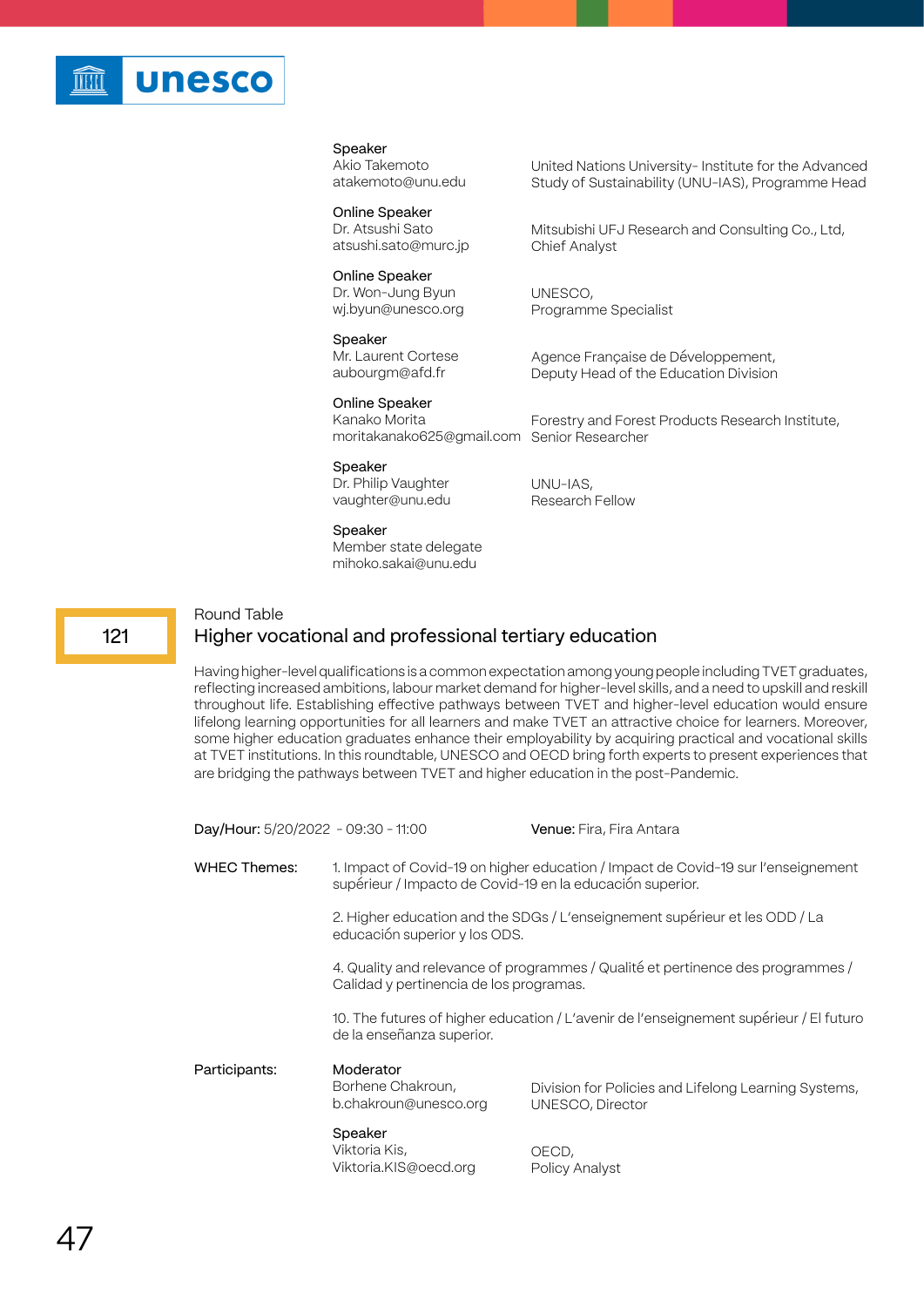

Henno Theisens, H.C.Theisens@hhs.nl The Hague University of Applied Sciences, The Netherlands, Professor of Public Governance.

Tec de Monterrey (Mexico), Executive Director, Global Institute for the Future of Education

#### Speaker

Medard Twinamatsiko Katonera mtwinamatsiko@must.ac.ug Mbarara University of Science and Technology (MUST) (Uganda), Director

Speaker

Michael Fung, michaelfung@tec.mx

Speaker

Debbie Wasden, deborahpmayer@gmail.com

Burning Glass Institute, Senior Fellow

#### Round Table

# Higher Education's role in securing the future - a more equitable, peaceful and sustainable society. Are universities ready to assume their full responsibility?

(IAU, UNESCO and UN-SDSN)

2022 is a critical year challenged by an increased number of global and local challenges. Universities are the key to healthier, greener, fairer, and more inclusive societies. Are universities ready to assume their full responsibility? The 2030 Agenda and the 17 SDGs offer a framework for action for all levels of education. The session will debate how a whole-institution approach (WIA) and a whole-sector approach (WSA) to reach a more sustainable future are crucial to accelerate the fundamental transformative processes that are needed. All actors in education and in society at large need to be involved, from leadership to students.

Day/Hour: 5/20/2022 - 09:30 - 11:00 Venue: Fira, Fira Room 6 1. Impact of Covid-19 on higher education / Impact de Covid-19 sur l'enseignement supérieur / Impacto de Covid-19 en la educación superior. 2. Higher education and the SDGs / L'enseignement supérieur et les ODD / La educación superior y los ODS. 3. Inclusion in higher education / L'inclusion dans l'enseignement supérieur / Inclusión en la enseñanza superior. 4. Quality and relevance of programmes / Qualité et pertinence des programmes / Calidad y pertinencia de los programas. 6. Higher education governance / Gouvernance de l'enseignement supérieur / Gobernanza de la enseñanza superior. 9. International cooperation to enhance synergies / La coopération internationale pour renforcer les synergies / Cooperación internacional para mejorar las sinergias. 10. The futures of higher education / L'avenir de l'enseignement supérieur / El futuro de la enseñanza superior. WHEC Themes: Moderator Hilligje van't Land h.vantland@iau-aiu.net Online Speaker Stephen Sterling stephen.sterling@plymouth.ac.uk International Association of Universities (IAU) Secretary General University of Plymouth, UK. Emeritus Professor of Sustainability Education at the Centre for Sustainable Futures. Participants: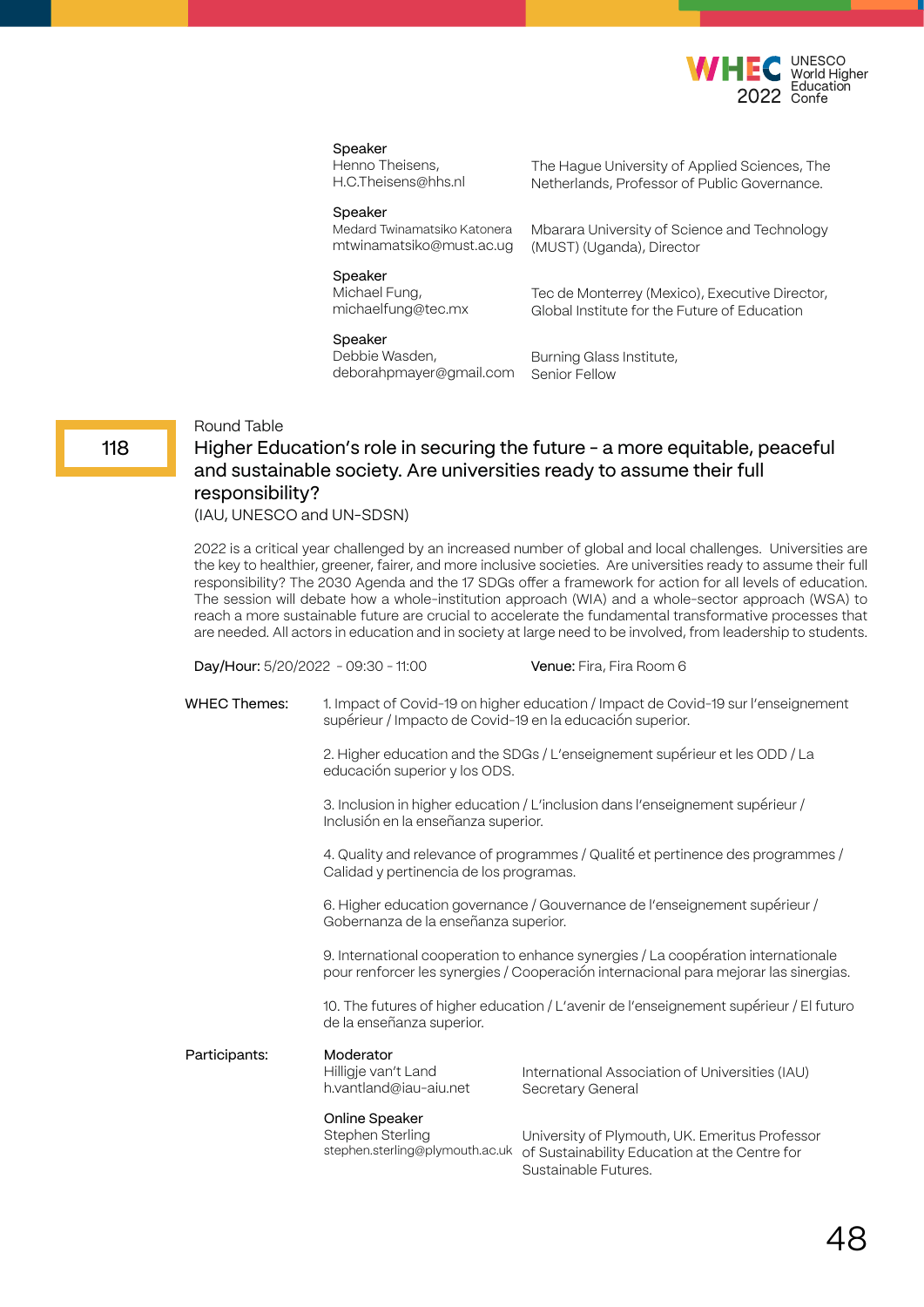

Pornchai Mongkhonvanit pornchai@siam.edu

Siam University and HESD (IAU). President (Siam University); and Vice President and Chair HESD (IAU)

University College Dublin, Ireland and UN SDSN. Vice President of Education. Director of the SDG Academy. Sustainable Development Solutions

York University, Canada, and IAU SDG 4 Cluster Lead. UNESCO Chair in Reorientating Education

Speaker Sebastian Berger sebastian@globalstudentforum.org

#### Video Appearance

Patrick Paul Walsh paul.walsh@unsdsn.org

Speaker Charles Hopkins chopkins@edu.yorku.ca

Speaker Joanna Newman Joanna.Newman@acu.ac.uk

Online Speaker Shannon Kobran shannon.kobran@unsdsn.org

#### Online Speaker

Jun Morohashi J.Morohashi@unesco.org

Online Speaker

Sherine Omondi sherine@globalstudentforum.org Association of Commonwealth Universities, Secretary-General

UN Sustainable Development Solutions Network, Lead, Kuala Lumpur Office, SDG Academy.

UNESCO, Interim Director ESD Section

Global Student Forum,

Toward Sustainability.

Head

Network

Commonwealth Students Association, Elected member of the Global Student Forum Steering Committee, representing the voice of the Commonwealth Students Association, Kenya.

126

## Round Table Workshop on digital skill improvement (HUAWEI)

In this session, we will invite students and professors to join a toolkit development session in the workshop.

| Day/Hour: 5/20/2022 - 09:30 - 11:00 |                                                                                                                        | Venue: Caixa Forum, Auditori Caixa                                                     |
|-------------------------------------|------------------------------------------------------------------------------------------------------------------------|----------------------------------------------------------------------------------------|
| <b>WHEC Themes:</b>                 | educación superior y los ODS.                                                                                          | 2. Higher education and the SDGs / L'enseignement supérieur et les ODD / La            |
|                                     | 8. Data and knowledge production / Production de données et de connaissances /<br>Producción de datos y conocimientos. |                                                                                        |
|                                     | de la enseñanza superior.                                                                                              | 10. The futures of higher education / L'avenir de l'enseignement supérieur / El futuro |
| Participants:                       | Moderator<br>Giorgia Epicoco<br>giorgia.epicoco@huawei.com                                                             | HUAWEI,<br>PR Manager.                                                                 |
|                                     | Speaker<br>Annie Zhou<br>ancky.zhou@huawei.com                                                                         | HUAWEI,<br>PR Manager.                                                                 |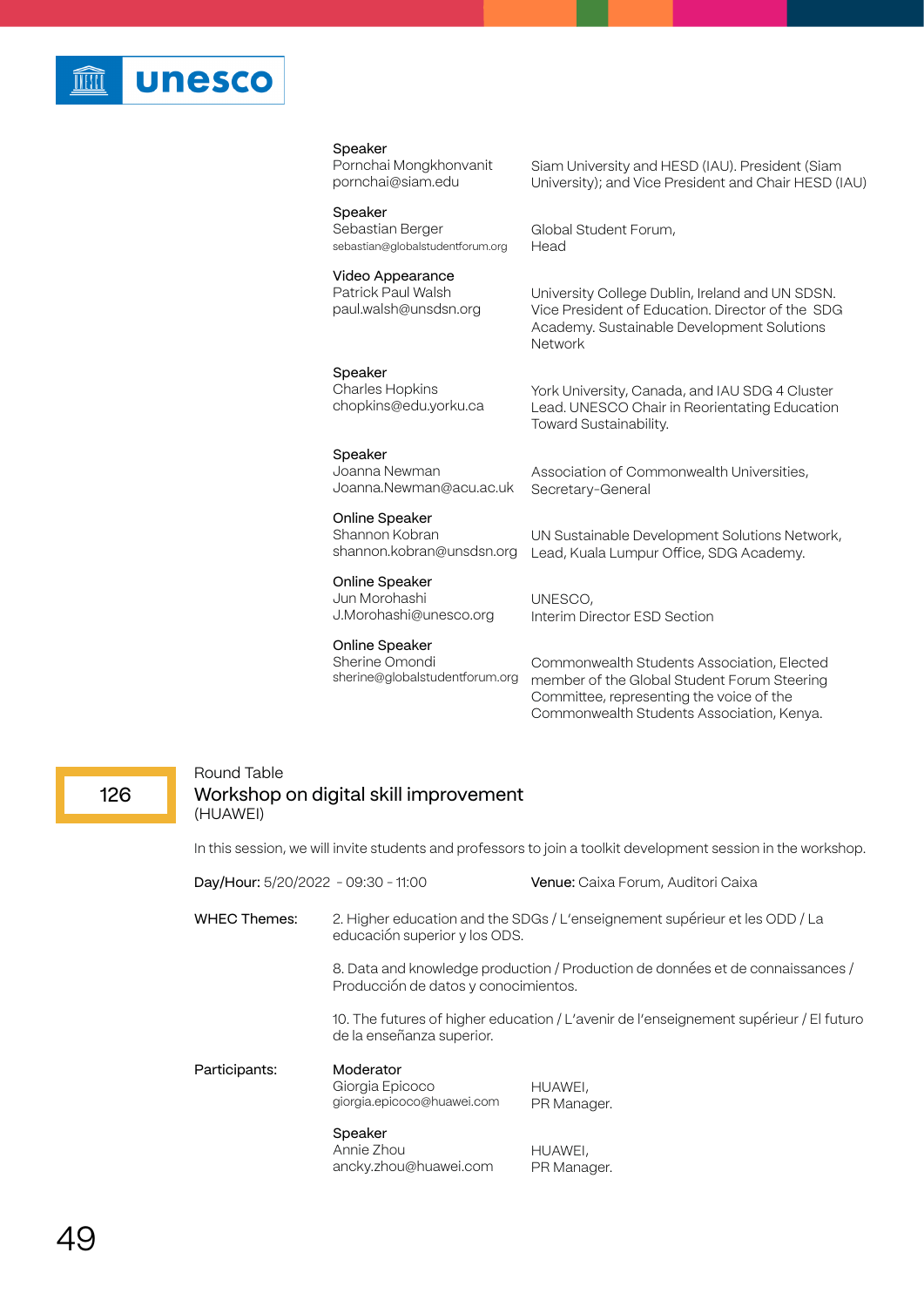

### Round Table

123

# TEG Round Table Theme 3: Round Table Equity, Inclusion, and Pluralism in Higher Education

The four panelists will share their experience with equity promotion policies at the national and institutional levels, drawing on experiences from Africa, Australia, Colombia and Chile. The focus will be on comprehensive policies that have proven effective to increase access and success of traditionally underrepresented students.

| Day/Hour: 5/20/2022 - 09:30 - 11:00 |                                                                          | <b>Venue:</b> Fira, Auditorio Fira                                                                                                                  |
|-------------------------------------|--------------------------------------------------------------------------|-----------------------------------------------------------------------------------------------------------------------------------------------------|
| WHEC Themes:                        | Inclusión en la enseñanza superior;                                      | 3. Inclusion in higher education / L'inclusion dans l'enseignement supérieur /                                                                      |
| Participants:                       | Moderator<br>Jamil Salmi<br>jsalmi@tertiaryeducation.org                 | Diego Portales University Chile,<br>Global Tertiary Education Expert & Professor<br>Emeritus higher education policies.                             |
|                                     | Speaker<br>Verónica Figueroa Huencho<br>paulina.vergara@mineduc.cl       | Ministerio de Educación, Chile.<br>Subsecretaria de Educación Superior                                                                              |
|                                     | Speaker<br>Nadine Zacharias<br>nzacharias@swin.edu.au                    | Swinburne University of Technology, Australia<br><b>Student Engagement Director</b>                                                                 |
|                                     | Speaker<br>Harold de Jesús Castilla<br>correobogotacalle80@uniminuto.edu | University, Colombia.<br><b>Rector Uniminuto</b>                                                                                                    |
|                                     | Speaker<br>Neema Mduma<br>neema.mduma@nm-aist.ac.tz                      | School of Computational and Communication<br>Sciences and Engineering (CoCSE), Nelson Mandela<br>African Institution of Science and Technology (NM- |

# 122

# Round Table

# Key themes on the future of education (TEC Monterrey)

This panel will center around four key themes for the future of higher education and lifelong learning. Fit for purpose: what pedagogical and technological approaches lead to effective learning? Access: How do we cater to different learners' needs and contexts? Inclusion: How can we provide universal access to Higher Education and Lifelong learning opportunities? Relevant and Responsive: how can we meet the dynamic changing needs of industries and society? We will hear the opinions of experts from universities and think tanks from different regions.

AIST), Tanzania. Computer Scientist & Lecturer.

| Day/Hour: 5/20/2022 - 09:30 - 11:00                                                                                 | Venue: Caixa Forum, Caixa 1                                                              |
|---------------------------------------------------------------------------------------------------------------------|------------------------------------------------------------------------------------------|
| 10. The futures of higher education / L'avenir de l'enseignement supérieur / El futuro<br>de la enseñanza superior. |                                                                                          |
| Moderator<br>José Guadalupe<br>jose.escamilla@tec.mx                                                                | Institute for the Future of Education - Tecnológico<br>de Monterrey. Associate Director. |
| Speaker<br>Cristina Del Mastro<br>d.cmastro@pucp.edu.pe                                                             | Pontificia Universidad Católica del Perú<br>Vicerrectora                                 |
|                                                                                                                     |                                                                                          |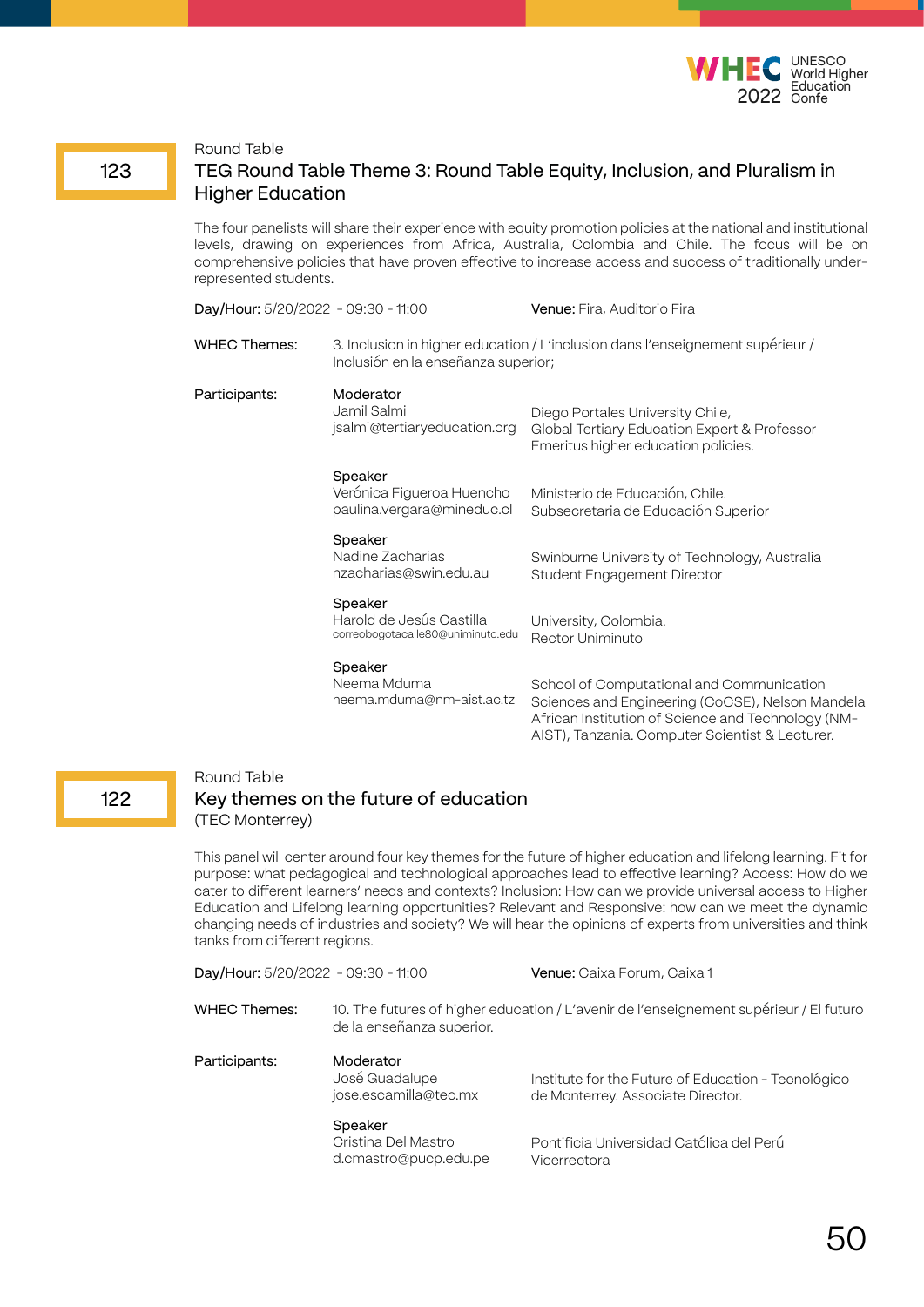

Annelies Goger AGoger@brookings.edu Brookings Institute Fellow - Brookings Metro

Speaker Mpine Makoe qakisme@unisa.ac.za

Open Education Resources/ Practices - Open Distance eLearning at the University of South Africa (UNISA). Commonwealth of Learning Chair / Research Professor

### Round Table

# Higher education as a human right: Perspectives from youth and the UN Special Rapporteur on the Right to Education (IESALC)

In this session, a panel of youth delegates will respond to a presentation by the UN Special Rapporteur on the Right to Education and discuss higher education as a human right.

Day/Hour: 5/20/2022 - 09:30 - 11:00 Venue: Fira, Fira Room 3

1. Impact of Covid-19 on higher education / Impact de Covid-19 sur l'enseignement supérieur / Impacto de Covid-19 en la educación superior. WHEC Themes:

> 2. Higher education and the SDGs / L'enseignement supérieur et les ODD / La educación superior y los ODS.

3. Inclusion in higher education / L'inclusion dans l'enseignement supérieur / Inclusión en la enseñanza superior.

4. Quality and relevance of programmes / Qualité et pertinence des programmes / Calidad y pertinencia de los programas.

5. Academic mobility in higher education / La mobilité académique dans l'enseignement supérieur / Movilidad académica en la enseñanza superior.

6. Higher education governance / Gouvernance de l'enseignement supérieur / Gobernanza de la enseñanza superior.

7. Financing higher education / Financement de l'enseignement supérieur / Financiación de la enseñanza superior.

8. Data and knowledge production / Production de données et de connaissances / Producción de datos y conocimientos.

9. International cooperation to enhance synergies / La coopération internationale pour renforcer les synergies / Cooperación internacional para mejorar las sinergias;

10. The futures of higher education / L'avenir de l'enseignement supérieur / El futuro de la enseñanza superior.

Participants:

Moderator Francesc Pedro f.pedro@unesco.org

UNESCO IESALC Director

#### Moderator

Dr Koumbou Boly Barry sreducation@ohchr.org Special Rapporteur on the Right to Education

Speaker

Kenisha Arora

UNESCO Youth Representative for Europe and North America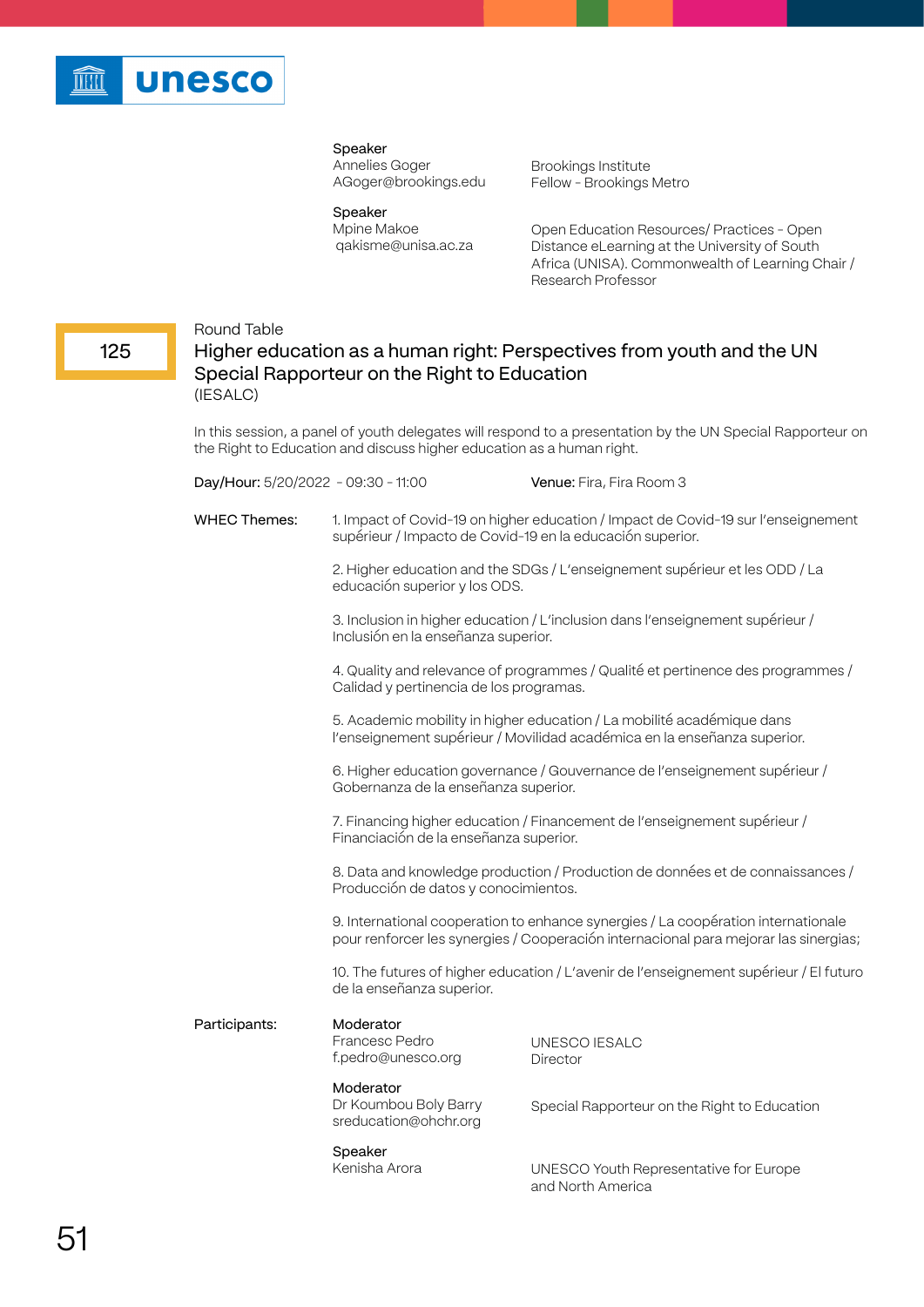

**Speaker**<br>Evangelia Papanikolaki

Fridays For Future Greece, Co-Coordinator

Speaker<br>Eréndira Rodriguez

Tec de Monterrey, México, Student Leader

# Round Table

# Implementing the UNESCO Africa Regional Convention on the Recognition of Qualifications in Higher Education: Challenges and opportunities for regional academic mobility

(UNESCO Abuja Regional office)

The Addis Convention on the recognition of qualifications in Higher Education was adopted on 12 December 2014 in Addis Ababa, Ethiopia and entered into force on 15 December 2019. It appears as a privileged tool to accelerate inter-university cooperation in Africa and to reduce against the brain drain. First of all, this session aims to raise awarness on the challenges and opportunities of implementing this Convention, and secondly faciliate a good understanding of the treaty. Finally, it aims to explain the link between the Addis Convention and the Global Convention on the Recognition of Qualifications concerning Higher Education.

| Day/Hour: 5/20/2022 - 11:15 - 12:45 |                                                                                                                                                | Venue: Fira, Fira Room 4                                                                                                                                                  |  |
|-------------------------------------|------------------------------------------------------------------------------------------------------------------------------------------------|---------------------------------------------------------------------------------------------------------------------------------------------------------------------------|--|
| <b>WHEC Themes:</b>                 | 1. Impact of Covid-19 on higher education / Impact de Covid-19 sur l'enseignement<br>supérieur / Impacto de Covid-19 en la educación superior. |                                                                                                                                                                           |  |
|                                     | Inclusión en la enseñanza superior.                                                                                                            | 3. Inclusion in higher education / L'inclusion dans l'enseignement supérieur /                                                                                            |  |
|                                     | Calidad y pertinencia de los programas.                                                                                                        | 4. Quality and relevance of programmes / Qualité et pertinence des programmes /                                                                                           |  |
|                                     |                                                                                                                                                | 5. Academic mobility in higher education / La mobilité académique dans<br>l'enseignement supérieur / Movilidad académica en la enseñanza superior.                        |  |
|                                     |                                                                                                                                                | 9. International cooperation to enhance synergies / La coopération internationale<br>pour renforcer les synergies / Cooperación internacional para mejorar las sinergias. |  |
| Participants:                       | Moderator<br>Abdoulaye SALIFOU<br>a.salifou@unesco.org                                                                                         | UNESCO Regional Office, Nigeria<br>Regional Advisor Higher Education and ICT                                                                                              |  |
|                                     | Speaker<br>Prof. Slim Khalbous<br>corinne.cassou@auf.org                                                                                       | Agence universitaire de la Francophonie (AUF),<br>Rector                                                                                                                  |  |
|                                     | Speaker<br>Mr. Olusola Bandele Oyewole<br>oyewoleb@gmail.com                                                                                   | African Association of Universities (AAU),<br>Secretary General                                                                                                           |  |
|                                     | Speaker<br>Ms. Romeela Mohee<br>rkmohee@gmail.com                                                                                              | Commission of Higher Education, Mauritius<br>Commissioner                                                                                                                 |  |
|                                     | Speaker<br>Peter Wells<br>p.wells@unesco.org                                                                                                   | UNESCO Paris, Headquarters,<br>Chief Higher Education Section                                                                                                             |  |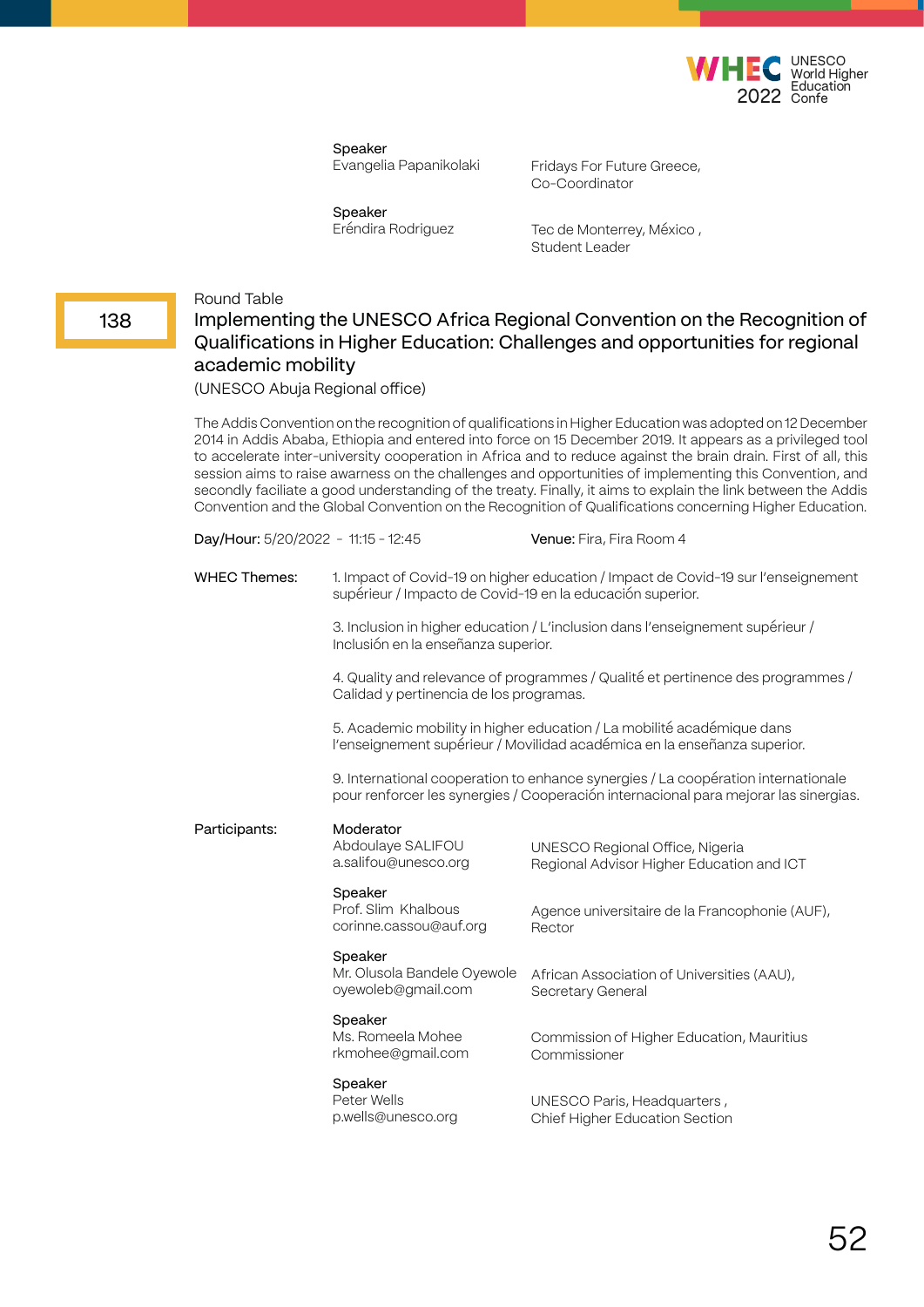

#### Round Table

136

# Applications of artificial intelligence in higher education (IESALC)

While Artificial Intelligence (AI) offers enormous opportunities to support teaching and learning, its applications for higher education carry numerous implications and ethical risks. In this context, this roundtable aims to provide a review of AI applications in higher education, taking as a starting point different initiatives developed in the last two decades. The panelists will share their reflections and experiences on AI, as well as the elements and methods that its applications bring to higher education, discussing the challenges we face and providing conclusions of interest.

| Day/Hour: 5/20/2022 - 11:15 - 12:45 |                                                              | Venue: Fira, Fira Room 8                                                                 |
|-------------------------------------|--------------------------------------------------------------|------------------------------------------------------------------------------------------|
| WHEC Themes:                        | Producción de datos y conocimientos;                         | 8. Data and knowledge production / Production de données et de connaissances /           |
| Participants:                       | Moderator<br>Yuma Inzolia<br>y.inzolia@unesco.org            | UNESCO IESALC,<br>Head of Learning and Capacity Development                              |
|                                     | Speaker<br>Juan Pablo Mena<br>jpmena@uplanner.com            | uPLanner,<br><b>CEO</b>                                                                  |
|                                     | Speaker<br>Maritza Rondón<br>maritza.rondon@ucc.edu.co       | Universidad Cooperativa de Colombia,<br>Rectora                                          |
|                                     | Speaker<br>Maha Gmira<br>m.gmira@ueuromed.org                | Euromed University of Fez,<br>Professor and Chairholder                                  |
|                                     | Speaker<br>Siyuan Feng<br>fengsy@ichei.org                   | UNESCO-ICHEI<br>Co-Director of IIOE Management Centre                                    |
|                                     | Speaker<br>Andrés Pedreño<br>apedrenomunoz@gmail.com         | Spain AI Observatory 1Millionbot<br>President                                            |
|                                     | Speaker<br>Miguel Valle del Olmo<br>sgiathd2@economia.gob.es | Government of Spain, Deputy director general for AI<br>and digital enabling technologies |



## Round Table Fireside chats on higher education and (inter)national development (IESALC)

Through a series of moderated and intimate conversations, this WHEC session will provide fresh perspectives on policy developments in higher education to consider how more opportunities can be created and how these can target those traditionally excluded from higher education. Taking in the role of both national and international actors, these fireside chats will provide three distinct perspectives on the crucial and current issues of higher education and (inter)national development. There will also be an opportunity for delegates to engage in discussion with the panelists.

**Day/Hour:** 5/18/2022 - 11:15 - 12:45 **Venue: Fira , Fira Room 3**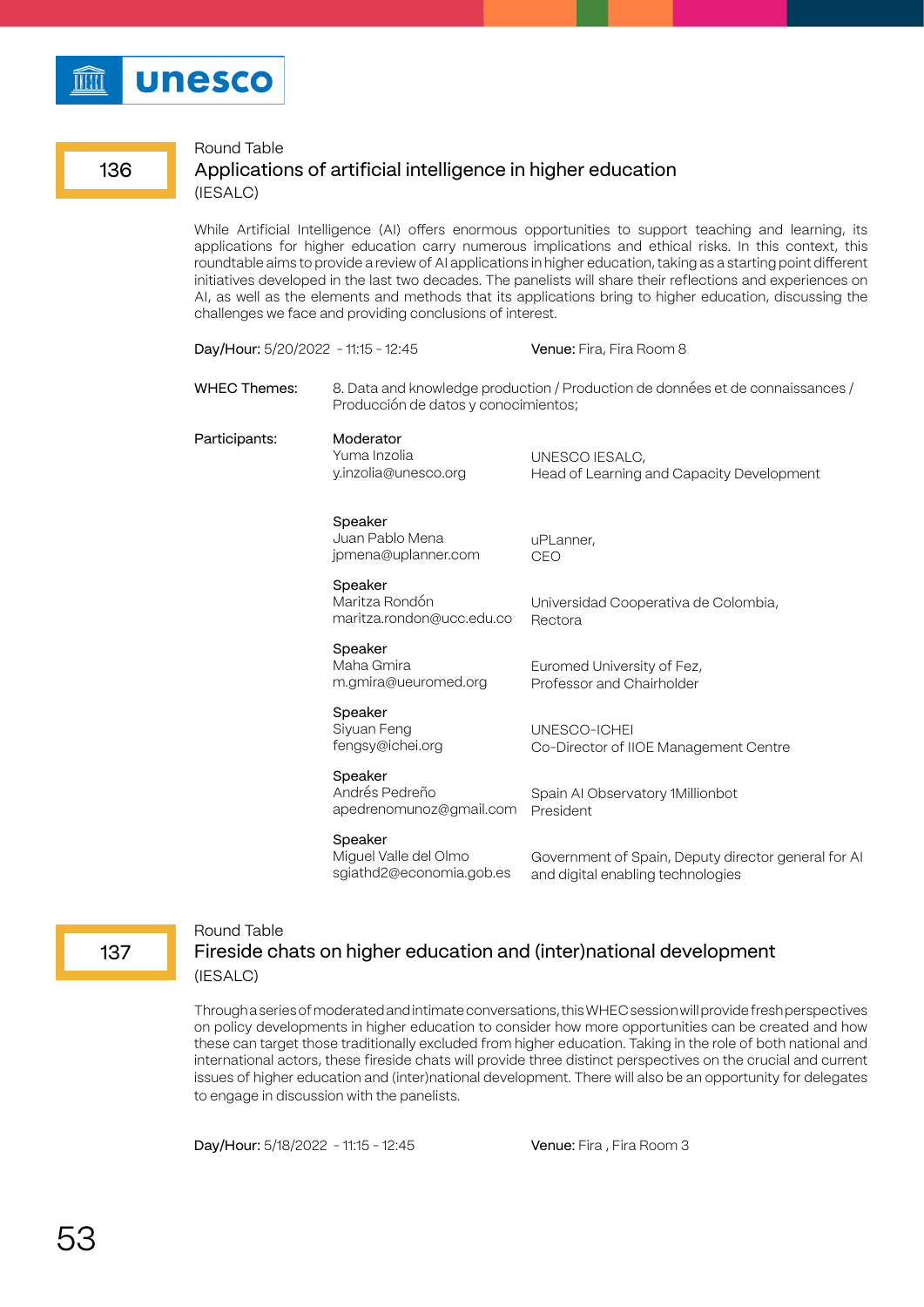

| WHEC Themes:       | supérieur / Impacto de Covid-19 en la educación superior.                                                              | 1. Impact of Covid-19 on higher education / Impact de Covid-19 sur l'enseignement                                                                                         |
|--------------------|------------------------------------------------------------------------------------------------------------------------|---------------------------------------------------------------------------------------------------------------------------------------------------------------------------|
|                    | educación superior y los ODS.                                                                                          | 2. Higher education and the SDGs / L'enseignement supérieur et les ODD / La                                                                                               |
|                    | Inclusión en la enseñanza superior.                                                                                    | 3. Inclusion in higher education / L'inclusion dans l'enseignement supérieur /                                                                                            |
|                    | Calidad y pertinencia de los programas.                                                                                | 4. Quality and relevance of programmes / Qualité et pertinence des programmes /                                                                                           |
|                    |                                                                                                                        | 5. Academic mobility in higher education / La mobilité académique dans<br>l'enseignement supérieur / Movilidad académica en la enseñanza superior.                        |
|                    | Gobernanza de la enseñanza superior.                                                                                   | 6. Higher education governance / Gouvernance de l'enseignement supérieur /                                                                                                |
|                    | 7. Financing higher education / Financement de l'enseignement supérieur /<br>Financiación de la enseñanza superior.    |                                                                                                                                                                           |
|                    | 8. Data and knowledge production / Production de données et de connaissances /<br>Producción de datos y conocimientos. |                                                                                                                                                                           |
|                    |                                                                                                                        | 9. International cooperation to enhance synergies / La coopération internationale<br>pour renforcer les synergies / Cooperación internacional para mejorar las sinergias. |
|                    | de la enseñanza superior.                                                                                              | 10. The futures of higher education / L'avenir de l'enseignement supérieur / El futuro                                                                                    |
| Participants:      | Moderator<br>Victoria Galán-Muros,<br>v.galan@unesco.org                                                               | UNESCO IESALC                                                                                                                                                             |
|                    | Speaker<br>Ricardo Villanueva Lomelí<br>ricardo.villanueva@redudg.udg.mx                                               | University of Guadalajara<br><b>Rector General</b>                                                                                                                        |
|                    | Speaker<br>Swami Amritswaroopananda<br>swamiamritswaroop@gmail.com                                                     | Amrita University,<br>President                                                                                                                                           |
|                    | Speaker<br>Gloria Bonder<br>catunesco1@flacso.org.ar                                                                   | FLACSO. Cátedra UNESCO on Women, Science and<br>Technology                                                                                                                |
| <b>Round Table</b> | Applications of artificial intelligence in higher education                                                            |                                                                                                                                                                           |

136

(IESALC)

Day/Hour: 5/18/2022 - 11:15 - 12:45 Venue: Fira , Fira Room 8

Participants:

Speaker Maha Gmira m.gmira@ueuromed.org

Euromed University of Fez, Professor and Chairholder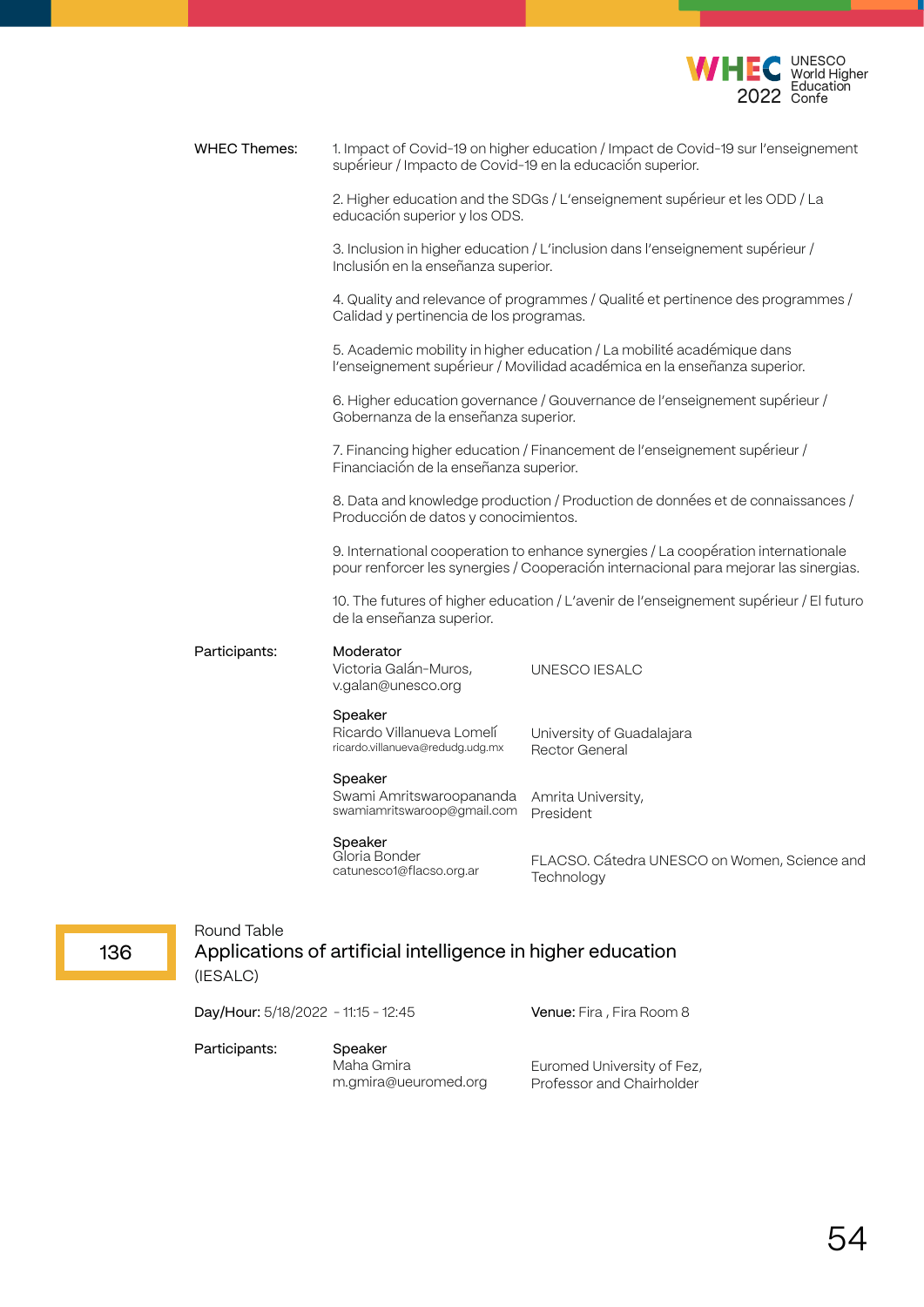

# HED Talks

## 05/18/2022



#### Hed Talk

# Is higher education doomed with Inequalities?

(Juliette Torabian, University of Luxembourg)

This session provides a comparative overview of policies and practices that tackle inequalities in higher education in Western and Eastern Europe. It examines the most vulnerable groups prone to inequalities in access and participation in higher education and delineates remedial policies and practices that aim towards inclusive and sustainable development within the framework of SDG4 objectives and European social policy.

| Day/Hour: 5/18/2022 - 10:15 - 11:00 |                                                     | Venue: Caixa Forum, Auditorio Caixa                                                                                                                                                          |
|-------------------------------------|-----------------------------------------------------|----------------------------------------------------------------------------------------------------------------------------------------------------------------------------------------------|
| <b>WHEC Themes:</b>                 | Inclusión en la enseñanza superior.                 | 3. Inclusion in higher education / L'inclusion dans l'enseignement supérieur /                                                                                                               |
|                                     | educación superior y los ODS.                       | 2. Higher education and the SDGs / L'enseignement supérieur et les ODD / La                                                                                                                  |
| Participants:                       | Speaker<br>Juliette E Torabian.<br>hammond@chea.org | University of Luxembourg,<br>Postdoctoral researcher in sociology of education<br>Deputy team leader of EU project PIONEERED,<br>Faculty of Humanities, Social Sciences, Education<br>(FHSE) |

#### 17

# Hed Talk

# The Internet of Education: Creating an Open Architecture for the Learning Economy

(Chris Purifoy)

The Internet of Education (IoE) is an open and interoperable architecture for a new learning ecosystem; one which balances incentives and places learners at the center of their own skilling journeys. The eightlayer learning economy outlines an equitable, replicable, public good utility framework for any academic institution, city, or nation, and provides an accessible model for upgrading education infrastructure and empowering all learners and earners. When combined, privacy-preserving digital wallets, verifiable credentials, skills libraries, and learning and career compasses allow us to rebalance the societal scales, value and recognize diversity, and offer opportunity for every human on earth to flourish. Join a global community of practice and launch a local pilot to bring the impact of the IoE to your nation.

| Day/Hour: 5/18/2022 - 11:00 - 11:45 |                                                                                                               | Venue: Caixa Forum, Auditorio Caixa                                                    |
|-------------------------------------|---------------------------------------------------------------------------------------------------------------|----------------------------------------------------------------------------------------|
| <b>WHEC Themes:</b>                 | 2. Higher education and the SDGs / L'enseignement supérieur et les ODD / La edu-<br>cación superior y los ODS |                                                                                        |
|                                     | sión en la enseñanza superior.                                                                                | 3. Inclusion in higher education / L'inclusion dans l'enseignement supérieur / Inclu-  |
|                                     | Calidad y pertinencia de los programas                                                                        | 4. Quality and relevance of programmes / Qualité et pertinence des programmes /        |
|                                     | Producción de datos y conocimientos.                                                                          | 8. Data and knowledge production / Production de données et de connaissances /         |
|                                     | de la enseñanza superior.                                                                                     | 10. The futures of higher education / L'avenir de l'enseignement supérieur / El futuro |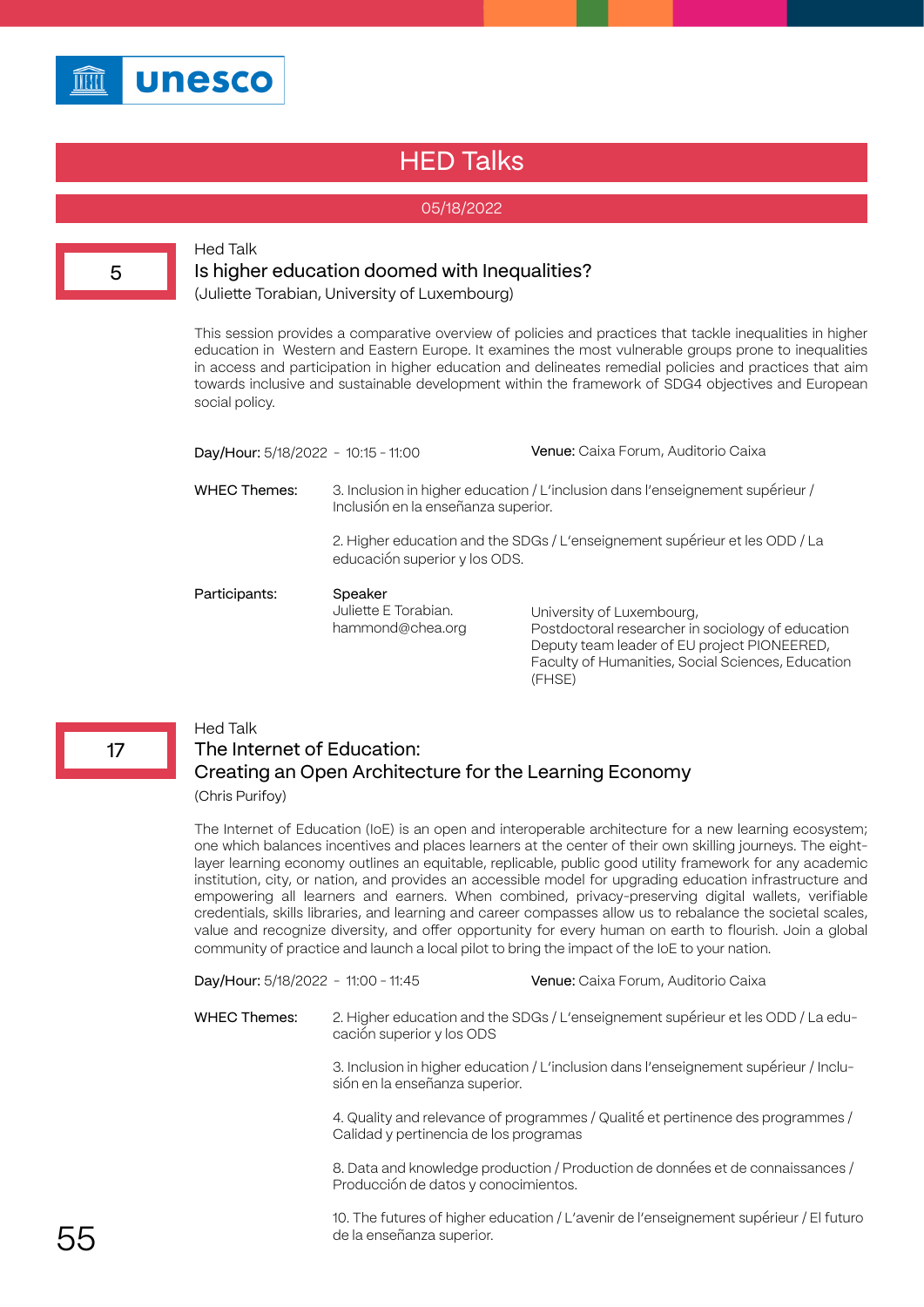

Participants:

Speaker Chris Purifoy Chris@learningeconomy.io

Learning Economy Foundation, C<sub>EO</sub>

## Hed Talk

# Digital Credentials – The key to global learner mobility and lifelong learning?

(DAAD, Alexander Knoth/Groningen Declaration Network)

This session will address the question of how globally interoperable digital credentials in education can be achieved and outline their importance for lifelong learning and learner mobility. A discussion on the current challenges to seamless learner data mobility will be followed by recommendations for necessary technology developments and legal regulations within different regions for the Education and Skills Sector. Using case studies, we will illustrate that the visualisation of geographic proximity, networks as well as relevant standards and regulations can play a powerful role in spotting patterns and thus improving decision-making within digital credentials policy.

| Day/Hour: 5/18/2022 - 14:30 - 15:15 |                                                                                                    | <b>Venue:</b> Fira, Fira Room 4                                                                                                                                             |
|-------------------------------------|----------------------------------------------------------------------------------------------------|-----------------------------------------------------------------------------------------------------------------------------------------------------------------------------|
| <b>WHEC Themes:</b>                 |                                                                                                    | 5. Academic mobility in higher education / La mobilité académique dans l'enseigne-<br>ment supérieur / Movilidad académica en la enseñanza superior.                        |
|                                     | Producción de datos y conocimientos.                                                               | 8. Data and knowledge production / Production de données et de connaissances /                                                                                              |
| Participants:                       | Speaker<br>Alexander Knoth<br>knoth@daad.de<br>Speaker<br>Kathleen Clancy<br>clancy.berlin@daad.de | German Academic Exchange Service,<br>Chief Digital Officer and Head of Section<br>Digitalisation<br>German Academic Exchange Service,<br>Senior Desk Officer Digitalisation |
|                                     | Speaker<br>Herman de Leeuwclancy<br>ed@groningendeclaration.org                                    | Groningen Declaration Network,<br><b>Executive Director</b>                                                                                                                 |

#### Hed Talk

# Presentación del Libro: Miradas sobre la Autonomía Universitaria (ENLACES, EUDEBA y Universidad Nacional de Córdoba Argentina)

Esta presentación del Espacio Latinoamericano y Caribeño de Educación Superior –ENLACES– es un efuerzo coordinado y editado de manera conjunta por la Editorial Universitaria de Buenos Aires (EUDEBA) y la Editorial de la Universidad Nacional de Córdoba que se enmarca en la Campaña Continental en Defensa de la Universidad y la Ciencia y esperamos se constituya en un aporte a los debates de cara a la Conferencia Mundial de Educación Superior que la UNESCO (CMES2022). Este libro recoge numerosas voces altamente representativas del sistema universitario latinoamericano y caribeño sobre el tema de la autonomía universitaria. El libro tiene un formato de ebook y es de descarga gratuita, con el objeto de estar disponible rápidamente como herramienta de análisis y estudio de un tema que entedemos central para la vida de las universidades y las libertades de sus comunidades.

Day/Hour: 5/20/2022 - 14:30 - 15:15 Venue: Caixa Forum, Caixa 1

6. Higher education governance / Gouvernance de l'enseignement supérieur / Gobernanza de la enseñanza superior. WHEC Themes:

| Participants: | Speaker                                      |                                  |
|---------------|----------------------------------------------|----------------------------------|
|               | Roberto Marcelo Bernal                       | Universidad Nacional de Córdoba, |
|               | bernalmarcelo@hotmail.com Director Editorial |                                  |

19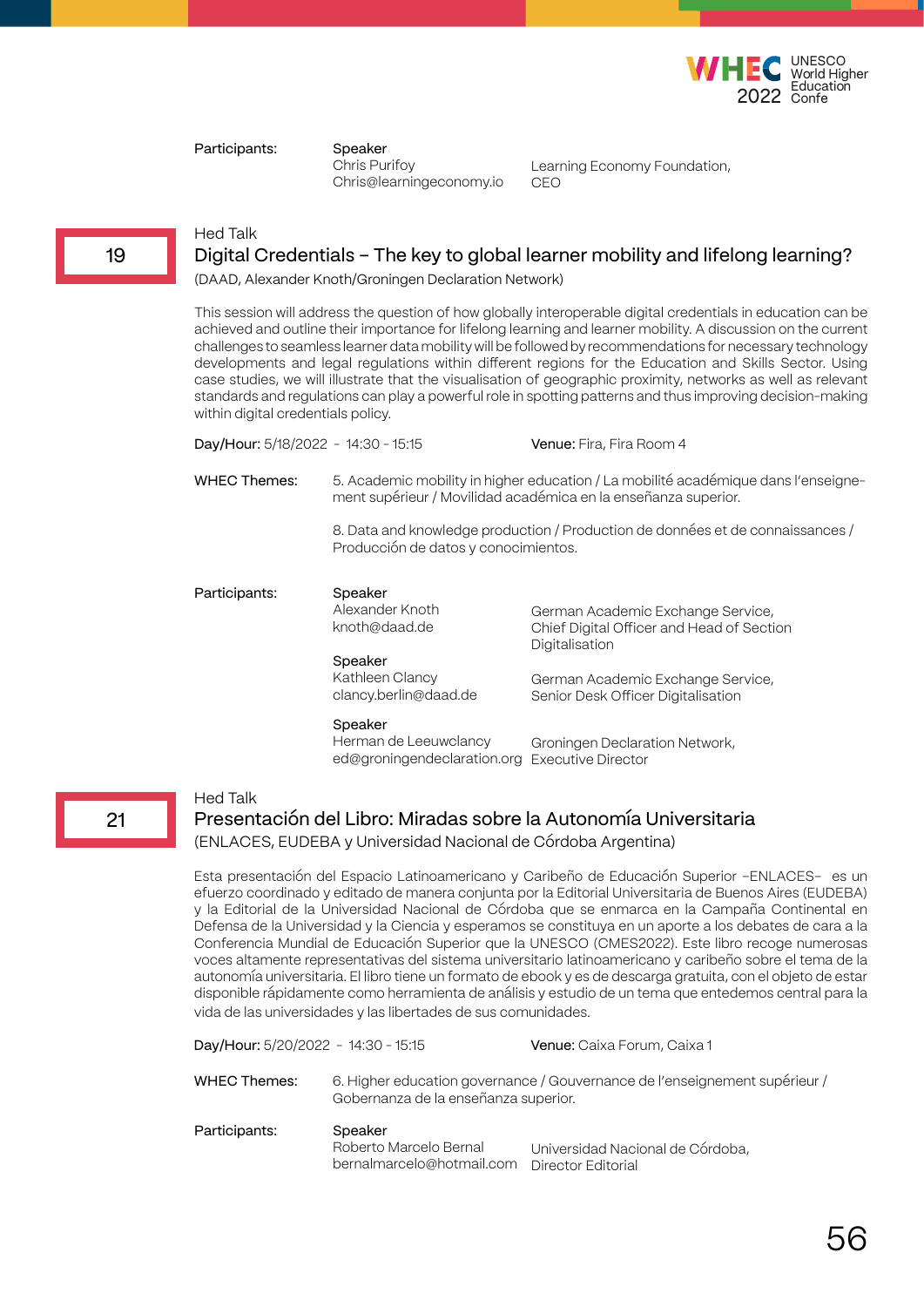

Germán Gonzalo Alvarez galvarez132@gmail.com

EUDEBA, Presidente

Speaker

Dr Marcelo Di Stefano marcelodis1969@gmail.com

Confederación de los Trabajadores de las Universidades de las Américas (CONTUA), Secretario Ejecutivo

# 20

# Hed Talk Análisis cienciométrico del estado de las publicaciones científicas en Latinoamérica

(Sr Tito Jose Crissien Borrero, Minister of Sciences Colombia)

Los países o instituciones que no colaboran se enfrentan a quedar relegadas dentro del sistema científico mundial. Y los países que no promueven el intercambio científico corren el riesgo de perder el talento desarrollado. La colaboración científica es objeto de estudio de la sociología de la ciencia y de la cienciometríaLa proximidad geográfica, la disponibilidad de recursos, las afinidades lingüísticas, y el interés por colaborar desempeña un papel importante en la Colaboración Internacional.

| Day/Hour: 5/18/2022 - 14:30 - 15:15 |                                                                                                                        | <b>Venue:</b> Fira, Fira Room 5                                             |
|-------------------------------------|------------------------------------------------------------------------------------------------------------------------|-----------------------------------------------------------------------------|
| <b>WHEC Themes:</b>                 | educación superior y los ODS.                                                                                          | 2. Higher education and the SDGs / L'enseignement supérieur et les ODD / La |
|                                     | Gobernanza de la enseñanza superior.                                                                                   | 6. Higher education governance / Gouvernance de l'enseignement supérieur /  |
|                                     | 8. Data and knowledge production / Production de données et de connaissances /<br>Producción de datos y conocimientos. |                                                                             |
| Participants:                       | Speaker<br>Tito Jose Crissien Borrero                                                                                  | Ciencias Tecnologia e Innovación Colombia                                   |

Tito Jose Crissien Borrero tjcrissien@minciencias.gov.co Ministerio Ciencias Tecnologia e Innovación Colombia

#### Hed Talk

## #ReiniciarLaUni: Decálogo para cambiar la Universidad

(Fundación Cotec para la innovación)

La revolución digital está impactando en nuestra forma de relacionarnos, de aprender y de trabajar. El impacto de la pandemia al respecto ha acelerado este proceso de cambio que afecta también al conocimiento, a la manera en que lo generamos, lo construimos y lo difundimos. Queremos que la universidad siga siendo un referente prioritario en materia de conocimiento, debe experimentar un cambio profundo. El decálogo #ReinicarlaUni, es un conjunto de 10 propuestas orientadas a impulsar este proceso de cambio de la Universidad. El objetivo: volver a colocar a la Universidad en el eje del conocimiento y la sociedad.

| Day/Hour: 5/18/2022 - 14:30 - 15:15 |                                                          | <b>Venue:</b> Caixa Forum, Caixa 3                                                     |
|-------------------------------------|----------------------------------------------------------|----------------------------------------------------------------------------------------|
| <b>WHEC Themes:</b>                 | de la enseñanza superior.                                | 10. The futures of higher education / L'avenir de l'enseignement supérieur / El futuro |
| Participants:                       | Speaker<br>Ainara Zubillaga<br>ainara.zubillaga@cotec.es | Fundación Cotec para la innovación,<br>Directora de Educación y Formación              |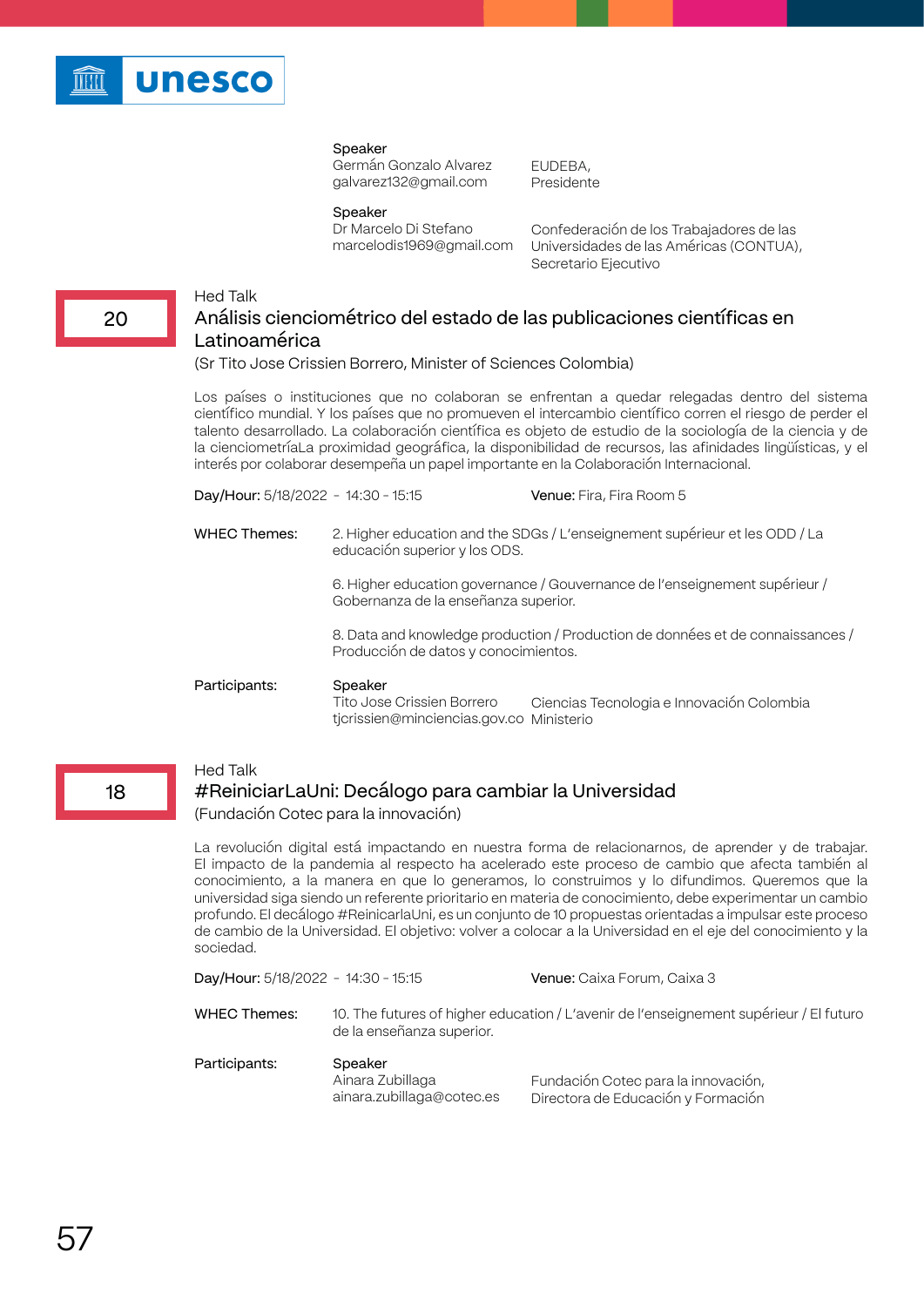

# Fostering teacher learning communities in vulnerable contexts: human technology, 21st-century pedagogies, and accreditation (Bijay Dhungana, ICEFIL)

This session will explore the use of 21st century pedagogy and technology to scale-up and master a teacher training program to fight digital and social exclusion in education.

Day/Hour: 5/18/2022 - 14:30 - 15:15 Venue: FIra, Fira Room 4 2. Higher education and the SDGs / L'enseignement supérieur et les ODD / La educación superior y los ODS. WHEC Themes:

3. Inclusion in higher education / L'inclusion dans l'enseignement supérieur / Inclusión en la enseñanza superior.

5. Academic mobility in higher education / La mobilité académique dans l'enseignement supérieur / Movilidad académica en la enseñanza superior;

9. International cooperation to enhance synergies / La coopération internationale pour renforcer les synergies / Cooperación internacional para mejorar las sinergias.

10. The futures of higher education / L'avenir de l'enseignement supérieur / El futuro de la enseñanza superior.

#### Speaker Participants:

Bijay Dhungana, bijay@icefil.org

ICEFIL, Vice-President

Speaker Carlota Tovar, ctovar@ucjc.edu

University Camilo Jose Cela Foundation, Director

32

## Hed Talk Machine Learning in Education (Neema Mduma)

Student dropout is among the challenges that most schools in developing countries face, particularly in Africa. In Tanzania alone, student dropout in secondary schools is pronounced to be around 36%. In addressing the student dropout problem, a thorough understanding of the fundamental factors that cause student dropout is essential. Several researchers have identified and proposed causes, methods and strategies that will help to reduce or stop the student dropout problem, however, most of the proposed solutions haven't shown promising results and the student dropout trend continues to increase over time. This study focused on developing a machine learning model that will help to identify and predict students who are at risk of dropping out of school in order to facilitate an intervention program as an active measure in eliminating the problem of dropout in Tanzania.

| Day/Hour: 5/18/2022 - 15:15 - 16:00 |                                                | <b>Venue:</b> Fira, Fira Room 5                                                |
|-------------------------------------|------------------------------------------------|--------------------------------------------------------------------------------|
| WHEC Themes:                        | Producción de datos y conocimientos.           | 8. Data and knowledge production / Production de données et de connaissances / |
| Participants:                       | Speaker<br>Neema Mduma<br>mduman@nm-aist.ac.tz | The Nelson Mandela African Institution of Science<br>and Technology. Lecturer  |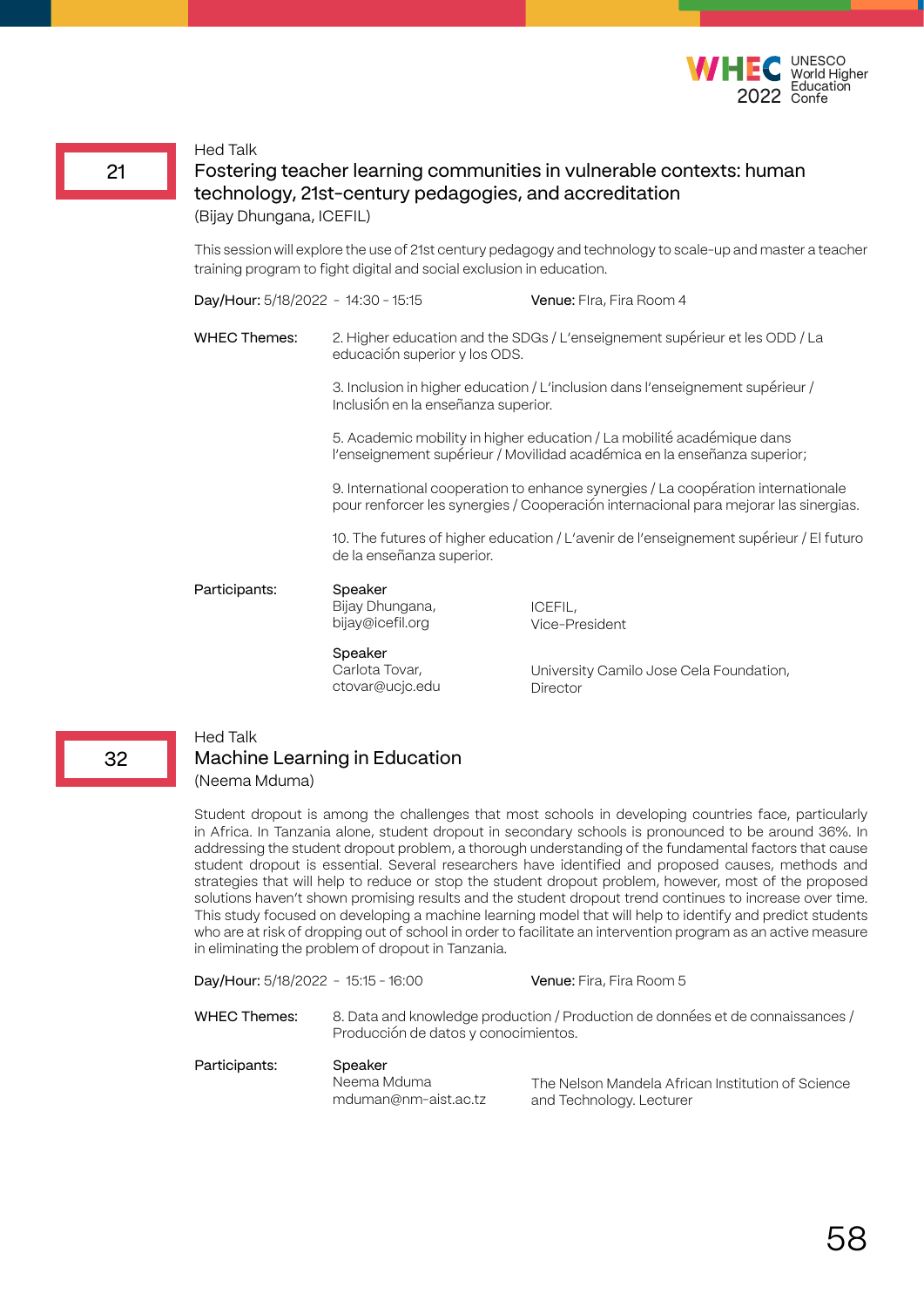

31

#### Hed Talk

#### A New Paradigm for the Future of Education

(Michael Fung, Institute for the future of education, TEC Monterrey)

The future of work is being disrupted by technological advancements, shifting demographics, extended careers, reconfiguration of global supply chains, and more recently by a global pandemic with a massive impact on businesses and individuals worldwide. These developments call for a new paradigm across the education and training landscape toward a model that is more agile, flexible, and adaptive, with multiple pathways for lifelong learning for individuals to acquire new skills and confidently navigate the uncertain future. Four key themes and five grand challenges for the Future of Education will be presented and discussed.

| Day/Hour: 5/18/2022 - 15:15 - 16:00 |                                               | Venue: Caixa Forum, Caixa Room 3                                                        |
|-------------------------------------|-----------------------------------------------|-----------------------------------------------------------------------------------------|
| <b>WHEC Themes:</b>                 | de la enseñanza superior.                     | 10. The futures of higher education / L'avenir de l'enseignement supérieur / El futuro  |
| Participants:                       | Speaker<br>Michael Fung<br>michaelfung@tec.mx | Institute for the Future of Education - Tecnológico<br>de Monterrey. Executive Director |

# Hed Talk

## What Makes Future Talent? Let's Map the Gaps TOGETHER!

(Lesley White, HUAWEI)

The digital era features rapid changes. What will the future look like? What sort of talent is the world anticipating? What are the skills young generations should prepare themselves with? Tune in to the voice of Lesley White, the Deputy VP of HR in the Western European Region for Huawei.

| Day/Hour: 5/18/2022 - 16:15 - 16:45 |                                                                                                                                                | Venue: Auditorio Fira                                                                                                                                                     |
|-------------------------------------|------------------------------------------------------------------------------------------------------------------------------------------------|---------------------------------------------------------------------------------------------------------------------------------------------------------------------------|
| <b>WHEC Themes:</b>                 | 1. Impact of Covid-19 on higher education / Impact de Covid-19 sur l'enseignement<br>supérieur / Impacto de Covid-19 en la educación superior. |                                                                                                                                                                           |
|                                     | educación superior y los ODS.                                                                                                                  | 2. Higher education and the SDGs / L'enseignement supérieur et les ODD / La                                                                                               |
|                                     | Inclusión en la enseñanza superior.                                                                                                            | 3. Inclusion in higher education / L'inclusion dans l'enseignement supérieur /                                                                                            |
|                                     |                                                                                                                                                | 9. International cooperation to enhance synergies / La coopération internationale<br>pour renforcer les synergies / Cooperación internacional para mejorar las sinergias. |
|                                     | de la enseñanza superior.                                                                                                                      | 10. The futures of higher education / L'avenir de l'enseignement supérieur / El futuro                                                                                    |

Speaker Lesley White Lesley.white@huawei.com Participants:

Huawei, Deputy VP of HR in the Western European Region for Huawei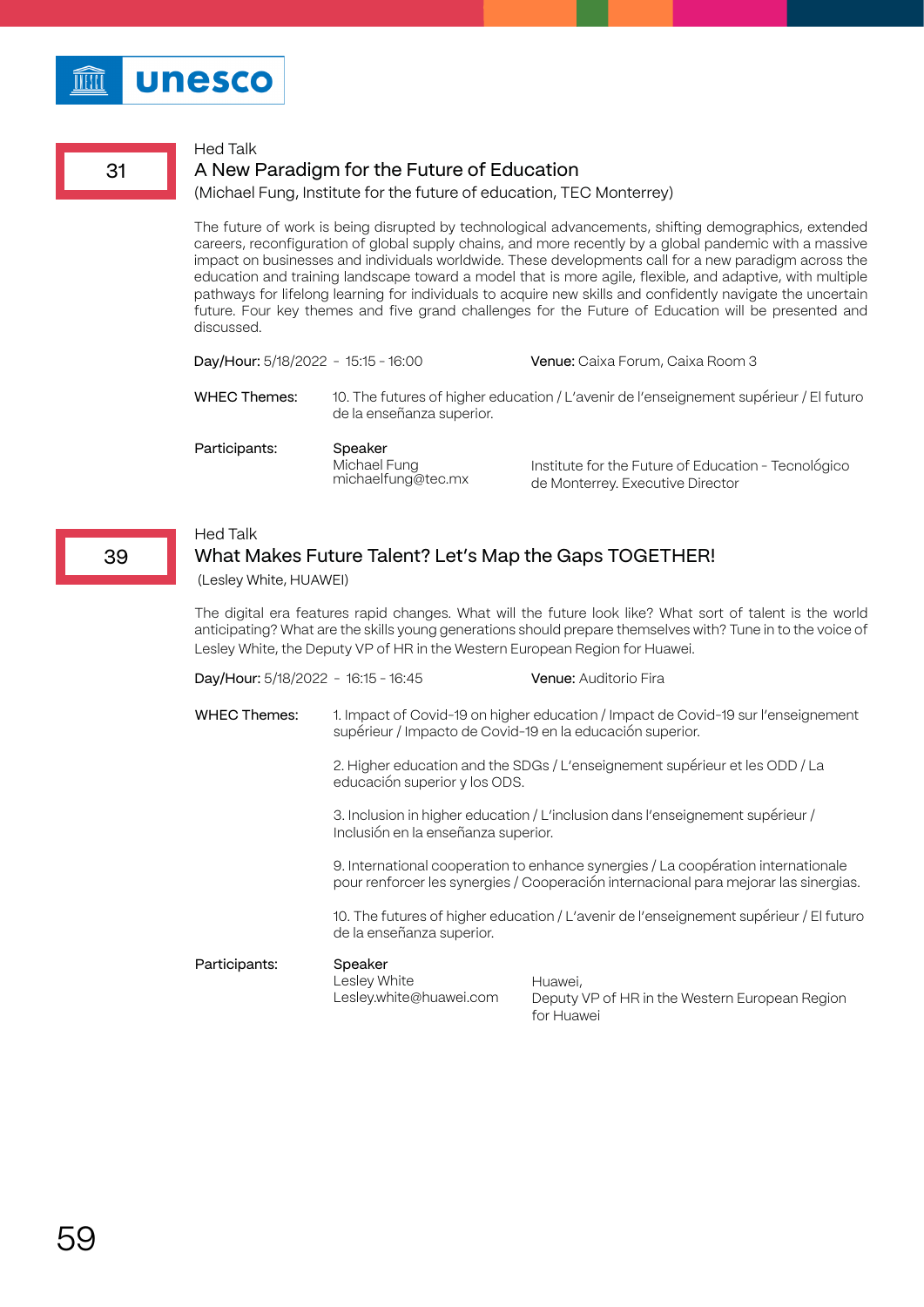

35

# L'université face au COVID19 - l'épreuve de l'enseignement supérieur en Algerie (Nadjib Mebarki - Union Générale des Étudiants Algériens)

Durant la pandémie du Covid-19, l'université algérienne a dû affronter une situation inédite. L'enseignement à distance a été la seule alternative pour assurer la continuité pédagogique. La pandémie a également eu un impact direct sur la manière dont la recherche est menée, sur le fonctionnement des universités (en termes de fermeture des établissements de l'enseignement supérieur et de passage à l'apprentissage en ligne) et sur la gouvernance des universités, le personnel d'encadrement devant prendre toute une série de décisions d'urgence et permettre une plus grande flexibilité dans de nombreux domaines d'activité.

Day/Hour: 5/18/2022 - 16:15 - 16:45 Venue: Fira, Fira Room 4

1. Impact of Covid-19 on higher education / Impact de Covid-19 sur l'enseignement supérieur / Impacto de Covid-19 en la educación superior. WHEC Themes:

> 4. Quality and relevance of programmes / Qualité et pertinence des programmes / Calidad y pertinencia de los programas.

6. Higher education governance / Gouvernance de l'enseignement supérieur / Gobernanza de la enseñanza superior.

10. The futures of higher education / L'avenir de l'enseignement supérieur / El futuro de la enseñanza superior;

## Hed Talk

38

# What Happens When All Teachers and Students Learn Computer Science? (Pat Yongpradit, Code.org)

Computers allow us to digitally construct, analyze, and communicate our human experience. More than just a tool, a computer is an accessible and powerful medium for creative and personal expression. In our digital age, computers are both the paint and the paintbrush. Computer science education creates artists. Computing is also a literacy. Unfortunately, most students are taught only how to use apps and play games provided to them, rather than to create apps and design games for themselves. Learning computer science empowers students to become authors. Instead of being passive consumers of technology, they become creators.

| Day/Hour: 5/18/2022 - 16:15 - 16:45 |                                                                                                                        | Venue: Caixa Forum, Auditorio Caixa                                             |
|-------------------------------------|------------------------------------------------------------------------------------------------------------------------|---------------------------------------------------------------------------------|
| <b>WHEC Themes:</b>                 | Calidad y pertinencia de los programas.                                                                                | 4. Quality and relevance of programmes / Qualité et pertinence des programmes / |
|                                     | 8. Data and knowledge production / Production de données et de connaissances /<br>Producción de datos y conocimientos. |                                                                                 |
|                                     | 10. The futures of higher education / L'avenir de l'enseignement supérieur / El futuro<br>de la enseñanza superior     |                                                                                 |
| Participants:                       | Speaker<br>Pat Yongpradit<br>pat@code.org                                                                              | Code.org,<br>Chief Academic Officer                                             |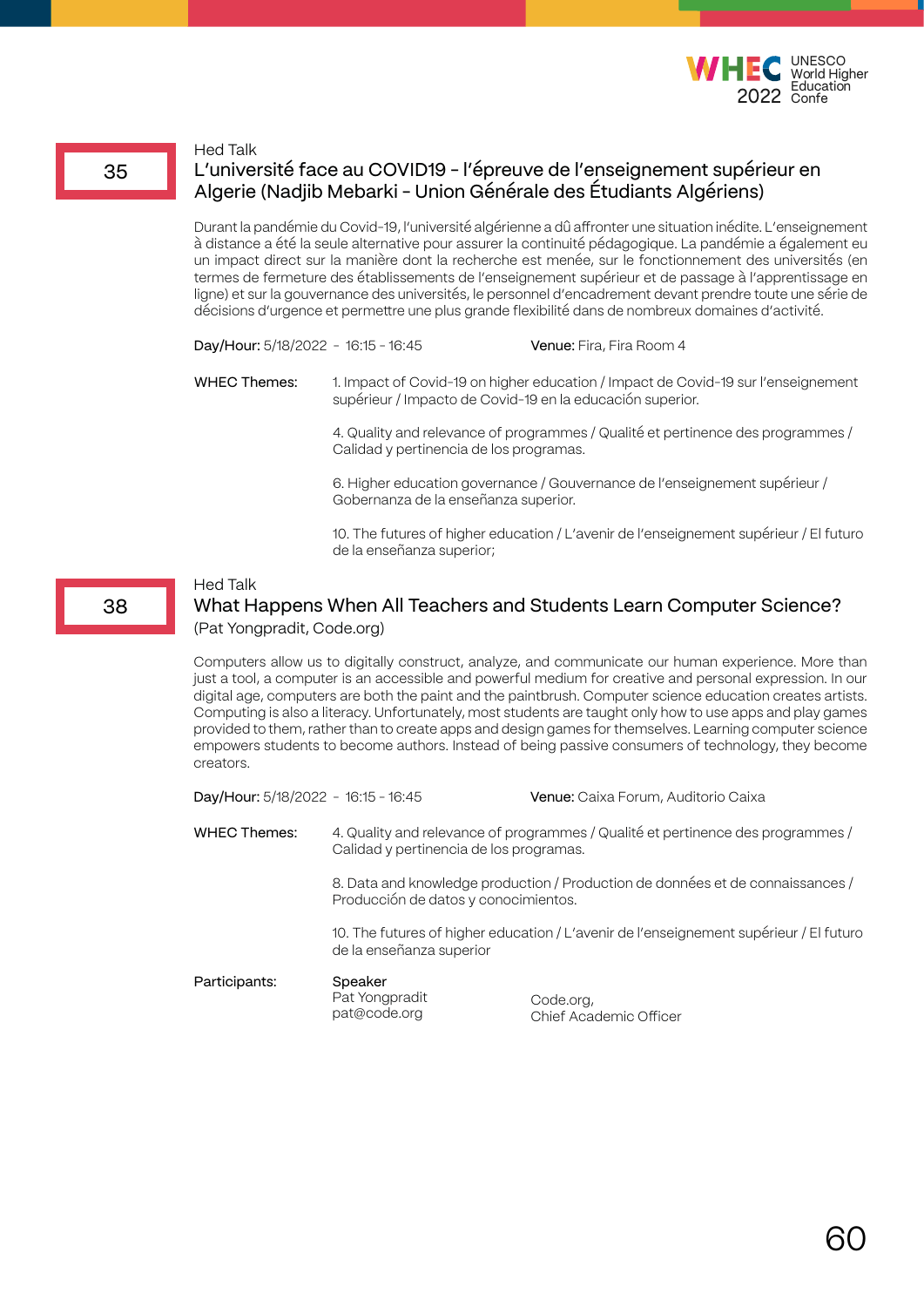

37

# Innovación en The Core Entertainment Science School: Propósito, integración y comunicación

Uno de los grandes desafíos a los que se enfrenta cualquier institución educativa de ámbito superior y uno de los pilares fundamentales de la constitución de The Core como Escuela es el de desdibujar las barreras que hasta ahora han existido entre la formación del audiovisual y su práctica. Pero The Core no se ha quedado ahí, ha integrado todas las disciplinas de las que se compone esta industria y ha creado la categoría de Ciencias del Entretenimiento. De tal manera que, en una misma institución educativa, se forman los analistas junto con los creativos o los programadores con los estrategas.

| Day/Hour: 5/18/2022 - 16:15 - 16:45 |                                                                                                                            | Venue: Fira, Fira Antara                                                   |
|-------------------------------------|----------------------------------------------------------------------------------------------------------------------------|----------------------------------------------------------------------------|
| <b>WHEC Themes:</b>                 | 4. Quality and relevance of programmes / Qualité et pertinence des programmes /<br>Calidad y pertinencia de los programas. |                                                                            |
|                                     | Gobernanza de la enseñanza superior.                                                                                       | 6. Higher education governance / Gouvernance de l'enseignement supérieur / |
|                                     | 10. The futures of higher education / L'avenir de l'enseignement supérieur / El futuro<br>de la enseñanza superior.        |                                                                            |
| Participants:                       | Speaker<br>Mercedes Agüero                                                                                                 | The Core Entertainment Science School                                      |

| 36 | Hed Talk<br>Carlos Grau<br>(Mobile Capital Foundation) |                                     |                                    |
|----|--------------------------------------------------------|-------------------------------------|------------------------------------|
|    |                                                        | Day/Hour: 5/18/2022 - 16:15 - 16:45 | <b>Venue:</b> Caixa Forum, Caixa 3 |
|    | Participants:                                          | Speaker<br>Carlos Grau              | Mobile Capital Foundation          |

mmaguero@thecoreschool.com Decana

#### Hed Talk

40

# Promises and perils of new technologies to improve education and employment opportunities

(Annelies Goger/Brookings Institution)

Digital technologies are rapidly developing and transforming the way individuals work, learn, and participate in civic life. As digital innovations become more available and present opportunities to make quality learning and career opportunities more accessible, established educational institutions, administrative data systems, and regulatory frameworks have struggled to adapt. We examine the promises and perils of digital technologies in education and career pathways, as well as some of the critical issues and risks that they present for global policymakers such as equity, privacy, and interoperability.

| Day/Hour: 5/18/2022 - 16:15 - 17:30 |                                         | <b>Venue:</b> Caixa Forum, Caixa 2                                              |
|-------------------------------------|-----------------------------------------|---------------------------------------------------------------------------------|
| <b>WHEC Themes:</b>                 | Inclusión en la enseñanza superior.     | 3. Inclusion in higher education / L'inclusion dans l'enseignement supérieur /  |
|                                     | Producción de datos y conocimientos.    | 8. Data and knowledge production / Production de données et de connaissances /  |
|                                     | Calidad y pertinencia de los programas. | 4. Quality and relevance of programmes / Qualité et pertinence des programmes / |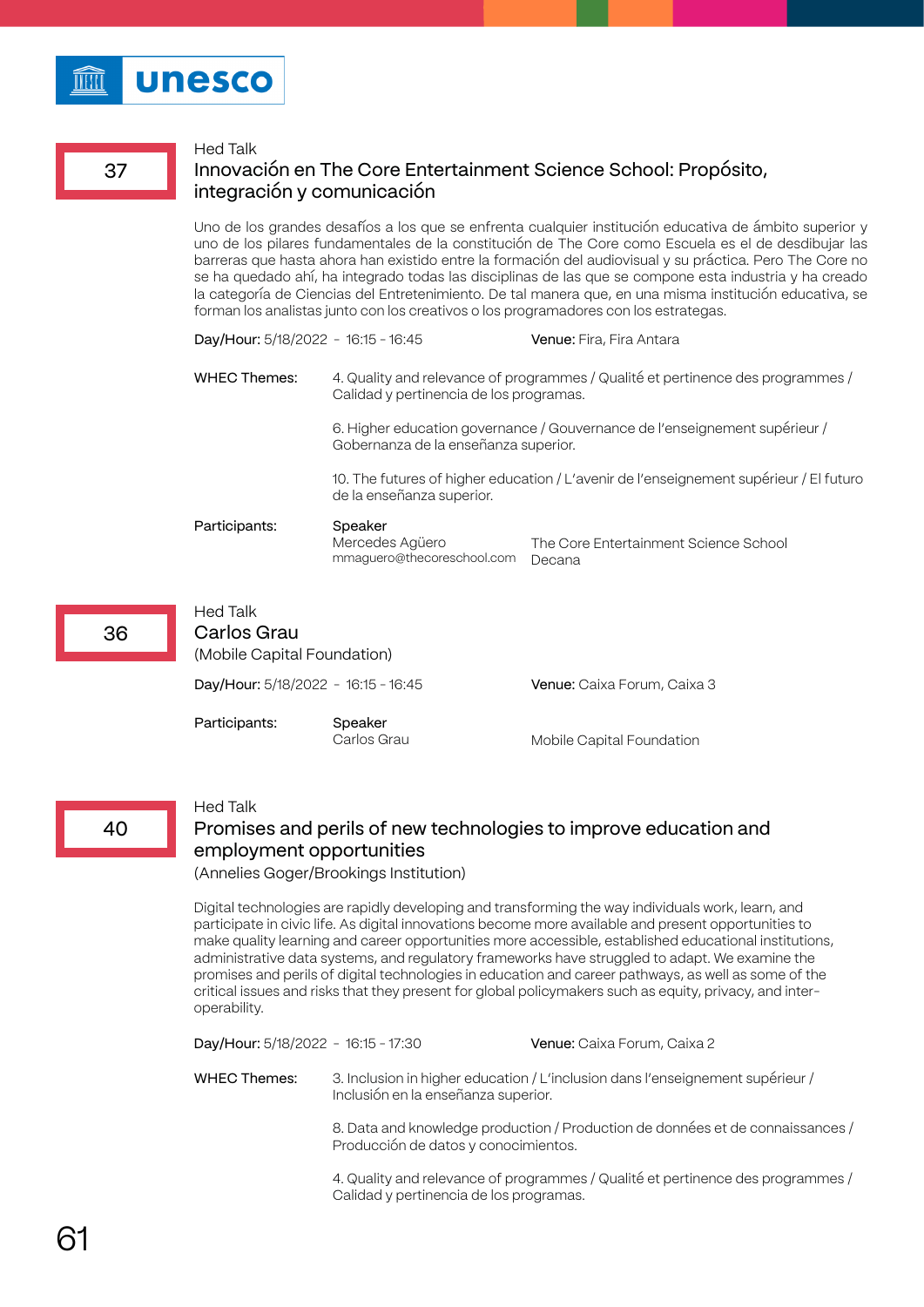

#### Participants:

Speaker Annelies Goger agoger@brookings.edu

The Brookings Institution, Fellow, Brookings Metro

Online Speaker Allyson Parco aparco@brookings.edu

The Brookings Institution, Research analyst in the Center for Universal Education

## Hed Talk Tech4Good (Fundación Princesa de Girona)

El objetivo de esta sesión es ofrecer una visión de las ideas y las tendencias de las aplicaciones de la tecnología que conllevan un bien para los consumidores y en general para la sociedad. Encontraremos todas aquellas tecnologías innovadoras que buscan dar una solución a los retos sociales y que han sido ideadas para tener un impacto exponencial, lo que aumentará los niveles de sofisticación y competencia empresarial, además, del bienestar de las personas.

| Day/Hour: 5/18/2022 - 16:45 - 17:30 |                                                                                                              | <b>Venue:</b> Fira, Fira Antara                                                                                                                                           |
|-------------------------------------|--------------------------------------------------------------------------------------------------------------|---------------------------------------------------------------------------------------------------------------------------------------------------------------------------|
| <b>WHEC Themes:</b>                 | 2. Higher education and the SDGs / L'enseignement supérieur et les ODD / La<br>educación superior y los ODS. |                                                                                                                                                                           |
|                                     | Calidad y pertinencia de los programas.                                                                      | 4. Quality and relevance of programmes / Qualité et pertinence des programmes /                                                                                           |
|                                     |                                                                                                              | 9. International cooperation to enhance synergies / La coopération internationale<br>pour renforcer les synergies / Cooperación internacional para mejorar las sinergias. |
|                                     | de la enseñanza superior.                                                                                    | 10. The futures of higher education / L'avenir de l'enseignement supérieur / El futuro                                                                                    |
| Participants:                       | Moderator<br>Esteban Redolfi<br>eredolfi@fpdgi.org                                                           | Fundación Princesa de Girona<br>Director de estrategia e innovación                                                                                                       |
|                                     | Speaker<br>Lola Rubio<br>lolarubioalberca@gmail.com                                                          | Generación Docentes<br>Participant                                                                                                                                        |

### Hed Talk

47

### Is Distance Education, the Ugly Duckling Finally a Swan?

(Asha Kanwar, President of the Commonwealth of Learning)

Distance education has traditionally been perceived as a second choice, second chance option. However, during the pandemic, distance education became the only means of keeping the doors of learning open, even where ICTs were not available. This has changed negative perceptions and drawn serious attention to the promise and potential of distance education. The pandemic has also highlighted the inequalities and divides that exist in our societies. How can we build on the lessons learned to harness the potential of effective distance education for promoting sustainable higher education that leads to economic empowerment, social inclusion and environmental conservation?

Day/Hour: 5/18/2022 - 16:45 - 17:30 Venue: Fira, Fira Room 4

1. Impact of Covid-19 on higher education / Impact de Covid-19 sur l'enseignement supérieur / Impacto de Covid-19 en la educación superior. WHEC Themes:

2. Higher education and the SDGs / L'enseignement supérieur et les ODD / La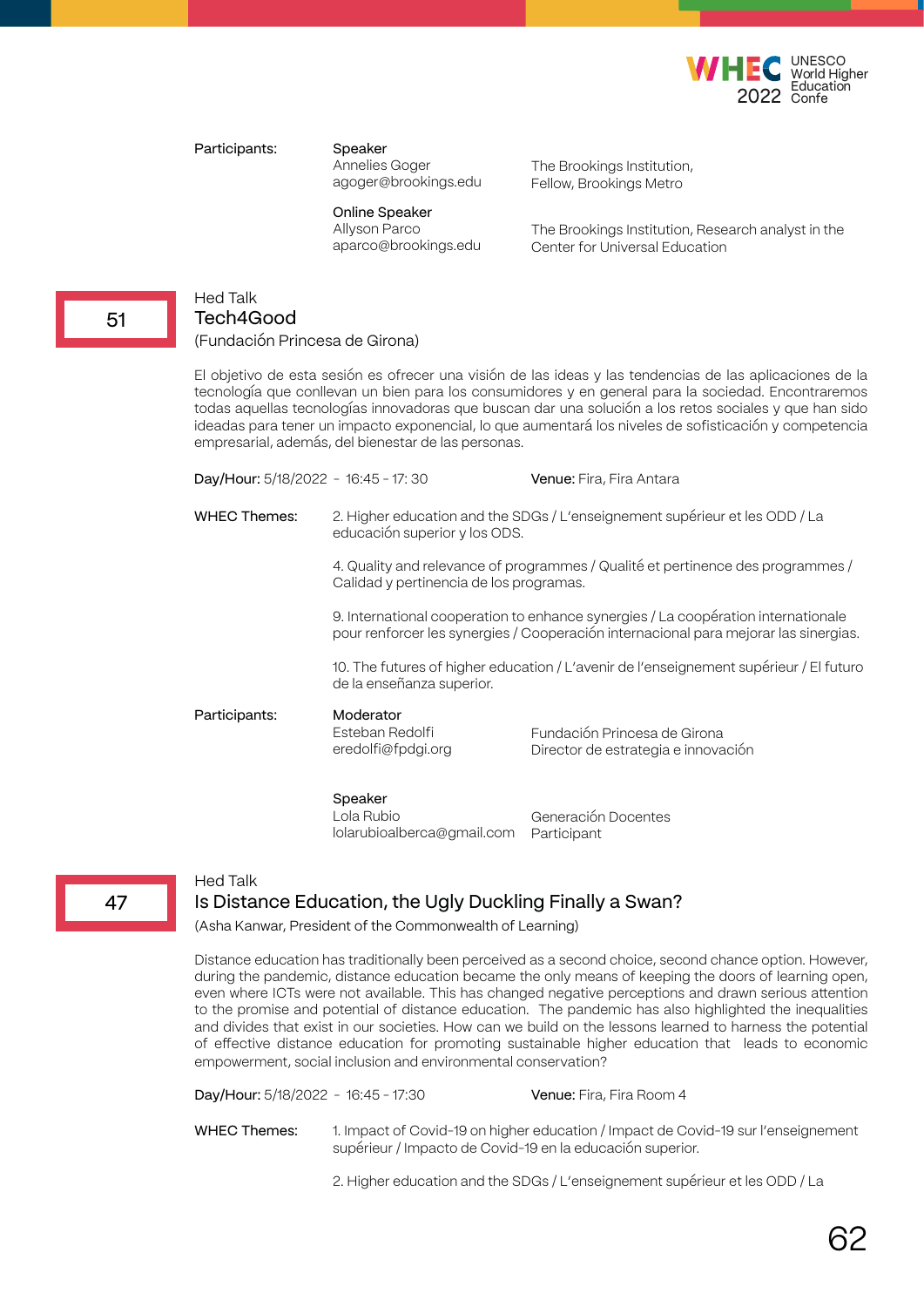

educación superior y los ODS;3. Inclusion in higher education / L'inclusion dans l'enseignement supérieur / Inclusión en la enseñanza superior.

4. Quality and relevance of programmes / Qualité et pertinence des programmes / Calidad y pertinencia de los programas

10. The futures of higher education / L'avenir de l'enseignement supérieur / El futuro de la enseñanza superior.

Participants:

## Speaker

Asha Kanwar akanwar@col.org Commonwealth of Learning, President and CEO

### Hed Talk

# To Belong or Not to Belong: That is the Question. Equity, Inclusion and Pluralism

(Jamil Salmi, Global Tertiary Education Expert)

This HED Talk will summarize why equity, inclusion and pluralism are indispensable, what are the main barriers faced by students from traditionally under-represented groups, and what is known about effective policies to promote equitable access and success in tertiary education.

| Day/Hour: 5/18/2022 - 16:45 - 17:30                                              |                                                        | Venue: Caixa Forum, Auditorio Caixa                                               |
|----------------------------------------------------------------------------------|--------------------------------------------------------|-----------------------------------------------------------------------------------|
| <b>WHEC Themes:</b><br>supérieur / Impacto de Covid-19 en la educación superior. |                                                        | 1. Impact of Covid-19 on higher education / Impact de Covid-19 sur l'enseignement |
|                                                                                  | educación superior y los ODS.                          | 2. Higher education and the SDGs / L'enseignement supérieur et les ODD / La       |
|                                                                                  | Inclusión en la enseñanza superior.                    | 3. Inclusion in higher education / L'inclusion dans l'enseignement supérieur /    |
|                                                                                  | Financiación de la enseñanza superior.                 | 7. Financing higher education / Financement de l'enseignement supérieur /         |
| Participants:                                                                    | Speaker<br>Jamil Salmi<br>jsalmi@tertiaryeducation.org | Independent Expert, UNESCO consultant                                             |

#### Hed Talk

# Open=Vibrant at MIT: Implications for the future porous campus (Anjali Sastry, MIT)

Open educational resources, open events, research that speaks to society's and industry's needs, and a wide slate of learning experiences connecting students directly to the world are all central to learning and research at the Massachusetts Institute of Technology. What does MIT's experience suggest about the kind of campuses–both physical and virtual–that we want to build for the future? We invite you to consider your future porous campus and join the conversation on linking higher education to the communities that we each serve, to build more vibrant campuses that engage everyone. What bold yet feasible ideas might we try?

| Day/Hour: 5/18/2022 - 16:45 - 17:30 |                               | <b>Venue:</b> Fira, Aufitorio Fira                                          |
|-------------------------------------|-------------------------------|-----------------------------------------------------------------------------|
| WHEC Themes:                        | educación superior y los ODS. | 2. Higher education and the SDGs / L'enseignement supérieur et les ODD / La |

3. Inclusion in higher education / L'inclusion dans l'enseignement supérieur / Inclusión en la enseñanza superior.

4. Quality and relevance of programmes / Qualité et pertinence des programmes / Calidad y pertinencia de los programas.

10. The futures of higher education / L'avenir de l'enseignement supérieur / El futuro de la enseñanza superior.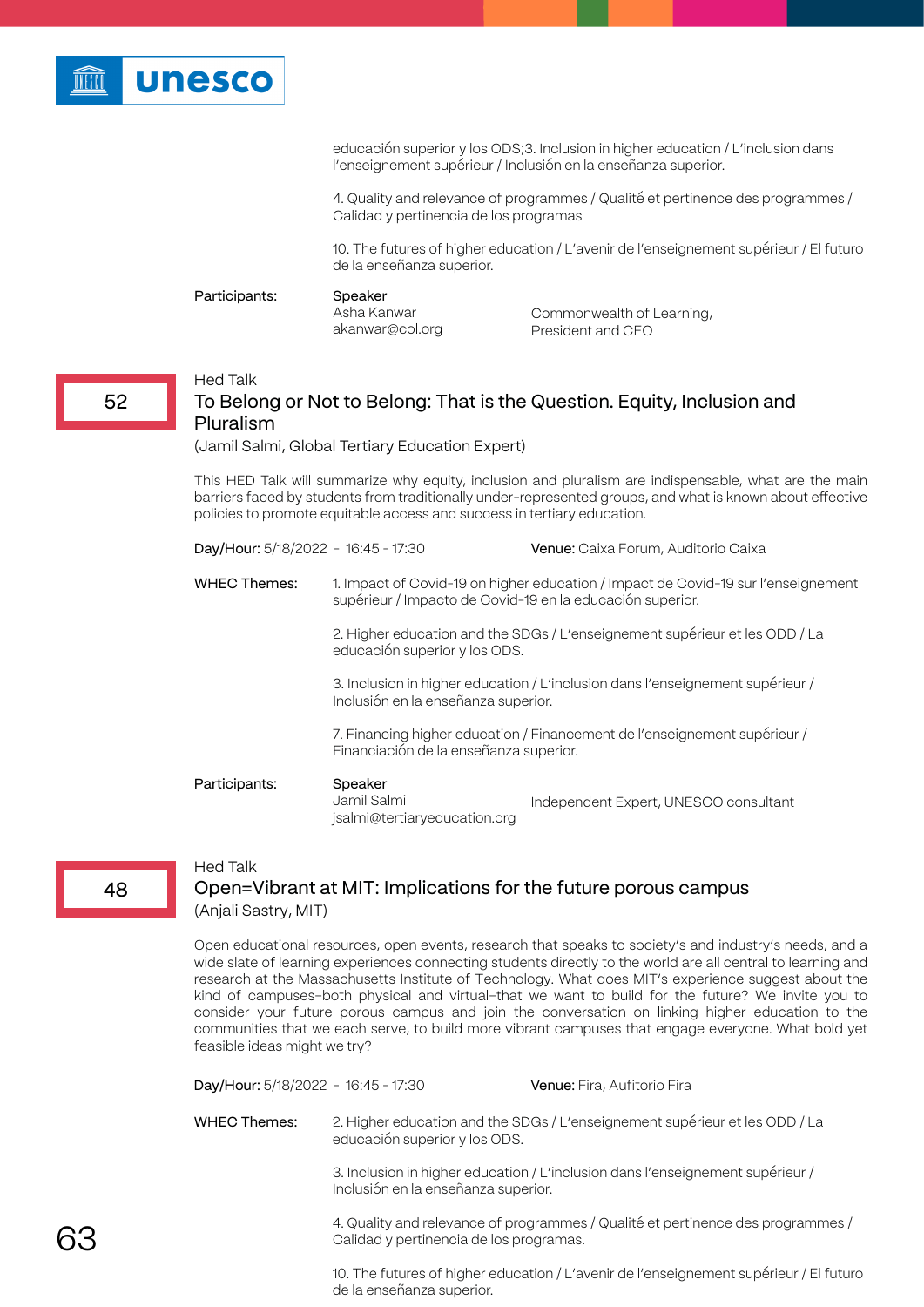

Participants:

Speaker Anjali Sastry sastry@mit.edu

MIT J-WEL, Senior Strategist and Director of Membership

### Hed Talk

Potentiality and the whole brain approach for higher education in the 21st century: Findings from the International Science and Evidence based Education Assessment.

(ISEE)

49

The results from the two-and-a-half year International Science and Evidence Education (ISEE) Assessment highlight that meritocracy as used in higher education, first touted as the great equity equalizer, has actually increased inequalities and the concept of heritage meritocracy dominates higher education. The concept of potentiality is introduced whereby a new way of measuring learning is suggested and in that process, why a "whole brain" approach whereby not just cognitive domains are emphasized as in present higher education systems, but a connected system whereby cognitive with social-emotional domains is provided in higher education. It goes towards building the competencies needed for the 21st century.

| Day/Hour: 5/18/2022 - 16:45 - 17:30 |                                                                                                           | Venue: Caixa Forum, Caixa 3                                                            |
|-------------------------------------|-----------------------------------------------------------------------------------------------------------|----------------------------------------------------------------------------------------|
| <b>WHEC Themes:</b>                 | Higher education and the SDGs / L'enseignement supérieur et les ODD / La<br>educación superior y los ODS. |                                                                                        |
|                                     | Inclusión en la enseñanza superior.                                                                       | 3. Inclusion in higher education / L'inclusion dans l'enseignement supérieur /         |
|                                     | Calidad y pertinencia de los programas                                                                    | 4. Quality and relevance of programmes / Qualité et pertinence des programmes /        |
|                                     |                                                                                                           | 10. The futures of higher education / L'avenir de l'enseignement supérieur / El futuro |
| Participants:                       | Speaker<br>Anantha Duraiappah<br>ak.duraiappah@unesco.org                                                 | UNESCO MGIEP,<br>Director                                                              |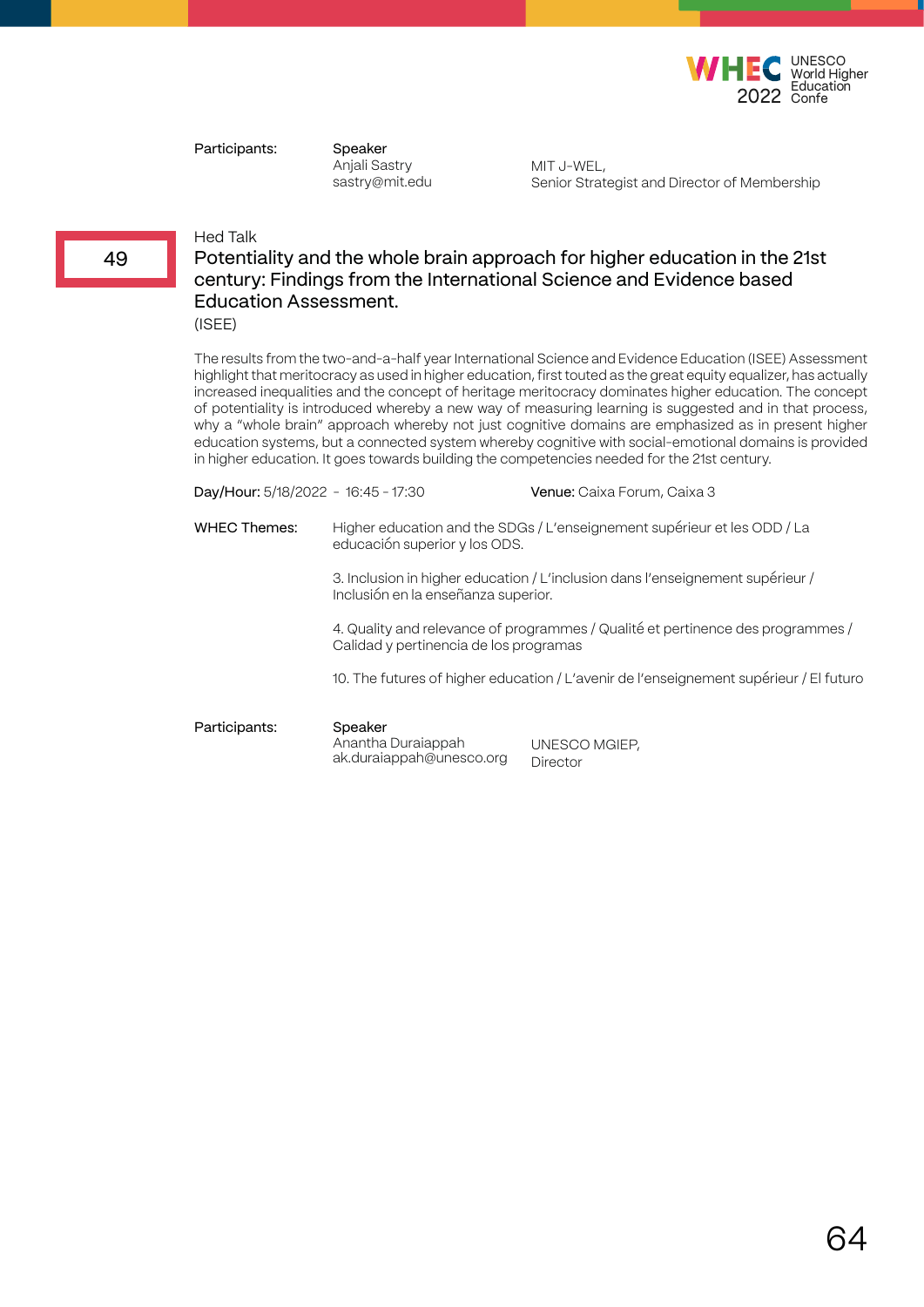

68

#### 05/19/2022

#### Hed Talk

# Tecnología en la post-pandemia: ¿Podrá la educación superior sostener las transformaciones digitales aceleradas por la pandemia? (Interamerican Dialogue)

En América Latina, la educación superior fue uno de los sectores del sistema más preparados para brindar sus servicios de forma remota durante la pandemia. El Diálogo Interamericano lanzó un estudio regional para documentar el impacto de la pandemia sobre estrategias de transformación digital de instituciones de educación superior (IES). En esta presentación se compartirán los hallazgos del estudio y se responderán preguntas clave sobre el futuro del sector. ¿Cómo podrán las IES sostener las transformaciones digitales aceleradas por la pandemia? ¿Cuáles son las oportunidades y barreras a las que se enfrentan para adoptar estos cambios en el largo plazo?

Day/Hour: 5/19/2022 - 11:15 - 12:00 Venue: Caixa Forum, Auditorio Caixa

1. Impact of Covid-19 on higher education / Impact de Covid-19 sur l'enseignement supérieur / Impacto de Covid-19 en la educación superior. WHEC Themes:

> 3. Inclusion in higher education / L'inclusion dans l'enseignement supérieur / Inclusión en la enseñanza superior.

4. Quality and relevance of programmes / Qualité et pertinence des programmes / Calidad y pertinencia de los programas.

5. Academic mobility in higher education / La mobilité académique dans l'enseignement supérieur / Movilidad académica en la enseñanza superior.

6. Higher education governance / Gouvernance de l'enseignement supérieur / Gobernanza de la enseñanza superior.

9. International cooperation to enhance synergies / La coopération internationale pour renforcer les synergies / Cooperación internacional para mejorar las sinergias.

10. The futures of higher education / L'avenir de l'enseignement supérieur / El futuro de la enseñanza superior.

Participants:

Hed Talk

#### Speaker

Anna Herrero Tejada aherrero-tejada@thedialogue.org Research Associate Inter-American Dialogue,

# Apostar por una orientación de calidad en secundaria como estrategia clave para reducir las tasas de abandono en la educación superior

(Juan Jose Juárez, Fundación Bertelsmann)

Los altos índices de abandono educativo en la educación superior nos obligan a repensar como estamos preparando y acompañando a los jóvenes a la hora de elegir sus estudios de postsecundaria. Los rápidos procesos de cambio y la explosión de la oferta educativa hacen necesario contar con unos sistemas de orientación más sólidos en la etapa de secundaria si queremos que la transición de los alumnos entre ambas etapas se produzca con éxito.

Day/Hour: 5/19/2022 - 11:15 - 12:00 Venue: Caixa Forum, Caixa 2

4. Quality and relevance of programmes / Qualité et pertinence des programmes / Calidad y pertinencia de los programas. WHEC Themes: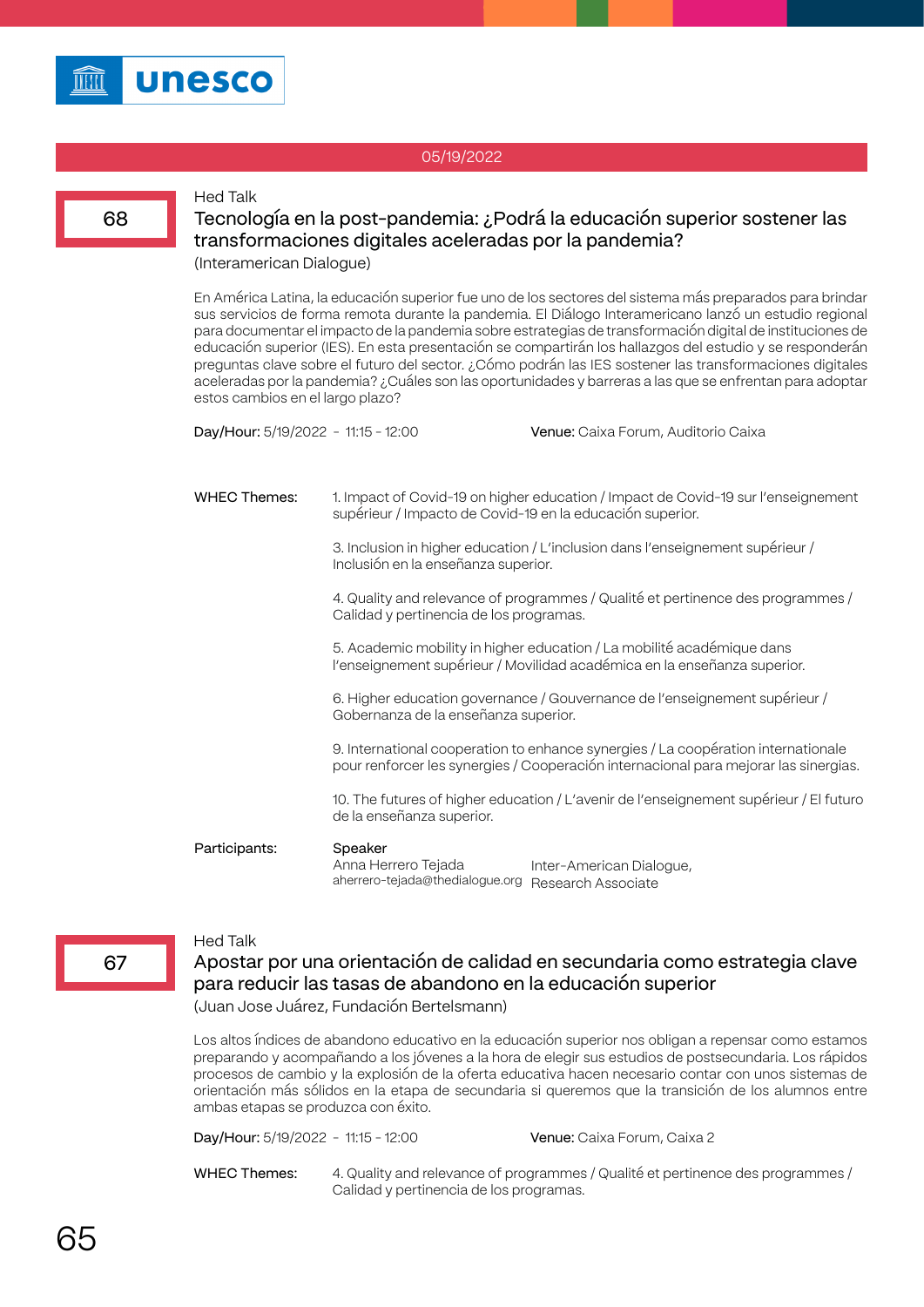

10. The futures of higher education / L'avenir de l'enseignement supérieur / El futuro de la enseñanza superior.

Participants:

#### Speaker

Juan José Juárez juanjose.juarez@fundacionbertelsmann.org Senior Project Manager Fundación Bertelsmann,

#### Hed Talk

Evidence know-how: asking the right questions about data science claims (Tracey Brown, Sense about Science with Elsevier)

With daily headlines touting the promise of big data and AI, it is more important than ever to equip people with the language and basic concepts that can empower them to start a conversation about what weight different data analyses could bear. Ultimately, we need to make sure there is a continuous conversation between the public, policymakers and journalists about the quality and reliability of data and how it's used. This talk will move from the "Data Science: A guide for society" publication. To know the questions to ask and how to press for clarity about the strengths and weaknesses of using analysis from data models to make decisions. This is a guide to having more of those conversations, regardless of how much you don't know about data science.

| Day/Hour: $5/19/2022 - 11:15 - 12:00$ |                                                              | <b>Venue:</b> Fira, Fira Room 4                                                |
|---------------------------------------|--------------------------------------------------------------|--------------------------------------------------------------------------------|
| <b>WHEC Themes:</b>                   | Producción de datos y conocimientos.                         | 8. Data and knowledge production / Production de données et de connaissances / |
| Participants:                         | Speaker<br>Tracey Brown, OBE<br>tbrown@senseaboutscience.org | Sense about Science<br>Director                                                |

## 80

## Hed Talk Fuera de la caja

(Dani Trujillo, composer and educator)

Dani Trujillo ha desarrollado su carrera profesional en torno a sus dos grandes pasiones: la creación de música para Cine y TV y su trabajo cómo docente en distintas instituciones universitarias. Su formación, más próxima al mundo profesional que al académico, le ha permitido desarrollar una práctica pedagógica basada en el pensamiento no convencional, retando a sus alumnos a buscar un lenguaje propio "fuera de la caja" que sea capaz de dar respuesta a un entorno profesional en constante transformación.

| Day/Hour: 5/19/2022 - 12:00 - 12:45 |                                                   | Venue: Caixa Forum, Auditorio Caixa                                            |
|-------------------------------------|---------------------------------------------------|--------------------------------------------------------------------------------|
| WHEC Themes:                        | Inclusión en la enseñanza superior.               | 3. Inclusion in higher education / L'inclusion dans l'enseignement supérieur / |
|                                     | Producción de datos y conocimientos.              | 8. Data and knowledge production / Production de données et de connaissances / |
| Participants:                       | Speaker<br>Dani Trujillo<br>dani@danitrujillo.com | UVic-UCC y EUMES. Compositor de cine y televisión<br>y Profesor Colaborador    |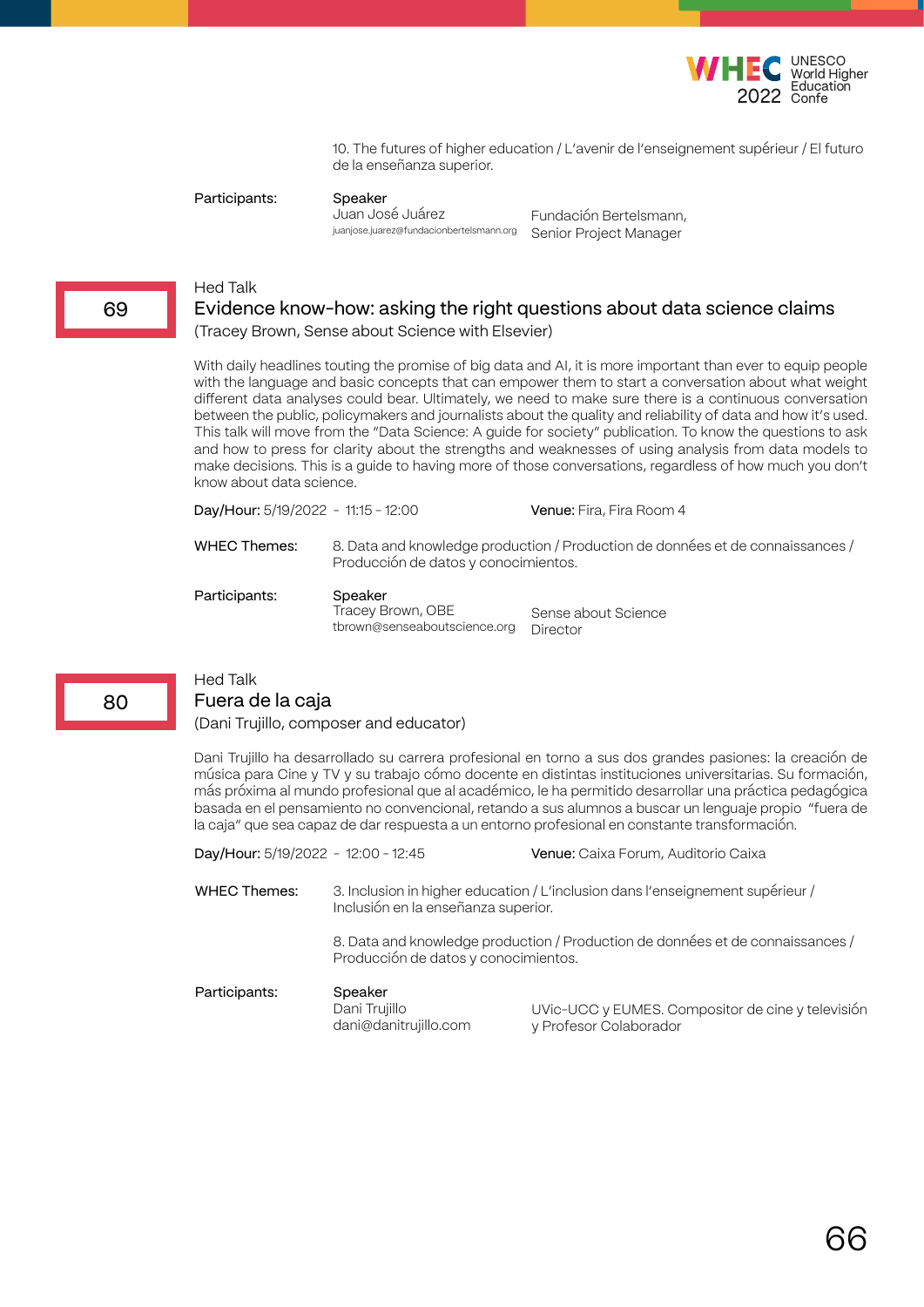# 79

# Beyond Black Swans. Educating towards unpredictability to Inhabit Hypercomplexity

(Prof. Piero Dominici, World Academy of Art and Science Official Delegate to UNESCO)

Beyond black swans... Managing complexity? A contradiction in terms. The hyper-technological and hyperconnected civilisation, as well as configuring itself as a civilisation of rationality and total control, continues to represent itself and, above all, to be represented as an increasingly advanced civilisation capable of eliminating Error and Unpredictability from processes, systems, ecosystems and life (1996). The educational challenge - the most decisive challenge today, capable of reformulating our model(s) of development - no longer concerns only the 'subjects' and 'contents' to be taught and/or learned. The challenge, even more decisive and of vital importance, closely concerns our "forma mentis" (mentality) and, more generally, our "way of thinking", of "rethinking our way of thinking", educating and training to see "objects as systems" and not vice versa. Recover the "complex dimensions of educational complexity". As I have always said, the challenge of challenges is to rethink education in order to educate, in the framework of a perspective that can only be multi/inter/trans-disciplinary, not to control and total rationality, but to unpredictability, building a real 'culture of error' and complexity (1996).

| Day/Hour: 5/19/2022 - 12:00 - 12:45 |                                                      | <b>Venue:</b> Caixa Forum, Caixa 2                                                         |
|-------------------------------------|------------------------------------------------------|--------------------------------------------------------------------------------------------|
| <b>WHEC Themes:</b>                 | Calidad y pertinencia de los programas.              | 4. Quality and relevance of programmes / Qualité et pertinence des programmes /            |
| Participants:                       | Speaker<br>Piero Dominici<br>piero.dominici@unipg.it | World Academy or Art & Science   UNESCO,<br>Fellow of the World Academy of Art & Science & |

#### Hed Talk

# Higher Education Following the Pandemic: Closing the gap with technology to create the ideal learner experience

Permanent Delegate to UNESCO

(Blackboard/Anthology)

In this session hear about opportunities to continue evolving higher education following the pandemic to meet student expectations. We'll share results from a new survey of students and administrators in ten countries, highlighting ways to strengthen student learning, better support of students, and the role that technology has in promoting increased access and equity.

| Day/Hour: 5/19/2022 - 14:30 - 15:15 |                                                           | Venue: Fira, Fira Room 5                                                               |
|-------------------------------------|-----------------------------------------------------------|----------------------------------------------------------------------------------------|
| <b>WHEC Themes:</b>                 | supérieur / Impacto de Covid-19 en la educación superior. | 1. Impact of Covid-19 on higher education / Impact de Covid-19 sur l'enseignement      |
|                                     | Calidad y pertinencia de los programas.                   | 4. Quality and relevance of programmes / Qualité et pertinence des programmes /        |
|                                     | de la enseñanza superior.                                 | 10. The futures of higher education / L'avenir de l'enseignement supérieur / El futuro |
| Participants:                       | Speaker<br>Dr. Mirko Widenhorn                            | Anthology,<br>mwidenhorn@anthology.com Senior Director of Engagement Strategy          |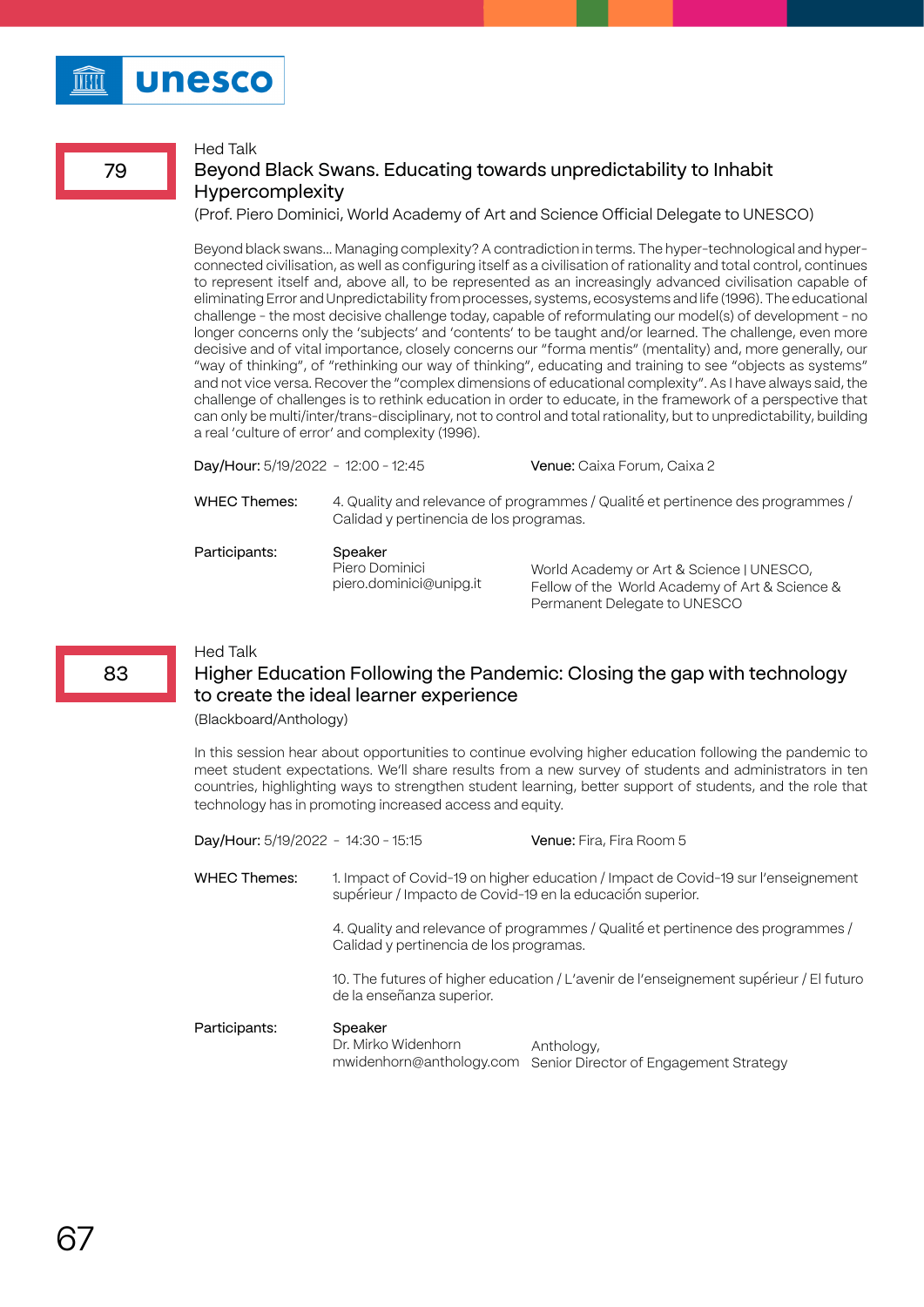

# Citizen Science from the public institutions. An approach from the Ministry of **Universities**

(Ministro de Universidades del Gobierno de España)

The session aims to share the participatory strategy for Citizen Science in Spain. This is a process launched by the Ministry of Universities in coordination with the Ibercivis Foundation to try to involve the university system more firmly in Citizen Science and thus make universities an institution directly related to the problems of society.

| Day/Hour: 5/19/2022 - 14:30 - 15:15 | <b>Venue:</b> Caixa Forum, Caixa Room 3 |
|-------------------------------------|-----------------------------------------|
|-------------------------------------|-----------------------------------------|

2. Higher education and the SDGs / L'enseignement supérieur et les ODD / La educación superior y los ODS. WHEC Themes:

> 3. Inclusion in higher education / L'inclusion dans l'enseignement supérieur / Inclusión en la enseñanza superior.

8. Data and knowledge production / Production de données et de connaissances / Producción de datos y conocimientos.

10. The futures of higher education / L'avenir de l'enseignement supérieur / El futuro de la enseñanza superior.

#### Hed Talk

#### Navigate Huawei ICT Academy Curriculum 2.0

(Pallavi Malhotra, Huawei ICT Academy)

Information and Communication skills are essential to all industries.

| Day/Hour: 5/18/2022 - 15:15 - 16:00 |                             | <b>Venue:</b> Caixa Forum, Caixa 3                                                                                                                                        |
|-------------------------------------|-----------------------------|---------------------------------------------------------------------------------------------------------------------------------------------------------------------------|
| <b>WHEC Themes:</b>                 |                             | 9. International cooperation to enhance synergies / La coopération internationale<br>pour renforcer les synergies / Cooperación internacional para mejorar las sinergias. |
| Participants:                       | Speaker<br>Pallavi Malhotra | Huawei,<br>pallavi.malhotra@huawei.com Director for Huawei ICT Academy                                                                                                    |

# 95

96

#### Hed Talk

# Innovation & Disruption

(Antonello Barbaro, H-Farm & FPDGI)

In a fast moving world, with disruption coming from different sources and increasing degrees of complexity, we must enhance the High Level Education offering to make sure that students will be ready for any possible future.

| Day/Hour: 5/19/2022 - 15:15 - 16.00 |                                                                                                                     | Venue: Fira, Fira Room 5                                                                                                                                                  |
|-------------------------------------|---------------------------------------------------------------------------------------------------------------------|---------------------------------------------------------------------------------------------------------------------------------------------------------------------------|
| <b>WHEC Themes:</b>                 | 10. The futures of higher education / L'avenir de l'enseignement supérieur / El futuro<br>de la enseñanza superior. |                                                                                                                                                                           |
|                                     |                                                                                                                     | 9. International cooperation to enhance synergies / La coopération internationale<br>pour renforcer les synergies / Cooperación internacional para mejorar las sinergias. |
| Participants:                       | Speaker<br>Antonello Barbaro<br>antonello.barbaro@h-farm.com                                                        | H-Farm<br><b>CEO</b>                                                                                                                                                      |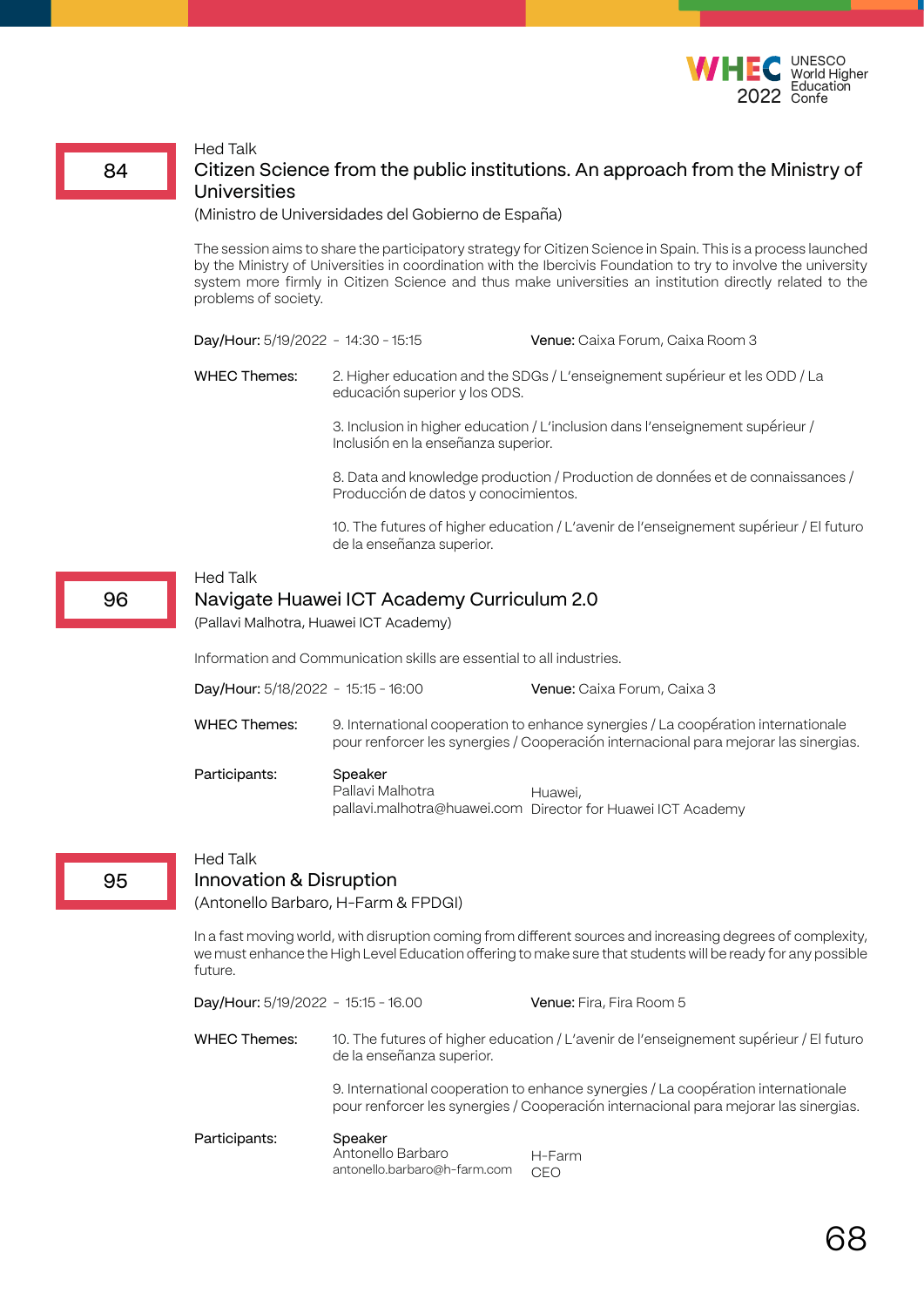

# 100

# Inclusión y Educación Superior: El desafío de construir una sociedad del conocimiento más justa

(Paulo Falcon)

La charla girará en torno a la comprensión de la educación superior como herramienta de construcción de ciudadanía en la sociedad del conocimiento, teniendo al ODS 4 de la Agenda 2030 como guía. En función de ello, se apelarán a los conceptos que hacen a la organización y estructura de los sistemas de educación superior inclusivos, como ser: acceso, gratuidad, programas de becas, laicismo, expansión territorial y en entornos virtuales, etc. Pasando posteriormente a cuestiones de agenda de la inclusión, no solo centrando la atención en la senseñanzas y los aprendizajes, sino también, en la investigación, extensión y la gestión educativa, abordando temáticas como ser: pobreza, migraciones, géneros y diversidades, discapacidad e interculturalidad, entre otros. Pensar y hacer de las instituciones de educación superior, ámbitos de inclusión efectiva, las convierte en un poderoso instrumento de cambio positivo, ese es el desafío, esa es la invitación.

| Day/Hour: 5/19/2022 - 16:15 - 16:45 |                                                  | Venue: Caixa Forum, Caixa 1                                                           |
|-------------------------------------|--------------------------------------------------|---------------------------------------------------------------------------------------|
| <b>WHEC Themes:</b>                 | sión en la enseñanza superior.                   | 3. Inclusion in higher education / L'inclusion dans l'enseignement supérieur / Inclu- |
| Participants:                       | Speaker<br>Paulo Falcon<br>paulofalcon@gmail.com | UNESCO IESALC,<br>Miembro Consejo de Gobierno                                         |

## Hed Talk

# Global, Organised and Making Impact: Understanding Political Agency of Students in Higher Education

(Sebastian Berger, Global Student Forum)

The HED Talk aims to amplify the breadth and diversity of current organised student agency and serve as an open invitation to fellow higher-education stakeholders to engage more closely with students and their representative organisations. Similarities, differences, points of convergence and opportunities for greater student participation in higher-education at an institutional, national, regional and global level will be key themes of the session.

| Day/Hour: $5/19/2022 - 16:15 - 16:45$ |                                                                                                                       | <b>Venue:</b> Caixa Forum, Caixa 3                    |
|---------------------------------------|-----------------------------------------------------------------------------------------------------------------------|-------------------------------------------------------|
| WHEC Themes:                          | 3. Inclusion in higher education / L'inclusion dans l'enseignement supérieur /<br>Inclusión en la enseñanza superior. |                                                       |
|                                       | 6. Higher education governance / Gouvernance de l'enseignement supérieur /<br>Gobernanza de la enseñanza superior.    |                                                       |
|                                       | 10. The futures of higher education / L'avenir de l'enseignement supérieur / El futuro<br>de la enseñanza superior.   |                                                       |
| Participants:                         | Speaker<br>Sebastian Berger<br>Sebastian@globalstudentforum.org                                                       | European Students Union,<br><b>Executive Director</b> |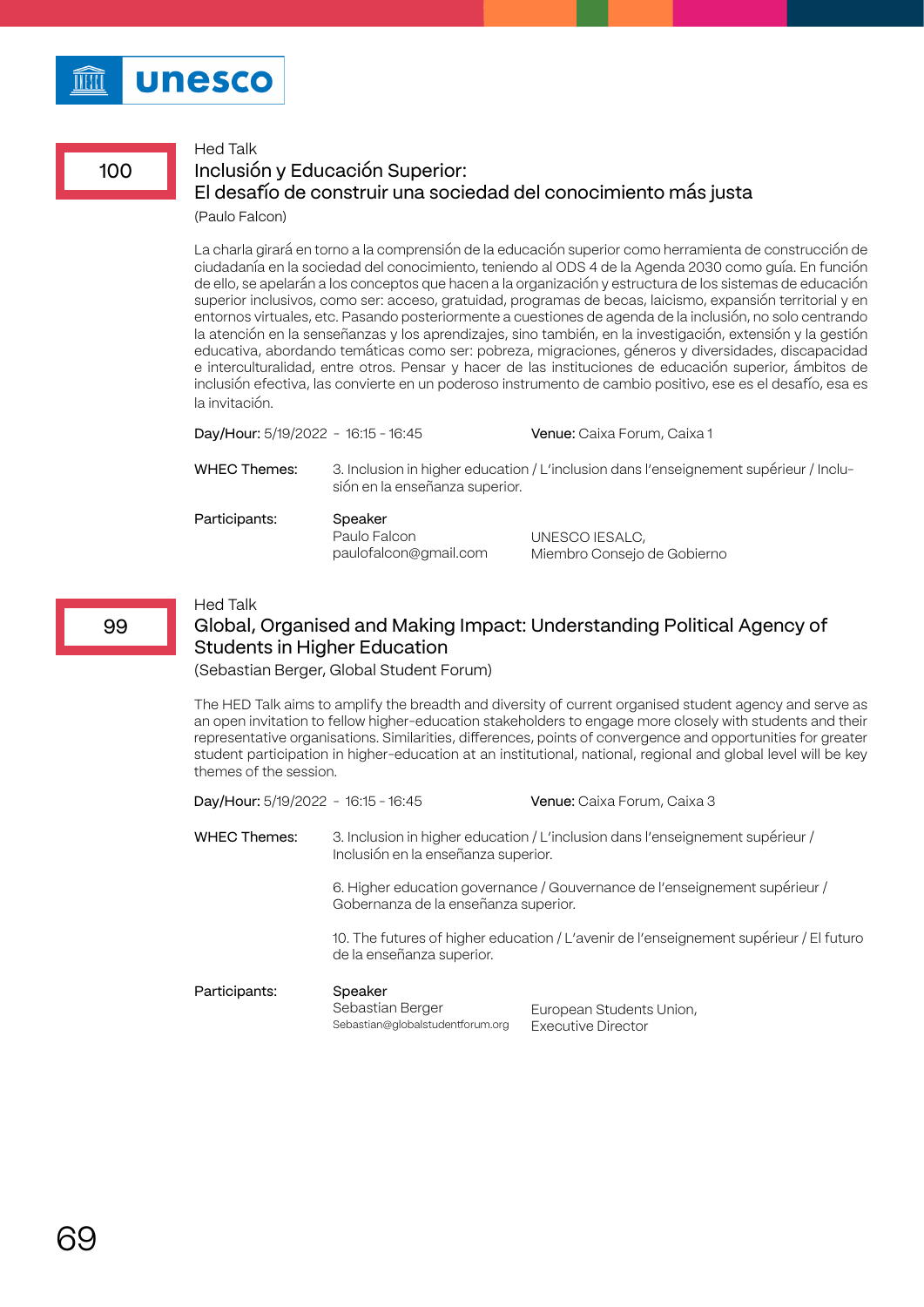

# Hed Talk OER and Science/Higher Education (ADG UNESCO CI Sector)

As we enter into the post Covid-19 'new normal', openly licensed learning, teaching and research materials - Open Educational Resources (OER) - has proven to be vital for knowledge sharing for the global good. The 2019 UNESCO Recommendation on OER is an articulation of UNESCO's constitutional commitment to "the free exchange of ideas and knowledge". From the inclusion of vulnerable groups, to enhancing the quality and relevance of programmes and research, to equitable data and knowledge production, OER in its inherent role as a digital public good provides the higher education community an innovative solution to achieve the 2030 Agenda for Sustainable Development.

| Day/Hour: 5/19/2022 - 16:15 - 16:45 | <b>Venue:</b> Fira, Fira Room 3 |
|-------------------------------------|---------------------------------|
|-------------------------------------|---------------------------------|

1. Impact of Covid-19 on higher education / Impact de Covid-19 sur l'enseignement supérieur / Impacto de Covid-19 en la educación superior. WHEC Themes:

> 2. Higher education and the SDGs / L'enseignement supérieur et les ODD / La educación superior y los ODS.

3. Inclusion in higher education / L'inclusion dans l'enseignement supérieur / Inclusión en la enseñanza superior.

4. Quality and relevance of programmes / Qualité et pertinence des programmes / Calidad y pertinencia de los programas.

8. Data and knowledge production / Production de données et de connaissances / Producción de datos y conocimientos.

9. International cooperation to enhance synergies / La coopération internationale pour renforcer les synergies / Cooperación internacional para mejorar las sinergias.

10. The futures of higher education / L'avenir de l'enseignement supérieur / El futuro de la enseñanza superior.

#### Speaker Participants:

Dr. Tawfik JELASSI t.jelassi@unesco.org

UNESCO,Assistant Director-General for Communication and Information.

#### Hed Talk

50

# Open EdTech infrastructure for a long-term future (Moodle, Martin Dougiamas)

Quality education is too important to leave it to a highly competitive marketplace of startups and established corporate monopolists largely driven by the promise of taking funding from public education and turning it into private profits. Alternative and better ways of providing services to educators and learners do exist, and this talk from the founder of Moodle will outline a new vision of a stable, protected and global ecosystem of Open Educational Technology, supported and owned directly by the institutions and individuals that need them.

| Day/Hour: $5/18/2022 - 16:45 - 17:30$ |                                                                                                                      | <b>Venue:</b> Caixa Forum, Caixa 2                                               |
|---------------------------------------|----------------------------------------------------------------------------------------------------------------------|----------------------------------------------------------------------------------|
| <b>WHEC Themes:</b>                   | educación superior y los ODS                                                                                         | 2. Higher education and the SDGs / L'enseignement supérieur et les ODD / La      |
|                                       | 3. Inclusion in higher education / L'inclusion dans l'enseignement supérieur /<br>Inclusión en la enseñanza superior |                                                                                  |
|                                       |                                                                                                                      | 9. International cooperation to enhance synergies / La coopération international |

9. International cooperation to enhance synergies / La coopération internationale pour renforcer les synergies / Cooperación internacional para mejorar las sinergias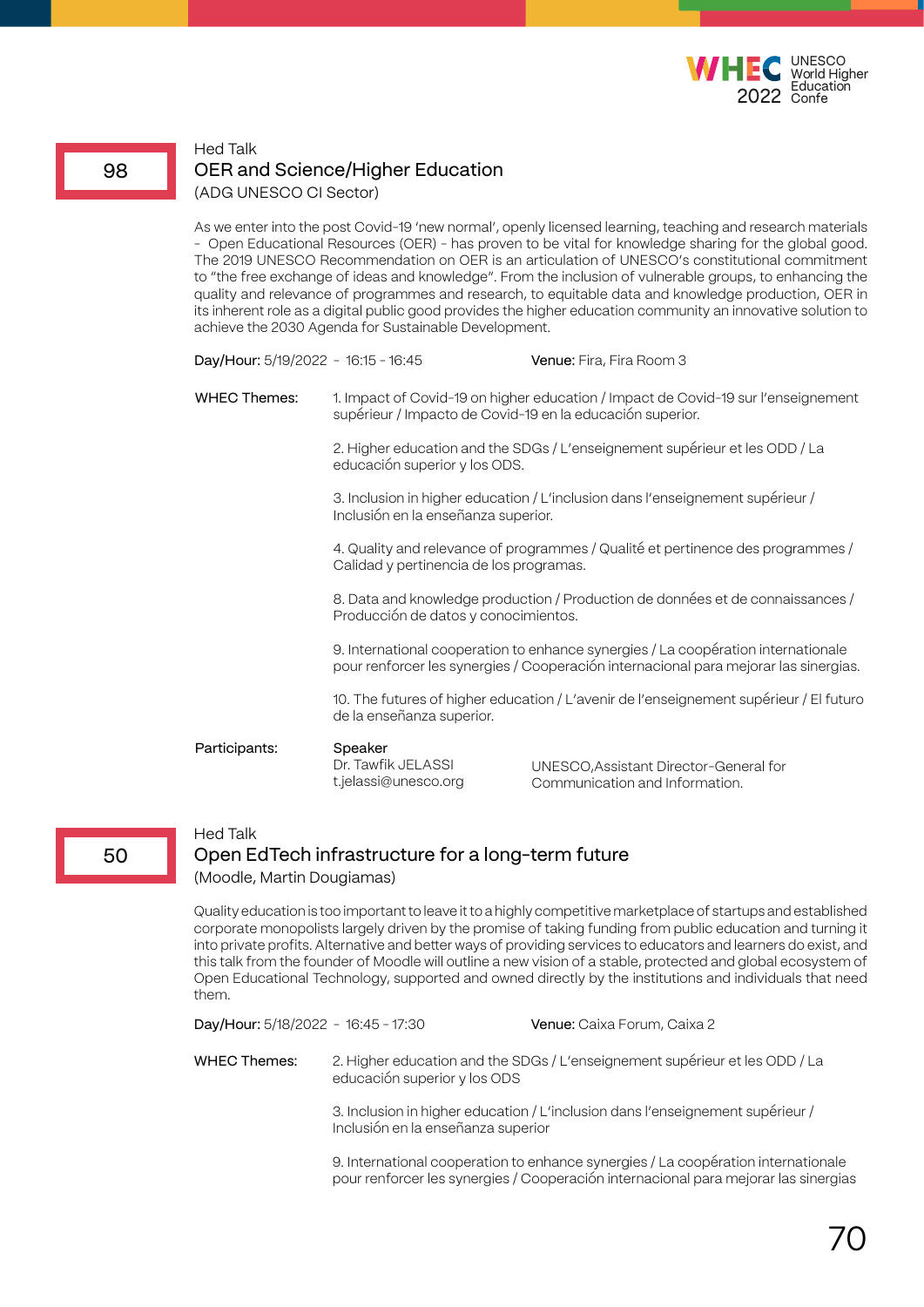

10. The futures of higher education / L'avenir de l'enseignement supérieur / El futuro de la enseñanza superior

Participants:

Speaker Dr Martin Dougiamas martin@moodle.com

Moodle. Founder and CEO (and Founding member of Open EdTech Association)

#### Hed Talk

# Community engagement in higher education: a vision for policy and practice by 2030

(Thomas Farnell, Institute for the Development of Education)

Over the past decades, increased attention has been paid globally to the engagement of higher education with society as the 'third mission' of higher education. However, the focus of most third mission policies has been overwhelmingly on the universities' contribution to the knowledge economy. This talk will argue that the concept of community engagement in higher education (a process whereby universities engage with community stakeholders to undertake mutually beneficial joint activities) should become a central concept to frame the debate about the societal role of higher education in the next decade.

| Day/Hour: $5/20/2022 - 16:45 - 17:30$ |                                                                                                                      | Venue: Caixa Forum, Caixa 1                                                          |
|---------------------------------------|----------------------------------------------------------------------------------------------------------------------|--------------------------------------------------------------------------------------|
| <b>WHEC Themes:</b>                   | 2. Higher education and the SDGs / L'enseignement supérieur et les ODD / La<br>educación superior y los ODS          |                                                                                      |
|                                       | 3. Inclusion in higher education / L'inclusion dans l'enseignement supérieur /<br>Inclusión en la enseñanza superior |                                                                                      |
|                                       | Gobernanza de la enseñanza superior                                                                                  | 6. Higher education governance / Gouvernance de l'enseignement supérieur /           |
|                                       | 10. The futures of higher education / L'avenir de l'enseignement supérieur / El futuro<br>de la enseñanza superior;  |                                                                                      |
| Participants:                         | Speaker<br><b>Thomas Farnell</b><br>tfarnell@iro.hr                                                                  | Institute for the Development of Education,<br><b>Higher Education Policy Expert</b> |

#### Hed Talk

111

# Inclusion for people with special needs

(Dr. Roberta Cordano, President of Gallaudet University)

The speaker will reflect on what it takes to provide a meaningful higher education experience to students with special needs, based on the experience of Gallaudet University, which offers bilingual higher education programs to deaf students and hearing students.

| Day/Hour: 5/19/2022 - 16:45 - 17:30 |                                                                                                                                                                                                                                                                                                                                                                                         | <b>Venue:</b> Fira, Fira Room 3                                                 |
|-------------------------------------|-----------------------------------------------------------------------------------------------------------------------------------------------------------------------------------------------------------------------------------------------------------------------------------------------------------------------------------------------------------------------------------------|---------------------------------------------------------------------------------|
| <b>WHEC Themes:</b>                 | 1. Impact of Covid-19 on higher education / Impact de Covid-19 sur l'enseignement<br>supérieur / Impacto de Covid-19 en la educación superior.<br>2. Higher education and the SDGs / L'enseignement supérieur et les ODD / La<br>educación superior y los ODS.<br>3. Inclusion in higher education / L'inclusion dans l'enseignement supérieur /<br>Inclusión en la enseñanza superior. |                                                                                 |
|                                     |                                                                                                                                                                                                                                                                                                                                                                                         |                                                                                 |
|                                     |                                                                                                                                                                                                                                                                                                                                                                                         |                                                                                 |
|                                     | Calidad y pertinencia de los programas;                                                                                                                                                                                                                                                                                                                                                 | 4. Quality and relevance of programmes / Qualité et pertinence des programmes / |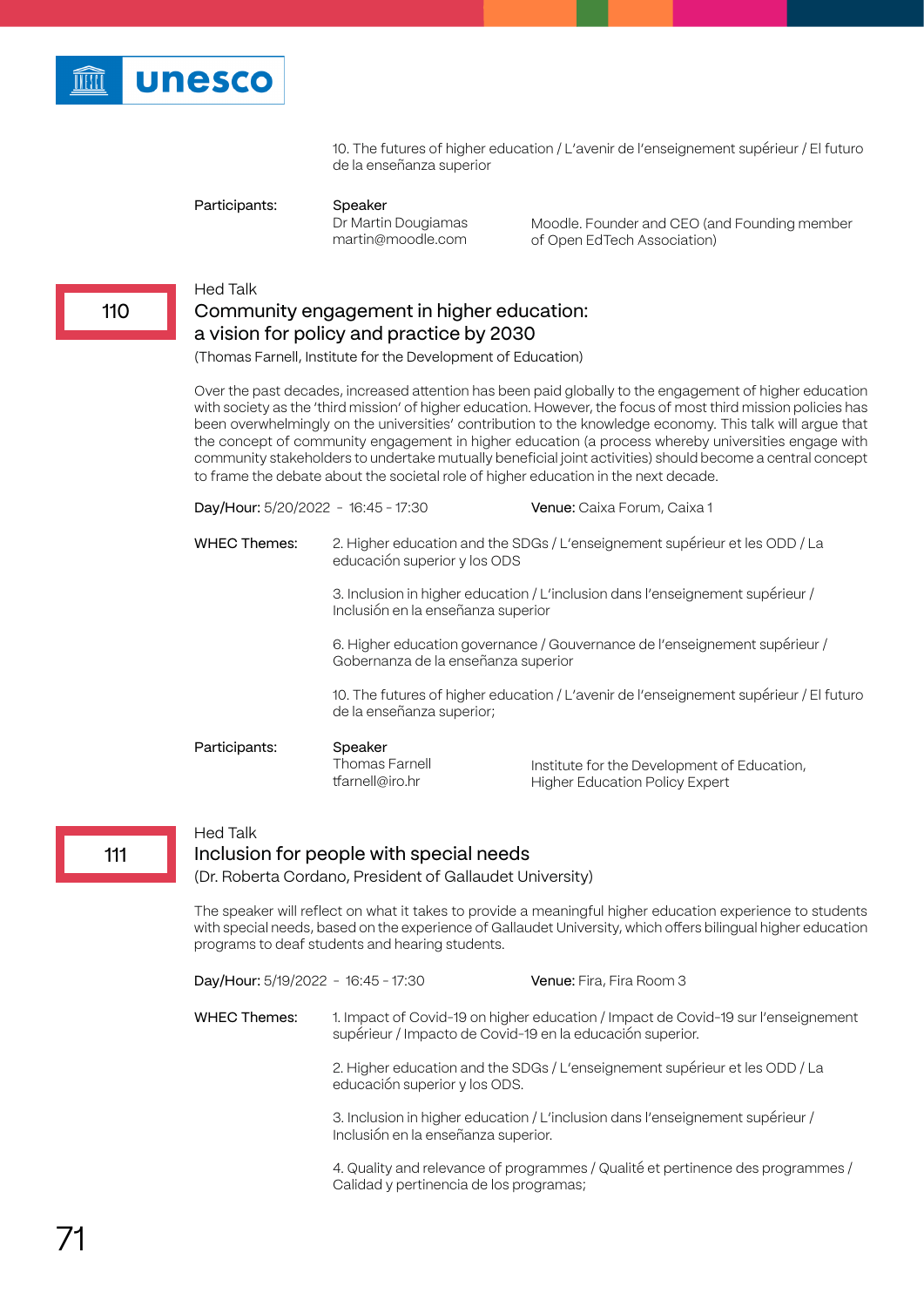

Participants:

Speaker

Dr. Roberta Cordano senda.benaissa@gallaudet.edu

Gallaudet University, President

112

Hed Talk Julio Villalobos

(Sales Force)

Day/Hour: 5/19/2022 - 16:45 - 17:30 Venue: Caixa Forum, Caixa 3

Participants:

Speaker Julio Villalobos Sales Force

05/20/2022

### 130

133

### Hed Talk

# Imagine there is no inequality - a vision for better higher education

(Graeme Atherton, World Access to Higher Education Network)

Is inequality in access and success in higher education inevitable? Do we too readily accept that higher education should be rationed and is a privilege for those who can afford it? Leader of the new World Access to Higher Education Network, Professor Graeme Atherton, invites us to re-imagine higher education as truly available to all. How would we in higher education have to change? And why should we? Looking at the present and future challenges facing the world, he argues that we all have to contribute to making higher education more equal – or face the consequences.

| Day/Hour: $5/20/2022 - 11:15 - 12:00$ |                                                                   | Venue: Fira, Auditorio Fira                                                                                                                    |
|---------------------------------------|-------------------------------------------------------------------|------------------------------------------------------------------------------------------------------------------------------------------------|
| <b>WHEC Themes:</b>                   | educación superior y los ODS.                                     | 2. Higher education and the SDGs / L'enseignement supérieur et les ODD / La                                                                    |
|                                       | Inclusión en la enseñanza superior.                               | 3. Inclusion in higher education / L'inclusion dans l'enseignement supérieur /                                                                 |
| Participants:                         | Speaker<br>Professor Graeme Atherton<br>graeme.atherton@uwl.ac.uk | University of West London, Director World Access<br>to Higher Education Network (WAHEN) and National<br>Education Opportunities Network (NEON) |

### Hed Talk

## The digitalization of our brains (Laura Joy Boulos)

The use of technology in mental health has drastically increased in the recent years. Indeed, advances in technology have made it possible to better characterize, predict, prevent, and treat a range of psychiatric illnesses. What is less paid attention to however is the impact of technology on our mental health and brain functioning, or what Dr Laura-Joy Boulos calls, the digitalization of our brains. This is particularly interesting given that the acceleration of technology is correlated with an increased prevalence of reported mental health disorders in young adults, the epidemiological peak age at which serious mental health disorders emerge. Some studies have warned that overuse of technology and social media may put university students at risk for added stress and feelings of social isolation; other studies have demonstrated the correlation between digital tools and memory alterations or attention deficits. In this talk, Dr Laura-Joy Boulos discusses the impact of technology on our mental health and brains. She emphasizes the need to take into account our brain capacities in order to optimize the integration of technology in higher education all while preserving our core cognitive and executive functions.

Day/Hour: 5/20/2022 - 11:15 - 12:00 Venue: Fira, Fira Room 6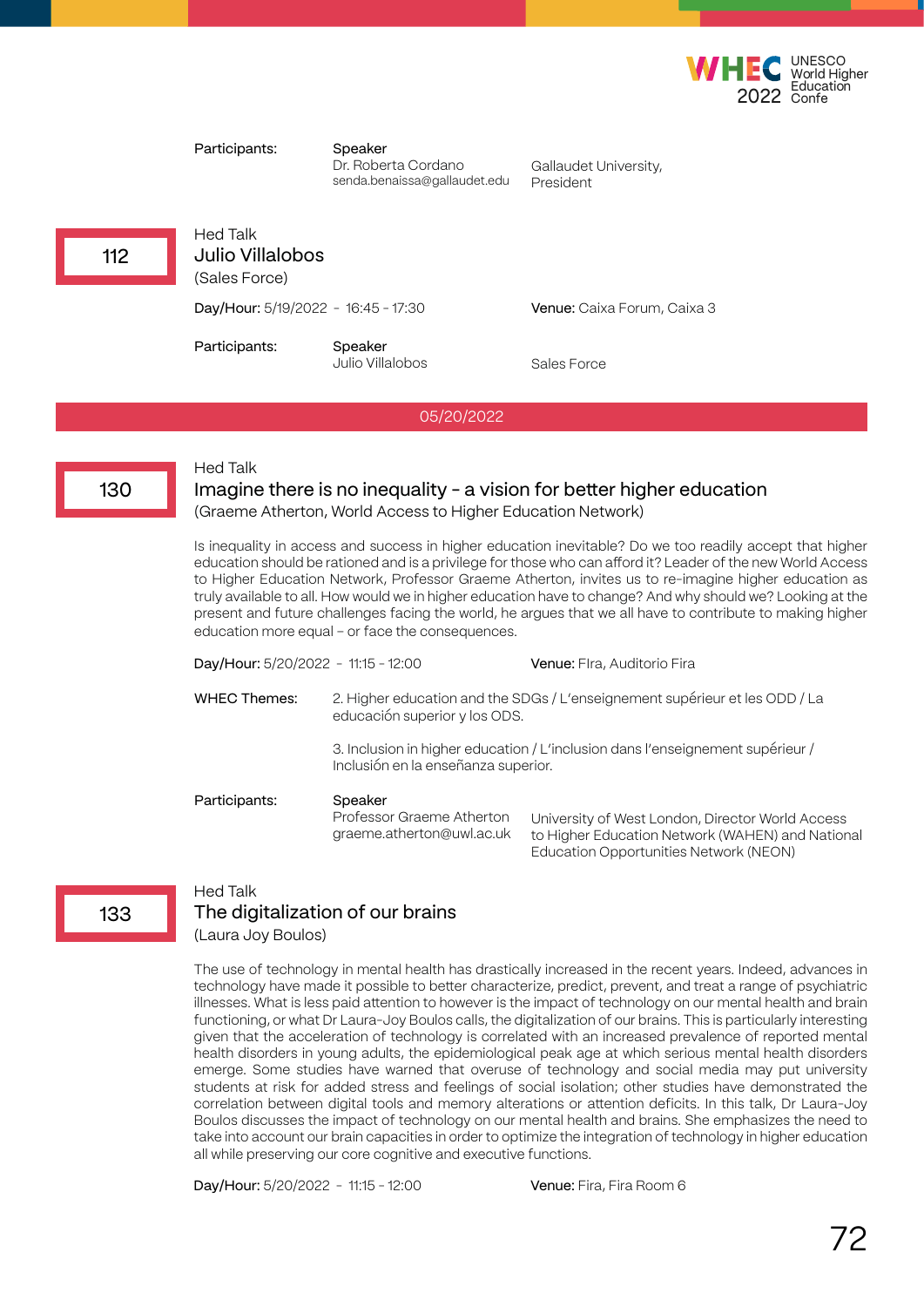

Speaker Laura-Joy Boulos laurajoyboulos@gmail.com Sci-dip, CEO & Co-founder. Participants: 1. Impact of Covid-19 on higher education / Impact de Covid-19 sur l'enseignement supérieur / Impacto de Covid-19 en la educación superior. 3. Inclusion in higher education / L'inclusion dans l'enseignement supérieur / Inclusión en la enseñanza superior. 8. Data and knowledge production / Production de données et de connaissances / Producción de datos y conocimientos. 10. The futures of higher education / L'avenir de l'enseignement supérieur / El futuro de la enseñanza superior. WHEC Themes:

### 131

# Hed Talk Skills for life – cuatro prácticas para desarrollar las habilidades transversales en educación

(Ricard Gras, Edunexis)

El desarrollo de las habilidades transversales, tales como el pensamiento crítico, la creatividad, la toma de decisiones, la colaboración o la comunicación (también denominadas habilidades esenciales o del siglo XXI) tiene un impacto positivo en nuestro rendimiento académico, en nuestro desarrollo personal y laboral, y en nuestra inclusión en la sociedad del conocimiento, tal como apuntan múltiples organismos y autoridades gubernamentales. En esta sesión veremos cuatro prácticas que nos facilitan su desarrollo de forma efectiva y que se pueden empezar a aplicar en cualquier momento, tanto a nivel personal como dentro de cualquier sistema educativo.

| Day/Hour: 5/20/2022 - 11:15 - 12:00 |                                                                                                                                                   | <b>Venue:</b> Caixa Forum, Caixa 2 |
|-------------------------------------|---------------------------------------------------------------------------------------------------------------------------------------------------|------------------------------------|
| <b>WHEC Themes:</b>                 | 2. Higher education and the SDGs / L'enseignement supérieur et les ODD / La<br>educación superior y los ODS                                       |                                    |
|                                     | 4. Quality and relevance of programmes / Qualité et pertinence des programmes /<br>Calidad y pertinencia de los programas                         |                                    |
|                                     | 5. Academic mobility in higher education / La mobilité académique dans<br>l'enseignement supérieur / Movilidad académica en la enseñanza superior |                                    |
|                                     | 8. Data and knowledge production / Production de données et de connaissances /<br>Producción de datos y conocimientos.                            |                                    |
| Participants:                       | Speaker<br><b>Ricard Gras</b><br>ricard.gras@edunexis.com                                                                                         | Edunexis,<br>Fundador y CEO        |

# Hed Talk

### Aprender a emprender

(Xavier Verdaguer, Imagine Creativity Center)

Aprender a emprender. ¿Cómo fomentar el espíritu emprendedor en la educación?. Esta sesión explora las experiencias y aprendizajes de los programas, concursos y viajes del centro de innovación Imagine. Es el caso reto del talento de la Fundación Princesa de Girona.

Day/Hour: 5/20/2022 - 11:15 - 12:00 Venue: Fira, Fira Room 5

134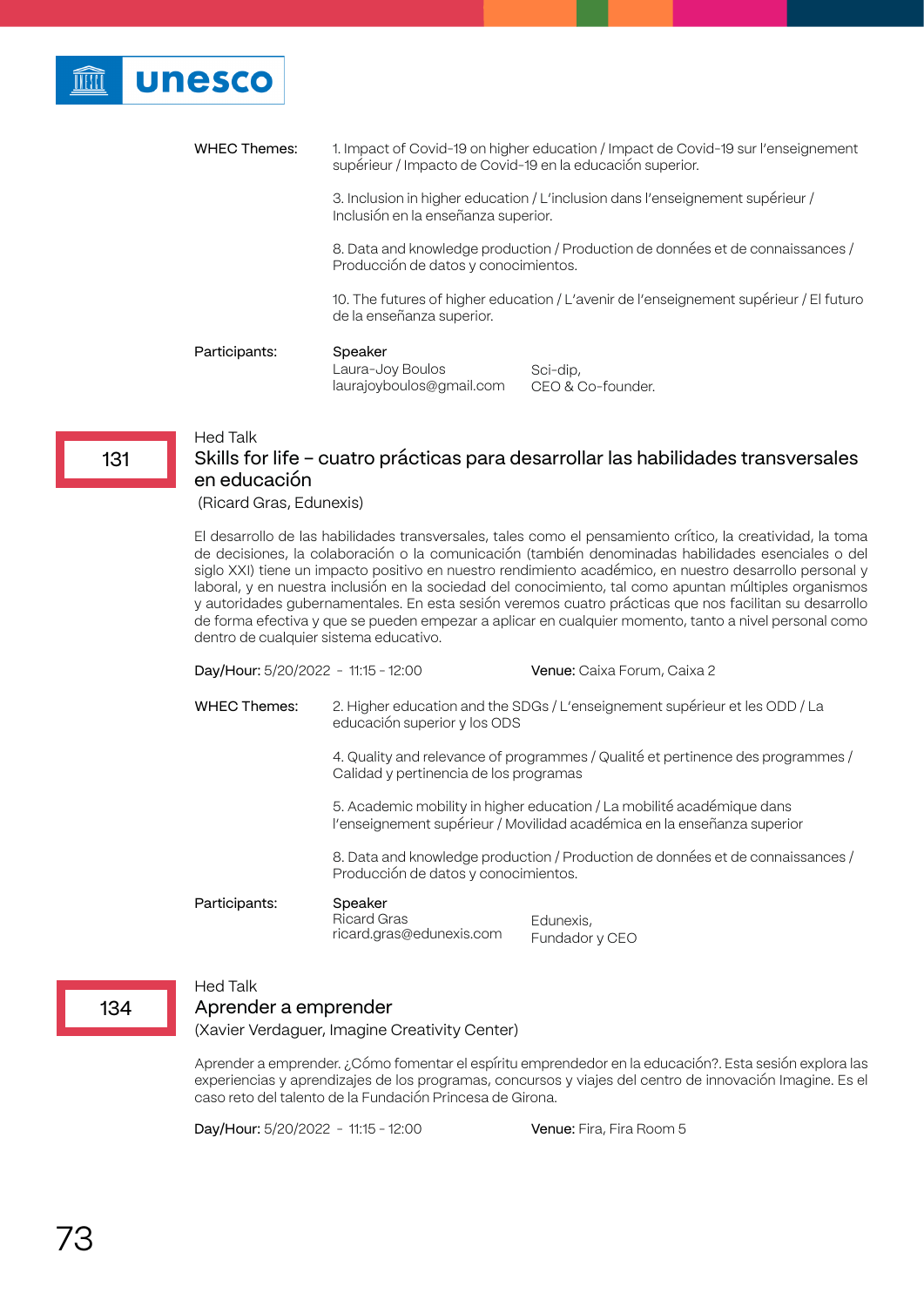

10. The futures of higher education / L'avenir de l'enseignement supérieur / El futuro de la enseñanza superior. WHEC Themes:

> 2. Higher education and the SDGs / L'enseignement supérieur et les ODD / La educación superior y los ODS.

8. Data and knowledge production / Production de données et de connaissances / Producción de datos y conocimientos.

4. Quality and relevance of programmes / Qualité et pertinence des programmes / Calidad y pertinencia de los programas.

3. Inclusion in higher education / L'inclusion dans l'enseignement supérieur / Inclusión en la enseñanza superior.

Participants:

Xavier Verdaguer xavi@imagine.cc

Speaker

Imagine Creativity Center, Founder & CEO

### 146

# Hed Talk WE ARE ABLE: Empowering Ethnic Girls and Women in Viet Nam

(Heekyung Jo Min)

This HED Talk will share lessons learned from CJ-UNESCO projects expanding education and employment opportunities of ethnic minority girls and women in three provinces of Viet Nam.

| Day/Hour: 5/20/2022 - 12:00 - 12:45 |                                                                                                                                                                                                                                                                                                    | <b>Venue:</b> Fira, Fira Room 5                            |
|-------------------------------------|----------------------------------------------------------------------------------------------------------------------------------------------------------------------------------------------------------------------------------------------------------------------------------------------------|------------------------------------------------------------|
| <b>WHEC Themes:</b>                 | 3. Inclusion in higher education / L'inclusion dans l'enseignement supérieur /<br>Inclusión en la enseñanza superior.<br>9. International cooperation to enhance synergies / La coopération internationale<br>pour renforcer les synergies / Cooperación internacional para mejorar las sinergias. |                                                            |
|                                     |                                                                                                                                                                                                                                                                                                    |                                                            |
| Participants:                       | Speaker<br>Heekyung (Jo) Min<br>hk.min@cj.net                                                                                                                                                                                                                                                      | CJ CheilJedang,<br>Head of Corporate Social Responsibility |

# 146

# Hed Talk WE ARE ABLE: Empowering Ethnic Girls and Women in Viet Nam (Heekyung Jo Min)

This HED Talk will share lessons learned from CJ-UNESCO projects expanding education and employment opportunities of ethnic minority girls and women in three provinces of Viet Nam.

| Day/Hour: 5/20/2022 - 12:00 - 12:45 |                                                                                                                       | <b>Venue:</b> Fira, Fira Room 5                                                                                                                                           |
|-------------------------------------|-----------------------------------------------------------------------------------------------------------------------|---------------------------------------------------------------------------------------------------------------------------------------------------------------------------|
| <b>WHEC Themes:</b>                 | 3. Inclusion in higher education / L'inclusion dans l'enseignement supérieur /<br>Inclusión en la enseñanza superior. |                                                                                                                                                                           |
|                                     |                                                                                                                       | 9. International cooperation to enhance synergies / La coopération internationale<br>pour renforcer les synergies / Cooperación internacional para mejorar las sinergias. |
| Participants:                       | Speaker<br>Heekyung (Jo) Min<br>hk.min@cj.net                                                                         | CJ CheilJedang,<br>Head of Corporate Social Responsibility                                                                                                                |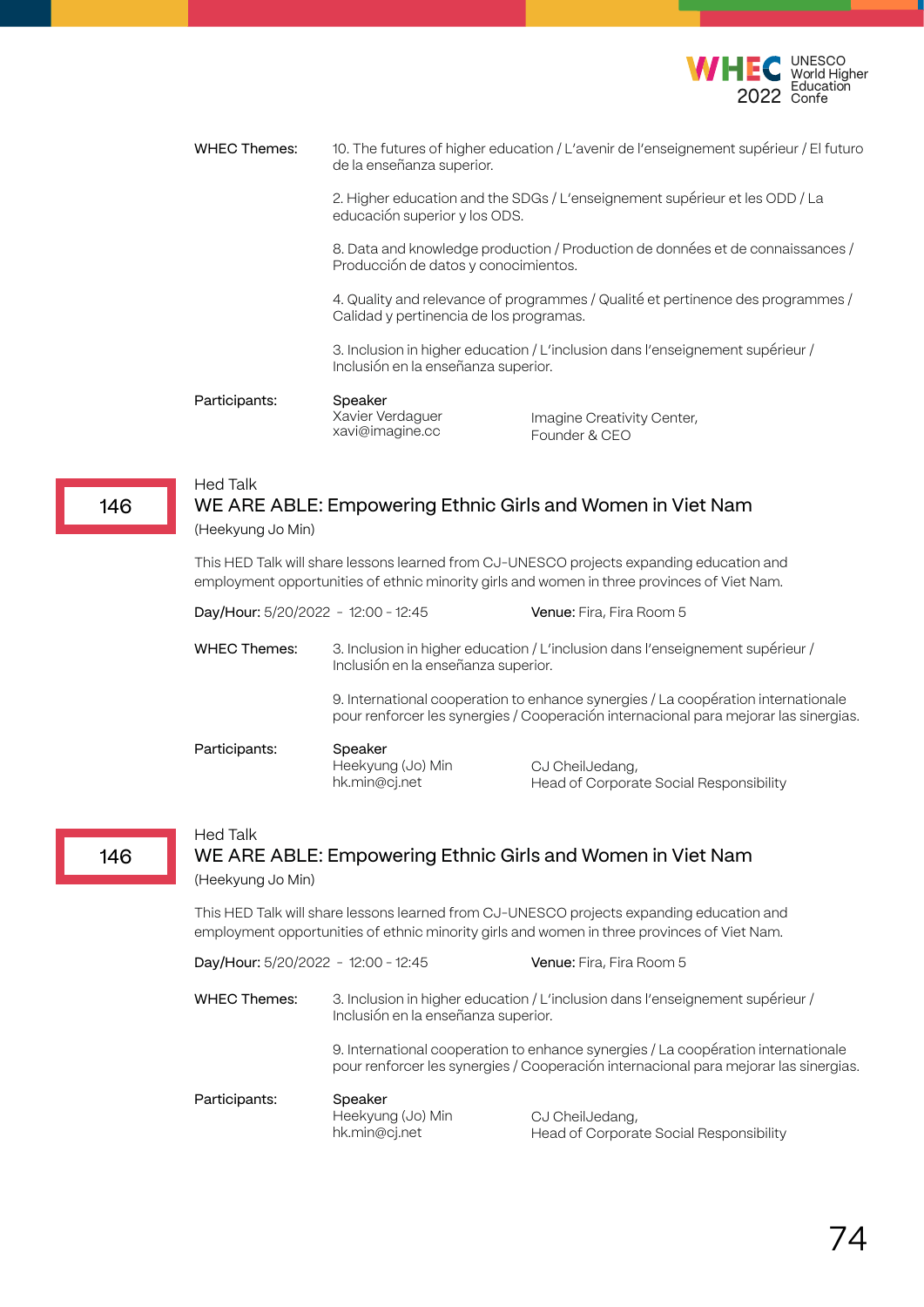### Hed Talk

144

# The transformation of curriculum at the core of the education agenda in the post pandemic era

(Renato Opertti, International Bureau of Education (UNESCO-IBE) & UNESCO Chair on Hybrid Education at the Catholic University of Uruguyay (UCU)

The session will discuss IBE-UNESCO's systemic and holistic understanding of curriculum as a strong driver to educating the new generations for better, sustainable, fair, inclusive, pacific and cohesive futures. We propose a conceptual framework made by 10 interconnected clues to support countries in revisiting the curriculum at large, and across the different levels of the education system within life-long, life-wide and unified learning perspectives. These clues are related to renewed ways of educating, learning and assessing - including hybrid modes - within a glo-local education vision focused on appreciating learners as persons, strengthening their freedom and engaging them in reimagining the futures.

| Day/Hour: $5/20/2022 - 12:00 - 12:45$ |                                                                                                                       | Venue: Caixa Forum, Caixa 1                                                 |
|---------------------------------------|-----------------------------------------------------------------------------------------------------------------------|-----------------------------------------------------------------------------|
| <b>WHEC Themes:</b>                   | 10. The futures of higher education / L'avenir de l'enseignement supérieur / El futuro<br>de la enseñanza superior.   |                                                                             |
|                                       | 3. Inclusion in higher education / L'inclusion dans l'enseignement supérieur /<br>Inclusión en la enseñanza superior. |                                                                             |
|                                       | educación superior y los ODS.                                                                                         | 2. Higher education and the SDGs / L'enseignement supérieur et les ODD / La |
| Participants:                         | Speaker<br>Renato Opertti<br>r.opertti@unesco.org                                                                     | International Bureau of Education (UNESCO-IBE)<br>Senior Expert             |

147

### Hed Talk

# The Future of Work: New demand and working patterns (Fundación Princesa de Girona)

New demand and working patterns

| Day/Hour: 5/20/2022 - 12:00 - 12:45 |                                                                                                                                                    | <b>Venue:</b> Fira, Fira Room 6                                             |
|-------------------------------------|----------------------------------------------------------------------------------------------------------------------------------------------------|-----------------------------------------------------------------------------|
| <b>WHEC Themes:</b>                 | educación superior y los ODS.                                                                                                                      | 2. Higher education and the SDGs / L'enseignement supérieur et les ODD / La |
|                                     | 5. Academic mobility in higher education / La mobilité académique dans<br>l'enseignement supérieur / Movilidad académica en la enseñanza superior. |                                                                             |
|                                     | 3. Inclusion in higher education / L'inclusion dans l'enseignement supérieur /<br>Inclusión en la enseñanza superior                               |                                                                             |
|                                     | 10. The futures of higher education / L'avenir de l'enseignement supérieur / El futuro<br>de la enseñanza superior.                                |                                                                             |
| Participants:                       | Speaker<br>Santiago Insula<br>santiago.insula.martos@zurich.com                                                                                    | Zurich. Director de Recursos Humanos y<br>Responsabilidad Corporativa       |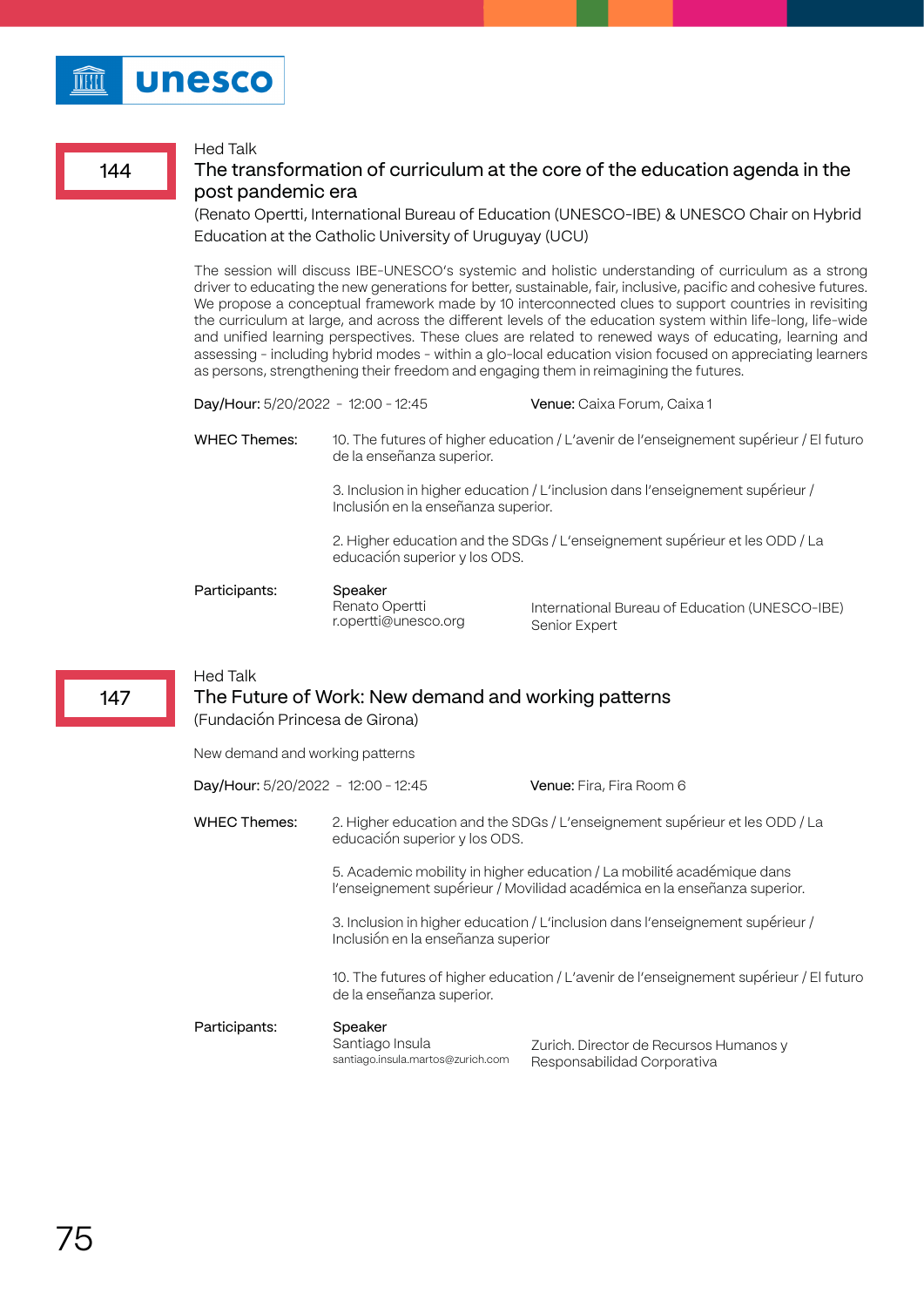

### Hed Talk

### Educación inmersiva en el Metaverso

(Planeta Formación y Universidades)

Esta sesión es sobre las posibilidades del Metaverso en el sector de la Educación y los retos a afrontar en la formación de profesionales preparados para generar experiencias inmersivas en el Metaverso.

| Day/Hour: 5/18/2022 - 15:15 |                                                                                                                        | Venue: Caixa Forum, Caixa Room 1                                                       |
|-----------------------------|------------------------------------------------------------------------------------------------------------------------|----------------------------------------------------------------------------------------|
| <b>WHEC Themes:</b>         | 8. Data and knowledge production / Production de données et de connaissances /<br>Producción de datos y conocimientos. |                                                                                        |
|                             | de la enseñanza superior.                                                                                              | 10. The futures of higher education / L'avenir de l'enseignement supérieur / El futuro |
| Participants:               | Speaker<br>Juan Pablo Ordóñez<br>gamedesignhelp@gmail.com                                                              | The Core School,<br>Asesor de Metaverso y narrativas interactivas                      |

# **Workshops**

### 05/19/2022

### 65

Workshop - UNHCR1

# 1. Overcoming the 'super disadvantage': Mitigating barriers to access higher education. 2. From Learning to Earning: Connected higher education and digital employment.

In Part 1, this session invites participants to learn – through specific case studies and examples – how barriers to higher education disproportionately impacts refugee learners: the super disadvantage. The objective of the session is to differentiate and define what barriers can be tackled best through policy change, which are ripe for institutional action or procedural reform, which require efforts in concert of several actors, and which must be addressed with systemic approaches. Part 2 will focus on the perspective of the Ministry of Higher Education and Scientific Research in Jordan and the policy element, as well as practical considerations for embedding a long-term, quality and equitable approach to connected learning.

2. Higher education and the SDGs / L'enseignement supérieur et les ODD / La educación superior y los ODS. 3. Inclusion in higher education / L'inclusion dans l'enseignement supérieur / Inclusión en la enseñanza superior. 4. Quality and relevance of programmes / Qualité et pertinence des programmes / Calidad y pertinencia de los programas. WHEC Themes: Day/Hour: 5/19/2022 - 09:30 - 11:00 Venue: Caixa Forum, Caixa 3

> 5. Academic mobility in higher education / La mobilité académique dans l'enseignement supérieur / Movilidad académica en la enseñanza superior.

6. Higher education governance / Gouvernance de l'enseignement supérieur / Gobernanza de la enseñanza superior.

7. Financing higher education / Financement de l'enseignement supérieur / Financiación de la enseñanza superior.

33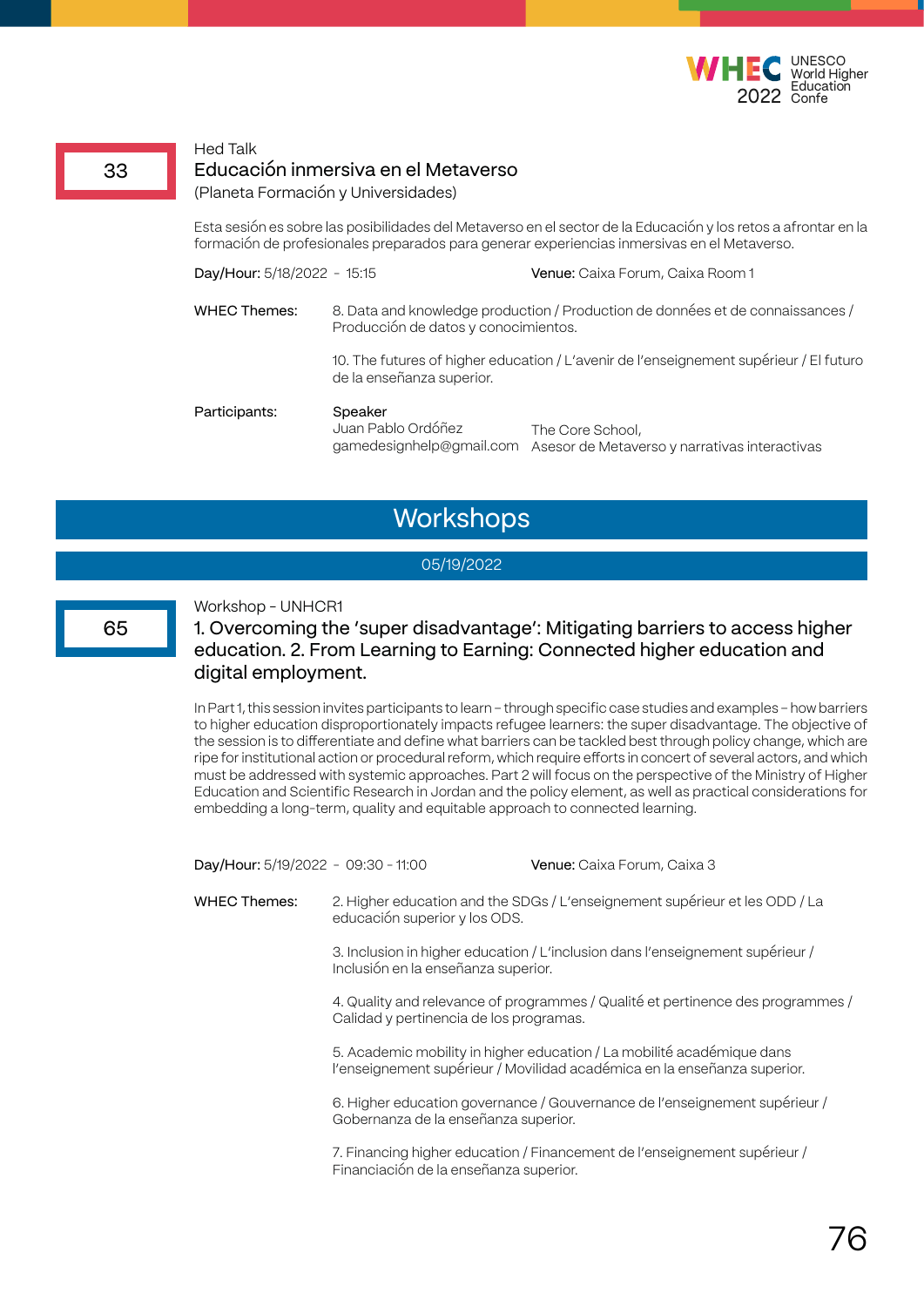

8. Data and knowledge production / Production de données et de connaissances / Producción de datos y conocimientos.

9. International cooperation to enhance synergies / La coopération internationale pour renforcer les synergies / Cooperación internacional para mejorar las sinergias.

10. The futures of higher education / L'avenir de l'enseignement supérieur / El futuro de la enseñanza superior

| Participants: | Moderator<br>Manal Stulgaitis<br>stulgait@unhcr.org          | UNHCR,<br><b>Education Officer</b>                                                                     |
|---------------|--------------------------------------------------------------|--------------------------------------------------------------------------------------------------------|
| Participants: | Speaker<br>Dag Hovdhaugen<br>dav.hovdhaugen@nokut.no         | NOKUT,<br>Department of Foreign Education                                                              |
| Participants: | Speaker<br>Dr. Abdulkareem Alfaisal                          | Government of Iraq,<br>Advisor to the Prime Minister, Chairman of PMAC                                 |
|               | Speaker<br>Michaela Martin<br>m.martin@iiep.unesco.org       | UNESCO IIEP,<br>Programme Specialist                                                                   |
|               | Speaker<br>Raul Valdes Cotera<br>r.valdes-cotera@unesco.org  | UNESCO - UIL,<br>Team Leader, Skills                                                                   |
|               | Speaker<br>Suhaib Alkhawaldah                                | Silatech                                                                                               |
|               | Speaker<br>Samah Gamar                                       | <b>Education Above All</b>                                                                             |
|               | Speaker<br>Jennifer Dwyer<br>jdwyer@eaa.org.qa               | EAA                                                                                                    |
|               | Speaker<br>Zeina Jeidan<br>jadaan@unhcr.org                  | UNHCR, Jordan,                                                                                         |
|               | Speaker<br>Cindy Bonfini<br>cindy.bonfini@centreity.com      | Centreity Learning,<br><b>Chief Executive Officer</b>                                                  |
|               | Speaker<br>Dr Nouh Al-Hindawi<br>cindy.bonfini@centreity.com | Ministry of Higher Education and Scientific<br>Research, Jordan. Director of Information<br>Technology |
|               | Speaker<br>Dr Carrie Bauer<br>cmbauer1@asu.edu               | Arizona State University,<br>Instructional Design Associate                                            |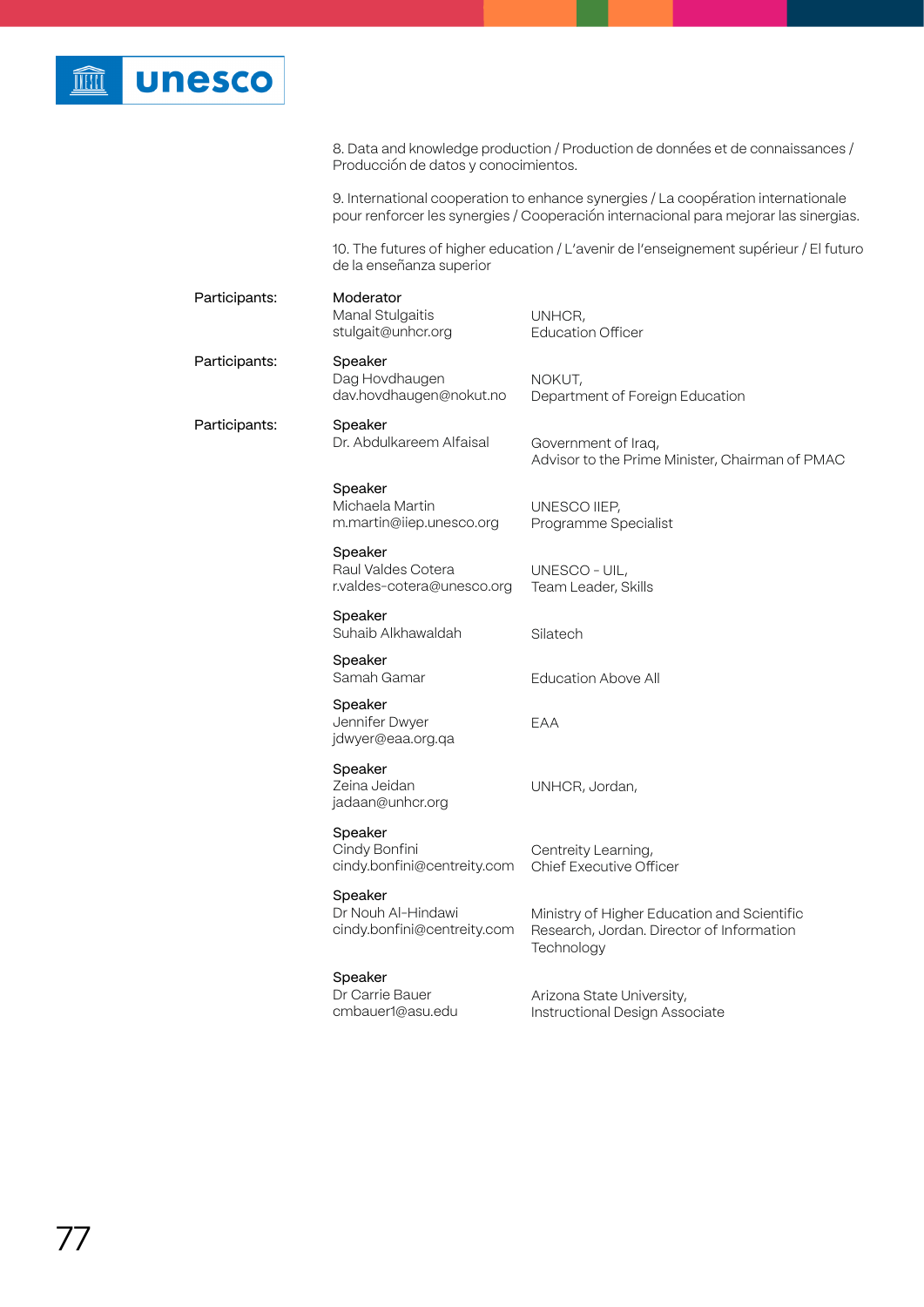

### Workshop - UNHCR3

70

# Bridging the gap: Preparing refugees for successful transition into tertiary education

This session will explore the complex higher education landscape and the barriers refugees face in accessing tertiary opportunities. When refugees do access university pathways, they are often severely underprepared, corresponding with challenges in achieving success: There are often visible skills and knowledge gaps between refugees and non-refugee students at a receiving institution, and their involvement requires additional support and investment in relation to academic and social support. This panel will explore the urgent need for bridging and transition programs in reducing these barriers, highlighting a different model both in countries of first asylum as well as post-resettlement that are constituted to ensure refugee success and campus integration.

| Day/Hour: 5/19/2022 - 11:15 - 12:00 |                                                                                                                                                                           | Venue: Caixa Forum, Caixa 3                                                                                                                        |  |
|-------------------------------------|---------------------------------------------------------------------------------------------------------------------------------------------------------------------------|----------------------------------------------------------------------------------------------------------------------------------------------------|--|
| <b>WHEC Themes:</b>                 | 2. Higher education and the SDGs / L'enseignement supérieur et les ODD / La<br>educación superior y los ODS                                                               |                                                                                                                                                    |  |
|                                     | Inclusión en la enseñanza superior                                                                                                                                        | 3. Inclusion in higher education / L'inclusion dans l'enseignement supérieur /                                                                     |  |
|                                     | 4. Quality and relevance of programmes / Qualité et pertinence des programmes /<br>Calidad y pertinencia de los programas.                                                |                                                                                                                                                    |  |
|                                     |                                                                                                                                                                           | 5. Academic mobility in higher education / La mobilité académique dans<br>l'enseignement supérieur / Movilidad académica en la enseñanza superior. |  |
|                                     | Gobernanza de la enseñanza superior.                                                                                                                                      | 6. Higher education governance / Gouvernance de l'enseignement supérieur /                                                                         |  |
|                                     | Financiación de la enseñanza superior.                                                                                                                                    | 7. Financing higher education / Financement de l'enseignement supérieur /                                                                          |  |
|                                     | 8. Data and knowledge production / Production de données et de connaissances /<br>Producción de datos y conocimientos.                                                    |                                                                                                                                                    |  |
|                                     | 9. International cooperation to enhance synergies / La coopération internationale<br>pour renforcer les synergies / Cooperación internacional para mejorar las sinergias. |                                                                                                                                                    |  |
| Participants:                       | Moderator<br>Rebecca Granato<br>granato@bard.edu                                                                                                                          | Bard College,<br>Associate Vice President for Global Initiatives                                                                                   |  |
|                                     | Speaker<br>Katie Barringer                                                                                                                                                | Refugee Education UK,<br>Head of Educational Progression                                                                                           |  |
|                                     | Speaker<br>Raymon Burton<br>raymon@onerefugee.org                                                                                                                         | One Refugee,<br><b>Executive Director</b>                                                                                                          |  |
|                                     | Speaker<br>Andonis Marden<br>andonis.marden@refugeeledresearch.org    Partnerships Manager                                                                                | Oxford RSC, Refugee Scholar Programmes and                                                                                                         |  |
|                                     | Speaker<br>Carine Borkhoche<br>Carine.borkhoche@kiron.ngo                                                                                                                 | Kiron,<br>Country Manager and Co-Founder                                                                                                           |  |
|                                     | Speaker<br>Nicholas Sabato<br>Nick.Sabato@asu.edu                                                                                                                         | ASU, Education for Humanity,<br>Director of Country Programs                                                                                       |  |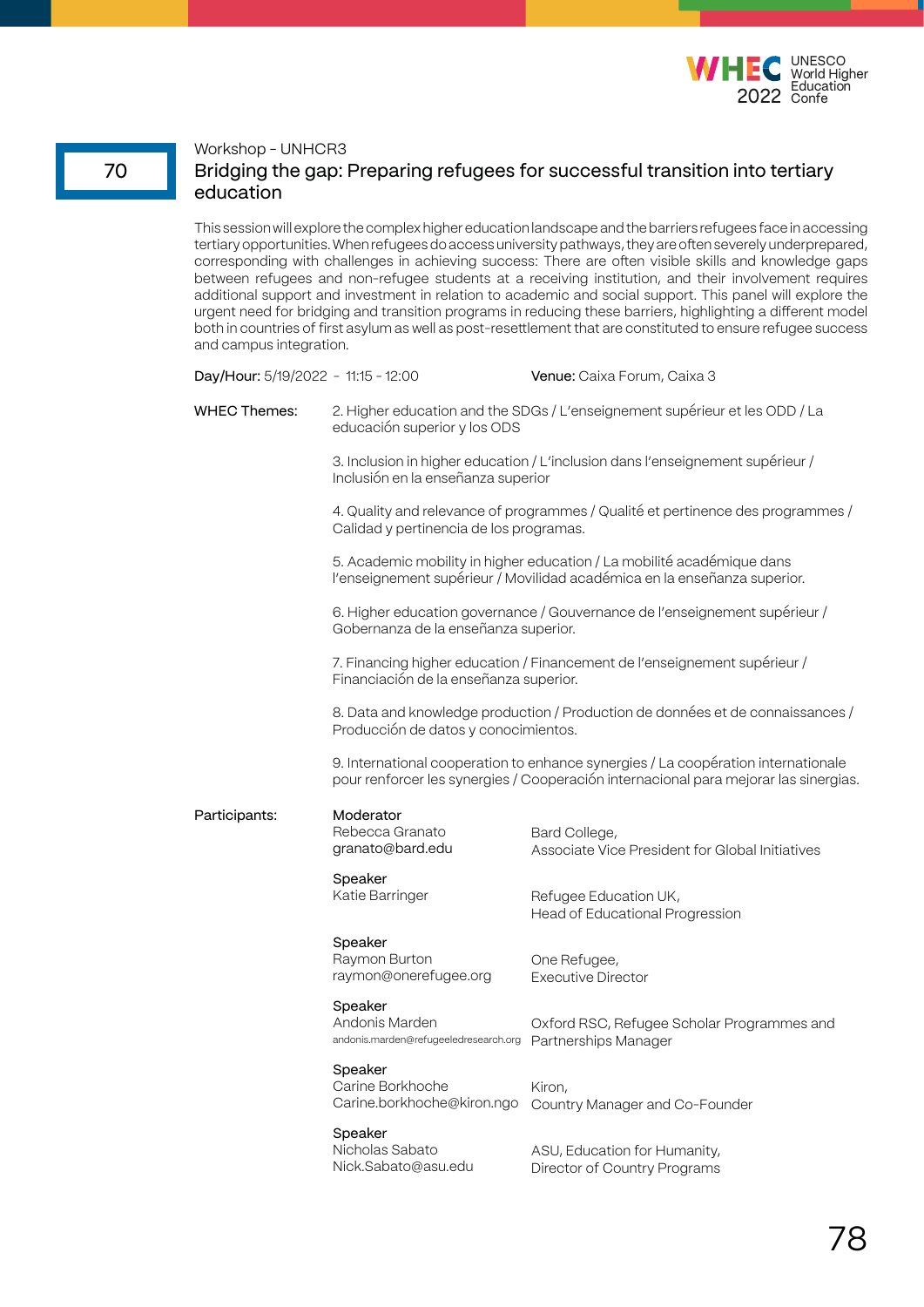

Speaker Peter Balleis peter.balleis@jwl.global

JWL, Executive President

# Workshop - UNHCR4 Solutions round-up: Complementary education pathways and integration of refugees in higher education

This penultimate session asks the burning question: 'What is needed to advance international coordination on higher education in response to crisis situations?'. The Global Compact on Refugees sets out four core objectives - each of which points to the need for greater coherence across the response of the higher education community to emergency humanitarian situations, protracted displacement and the transition to the development and peace phases. Reflecting that robust technical and policy responses exist, can be built on, replicated, and scaled, the session aims to answer the question: what is needed to ensure this happens?

| Day/Hour: 5/19/2022 - 12:00 - 12:45 |                                                                                                                                                                                                                                                                                                  | <b>Venue:</b> Caixa Forum, Caixa 3                                                                                                                 |  |
|-------------------------------------|--------------------------------------------------------------------------------------------------------------------------------------------------------------------------------------------------------------------------------------------------------------------------------------------------|----------------------------------------------------------------------------------------------------------------------------------------------------|--|
| <b>WHEC Themes:</b>                 | 2. Higher education and the SDGs / L'enseignement supérieur et les ODD / La<br>educación superior y los ODS.                                                                                                                                                                                     |                                                                                                                                                    |  |
|                                     | Inclusión en la enseñanza superior.                                                                                                                                                                                                                                                              | 3. Inclusion in higher education / L'inclusion dans l'enseignement supérieur /                                                                     |  |
|                                     |                                                                                                                                                                                                                                                                                                  | 5. Academic mobility in higher education / La mobilité académique dans<br>l'enseignement supérieur / Movilidad académica en la enseñanza superior. |  |
|                                     | 6. Higher education governance / Gouvernance de l'enseignement supérieur /<br>Gobernanza de la enseñanza superior;.                                                                                                                                                                              |                                                                                                                                                    |  |
|                                     | . Financing higher education / Financement de l'enseignement supérieur /<br>Financiación de la enseñanza superior.                                                                                                                                                                               |                                                                                                                                                    |  |
|                                     | 8. Data and knowledge production / Production de données et de connaissances /<br>Producción de datos y conocimientos.                                                                                                                                                                           |                                                                                                                                                    |  |
|                                     | 9. International cooperation to enhance synergies / La coopération internationale<br>pour renforcer les synergies / Cooperación internacional para mejorar las sinergias.<br>10. The futures of higher education / L'avenir de l'enseignement supérieur / El futuro<br>de la enseñanza superior. |                                                                                                                                                    |  |
|                                     |                                                                                                                                                                                                                                                                                                  |                                                                                                                                                    |  |
| Participants:                       | Moderator<br>Maria Zabala                                                                                                                                                                                                                                                                        | UNHCR, Spain,                                                                                                                                      |  |
|                                     | Speaker<br>Michelle Manks<br>mmanks@wusc.ca                                                                                                                                                                                                                                                      | World University Service of Canada.                                                                                                                |  |
|                                     | Speaker<br>Wesley Milner<br>wmilner@wcu.edu                                                                                                                                                                                                                                                      | Western Carolina University.                                                                                                                       |  |
|                                     | Speaker<br>Andhira Kara<br>annkakaliya@gmail.com                                                                                                                                                                                                                                                 | LERRN,<br>Consultant                                                                                                                               |  |
|                                     | Speaker<br>Adrian Melendez<br>adrian.melendez@proyectohabesha.org                                                                                                                                                                                                                                | Dialogo Intercultural Mexicano,<br>Consultant                                                                                                      |  |
|                                     |                                                                                                                                                                                                                                                                                                  |                                                                                                                                                    |  |

82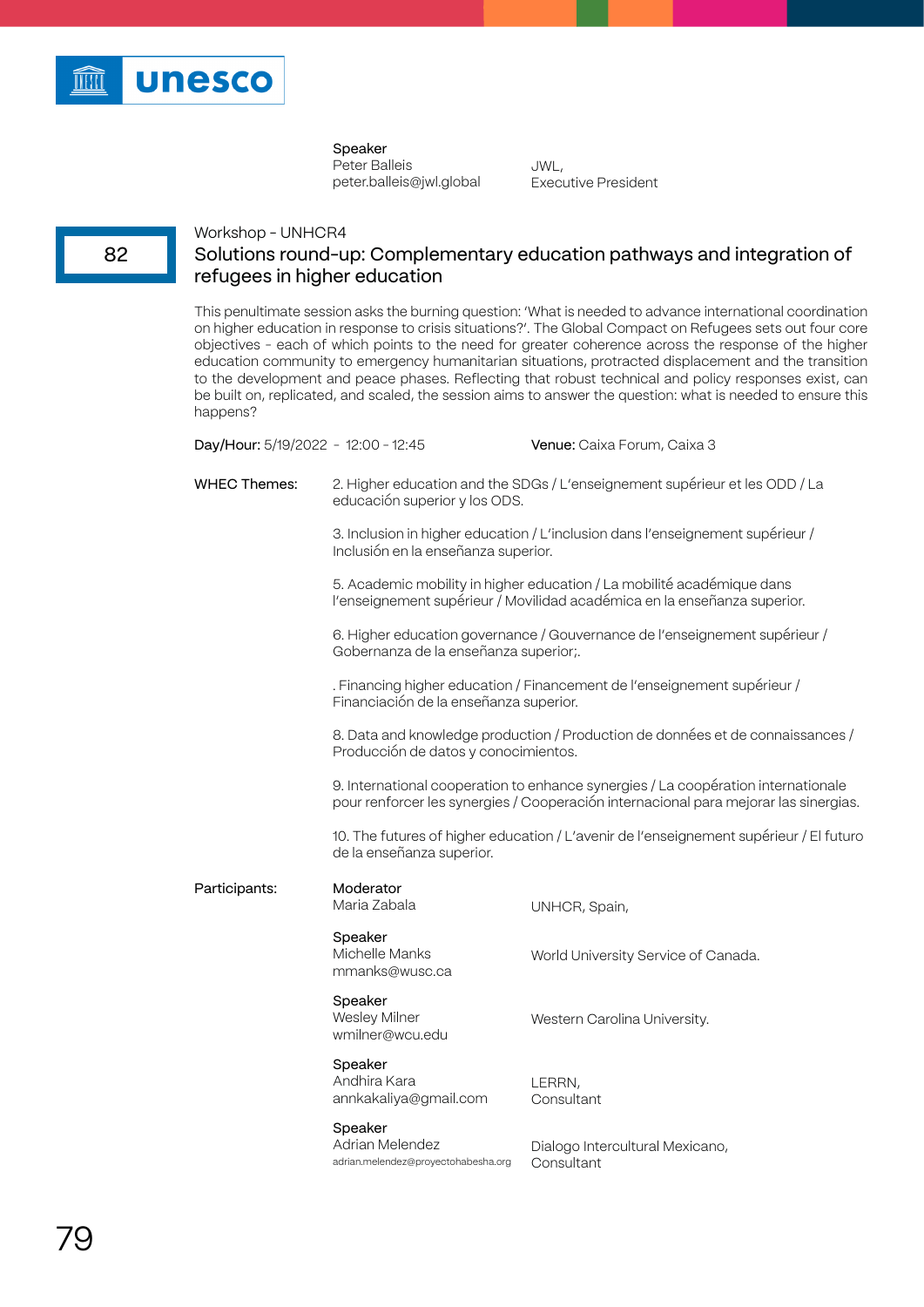

# Workshop Student Action for Refugee Higher Education (UNHCR)

This workshop brings together refugee student advocates to discuss innovative ways to mobilize students to increase access to and success in higher education with non-refugee student leaders, youth, and university-sponsored projects, and to identify best practices and priorities for student action. Student experiences inform the promotion and creation of policies with State and non-state actors to improve access to higher education. This workshop aims to: present student roles, needs, and strengths; survey some positive steps so far (good practices); conceptualize how to move forward/next steps. In addressing them, the session asks the following questions: what is the role of students in increasing access to higher education for forcibly displaced youth; how can forcibly displaced young people support each other once in higher education; what can international organizations, states, and universities do to foster student mobilization?

Day/Hour: 5/19/2022 - 14:30 -16:00 Venue: Caixa Forum, Caixa 1

1. Impact of Covid-19 on higher education / Impact de Covid-19 sur l'enseignement supérieur / Impacto de Covid-19 en la educación superior. WHEC Themes:

> 2. Higher education and the SDGs / L'enseignement supérieur et les ODD / La educación superior y los ODS.

3. Inclusion in higher education / L'inclusion dans l'enseignement supérieur / Inclusión en la enseñanza superior.

4. Quality and relevance of programmes / Qualité et pertinence des programmes / Calidad y pertinencia de los programas.

5. Academic mobility in higher education / La mobilité académique dans l'enseignement supérieur / Movilidad académica en la enseñanza superior.

6. Higher education governance / Gouvernance de l'enseignement supérieur / Gobernanza de la enseñanza superior.

7. Financing higher education / Financement de l'enseignement supérieur / Financiación de la enseñanza superior.

8. Data and knowledge production / Production de données et de connaissances / Producción de datos y conocimientos.

9. International cooperation to enhance synergies / La coopération internationale pour renforcer les synergies / Cooperación internacional para mejorar las sinergias.

10. The futures of higher education / L'avenir de l'enseignement supérieur / El futuro de la enseñanza superior.

**Moderator** Oshish Ungras ungr7490@mylaurier.ca Speaker Aisha Khurram aisha.khurram@berlin.bard.edu Speaker International Students Overcoming War, Program Assistant Bard College Berlin Former Afghan youth representative to the UN Participants:

Sadiki Bamperineza sadiki.b@kepler.org

Kepler Refugee Student Affairs Manager

Speaker Daniel Mutanda mutandadan@hotmail.co.uk

Star Network Equal Access Activist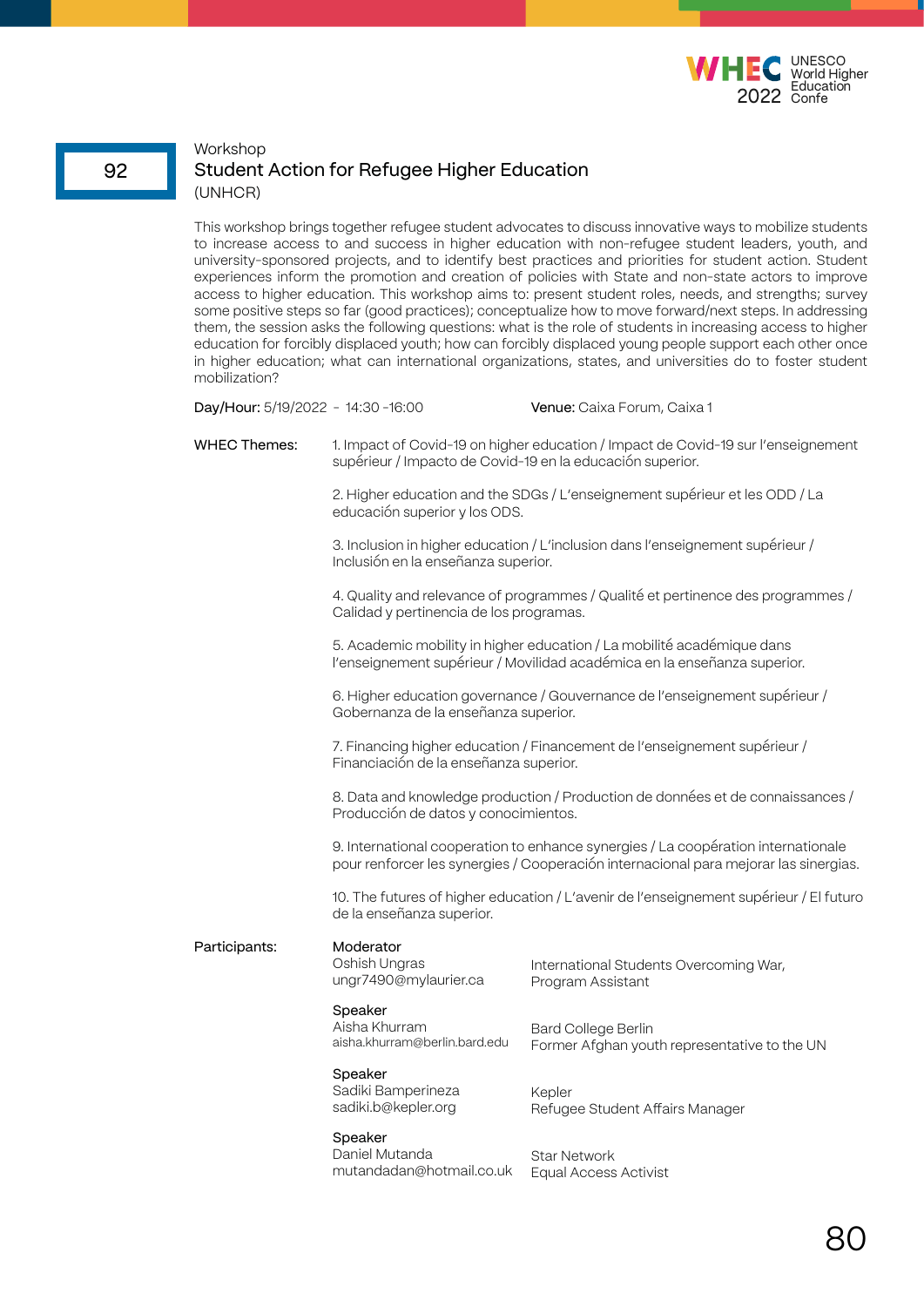

This workshop will address the lessons learned during the pandemic, and how to strategically move organizations and institutions forward with digital transformation. Whether enhancing learning through technology or delivering hybrid/online training, the learner must remain the primary focus. Digital transformations require a vision - followed by a plan that incorporates best practices for digital instructional development and delivery. Hands-on participation will be central to the workshop.

| Day/Hour: 5/20/2022 - 09:30 - 11:00     |                                                                                                                                                | Venue: Caixa Forum, Caixa 3                                                     |
|-----------------------------------------|------------------------------------------------------------------------------------------------------------------------------------------------|---------------------------------------------------------------------------------|
| WHEC Themes:                            | 1. Impact of Covid-19 on higher education / Impact de Covid-19 sur l'enseignement<br>supérieur / Impacto de Covid-19 en la educación superior. |                                                                                 |
| Calidad y pertinencia de los programas. |                                                                                                                                                | 4. Quality and relevance of programmes / Qualité et pertinence des programmes / |
|                                         | Producción de datos y conocimientos.                                                                                                           | 8. Data and knowledge production / Production de données et de connaissances /  |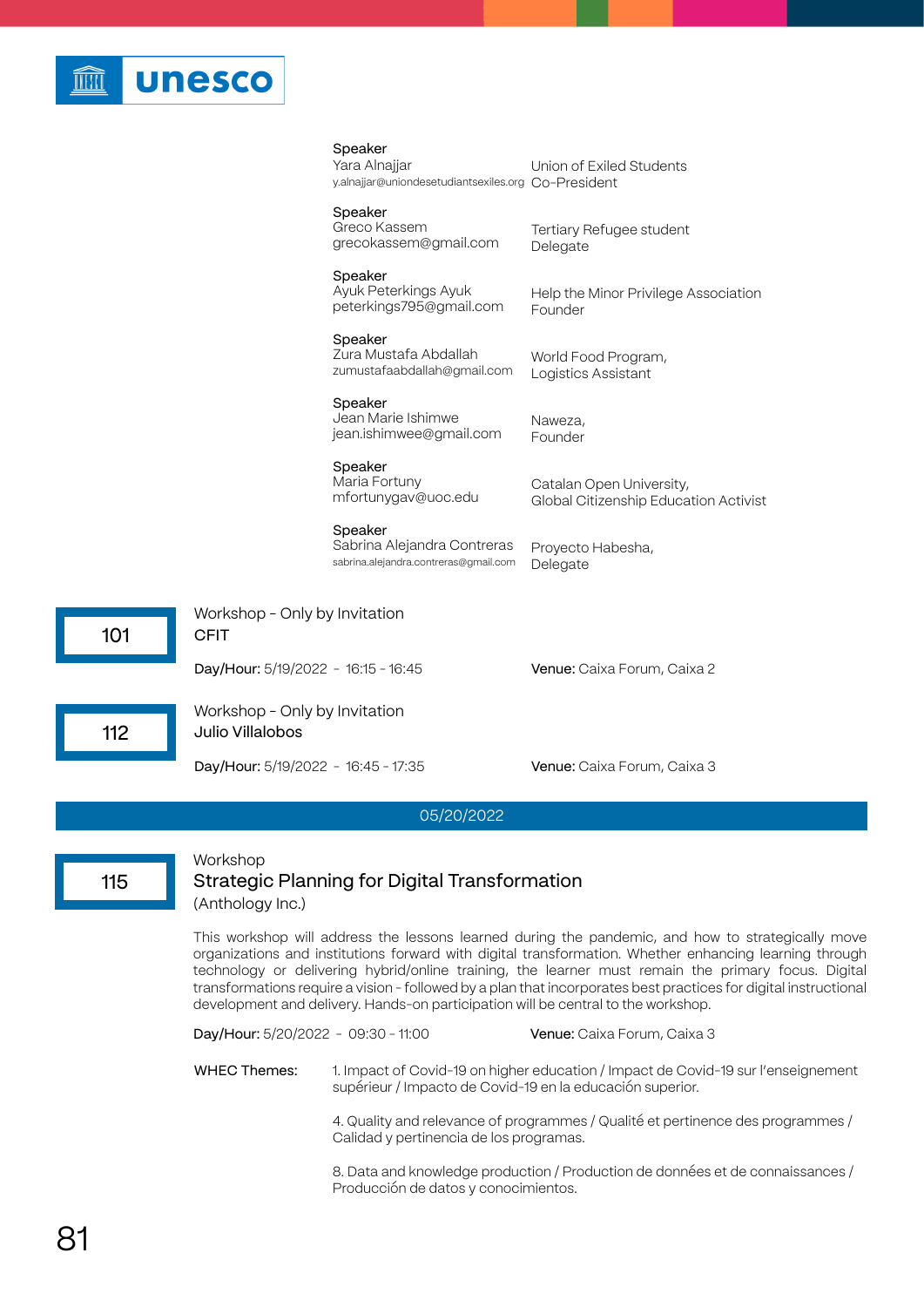

10. The futures of higher education / L'avenir de l'enseignement supérieur / El futuro de la enseñanza superior.

Participants:

### Moderator

Darcy W Hardy, PhD darcy.hardy@blackboard.com Anthology Inc. Associate Vice President for Academic Affairs and Director, Center for Advancing Learning.

**Moderator**<br>Robert Robinson, PhD

Anthology Inc.Senior Director for Strategic Initiatives and Associate Director, Center for Advancing Learning.

### Workshop

Equity Promotion at the Institutional Level: What Works (Jamil Salmi)

This session will share lessons of equity promotion initiatives at the institutional level in various parts of the planet, including an affirmative action program in Brazil, a bridge program in Chile, interventions to ensure the successful integration of African students in India, and interventions to integrate refugee students in the higher education systems of host countries. The panel will also explore ways of scaling up these initiatives at the national level.

| Day/Hour: 5/20/2022 - 11:15 - 12:45 |                                                               | <b>Venue:</b> Fira, Fira Antara                                                |
|-------------------------------------|---------------------------------------------------------------|--------------------------------------------------------------------------------|
| WHEC Themes:                        | Inclusión en la enseñanza superior;                           | 3. Inclusion in higher education / L'inclusion dans l'enseignement supérieur / |
| Participants:                       | Moderator<br>Roberta Malee Bassett<br>rbassett@worldbank.org  | World Bank,<br>Global Lead for Tertiary Education                              |
|                                     | Speaker<br>Renato Pedrosa<br>rhlpedrosa@gmail.com             | UNICAMP,<br>Professor                                                          |
|                                     | Speaker<br>Álvaro Gonzales Sanzana<br>alvaro.gonzalez@umag.cl | University of Magellan,<br>Professor                                           |
|                                     | Speaker<br>Dr. Vidya Yeravdekar<br>dr-vidya@symbiosis.ac.in   | Symbiosis University,<br>Pro-Chancellor                                        |
|                                     | Speaker<br>Manal Stulgaitis<br>stulgait@unhcr.org             | UNHCR,<br>Program Manager                                                      |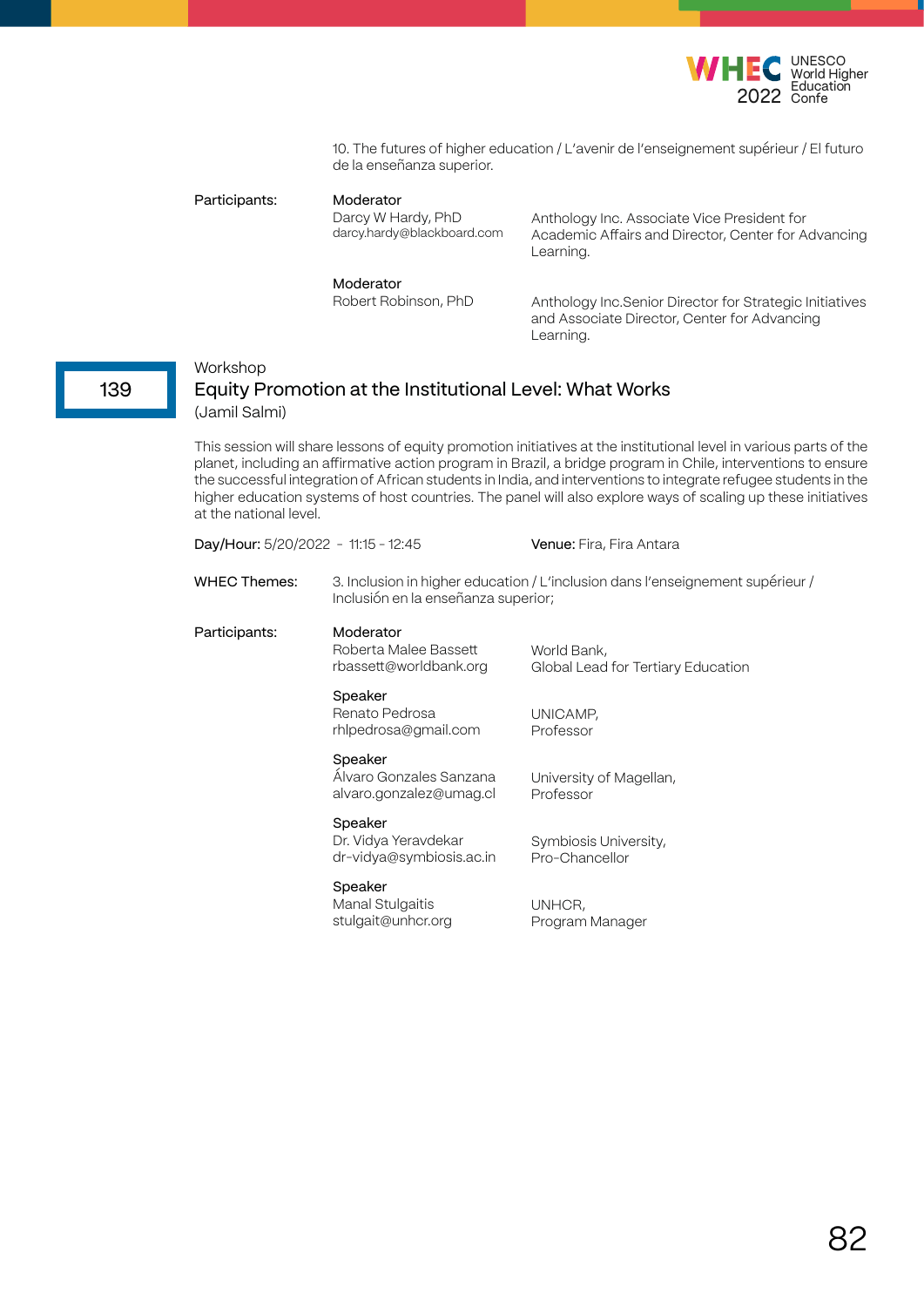

# Special Session

# 05/18/2022

15

# Special Session Global Convention High Level Session

This high-level session aims to renew momentum around the Global Convention on the Recognition of Qualifications concerning Higher Education and facilitate country efforts to both ratify and operationalize it. The discussions will also seek to broaden an understanding of how the Global Convention can help countries advance quality assured higher education provision and overall socio-economic development. It will feature Ministers of (Higher) Education and high-level representatives from countries that have ratified this first United Nations treaty in higher education of global scope, as well as voices from students, universities and industry.

| Day/Hour: 5/18/2022 - 10:15 - 11:45 |                                                         | <b>Venue:</b> Fira, Fira Room 5                                                                                                                    |
|-------------------------------------|---------------------------------------------------------|----------------------------------------------------------------------------------------------------------------------------------------------------|
| <b>WHEC Themes:</b>                 |                                                         | 5. Academic mobility in higher education / La mobilité académique dans<br>l'enseignement supérieur / Movilidad académica en la enseñanza superior; |
| Participants:                       | Moderator<br>Stefania Giannini<br>s.giannini@unesco.org | UNESCO,<br>Assistant Director General for Education                                                                                                |